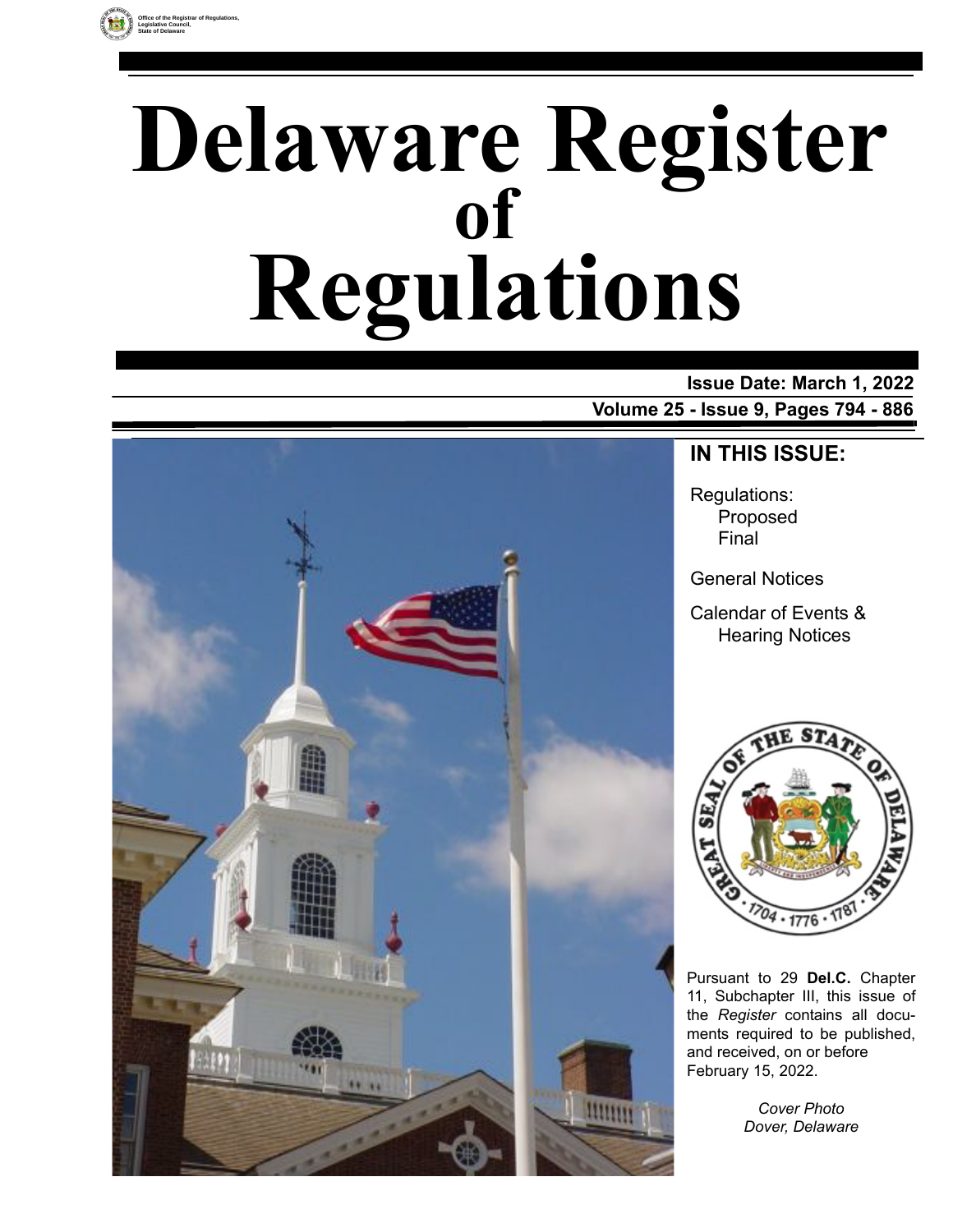### **INFORMATION ABOUT THE DELAWARE REGISTER OF REGULATIONS**

### **DELAWARE REGISTER OF REGULATIONS**

The *Delaware Register of Regulations* is an official State publication established by authority of 69 *Del. Laws*, c. 107 and is published on the first of each month throughout the year.

The *Delaware Register* will publish any regulations that are proposed to be adopted, amended or repealed and any emergency regulations promulgated.

The *Register* will also publish some or all of the following information:

- Governor's Executive Orders
- Governor's Appointments
- Agency Hearing and Meeting Notices
- Other documents considered to be in the public interest.

### **CITATION TO THE DELAWARE REGISTER**

The *Delaware Register of Regulations* is cited by volume, issue, page number and date. An example would be:

19 **DE Reg.** 1100 (06/01/16)

Refers to Volume 19, page 1100 of the *Delaware Register* issued on June 1, 2016.

### **SUBSCRIPTION INFORMATION**

The cost of a yearly subscription (12 issues) for the *Delaware Register of Regulations* is \$135.00. Single copies are available at a cost of \$12.00 per issue, including postage. For more information contact the Division of Research at 302-744-4114 or 1-800-282-8545 in Delaware.

### **CITIZEN PARTICIPATION IN THE REGULATORY PROCESS**

Delaware citizens and other interested parties may participate in the process by which administrative regulations are adopted, amended or repealed, and may initiate the process by which the validity and applicability of regulations is determined.

Under 29 **Del.C.** §10115 whenever an agency proposes to formulate, adopt, amend or repeal a regulation, it shall file notice and full text of such proposals, together with copies of the existing regulation being adopted, amended or repealed, with the Registrar for publication in the *Register of Regulations* pursuant to §1134 of this title. The notice shall describe the nature of the proceedings including a brief synopsis of the subject, substance, issues, possible terms of the agency action, a reference to the legal authority of the agency to act, and reference to any other regulations that may be impacted or affected by the proposal, and shall state the manner in which persons may present their views; if in writing, of the place to which and the final date by which such views may be submitted; or if at a public hearing, the date, time and place of the hearing. If a public hearing is to be held, such public hearing shall not be scheduled less than 20 days following publication of notice of the proposal in the *Register of Regulations*. If a public hearing will be held on the proposal, notice of the time, date, place and a summary of the nature of the proposal shall also be published in at least 2 Delaware newspapers of general circulation. The notice shall also be mailed to all persons who have made timely written requests of the agency for advance notice of its regulation-making proceedings.

**DELAWARE REGISTER OF REGULATIONS, VOL. 25, ISSUE 9, TUESDAY, MARCH 1, 2022**

**795**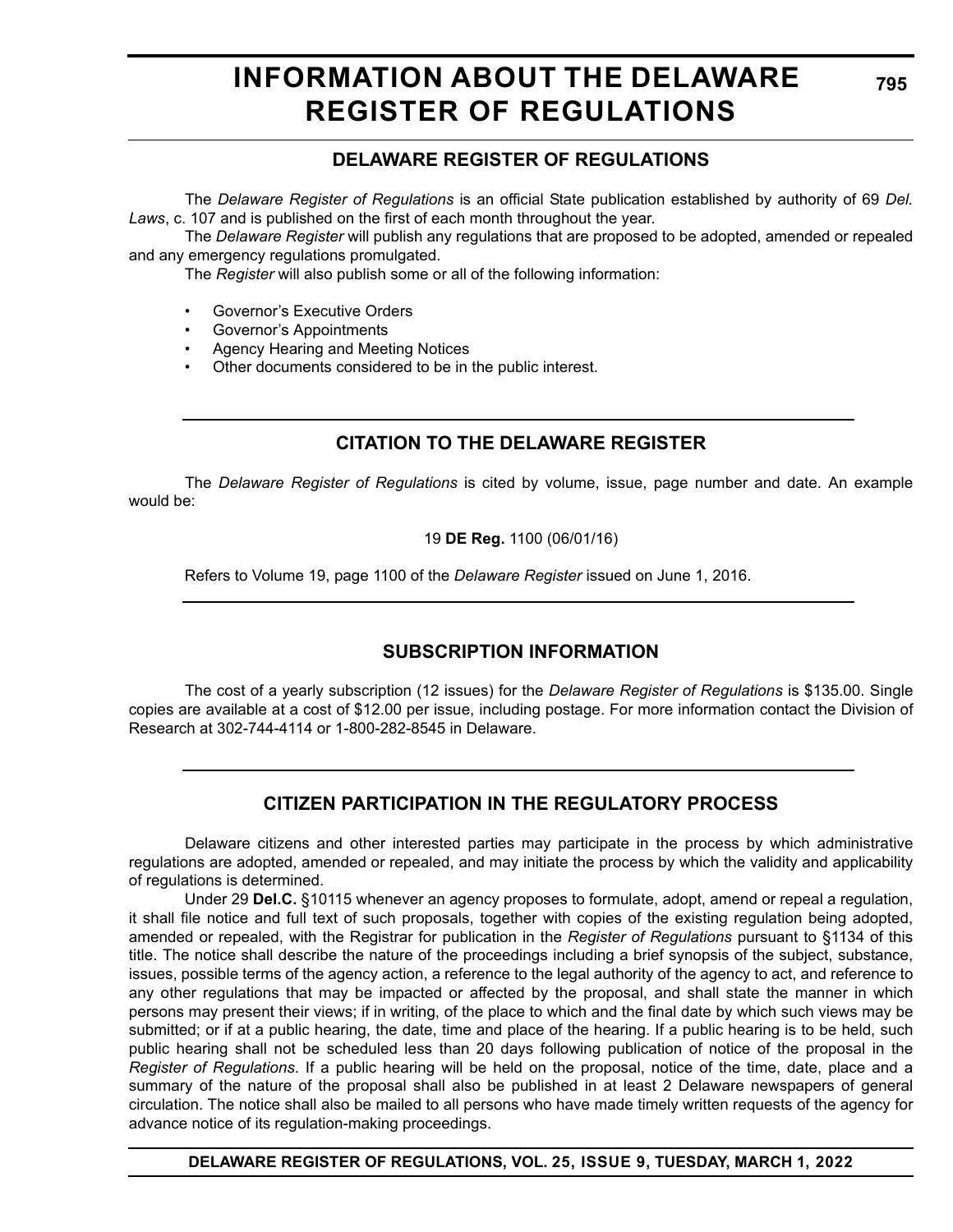**796**

### **INFORMATION ABOUT THE DELAWARE REGISTER OF REGULATIONS**

The opportunity for public comment shall be held open for a minimum of 30 days after the proposal is published in the *Register of Regulations*. At the conclusion of all hearings and after receipt, within the time allowed, of all written materials, upon all the testimonial and written evidence and information submitted, together with summaries of the evidence and information by subordinates, the agency shall determine whether a regulation should be adopted, amended or repealed and shall issue its conclusion in an order which shall include: (1) A brief summary of the evidence and information submitted; (2) A brief summary of its findings of fact with respect to the evidence and information, except where a rule of procedure is being adopted or amended; (3) A decision to adopt, amend or repeal a regulation or to take no action and the decision shall be supported by its findings on the evidence and information received; (4) The exact text and citation of such regulation adopted, amended or repealed; (5) The effective date of the order; (6) Any other findings or conclusions required by the law under which the agency has authority to act; and (7) The signature of at least a quorum of the agency members.

The effective date of an order which adopts, amends or repeals a regulation shall be not less than 10 days from the date the order adopting, amending or repealing a regulation has been published in its final form in the *Register of Regulations*, unless such adoption, amendment or repeal qualifies as an emergency under §10119.

Any person aggrieved by and claiming the unlawfulness of any regulation may bring an action in the Court for declaratory relief.

No action of an agency with respect to the making or consideration of a proposed adoption, amendment or repeal of a regulation shall be subject to review until final agency action on the proposal has been taken.

When any regulation is the subject of an enforcement action in the Court, the lawfulness of such regulation may be reviewed by the Court as a defense in the action.

Except as provided in the preceding section, no judicial review of a regulation is available unless a complaint therefor is filed in the Court within 30 days of the day the agency order with respect to the regulation was published in the *Register of Regulations*.

### **CLOSING DATES AND ISSUE DATES FOR THE DELAWARE REGISTER OF REGULATIONS**

| <b>ISSUE DATE</b>                                | <b>CLOSING DATE</b>                                  | <b>CLOSING TIME</b>                                           |
|--------------------------------------------------|------------------------------------------------------|---------------------------------------------------------------|
| April 1<br>May 1<br>June 1<br>July 1<br>August 1 | March 15<br>April 15<br>May 16<br>June 15<br>July 15 | 4:30 p.m.<br>4:30 p.m.<br>4:30 p.m.<br>4:30 p.m.<br>4:30 p.m. |
| September 1                                      | August 15                                            | 4:30 p.m.                                                     |

### **DIVISION OF RESEARCH STAFF**

**Mark Brainard**, Joint Legislative Oversight Sunset Committee Analyst; **Amy Burke**, Administrative Specialist II; **Mark J. Cutrona**, Director; **Deborah Gottschalk**, Sr. Legislative Attorney; **Benjamin Kowal**, Legislative Research Analyst; **Robert Lupo**, Graphics and Printing Technician IV; **Colinda Marker**, Executive Assistant; **Amanda McAtee**, Joint Legislative Oversight Sunset Committee Analyst; **Kathleen Morris**, Fiscal Administrative Officer; **Nathan Poore**, Graphics and Printing Technician III; **Joel Rudnick,** Legislative Librarian; **Erika Schrader,** Assistant Registrar of Regulations; **Don Sellers,** Print Shop Supervisor; **Yvette W. Smallwood**, Registrar of Regulations; **Holly Vaughn Wagner**, Deputy Director; **Cara Wilson**, Legislative Attorney; **Natalie White**, Administrative Specialist III.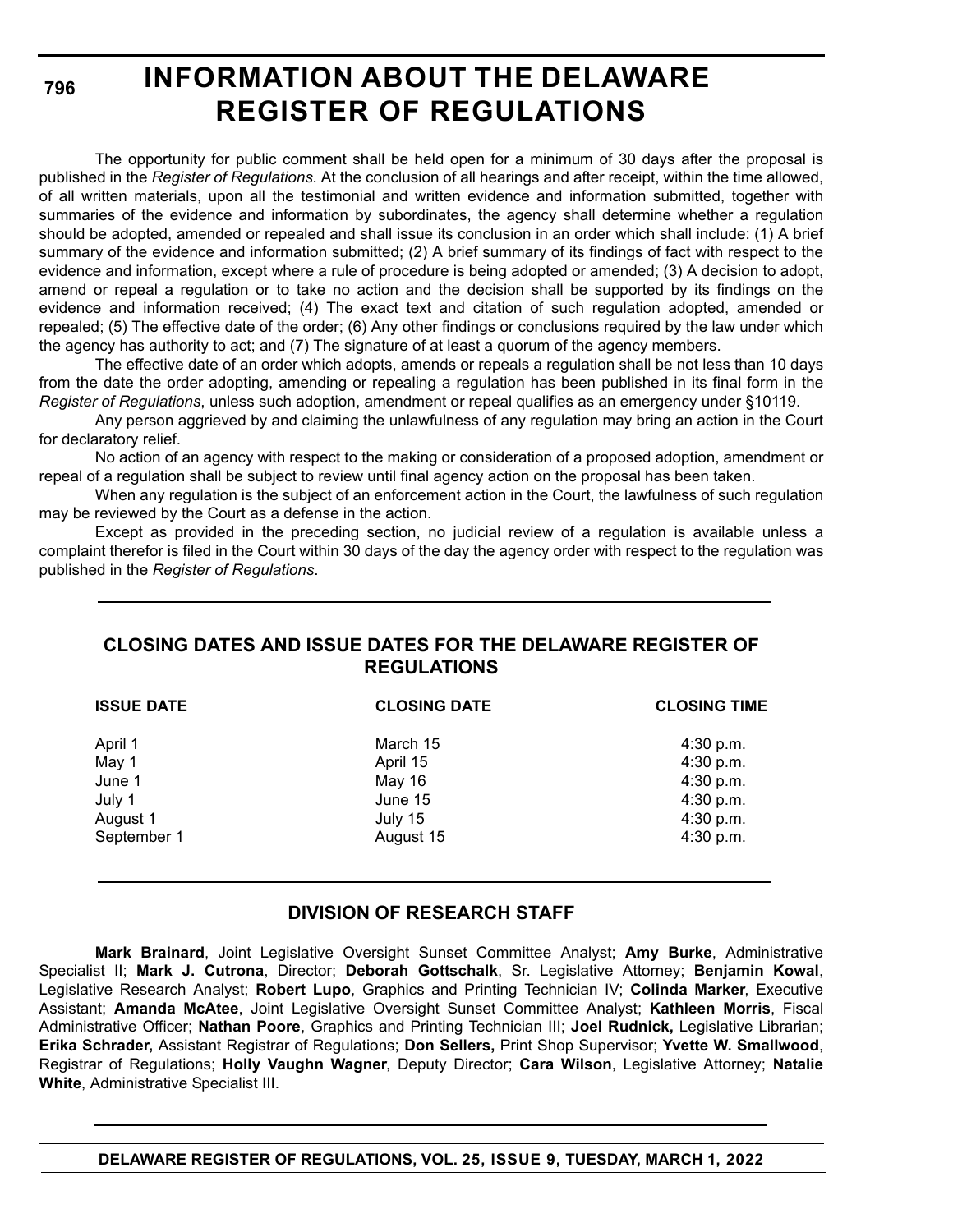### **TABLE OF CONTENTS**

**797**

<span id="page-3-0"></span>[Cumulative Tables............................................................................................................................. ............ 799](#page-5-0) 

### **PROPOSED**

| <b>DEPARTMENT OF AGRICULTURE</b><br><b>Thoroughbred Racing Commission</b>                             |     |
|-------------------------------------------------------------------------------------------------------|-----|
|                                                                                                       | 806 |
| <b>DEPARTMENT OF EDUCATION</b><br><b>Office of the Secretary</b>                                      |     |
|                                                                                                       | 807 |
| <b>Professional Standards Board</b>                                                                   |     |
|                                                                                                       | 810 |
|                                                                                                       | 815 |
| <b>DEPARTMENT OF HEALTH AND SOCIAL SERVICES</b>                                                       |     |
| <b>Division of Medicaid and Medical Assistance</b>                                                    |     |
|                                                                                                       | 821 |
| <b>Division of Substance Abuse and Mental Health</b>                                                  | 826 |
|                                                                                                       |     |
| <b>DEPARTMENT OF INSURANCE</b><br><b>Office of the Commissioner</b>                                   |     |
| 1322 Requirements for Mandatory Minimum Payment Innovations in Health Insurance                       | 828 |
| 1801 Insurance Holding Company System Regulation With Reporting Forms and Instructions                | 832 |
| DEPARTMENT OF NATURAL RESOURCES AND ENVIRONMENTAL CONTROL<br><b>Division of Watershed Stewardship</b> |     |
|                                                                                                       | 837 |
|                                                                                                       |     |
| DEPARTMENT OF SAFETY AND HOMELAND SECURITY                                                            |     |
| <b>Delaware Council on Police Training</b>                                                            |     |
|                                                                                                       | 839 |
| <b>DEPARTMENT OF STATE</b>                                                                            |     |
| <b>Division of Professional Regulation</b>                                                            |     |
|                                                                                                       | 842 |
| 3000 Board of Professional Counselors of Mental Health and Chemical Dependency Professionals          | 844 |
|                                                                                                       | 845 |
|                                                                                                       |     |

### **FINAL**

#### **[DEPARTMENT OF EDUCATION](https://www.doe.k12.de.us/domain/172)**

| Professional Standards Board |     |
|------------------------------|-----|
|                              | 847 |
|                              | 852 |
|                              | 857 |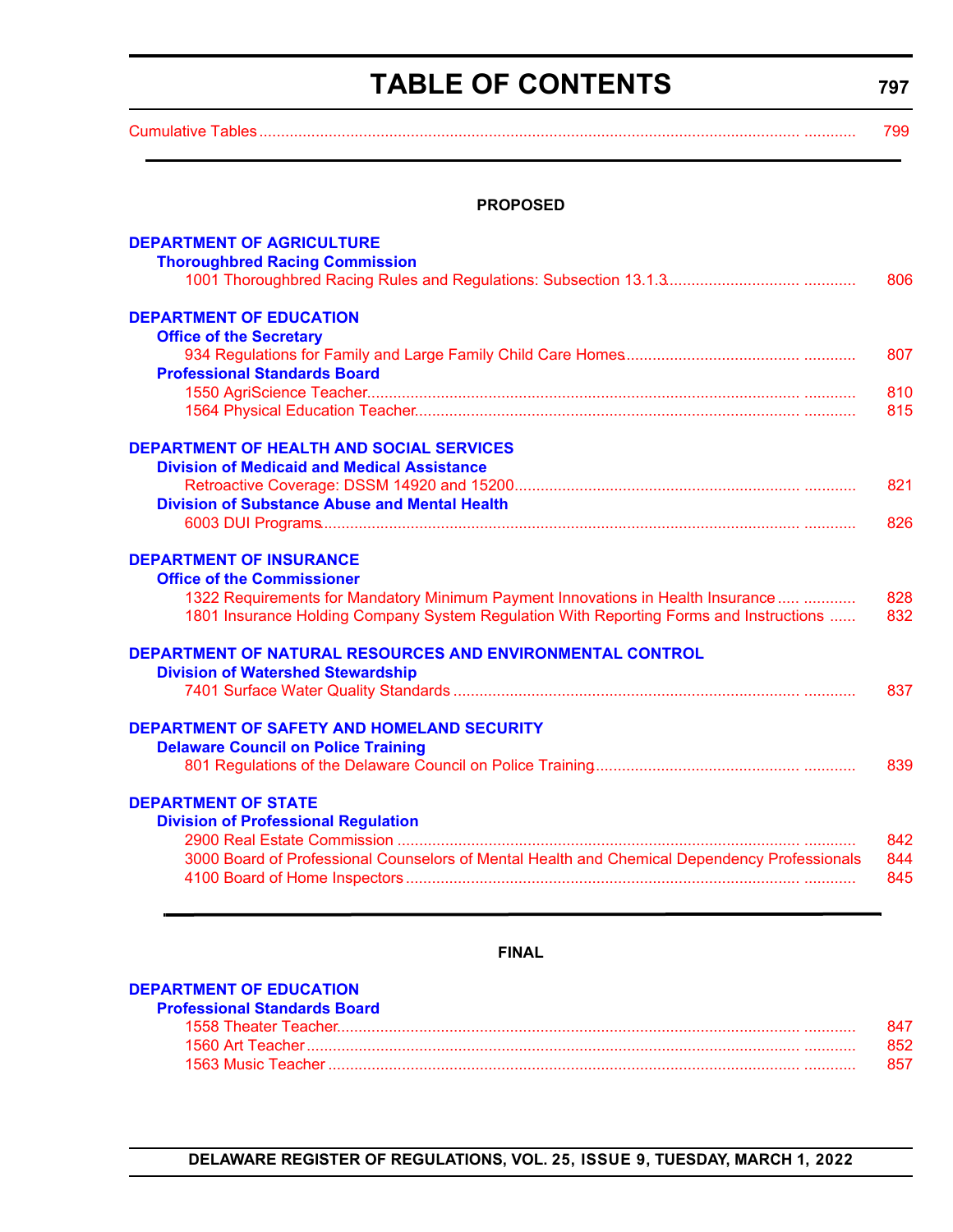<span id="page-4-0"></span>**798**

### **TABLE OF CONTENTS**

| <b>DEPARTMENT OF HEALTH AND SOCIAL SERVICES</b>                                                  |     |
|--------------------------------------------------------------------------------------------------|-----|
| <b>Division of Medicaid and Medical Assistance</b>                                               |     |
| Title XIX Medicaid State Plan - Assertive Community Integration Support Team (ACIST)             | 862 |
| Title XIX Medicaid State Plan -                                                                  |     |
|                                                                                                  | 864 |
| Title XIX Medicaid State Plan - Guardianship Fees - Post-Eligibility Protection of Income        | 866 |
|                                                                                                  | 868 |
| <b>DEPARTMENT OF STATE</b>                                                                       |     |
| <b>Division of Professional Regulation</b>                                                       |     |
|                                                                                                  | 871 |
|                                                                                                  | 873 |
| <b>DEPARTMENT OF TRANSPORTATION</b>                                                              |     |
| <b>Division of Motor Vehicles</b>                                                                |     |
| 2223 Ignition Interlock Device Installation, Removal and Monthly Monitoring and Calibration Fees | 874 |

### **GENERAL NOTICES**

#### **[DEPARTMENT OF TRANSPORTATION](https://www.deldot.gov/index.shtml) Traffic Engineering Section**

### **CALENDAR OF EVENTS/HEARING NOTICES**

|                                                                                                                                                                                                            | 882       |
|------------------------------------------------------------------------------------------------------------------------------------------------------------------------------------------------------------|-----------|
| Dept. of Agriculture, Thoroughbred Racing Commission; Notice of Public Comment Period                                                                                                                      | 882       |
|                                                                                                                                                                                                            | 882       |
| Dept. of Health and Social Services, Div. of Medicaid and Medical Assistance;                                                                                                                              |           |
| Div. of Substance Abuse and Mental Health; Notices of Public Comment Periods                                                                                                                               | 883       |
|                                                                                                                                                                                                            |           |
| Dept. of Natural Resources and Environmental Control, Div. of Watershed Stewardship,                                                                                                                       |           |
|                                                                                                                                                                                                            | 884       |
| Dept. of Safety and Homeland Security, Delaware Council on Police Training;                                                                                                                                |           |
|                                                                                                                                                                                                            | 885       |
| Dept. of State, Div. of Professional Regulation - Real Estate Commission; Board of Professional Counselors of<br>Mental Health and Chemical Dependency Professionals; Board of Home Inspectors; Notices of |           |
|                                                                                                                                                                                                            | 885 - 886 |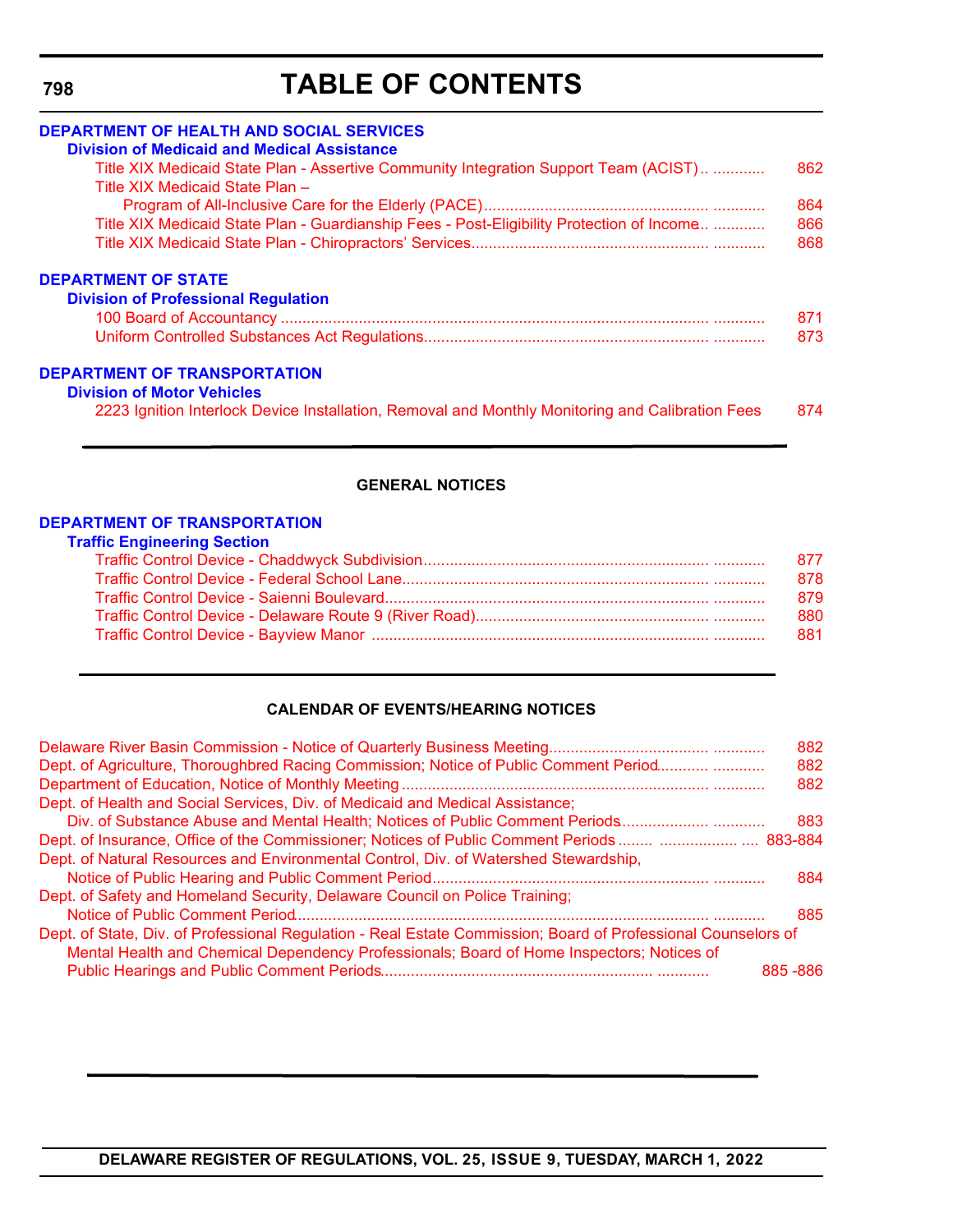### **[CUMULATIVE TABLES](#page-3-0)**

<span id="page-5-0"></span>The table printed below lists the regulations that have been proposed, adopted, amended or repealed in the preceding issues of the current volume of the *Delaware Register of Regulations*.

The regulations are listed alphabetically by the promulgating agency, followed by a citation to that issue of the *Register* in which the regulation was published. Proposed regulations are designated with (Prop.); Final regulations are designated with (Final); Emergency regulations are designated with (Emer.); and regulations that have been repealed are designated with (Rep.).

| DELAWARE COUNCIL ON POLICE TRAINING                                                                                           | 25 DE Reg. 673 (Prop.)                                  |             |
|-------------------------------------------------------------------------------------------------------------------------------|---------------------------------------------------------|-------------|
| DELAWARE CRIMINAL JUSTICE INFORMATION SYSTEM<br>1301 Delaware Criminal Justice Information System Rules and Regulations       | 25 DE Reg. 270 (Final)                                  |             |
| <b>DELAWARE HEALTH INFORMATION NETWORK</b>                                                                                    |                                                         |             |
|                                                                                                                               | 25 DE Reg. 252 (Prop.)<br>25 DE Reg. 623 (Final)        |             |
| 102 Delaware Health Information Network Regulations on Participation                                                          | 25 DE Reg. 257 (Prop.)                                  |             |
|                                                                                                                               | 25 DE Reg. 624 (Final)                                  |             |
| 104 Delaware Health Care Claims Database Data Access Regulation                                                               | 25 DE Reg. 259 (Prop.)<br>25 DE Reg. 625 (Final)        |             |
|                                                                                                                               |                                                         |             |
| DELAWARE PUBLIC EMPLOYEE'S RETIREMENT SYSTEM                                                                                  |                                                         |             |
| <b>Delaware Board of Pension Trustees</b>                                                                                     | 25 DE Reg. 272 (Final)                                  |             |
|                                                                                                                               | 25 DE Reg.                                              | 272 (Final) |
|                                                                                                                               | 25 DE Reg.                                              | 272 (Final) |
|                                                                                                                               | 25 DE Reg.                                              | 272 (Final) |
| 2006 County and Municipal Police/Firefighter Pension Plan                                                                     | 25 DE Reg. 272 (Final)                                  |             |
| <b>DELAWARE RIVER BASIN COMMISSION</b><br>Importations of Water Into and Exportations of Water From the Delaware River Basin; |                                                         |             |
| Discharges of Wastewater from High Volume Hydraulic Fracturing and                                                            |                                                         |             |
|                                                                                                                               | 25 DE Reg. 559 (Prop.)                                  |             |
|                                                                                                                               |                                                         |             |
| DELAWARE STATE FIRE PREVENTION COMMISSION                                                                                     | 25 DE Reg.                                              | 71 (Final)  |
| 703 Installation, Operation, Maintenance, Testing and Sales of Signaling Systems,                                             | 25 DE Reg.                                              | 74 (Final)  |
|                                                                                                                               | 25 DE Reg.                                              | 77 (Final)  |
|                                                                                                                               | 25 DE Reg.                                              | 79 (Final)  |
|                                                                                                                               | 25 DE Reg.                                              | 80 (Final)  |
|                                                                                                                               | 25 DE Reg. 567 (Prop.)                                  |             |
| DEPARTMENT OF AGRICULTURE                                                                                                     |                                                         |             |
| <b>Food Products Inspection</b>                                                                                               | 25 DE Reg. 166 (Final)                                  |             |
| <b>Harness Racing Commission</b>                                                                                              |                                                         |             |
|                                                                                                                               | 25 DE Reg. 119 (Prop.)                                  |             |
|                                                                                                                               | 25 DE Reg. 476 (Prop.)                                  |             |
| <b>Plant Industries Section</b><br>805 Rules and Regulations for Delaware Domestic Hemp Production Program                    | 25 DE Reg. 693 (Final)<br>25 <b>DE Reg.</b> 169 (Final) |             |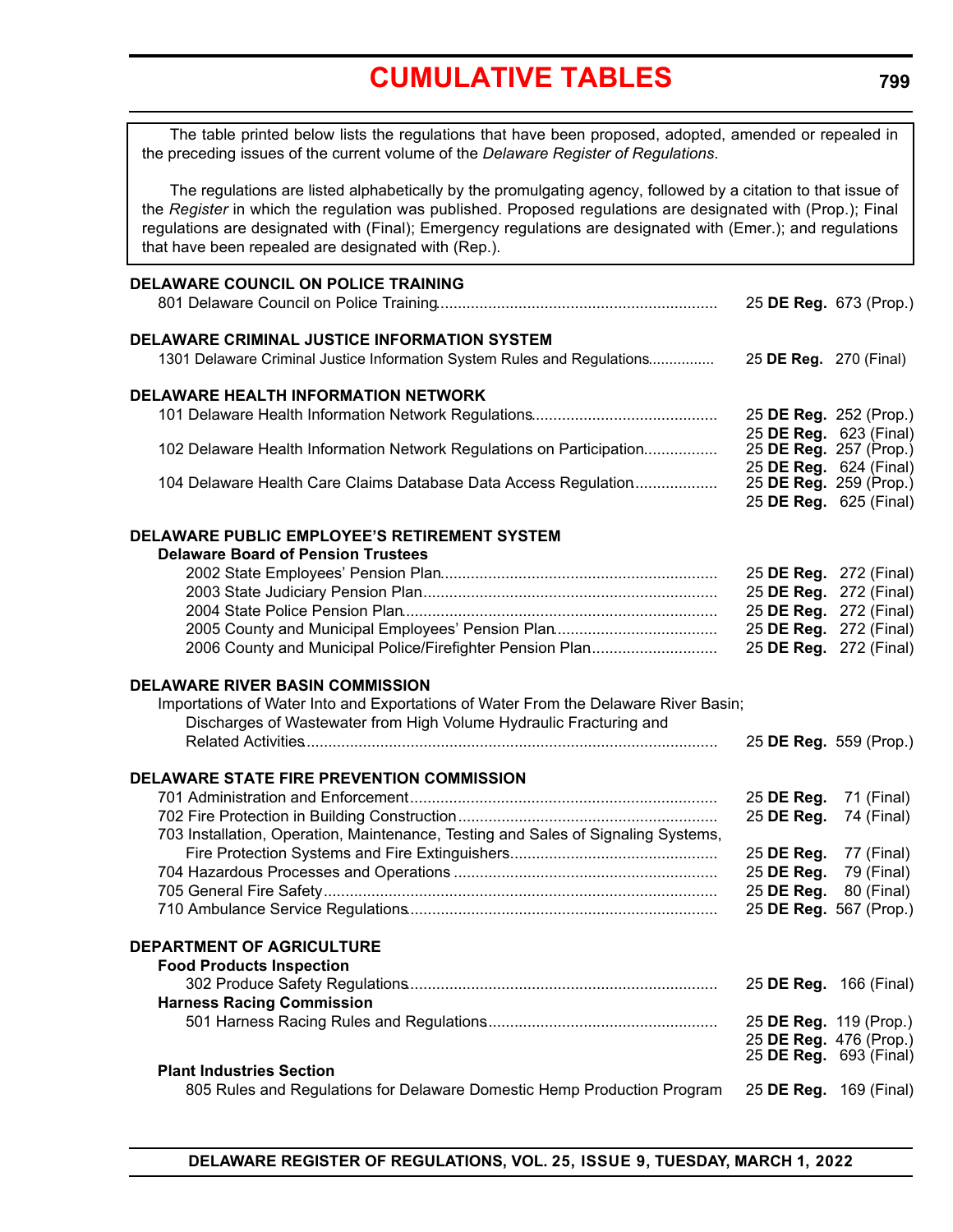**800**

### **CUMULATIVE TABLES**

| <b>Standardbred Breeders' Fund</b>                                                                   |                        |                               |
|------------------------------------------------------------------------------------------------------|------------------------|-------------------------------|
| 502 Delaware Standardbred Breeders' Fund Regulations                                                 |                        | 25 DE Reg. 169 (Final)        |
|                                                                                                      |                        | 25 DE Reg. 220(Errata)        |
|                                                                                                      |                        | 25 <b>DE Reg.</b> 273 (Final) |
|                                                                                                      |                        |                               |
| <b>Thoroughbred Racing Commission</b>                                                                |                        |                               |
|                                                                                                      | 25 DE Reg. 221 Emer.)  |                               |
|                                                                                                      | 25 DE Reg. 260 (Prop.) |                               |
|                                                                                                      |                        | 25 <b>DE Reg.</b> 507 (Final) |
|                                                                                                      |                        |                               |
| <b>DEPARTMENT OF EDUCATION</b>                                                                       |                        |                               |
|                                                                                                      |                        |                               |
| <b>Office of the Secretary</b>                                                                       |                        |                               |
| 105 Residential Child Care Facilities and Day Treatment Programs                                     | 25 DE Reg. 223(Emer.)  |                               |
|                                                                                                      |                        | 25 DE Reg. 225 (Emer.)        |
|                                                                                                      |                        | 25 DE Reg. 657 (Emer.)        |
|                                                                                                      | 25 DE Reg. 120 (Prop.) |                               |
|                                                                                                      | 25 DE Reg. 402 (Final) |                               |
| 505 High School Graduation Requirements and Diplomas                                                 | 25 DE Reg. 274 (Final) |                               |
| 525 Requirements for Career and Technical Education Programs                                         | 25 DE Reg. 40 (Prop.)  |                               |
|                                                                                                      |                        | 25 DE Reg. 404 (Final)        |
| 613 Uniform Procedures for Processing Attorney General's Reports                                     |                        | 25 <b>DE Reg.</b> 479 (Prop.) |
|                                                                                                      | 25 DE Reg. 694(Final)  |                               |
|                                                                                                      |                        | 25 DE Reg. 360 (Prop.)        |
|                                                                                                      |                        | 25 DE Reg. 699 (Final)        |
|                                                                                                      |                        | 25 <b>DE Reg.</b> 41 (Prop.)  |
|                                                                                                      | 25 DE Reg. 275 (Final) |                               |
|                                                                                                      | 25 DE Reg. 405 (Final) |                               |
| 716 Maintenance of Local School District and Charter School Personnel Records 25 DE Reg.118 (Errata) |                        |                               |
|                                                                                                      | 25 DE Reg. 170 (Final) |                               |
|                                                                                                      | 25 DE Reg. 123 (Prop.) |                               |
|                                                                                                      |                        |                               |
|                                                                                                      | 25 DE Reg. 363 (Prop.) | 25 DE Reg. 227 (Emer.)        |
|                                                                                                      |                        | 25 DE Reg. 229 (Emer.)        |
|                                                                                                      | 25 DE Reg. 410 (Final) |                               |
|                                                                                                      | 25 DE Reg. 568 (Prop.) |                               |
|                                                                                                      |                        | 25 DE Reg. 660 (Emer.)        |
|                                                                                                      | 25 DE Reg. 755 (Final) |                               |
|                                                                                                      | 25 DE Reg. 484 (Prop.) |                               |
|                                                                                                      |                        | 25 DE Reg. 7 02 (Final)       |
|                                                                                                      |                        | 25 DE Reg. 367 (Prop.)        |
|                                                                                                      |                        | 25 DE Reg. 705 (Final)        |
| 933 DELACARE: Regulations for Early Care and Education and School-Age                                |                        |                               |
|                                                                                                      |                        | 25 DE Reg. 233 (Emer.)        |
|                                                                                                      |                        | 25 DE Reg. 235 (Emer.)        |
|                                                                                                      |                        | 25 DE Reg. 369 (Prop.)        |
|                                                                                                      |                        | 25 DE Reg. 663 (Emer.)        |
| 934 Regulations for Family and Large Family Child Care Homes                                         |                        | 25 DE Reg. 237 (Emer.)        |
|                                                                                                      |                        | 25 DE Reg. 239 (Emer.)        |
|                                                                                                      |                        | 25 DE Reg. 370 (Prop.)        |
|                                                                                                      |                        | 25 DE Reg. 665 (Emer.)        |
|                                                                                                      | 25 DE Reg. 172 (Final) |                               |
|                                                                                                      |                        | 25 DE Reg. 242 (Emer.)        |
|                                                                                                      |                        | 25 DE Reg. 244 (Emer.)        |
|                                                                                                      | 25 DE Reg. 371 (Prop.) |                               |
|                                                                                                      |                        | 25 DE Reg. 668 (Emer.)        |
| 1006 Delaware Interscholastic Athletic Association (DIAA)                                            | 25 DE Reg. 706 (Final) |                               |
| 1011 Interscholastic Athletics during the COVID-19 Pandemic                                          | 25 DE Reg. 173 (Final) |                               |
|                                                                                                      | 25 DE Reg. 175 (Final) |                               |
| 1203 Scholarship Incentive Program (ScIP)                                                            |                        | 25 DE Reg. 508 (Final)        |
|                                                                                                      |                        |                               |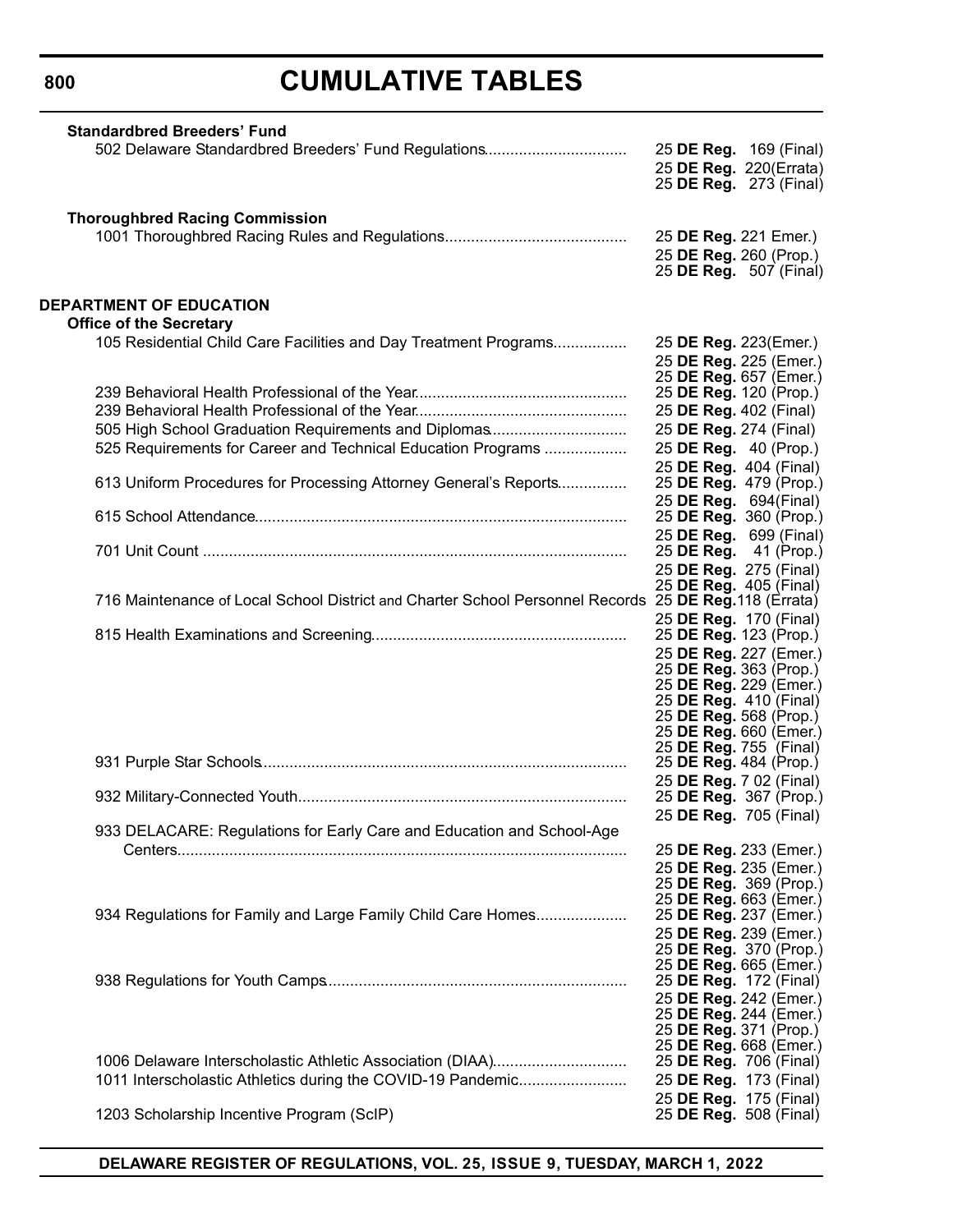| <b>Professional Standards Board</b>                                                                                                                                                         |                                                  |
|---------------------------------------------------------------------------------------------------------------------------------------------------------------------------------------------|--------------------------------------------------|
|                                                                                                                                                                                             | 25 <b>DE Reg.</b> 82 (Final)                     |
|                                                                                                                                                                                             | 25 DE Reg. 677 (Prop.)                           |
|                                                                                                                                                                                             | 25 DE Reg. 373 (Prop.)                           |
|                                                                                                                                                                                             | 25 DE Reg. 679 (Prop.)                           |
|                                                                                                                                                                                             | 25 <b>DE Reg.</b> 46 (Prop.)                     |
|                                                                                                                                                                                             | 25 DE Reg. 510 (Final)                           |
|                                                                                                                                                                                             | 25 <b>DE Reg.</b> 77 (Prop.)                     |
|                                                                                                                                                                                             | 25 DE Reg. 708 (Final)                           |
|                                                                                                                                                                                             | 25 DE Reg. 127 (Prop.)                           |
|                                                                                                                                                                                             | 25 DE Reg. 512 (Final)                           |
|                                                                                                                                                                                             | 25 <b>DE Reg.</b> 84 (Final)                     |
|                                                                                                                                                                                             | 25 DE Reg. 51 (Prop.)                            |
|                                                                                                                                                                                             | 25 DE Reg. 513 (Final)                           |
|                                                                                                                                                                                             | 25 DE Reg. 746 (Prop.)                           |
|                                                                                                                                                                                             | 25 DE Reg. 55 (Prop.)                            |
|                                                                                                                                                                                             | 25 DE Reg. 442(Errata)                           |
|                                                                                                                                                                                             | 25 DE Reg. 515 (Final)                           |
|                                                                                                                                                                                             | 25 DE Reg. 572 (Prop.)                           |
|                                                                                                                                                                                             | 25 DE Reg. 177 (Final)                           |
|                                                                                                                                                                                             | 25 DE Reg. 577 (Prop.)                           |
|                                                                                                                                                                                             | 25 <b>DE Reg.</b> 90 (Final)                     |
|                                                                                                                                                                                             | 25 <b>DE Reg.</b> 96 (Final)                     |
|                                                                                                                                                                                             | 25 DE Reg. 582 (Prop.)                           |
|                                                                                                                                                                                             | 25 DE Reg. 486 (Prop.)                           |
| 1574 Teacher of Students Who Are Deaf or Hard of Hearing                                                                                                                                    | 25 DE Reg. 178 (Final)                           |
|                                                                                                                                                                                             | 25 DE Reg. 131 (Prop.)                           |
|                                                                                                                                                                                             | 25 DE Reg. 519 (Final)                           |
| <b>DEPARTMENT OF ELECTIONS</b><br><b>Office of the State Election Commissioner</b><br>101 Procedures for Addressing Post-Election Voting Machine Audit Discrepancies 25 DE Reg. 101 (Final) |                                                  |
| <b>DEPARTMENT OF HEALTH AND SOCIAL SERVICES</b>                                                                                                                                             |                                                  |
| <b>Division of Health Care Quality</b>                                                                                                                                                      |                                                  |
|                                                                                                                                                                                             | 25 DE Reg. 6 (Emer.)                             |
|                                                                                                                                                                                             | 25 DE Reg. 443 (Emer.)                           |
|                                                                                                                                                                                             | 25 DE Reg. 587 (Prop.)                           |
|                                                                                                                                                                                             | 25 <b>DE Reg.</b> 759 (Final)                    |
|                                                                                                                                                                                             | 25 DE Reg. 9 (Emer.)                             |
|                                                                                                                                                                                             | 25 DE Reg. 319 (Emer.)<br>25 DE Reg. 446 (Emer.) |
|                                                                                                                                                                                             | 25 DE Reg. 588 (Prop.)                           |
|                                                                                                                                                                                             | 25 DE Reg. 760 (Final)                           |
|                                                                                                                                                                                             | 25 DE Reg. 11 (Emer.)                            |
|                                                                                                                                                                                             | 25 DE Reg. 448 (Emer.)                           |
|                                                                                                                                                                                             | 25 DE Reg. 590 (Prop.)                           |
|                                                                                                                                                                                             | 25 DE Reg. 761 (Final)                           |
|                                                                                                                                                                                             | 25 DE Reg. 321 (Emer.)                           |
|                                                                                                                                                                                             | 25 DE Reg. 591 (Prop.)                           |
|                                                                                                                                                                                             | 25 DE Reg. 762 (Final)                           |
|                                                                                                                                                                                             | 25 DE Reg. 13 (Emer.)                            |
|                                                                                                                                                                                             | 25 DE Reg. 324 (Emer.)                           |
|                                                                                                                                                                                             | 25 DE Reg. 449 (Emer.)<br>25 DE Reg. 592 (Prop.) |
|                                                                                                                                                                                             | 25 DE Reg. 764 (Final)                           |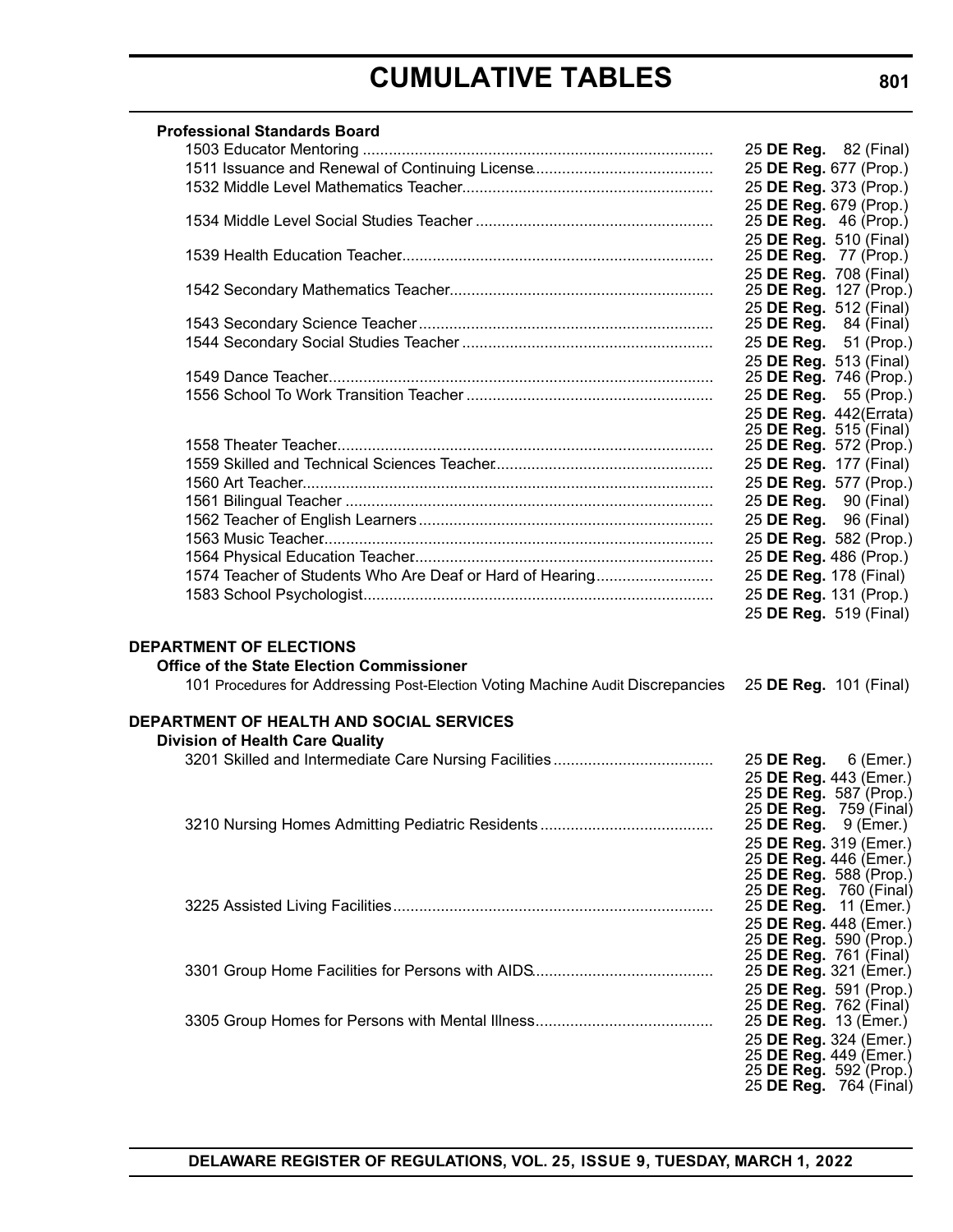### 

| 3310 Neighborhood Homes for Individuals with Intellectual and/or Develop- |                                                         |
|---------------------------------------------------------------------------|---------------------------------------------------------|
|                                                                           | 25 DE Reg. 15 (Emer.)                                   |
|                                                                           | 25 DE Reg. 326 (Emer.)                                  |
|                                                                           | 25 DE Reg. 452 (Emer.)<br>25 DE Reg. 594 (Prop.)        |
|                                                                           | 25 DE Reg. 765 (Final)                                  |
|                                                                           | 25 DE Reg. 17 (Emer.)                                   |
|                                                                           | 25 DE Reg. 328 (Emer.)                                  |
|                                                                           | 25 DE Reg. 454 (Emer.)                                  |
|                                                                           | 25 DE Reg. 595 (Prop.)<br>25 DE Reg. 766 (Final)        |
| 3320 Intensive Behavioral Support and Educational Residence               | 25 DE Reg. 19 (Emer.)                                   |
|                                                                           | 25 DE Reg. 330 (Emer.)                                  |
|                                                                           | 25 DE Reg. 455 (Emer.)                                  |
|                                                                           | 25 DE Reg. 596 (Prop.)                                  |
|                                                                           | 25 DE Reg. 767 (Final)<br>25 DE Reg. 333 (Emer.)        |
|                                                                           | 25 DE Reg. 598 (Prop.)                                  |
|                                                                           | 25 DE Reg. 769 (Final)                                  |
|                                                                           | 25 DE Reg. 335 (Emer.)                                  |
|                                                                           | 25 DE Reg. 599(Prop.)                                   |
|                                                                           | 25 DE Reg. 770 (Final)                                  |
|                                                                           | 25 DE Reg. 337 (Emer.)                                  |
|                                                                           | 25 DE Reg. 600 (Prop.)<br>25 DE Reg. 771 (Final)        |
|                                                                           | 25 DE Reg 21 (Emer.)                                    |
|                                                                           | 25 DE Reg. 339 (Emer.)                                  |
|                                                                           | 25 DE Reg. 457 (Emer.)                                  |
|                                                                           | 25 DE Reg. 601 (Prop.)<br>25 DE Reg. 772 (Final)        |
|                                                                           | 25 <b>DE Reg.</b> 602 (Prop.)                           |
|                                                                           | 25 DE Reg. 773 (Final)                                  |
|                                                                           | 25 DE Reg. 604 (Prop.)                                  |
|                                                                           | 25 DE Reg. 774 (Final)                                  |
|                                                                           | 25 DE Reg. 341 (Emer.)                                  |
|                                                                           | 25 DE Reg. 459 (Emer.)<br>25 DE Reg. 605 (Prop.)        |
|                                                                           | 25 DE Reg. 776 (Final)                                  |
|                                                                           | 25 DE Reg. 343 (Emer.)                                  |
|                                                                           | 25 DE Reg. 460 (Emer.)                                  |
|                                                                           | 25 DE Reg. 606 (Prop.)                                  |
|                                                                           | 25 <b>DE Reg.</b> 777 (Final)<br>25 DE Reg. 346 (Emer.) |
|                                                                           | 25 DE Reg. 383 (Prop.)                                  |
|                                                                           | 25 DE Reg. 627 (Final)                                  |
|                                                                           | 25 DE Reg. 137 (Prop.)                                  |
|                                                                           | 25 DE Reg. 348 (Emer.)                                  |
|                                                                           | 25 DE Reg. 462 (Emer.)<br>25 DE Reg. 521 (Final)        |
| 4407 Hospital Standards (Construction, Maintenance, and Operation)        | 25 DE Reg. 350 (Emer.)                                  |
|                                                                           | 25 DE Reg. 464 (Emer.)                                  |
|                                                                           | 25 DE Reg. 608 (Prop.)                                  |
|                                                                           | 25 DE Reg. 778 (Final)                                  |
| 4409 Prescribed Pediatric Extended Care Centers (PPECC)                   | 25 DE Reg. 352 (Emer.)                                  |
|                                                                           | 25 DE Reg. 465 (Emer.)<br>25 DE Reg. 611 (Prop.)        |
|                                                                           | 25 DE Reg. 779 (Final)                                  |
|                                                                           | 25 DE Reg. 137 (Prop.)                                  |
|                                                                           | 25 DE Reg. 354 (Emer.)                                  |
|                                                                           | 25 DE Reg. 467(Emer.)                                   |
|                                                                           | 25 DE Reg. 527 (Final)                                  |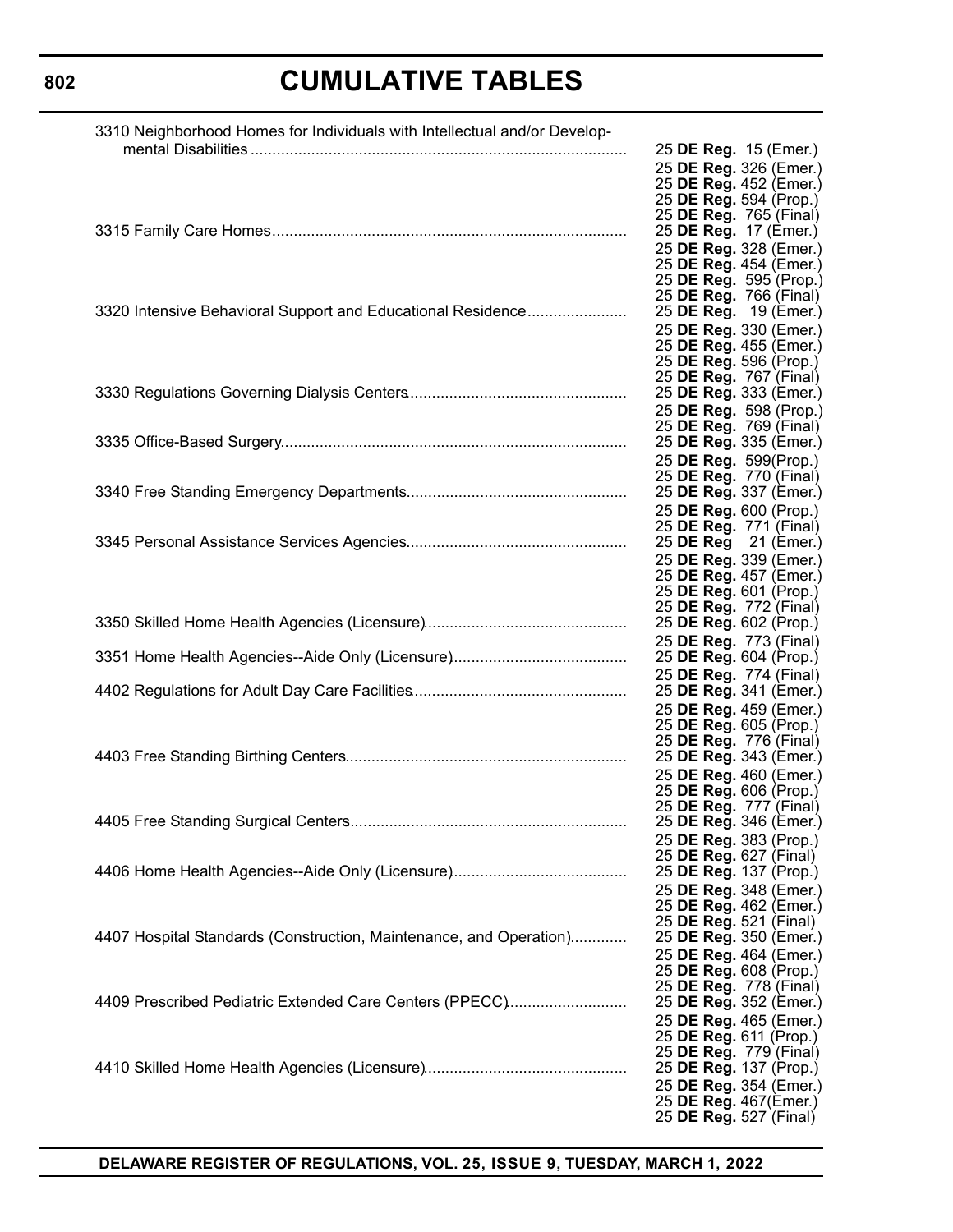|                                                                               | 25 DE Reg. 357 (Emer.)<br>25 DE Reg. 469 (Emer.) |  |
|-------------------------------------------------------------------------------|--------------------------------------------------|--|
|                                                                               | 25 DE Reg. 613 (Prop.)<br>25 DE Reg. 781 (Final) |  |
| <b>Division of Medicaid and Medical Assistance</b>                            |                                                  |  |
|                                                                               | 25 DE Reg. 139 (Prop.)<br>25 DE Reg. 419 (Final) |  |
| Title XIX Medicaid State Plan - Ambulatory Surgical Center Services           | 25 DE Reg. 141 (Prop.)                           |  |
|                                                                               | 25 DE Reg. 628 (Final)                           |  |
| Title XIX Medicaid State Plan - Assertive Community Integration Support       |                                                  |  |
|                                                                               | 25 DE Reg. 491 (Prop.)                           |  |
|                                                                               | 25 DE Reg. 616 (Prop.)                           |  |
| Title XIX Medicaid State Plan - Guardianship Fees - Post-Eligibility          |                                                  |  |
| Title XIX Medicaid State Plan - Medication-Assisted Treatment (MAT)           | 25 DE Reg. 614 (Prop.)<br>25 DE Reg. 184 (Final) |  |
| Title XIX Medicaid State Plan: Drug Utilization Review (DUR) - Opioid         |                                                  |  |
|                                                                               | 25 DE Reg. 190 (Final)                           |  |
| Title XIX Medicaid State Plan - Program of All-Inclusive Care for the Elderly |                                                  |  |
|                                                                               | 25 DE Reg. 384 (Prop.)                           |  |
|                                                                               | 25 DE Reg. 414 (Final)                           |  |
| <b>Division of Public Health</b>                                              |                                                  |  |
| 4202 Control of Communicable and Other Disease Conditions                     | 25 DE Reg. 246 (Emer.)                           |  |
|                                                                               | 25 DE Reg. 248 (Emer.)                           |  |
|                                                                               | 25 DE Reg. 262 (Prop.)<br>25 DE Reg. 471 (Emer.) |  |
|                                                                               | 25 DE Reg. 493 (Final)                           |  |
|                                                                               | 25 DE Reg. 619 (Prop.)                           |  |
|                                                                               | 25 DE Reg. 670 (Emer.)<br>25 DE Reg. 23 (Emer.)  |  |
|                                                                               | 25 DE Reg. 25 (Emer.)                            |  |
|                                                                               | 25 DE Reg. 27 (Emer.)                            |  |
|                                                                               | 25 DE Reg. 521 (Final)                           |  |
| 4407 Hospital Standards (Construction, Maintenance, and Operation)            | 25 DE Reg. 29 (Emer.)                            |  |
| 4409 Prescribed Pediatric Extended Care Centers (PPECC)                       | 25 DE Reg. 33 (Emer.)                            |  |
|                                                                               | 25 DE Reg. 35 (Emer.)                            |  |
|                                                                               | 25 DE Reg. 527 (Final)<br>25 DE Reg. 494 (Prop.) |  |
|                                                                               | 25 DE Reg. 713 (Final)                           |  |
|                                                                               | 25 DE Reg. 37 (Emer.)                            |  |
| <b>Division of Social Services</b>                                            |                                                  |  |
| Child Care for Families Receiving Temporary Assistance for Needy Families     |                                                  |  |
|                                                                               | 25 DE Reg. 192 (Final)                           |  |
| Delaware's Temporary Assistance for Needy Families (TANF) - Definition:       |                                                  |  |
|                                                                               | 25 DE Reg. 144 (Prop.)<br>25 DE Reg. 534 (Final) |  |
|                                                                               | 25 DE Reg. 144 (Prop.)                           |  |
|                                                                               | 25 DE Reg. 534 (Final)                           |  |
| DSSM 11002.5 Responsibility For The Administration Of Delaware's Child Care   |                                                  |  |
|                                                                               | 25 DE Reg. 147 (Prop.)                           |  |
|                                                                               | 25 DE Reg. 537 (Final)                           |  |
| DSSM 11002.5.1 Responsibility for Direct Administration of Delaware's Child   |                                                  |  |
|                                                                               | 25 DE Reg. 147 (Prop.)<br>25 DE Reg. 537 (Final) |  |
| DSSM 11002.10 Establishing Program Integrity in Child Care                    | 25 DE Reg. 147 (Prop.)                           |  |
|                                                                               | 25 DE Reg. 537 (Final)                           |  |
|                                                                               | 25 DE Reg. 153 (Prop.)                           |  |
|                                                                               | 25 DE Reg. 536 (Final)                           |  |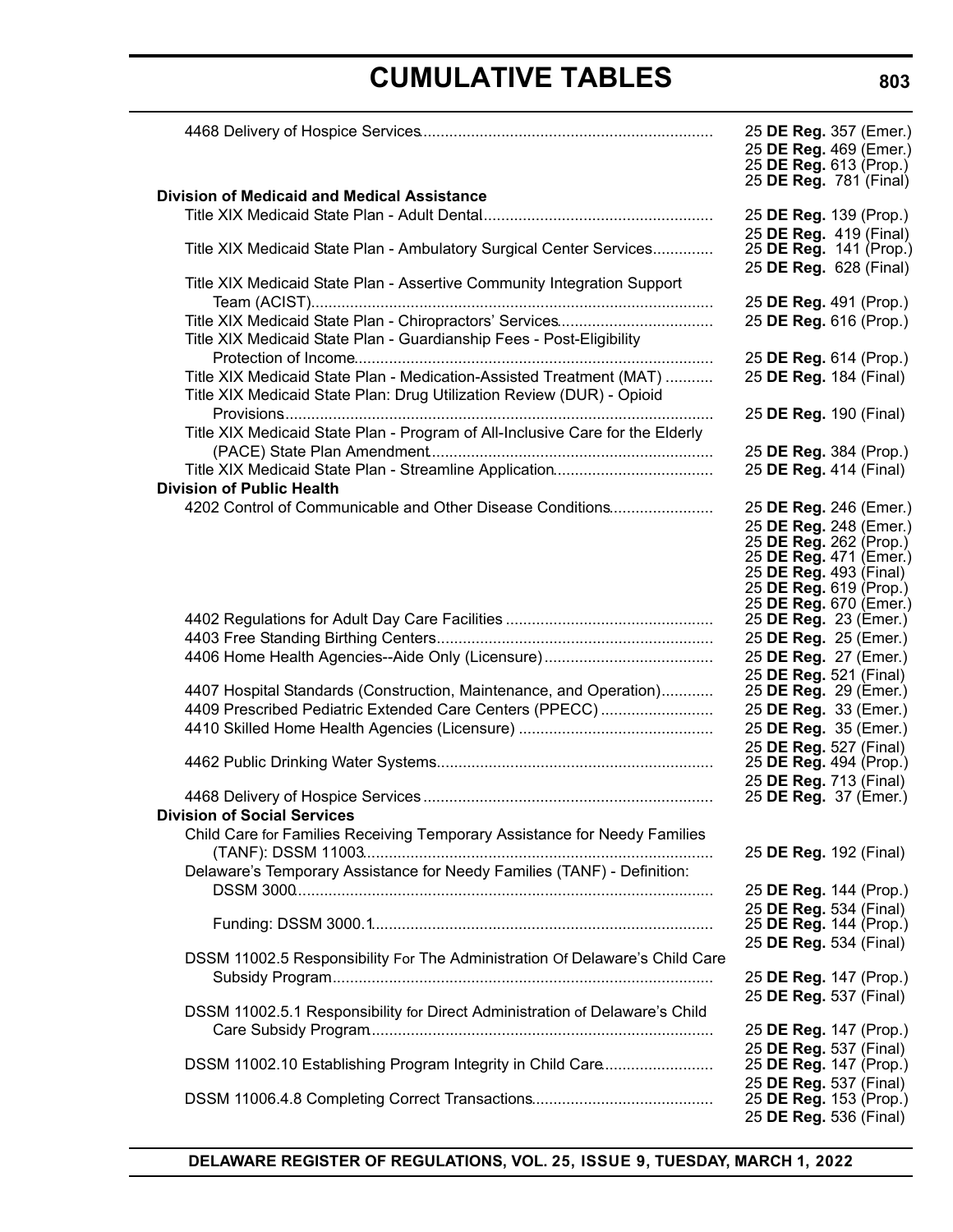**804**

### **CUMULATIVE TABLES**

|                                                                               | 25 DE Reg. 153 (Prop.)                                  |                        |
|-------------------------------------------------------------------------------|---------------------------------------------------------|------------------------|
|                                                                               | 25 DE Reg. 536 (Final)<br>25 <b>DE Reg.</b> 280 (Final) |                        |
| Division of Substance Abuse and Mental Health                                 |                                                         |                        |
| 1201 Driving Under the Influence Evaluation Program, Courses of Instruction,  |                                                         |                        |
|                                                                               | 25 DE Reg. 496 (Prop.)                                  |                        |
|                                                                               | 25 DE Reg. 782 (Final)                                  |                        |
| 1204 Drinking Driver Programs Standard Operating Procedures                   | 25 DE Reg. 499 (Prop.)                                  |                        |
|                                                                               | 25 DE Reg. 783 (Final)                                  |                        |
|                                                                               | 25 DE Reg. 473 (Emer.)                                  |                        |
|                                                                               | 25 DE Reg. 500 (Prop.)                                  |                        |
|                                                                               | 25 DE Reg. 783 (Final)                                  |                        |
|                                                                               |                                                         |                        |
| <b>DEPARTMENT OF INSURANCE</b>                                                |                                                         |                        |
| <b>Office of the Commissioner</b>                                             |                                                         |                        |
| 902 Prohibited Unfair Claim Settlement Practices [Formerly Regulation 26]     | 25 DE Reg. 156 (Prop.)                                  |                        |
|                                                                               | 25 DE Reg. 263 (Prop.)                                  |                        |
|                                                                               | 25 DE Reg. 630 (Final)                                  |                        |
| 1322 Requirements for Mandatory Minimum Payment Innovations in                |                                                         |                        |
|                                                                               | 25 DE Reg. 684 (Prop.)                                  |                        |
|                                                                               | 25 DE Reg.                                              | 60 (Prop.)             |
|                                                                               | 25 DE Reg.                                              | 714 (Final)            |
| 1409 Insurance Coverage for Telemedicine and Telehealth                       | 25 <b>DE Reg.</b> 285 (Final)                           |                        |
| <b>DEPARTMENT OF JUSTICE</b>                                                  | 25 DE Reg. 715 (Final)                                  |                        |
|                                                                               |                                                         |                        |
| <b>Fraud and Consumer Protection Division</b>                                 |                                                         |                        |
|                                                                               |                                                         | 25 DE Reg. 264 (Prop.) |
|                                                                               |                                                         |                        |
|                                                                               | 25 DE Reg. 539 (Final)                                  |                        |
| <b>DEPARTMENT OF LABOR</b>                                                    |                                                         |                        |
| <b>Division of Industrial Affairs</b>                                         |                                                         |                        |
|                                                                               | 25 DE Reg.                                              | 61 (Prop.)             |
|                                                                               | 25 DE Reg.                                              | 287 (Final)            |
| 1329 Delaware Contractor Registration Act Regulations                         | 25 DE Reg.                                              | 62 (Prop.)             |
|                                                                               | 25 DE Reg. 288 (Final)                                  |                        |
|                                                                               | 25 DE Reg. 620 (Prop.)                                  |                        |
|                                                                               |                                                         |                        |
| DEPARTMENT OF NATURAL RESOURCES AND ENVIRONMENTAL CONTROL                     |                                                         |                        |
| <b>Division of Air Quality</b>                                                |                                                         |                        |
|                                                                               | 25 DE Reg. 386 (Prop.)                                  |                        |
|                                                                               | 25 DE Reg. 388 (Prop.)                                  |                        |
| 1124 Control of Volatile Organic Compound Emissions: Section 33.0 Solvent     |                                                         |                        |
|                                                                               | 25 DE Reg. 196 (Final)                                  |                        |
|                                                                               | 25 DE Reg. 394 (Prop.)                                  |                        |
| Division of Climate, Coastal and Energy                                       |                                                         |                        |
|                                                                               | 25 DE Reg. 63 (Prop.)                                   |                        |
|                                                                               | 25 DE Reg. 721 (Final)                                  |                        |
| <b>Division of Fish and Wildlife</b>                                          |                                                         |                        |
| 3503 Striped Bass Recreational Fishing Seasons; Methods of Take; Creel Limit; |                                                         |                        |
|                                                                               | 25 DE Reg. 103 (Final)                                  |                        |
|                                                                               | 25 DE Reg. 290 (Final)                                  |                        |
|                                                                               | 25 DE Reg.                                              | 64 (Prop.)             |
|                                                                               | 25 DE Reg. 295 (Final)                                  |                        |
|                                                                               | 25 DE Reg.                                              | 66 (Prop.)             |
| <b>Division of Watershed Stewardship</b>                                      | 25 DE Reg. 297 (Final)                                  |                        |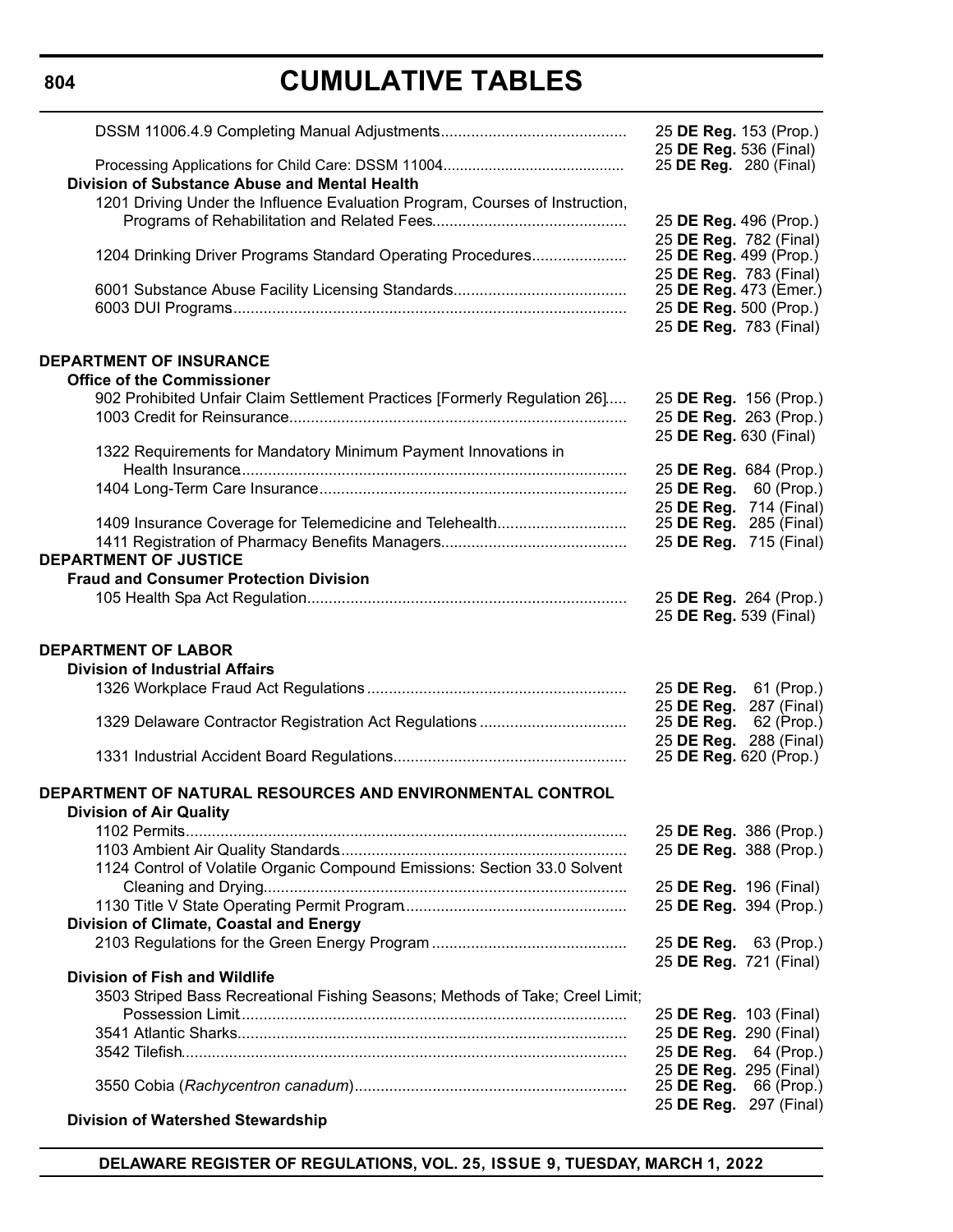|                                                                                             |                        | 25 DE Reg. 268 (Prop.)<br>25 DE Reg. 726 (Final) |
|---------------------------------------------------------------------------------------------|------------------------|--------------------------------------------------|
| DEPARTMENT OF SAFETY AND HOMELAND SECURITY<br><b>Delaware Sex Offender Management Board</b> |                        |                                                  |
| Office of the Alcoholic Beverage Control Commissioner                                       |                        | 25 DE Reg. 301 (Final)                           |
| Rule 1008 (Formerly 19.1) Bottle Clubs - Licensing and Operation                            |                        | 25 DE Reg. 301 (Final)                           |
| <b>DEPARTMENT OF STATE</b>                                                                  |                        |                                                  |
| <b>Division of Professional Regulation</b>                                                  |                        |                                                  |
|                                                                                             | 25 DE Reg. 160 (Prop.) |                                                  |
|                                                                                             | 25 DE Reg. 691 (Prop.) |                                                  |
|                                                                                             | 25 DE Reg. 161 (Prop.) |                                                  |
|                                                                                             | 25 DE Reg. 199 (Final) |                                                  |
|                                                                                             | 25 DE Reg. 318(Errata) |                                                  |
|                                                                                             | 25 DE Reg. 395 (Prop.) |                                                  |
|                                                                                             | 25 DE Reg. 786 (Final) |                                                  |
|                                                                                             | 25 DE Reg. 621 (Prop.) |                                                  |
| 2700 Board of Registration for Professional Land Surveyors                                  | 25 DE Reg. 69 (Prop.)  |                                                  |
|                                                                                             | 25 DE Reg. 632 (Final) |                                                  |
|                                                                                             | 25 DE Reg. 789 (Final) | 25 DE Reg. 505 (Prop.)                           |
|                                                                                             |                        | 25 DE Reg. 163 (Prop.)                           |
|                                                                                             |                        | 25 DE Reg. 633 (Final)                           |
|                                                                                             |                        | 25 DE Reg. 622 (Prop.)                           |
|                                                                                             |                        | 25 DE Reg. 752 (Final)                           |
|                                                                                             | 25 DE Reg. 201 (Final) |                                                  |
|                                                                                             |                        | 25 DE Reg. 506 (Prop.)                           |
| <b>Public Service Commission</b>                                                            |                        |                                                  |
| 3001 Rules for Certification and Regulation of Electric Suppliers                           |                        | 25 DE Reg. 396 (Prop.)                           |
| 3008 Rules and Procedures to Implement the Renewable Energy Portfolio                       |                        |                                                  |
|                                                                                             | 25 DE Reg. 541 (Final) |                                                  |
| OFFICE OF THE STATE TREASURER                                                               |                        |                                                  |
| <b>Cash Management Policy Board</b>                                                         |                        |                                                  |
| 1201 Statement of Objectives and Guidelines for the Investment of State of                  |                        |                                                  |
|                                                                                             |                        | 25 DE Reg. 399 (Prop.)                           |
|                                                                                             |                        | 25 DE Reg. 728 (Final)                           |
|                                                                                             |                        |                                                  |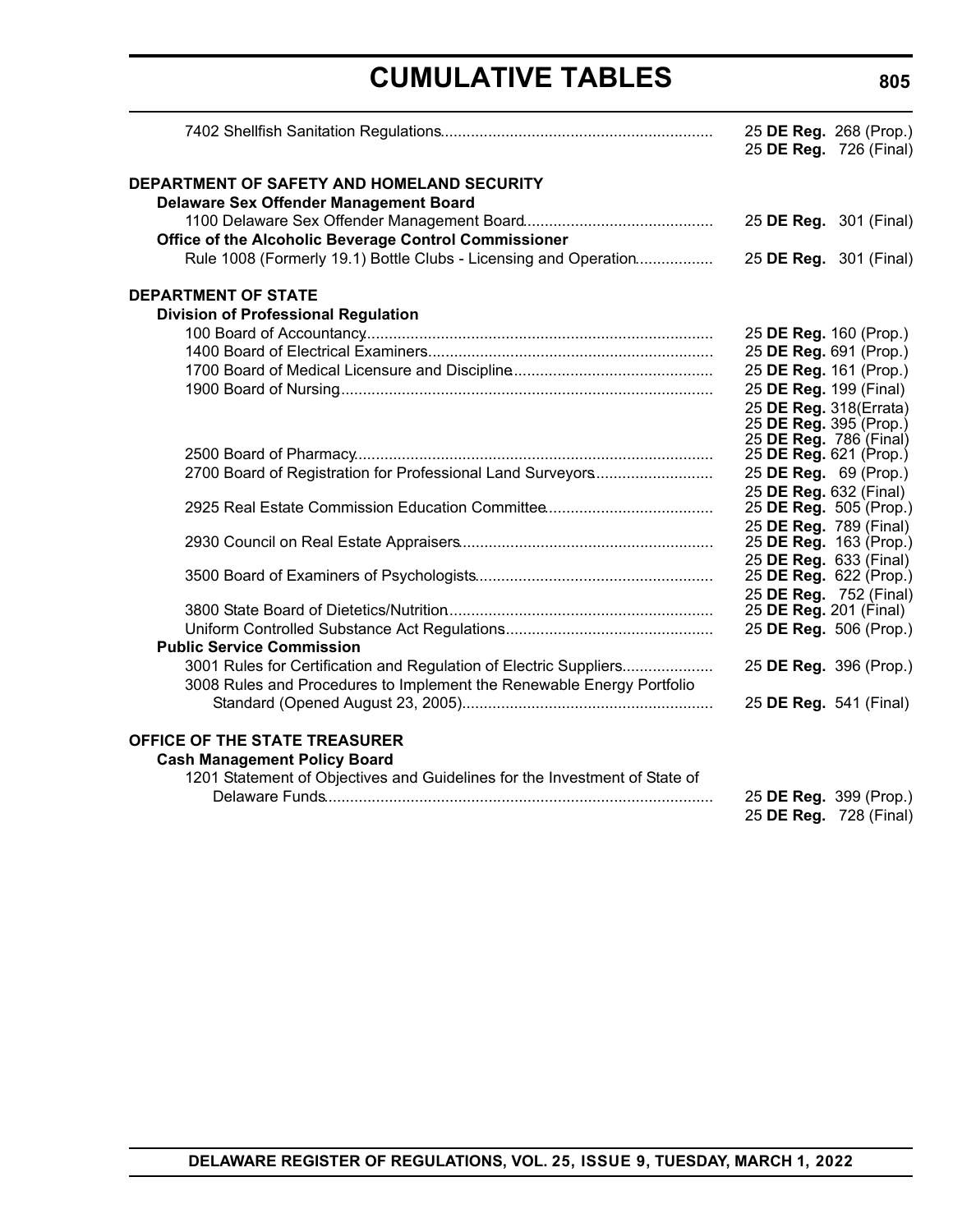### **Symbol Key**

<span id="page-12-0"></span>Arial type indicates the text existing prior to the regulation being promulgated. Underlined text indicates new text. Language which is stricken through indicates text being deleted.

### **Proposed Regulations**

Under 29 **Del.C.** §10115 whenever an agency proposes to formulate, adopt, amend or repeal a regulation, it shall file notice and full text of such proposals, together with copies of the existing regulation being adopted, amended or repealed, with the Registrar for publication in the *Register of Regulations* pursuant to §1134 of this title. The notice shall describe the nature of the proceedings including a brief synopsis of the subject, substance, issues, possible terms of the agency action, a reference to the legal authority of the agency to act, and reference to any other regulations that may be impacted or affected by the proposal, and shall state the manner in which persons may present their views; if in writing, of the place to which and the final date by which such views may be submitted; or if at a public hearing, the date, time and place of the hearing. If a public hearing is to be held, such public hearing shall not be scheduled less than 20 days following publication of notice of the proposal in the *Register of Regulations*. If a public hearing will be held on the proposal, notice of the time, date, place and a summary of the nature of the proposal shall also be published in at least 2 Delaware newspapers of general circulation. The notice shall also be mailed to all persons who have made timely written requests of the agency for advance notice of its regulation-making proceedings.

### **[DEPARTMENT OF AGRICULTURE](https://agriculture.delaware.gov/thoroughbred-racing-commission/) THOROUGHBRED RACING COMMISSION**

Statutory Authority: 3 Delaware Code, Section 10103(c) (3 **Del.C.** §10103(c)) 3 **DE Admin. Code** 1001

### **PUBLIC NOTICE**

### **[1001 Thoroughbred Racing](#page-3-0) Rules and Regulations**

### **Summary**

The Thoroughbred Racing Commission proposes to amend its Regulations adopted in accordance with Title 3, Chapter 101. The purpose of the proposed regulations is to amend Rule 13.1.3 to change the existing open claiming rule. Other regulations issued by the Thoroughbred Racing Commission are not affected by this proposal. The Thoroughbred Racing Commission is issuing these proposed regulations in accordance with Title 3 of the Delaware Code. This notice is issued pursuant to the requirements of Chapter 101 of Title 29 of the Delaware Code.

### **Comments**

A copy of the proposed regulations is being published in the March 1, 2022 edition of the *Delaware Register of Regulations*. A copy is also on file in the office of the Thoroughbred Racing Commission, 777 Delaware Park Boulevard, Wilmington, Delaware 19804 and is available for inspection during regular office hours. Copies are also published online at the *Register of Regulations* website: [http://regulations.delaware.gov/services/](http://regulations.delaware.gov/services/current_issue.shtml) [current\\_issue.shtml](http://regulations.delaware.gov/services/current_issue.shtml).

Interested parties may offer written comments on the proposed regulations or submit written suggestions, data, briefs or other materials to the Thoroughbred Racing Commission at the above address as to whether these proposed regulations should be adopted, rejected or modified. Pursuant to 29 **Del.C.** §10118(a), public comments must be received on or before April 1, 2022. Written materials submitted will be available for inspection at the above address.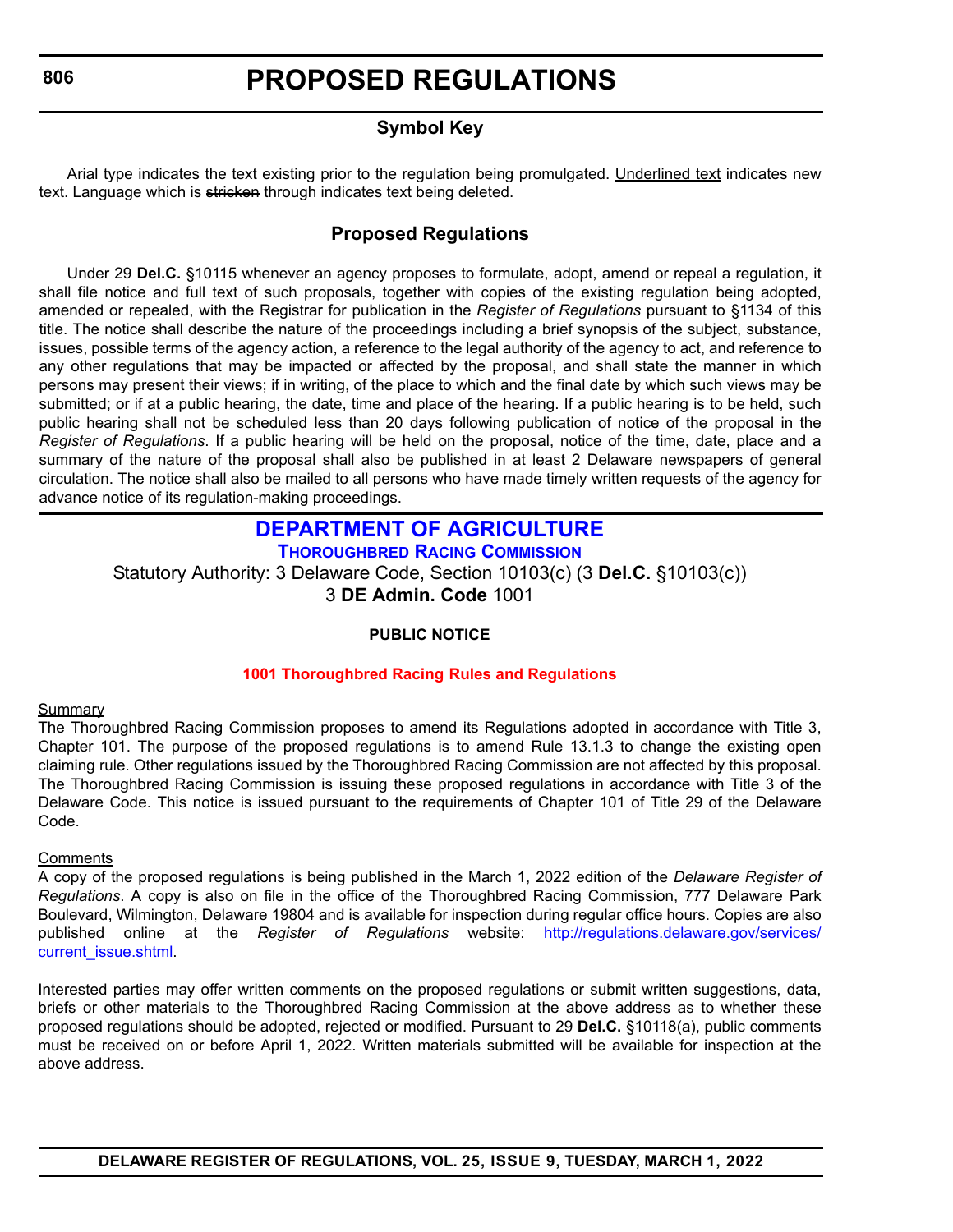### <span id="page-13-0"></span>Adoption of Proposed Regulation

On or after April 1, 2022, following review of the public comment, the Thoroughbred Racing Commission will determine whether to amend its regulations by adopting the proposed rules or make additional changes because of the public comments received.

### Effective Date of Amendments to Regulations

If adopted by the Thoroughbred Racing Commission, the amendments shall take effect ten days after being published as final in the *Delaware Register of Regulations*.

Delaware Thoroughbred Racing Commission Sarah A. Crane, Executive Director

### **\*Please Note: The Regulatory Flexibility Analysis and Impact Statement for this regulation, as required by 29 Del.C. Ch. 104, is available at:**

**<http://regulations.delaware.gov/register/march2022/proposed/25 DE Reg 806RFA 03-01-22.pdf>**

### **1001 Thoroughbred Racing Rules and Regulations** *(Break in Continuity of Sections)*

### **13.0 Claiming Races**

13.1 Owners Entitled:

- 13.1.1 In claiming races, any horse, unless declared ineligible under Rule 13.20, is subject to claim for its entered price by any Owner in good standing, and who has started a horse at the race meeting at which the claim is made.
- 13.1.2 An Owner may claim out of the race in which he first starts a horse.
- 13.1.3 A new Owner, i.e., an individual, partnership, corporation or any other authorized racing interest who has not held an Owner's license in any racing jurisdiction during the prior year from the Commission or a previously licensed owner that has no current ownership, is eligible to claim by obtaining an "Open Claiming License" from the Commission.

**\*Please Note: As the rest of the sections were not amended, they are not being published. A copy of the regulation is available at:**

### **[1001 Thoroughbred Racing](http://regulations.delaware.gov/register/march2022/proposed/25 DE Reg 806 03-01-22.htm) Rules and Regulations**

### **[DEPARTMENT OF EDUCATION](https://www.doe.k12.de.us/Page/11)**

**OFFICE OF THE SECRETARY**

Statutory Authority: 14 Delaware Code, Section 3003A (14 **Del.C.** §3003A) 14 **DE Admin. Code** 934

**PUBLIC NOTICE**

### **Education Impact Analysis Pursuant to 14 Del.C. Section 122(d)**

**[934 Regulations for Family and Large Family Child Care Homes](#page-3-0)**

### **A. TYPE OF REGULATORY ACTION REQUIRED**

Amendment to Existing Regulation

### **B. SYNOPSIS OF SUBJECT MATTER OF THE REGULATION**

Pursuant to 14 **Del.C.** § 3003A, the Secretary of Education intends to amend 14 **DE Admin. Code** 934 Regulations for Family and Large Family Child Care Homes. This regulation is being amended for the following reasons, as well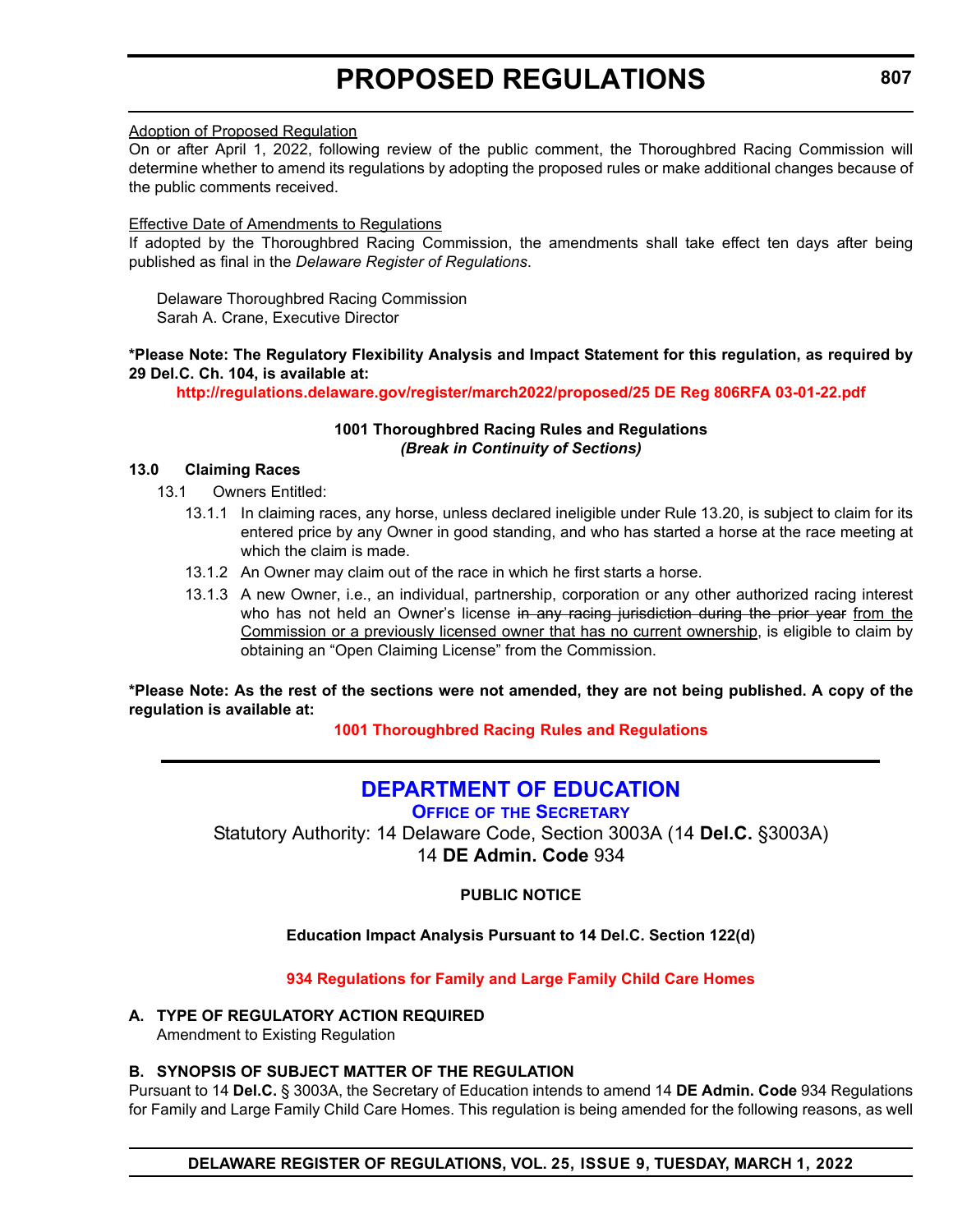as to comply with the *Delaware Administrative Code Drafting and Style Manual*:

- Requiring immediate access to the family and large family home during the hours of operation;
- Requiring a State business license or verification of tax-exempt status for licensure and renewals;
- Beginning January 1, 2023, increasing the fine for unlicensed care to \$1000 or imprisoned not more than 6 months;
- Allowing for Office of Child Care Licensing (OCCL) to investigate complaints typically investigated by other entities if the complaint involves a violation of OCCL's regulations;
- Requiring the licensee, non-emergency substitute, and large family staff to complete OCCL's approved health and safety training;
- No longer requiring property insurance for large family child care homes;
- Adding information about OCCL procedures regarding suspension:
- Requiring a licensee to follow all federal, state, and local laws and regulations;
- Requiring OCCL to be notified of accidental ingestion of a medication or a drug while at the center that results in medical attention;
- For infants age four months or older, stating semi-solid foods may be fed as requested by the parent or guardian and are required once an infant is six months old rather than 8 months unless the parent or guardian provides documentation from the infant's health care provider stating otherwise;
- Changing the breast milk regulations to comply with the Center for Disease Control's guidelines to state, "Thawed, previously frozen breast milk may be kept at room temperature for one to two hours. Breast milk must be used within two hours after a feeding has finished. Expressed breast milk must be returned to the parent if it is in an unsanitary bottle, partially used, or if it has been unrefrigerated for more than four hours or within two hours after a feeding has finished. Refrigerated, unused, freshly expressed breast milk that was never frozen must be returned to the parent after four days.";
- Adding additional requirements and explanations of safety hazards to children:

A licensee shall ensure toys and equipment used by the children are sturdy, safely assembled, hazard-free, and not recalled. Toys and equipment may not cause children to become trapped or have rough edges, sharp corners, pinch and crush points, splinters, or exposed bolts. Equipment in poor condition must be repaired, removed, or made inaccessible to children. A licensee shall take the following measures to prevent hazards to children in care:

o To prevent cuts, abrasions, and punctures, equipment, materials, and other objects on the premises that have sharp edges, protruding nails, bolts, or other dangers must be repaired, removed, or made inaccessible to children. Sharp edges on natural wooden equipment must be sanded;

o To prevent burns, equipment, materials, or products that may be hot enough to injure a child must be made inaccessible to children;

o To prevent sheering, crushing, or pinching, broken or cracked equipment, materials, and objects must be repaired, removed, or made inaccessible to children;

o To prevent entrapment, freezers, refrigerators, washers, dryers, compost bins, and other entrapment dangers must be inaccessible to children unless being actively supervised;

o To prevent tripping, uneven indoor or outdoor walkways, damaged flooring or carpeting, or other tripping hazards must be removed or repaired;

To prevent injuries and death, large objects that pose a risk of falling or tipping must be securely anchored. Large objects include, but are not limited to, televisions, dressers, bookshelves, wall cabinets, sideboards or hutches, and wall units; and

o To prevent injuries, equipment in poor condition (rusty parts, flaking paint, or other dangers) must be repaired, removed, or made inaccessible to children.

- Aligning the regulations and study guide on what is considered a medication error;
- Renaming behavior management to behavior supports;
- Raising the acceptable food temperature to comply with the Division of Public Health;
- Clarifying the prohibition of portable sinks outdoors;
- Clarifying the prohibition of accordion and pressure gates in any area of the home;
- Requiring a licensee to design effective positive behavioral supports or to make reasonable accommodations to comply with provisions in an Individualized Family Service Plan (IFSP) or Individualized Education Plan (IEP);
- Raising the acceptable food temp to comply with DPH from  $40^{\circ}$  F to  $41^{\circ}$  F or colder;

### **DELAWARE REGISTER OF REGULATIONS, VOL. 25, ISSUE 9, TUESDAY, MARCH 1, 2022**

**808**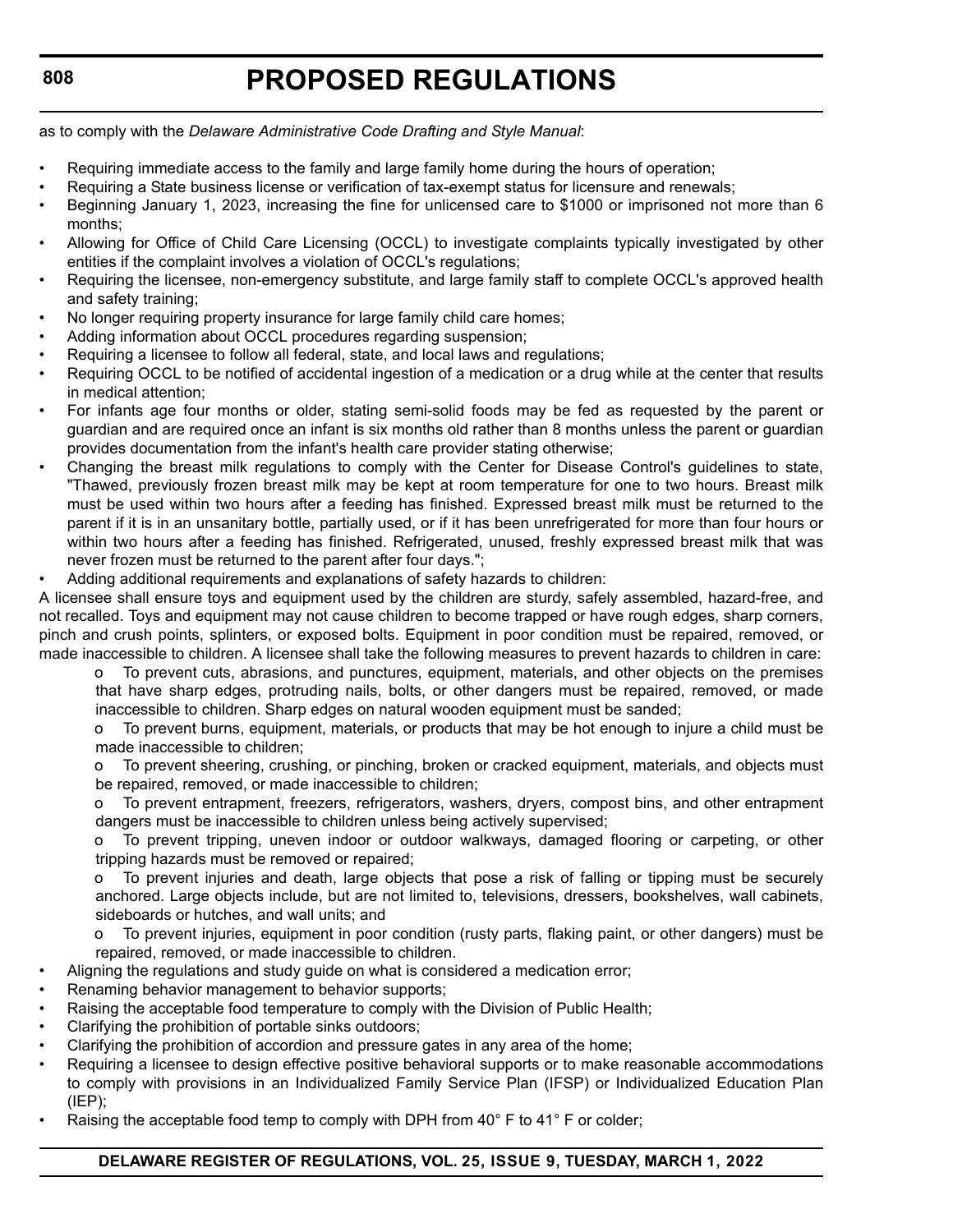- Requiring a licensee to design effective positive behavioral supports or to make reasonable accommodations to comply with provisions in an Individualized Family Service Plan (IFSP) or Individualized Education Plan  $(IEP);$
- Prohibiting the use of air fresheners due to health concerns;
- Aligning the regulations and study guide on what is considered a medication error. Medication errors include giving the wrong medication, giving the wrong dose, failing to give the medication at the correct time or at all, giving medication to the wrong child, giving the medication by the wrong route, or giving medication without documenting the administration;
- Changing provisional license issuance to be time-limited;
- Adding the approved training topic of disability non-discrimination, accommodations, or modifications;
- Requiring annual training to be completed at least 30 days before license expiration;
- Requiring comprehensive background checks to be conducted every five years for household members, staff, and adult volunteers;
- Requiring an eligibility or provisional eligibility determination to be received by the licensee before a person becomes a household member, staff member, or adult volunteer at the home;
- Beginning July 1, 2023, within 45 days of enrollment, obtaining parent or guardian consent or denial to complete the Department's approved developmental and social emotional screening tool, or documentation giving the licensee consent to complete the screening tool, if the parent or guardian fails to do so. Screenings must be conducted annually for each child who has not begun kindergarten or a higher grade, unless the parent or guardian does not consent;
- Beginning January 2023, with parent consent, requiring the developmental and social emotional screening tool to be conducted annually until the child enters kindergarten or a higher grade; and
- Changes to comply with the Drafting Manual.

Persons wishing to present their views regarding this matter may do so in writing by the close of business on or before April 1, 2022 to Department of Education, Office of the Secretary, Attn: Regulation Review, 401 Federal Street, Suite 2, Dover, Delaware 19901 or email to [DOEregulations.comment@doe.k12.de.us](mailto:DOEregulations.comment@doe.k12.de.us). A copy of this regulation may be viewed online at the Registrar of Regulation's website, [https://regulations.delaware.gov/](https://regulations.delaware.gov/services/current_issue.shtml) [services/current\\_issue.shtml,](https://regulations.delaware.gov/services/current_issue.shtml) or obtained at the Department of Education, located at the address listed above.

### **C. IMPACT CRITERIA**

1. Will the amended regulation help improve student achievement as measured against state achievement standards? The amended regulation does not specifically address the improvement of student achievement as measured against state achievement standards.

2. Will the amended regulation help ensure that all students receive an equitable education? The amended regulation will help ensure all students receive an equitable and safe education.

3. Will the amended regulation help to ensure that all students' health and safety are adequately protected? The amended regulation will help ensure all students' health and safety are adequately protected. The amended regulation clarifies the minimum health and safety standards for family and large family child care homes.

4. Will the amended regulation help to ensure that all students' legal rights are respected? The amended regulation continues to help ensure that all students' legal rights are respected.

5. Will the amended regulation preserve the necessary authority and flexibility of decision making at the local board and school level? The amended regulation does not change the decision making at the local board and school level.

6. Will the amended regulation place unnecessary reporting or administrative requirements or mandates upon decision makers at the local board and school levels? The amended regulation does not place any unnecessary reporting or administrative requirements or mandates on decision makers.

7. Will the decision making authority and accountability for addressing the subject to be regulated be placed in the same entity? The amended regulation does not change the decision making authority and accountability for addressing the subject to be regulated.

8. Will the amended regulation be consistent with and not an impediment to the implementation of other state educational policies, in particular to state educational policies addressing achievement in the core academic subjects of mathematics, science, language arts and social studies? The amended regulation is consistent with and not an impediment to the implementation of other state educational policies. The amended regulation aligns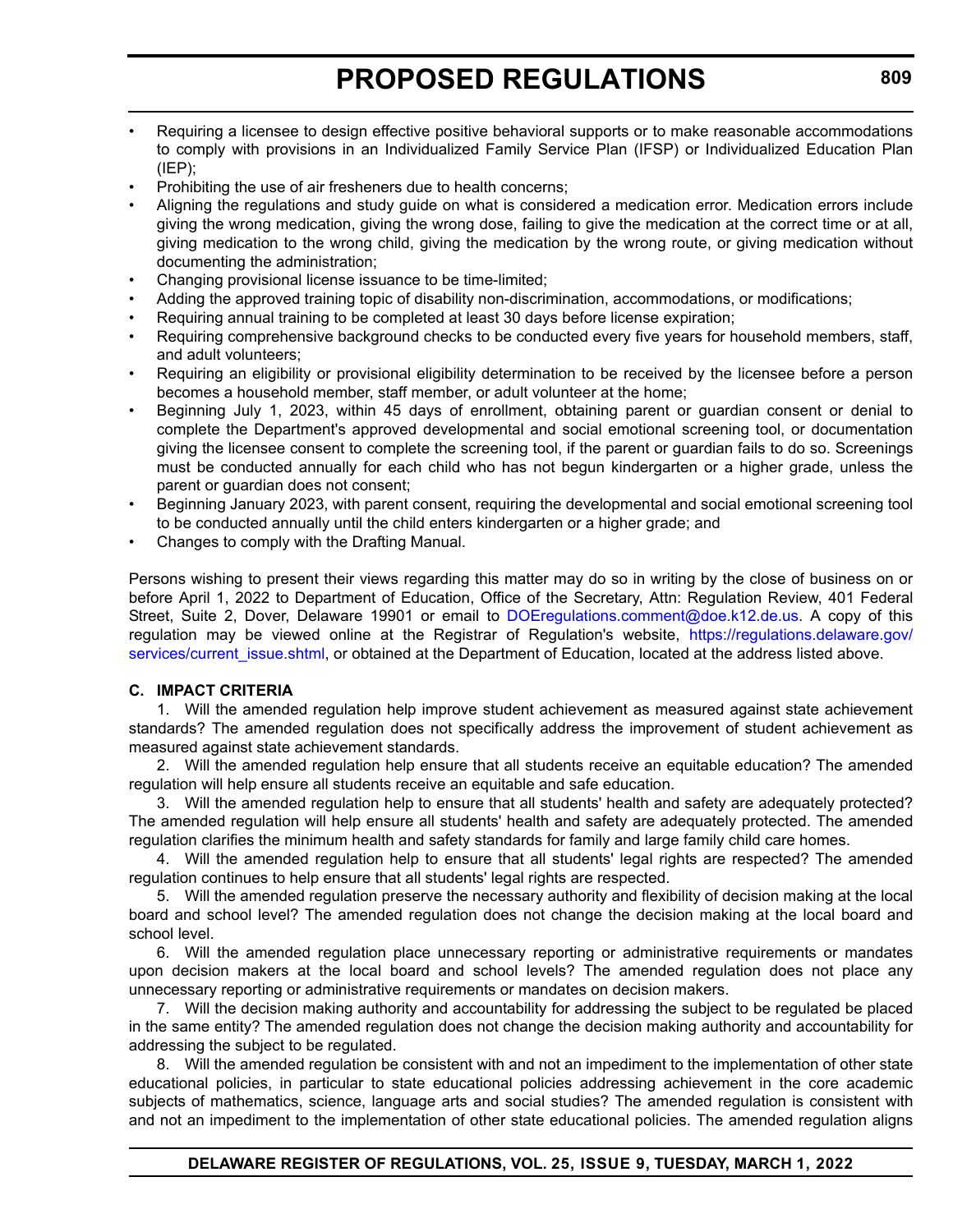<span id="page-16-0"></span>child care regulations with more recent state and federal health and safety law.

9. Is there a less burdensome method for addressing the purpose of the regulation? There is no less burdensome method for addressing the purpose of the amended regulation.

10. What is the cost to the State and to the local school boards of compliance with the regulation? There are no material costs to implementing this amended regulation.

### **\*Please Note:**

**(1) The Regulatory Flexibility Analysis and Impact Statement for this regulation, as required by 29 Del.C. Ch. 104, is available at:**

**<http://regulations.delaware.gov/register/march2022/proposed/25 DE Reg 807RFA 03-01-22.pdf>**

**(2) Due to the size of the proposed regulation, it is not being published here. A copy of the regulation is available at:**

**[934 Regulations for Family and Large Family Child Care Homes](http://regulations.delaware.gov/register/march2022/proposed/25 DE Reg 807 03-01-22.htm)**

### **[PROFESSIONAL STANDARDS BOARD](https://www.doe.k12.de.us/domain/172)**

Statutory Authority: 14 Delaware Code, Sections 1203 and 1205(b) (14 **Del.C.** §§1203 & 1205(b)) 14 **DE Admin. Code** 1550

### **PUBLIC NOTICE**

### **Educational Impact Analysis Pursuant to 14 Del.C. §122(d)**

### **[1550 AgriScience Teacher](#page-3-0)**

### **A. TYPE OF REGULATORY ACTION REQUESTED**

Amendment to Existing Regulation

### **B. SYNOPSIS OF SUBJECT MATTER OF REGULATION**

Pursuant to 14 **Del.C.** §§1203 and 1205(b), the Professional Standards Board ("Board"), acting in consultation and cooperation with the Delaware Department of Education ("Department"), developed amendments to 14 **DE Admin. Code** 1550 AgriScience Teacher. The regulation concerns the requirements for an Agriscience Teacher Standard Certificate in accordance with 14 **Del.C.** §1220. The proposed amendments include revising the title of the regulation; adding and striking defined terms in Section 2.0; clarifying the requirements for issuing an Agriscience Teacher Standard Certificate in Section 3.0; specifying the education, knowledge, and skill requirements for obtaining an Agriscience Teacher Standard Certificate in Section 4.0; specifying the application requirements in Section 5.0; adding Section 6.0, which concerns requests for the Secretary of Education to review standard certificate applications; adding Section 7.0, which concerns the validity of an Agriscience Teacher Standard Certificate; adding Section 8.0, which concerns disciplinary actions; adding Section 9.0, which concerns recognizing past certificates that were issued by the Department; and adding Section 10.0, which concerns applicants' and Educators' contact information with the Department and specifies how they can change their name or address.

Persons wishing to present their views regarding this matter may do so in writing by the close of business (4:30 p.m.) on or before April 1, 2022 to the Department of Education, Office of the Secretary, Attn: Regulation Review, 401 Federal Street, Suite 2, Dover, Delaware 19901 or to [DOEregulations.comment@doe.k12.de.us.](
mailto:DOEregulations.comment@doe.k12.de.us) A copy of this regulation may be viewed online at the Registrar of Regulation's website, [http://regulations.delaware.gov/services/](http://regulations.delaware.gov/services/current_issue.shtml) current issue.shtml or obtained at the Department of Education's Office of the Secretary, located at the address above.

### **C. IMPACT CRITERIA**

1. Will the amended regulation help improve student achievement as measured against state achievement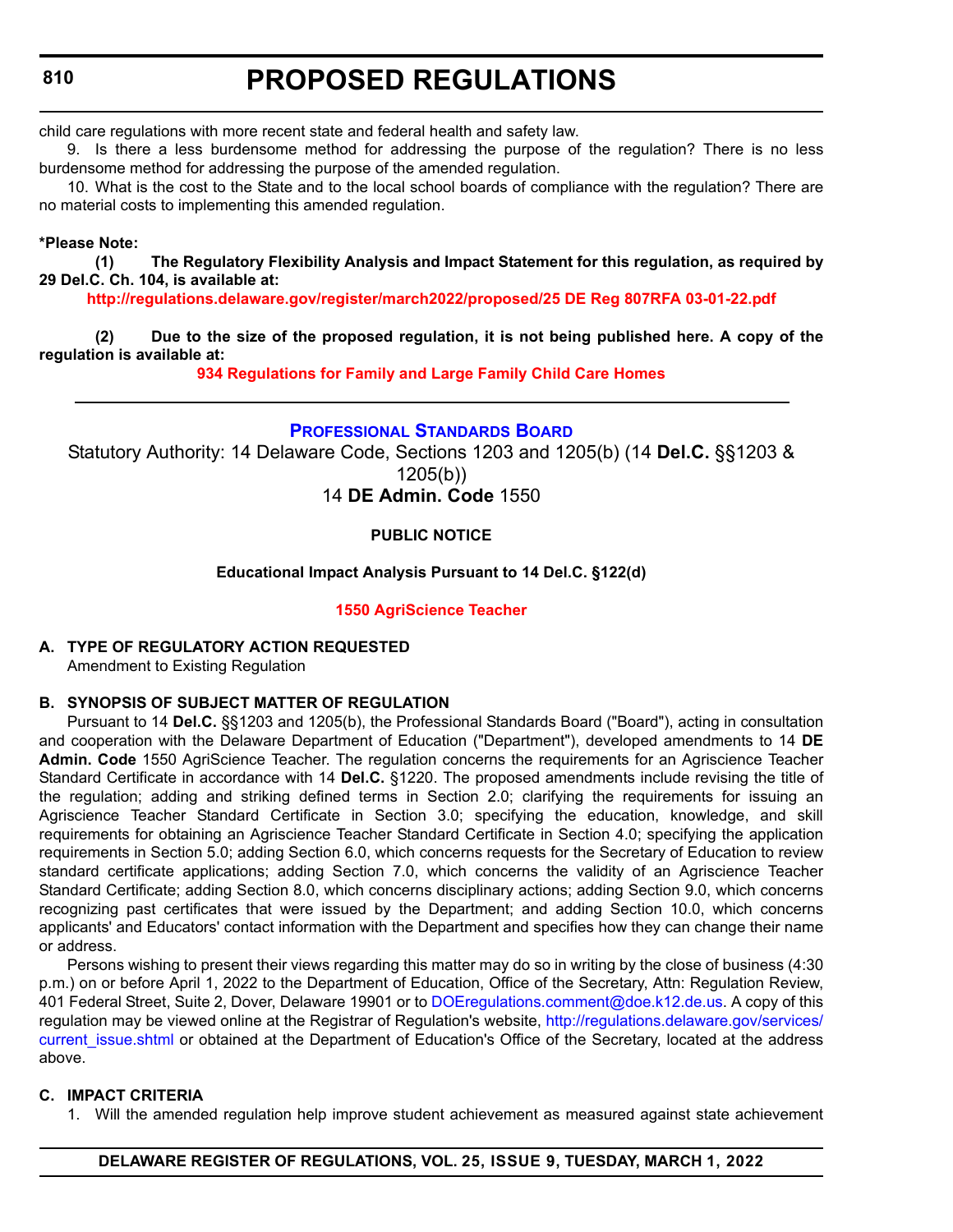standards? The education, knowledge, and skill requirements in Section 4.0 are designed to improve the quality of the educator workforce, which will help to improve student achievement.

2. Will the amended regulation help ensure that all students receive an equitable education? The education, knowledge, and skill requirements in Section 4.0 are designed to improve the quality of the educator workforce, which will help to ensure students in Delaware public schools receive an equitable education.

3. Will the amended regulation help to ensure all students' health and safety are adequately protected? The amended regulation addresses a standard certificate for educators and is not designed to help ensure students' health and safety is protected.

4. Will the amended regulation help to ensure that all students' legal rights are respected? The amended regulation addresses a standard certificate for educators and is not designed to help ensure students' legal rights are respected.

5. Will the amended regulation preserve the necessary authority and flexibility of decision-makers at the local board and school level? The amended regulation does not change authority and flexibility of decision makers at the local board and school level. By statute (14 **Del.C.** §1224), a school district or charter school may request that the Secretary of Education review the credentials of an applicant who does not meet the requirements for an Agriscience Teacher Standard Certificate but whose effectiveness is documented by the district or school. Proposed Section 6.0 is consistent with the statute.

6. Will the amended regulation place unnecessary reporting or administrative requirements or mandates upon decision makers at the local board and school levels? The amended regulation does not place unnecessary reporting or administrative requirements or mandates upon decision makers at the local board and school levels. The application requirements in Section 5.0 apply to individual applicants. In addition, the requirements in Section 10.0 apply to individual applicants and Educators.

7. Will decision making authority and accountability for addressing the subject to be regulated be placed in the same entity? The Department implements the rules and regulations promulgated and adopted pursuant to 14 **Del.C.** Ch. 12 relating to licensure and certification of educators.

8. Will the amended regulation be consistent with and not an impediment to the implementation of other state educational policies, in particular to state educational policies addressing achievement in the core academic subjects of mathematics, science, language arts, and social studies? The amended regulation is consistent with, and not an impediment to, the implementation of other state educational policies, and in particular to state educational policies addressing achievement in the core academic subjects of mathematics, science, language arts, and social studies.

9. Is there a less burdensome method for addressing the purpose of the amended regulation? There is not a less burdensome method for addressing the purpose of this amended regulation.

10. What is the cost to the state and to the local school boards of compliance with the amended regulation? There is no expected cost to the state and to the local school boards of complying with this amended regulation.

### **\*Please Note: The Regulatory Flexibility Analysis and Impact Statement for this regulation, as required by 29 Del.C. Ch. 104, is available at:**

**<http://regulations.delaware.gov/register/march2022/proposed/25 DE Reg 810RFA 03-01-22.pdf>**

### **1550 AgriScience Agriscience Teacher**

### **1.0 Content**

- 1.1 This regulation shall apply to the issuance of a Standard Certificate, an Agriscience Teacher Standard Certificate pursuant to 14 **Del.C.** §1220(a), for AgriScience Teacher. This certification is required for grades 9 to 12, and in grades 6 to 8 in a Middle Level school Standard Certificate is required to teach agriscience in grades 5 to 12 in a Delaware public school.
- 1.2 Except as otherwise provided, the requirements set forth in 14 **DE Admin. Code** 1505 Standard Certificate, including any subsequent amendment or revision thereto, are incorporated herein by reference.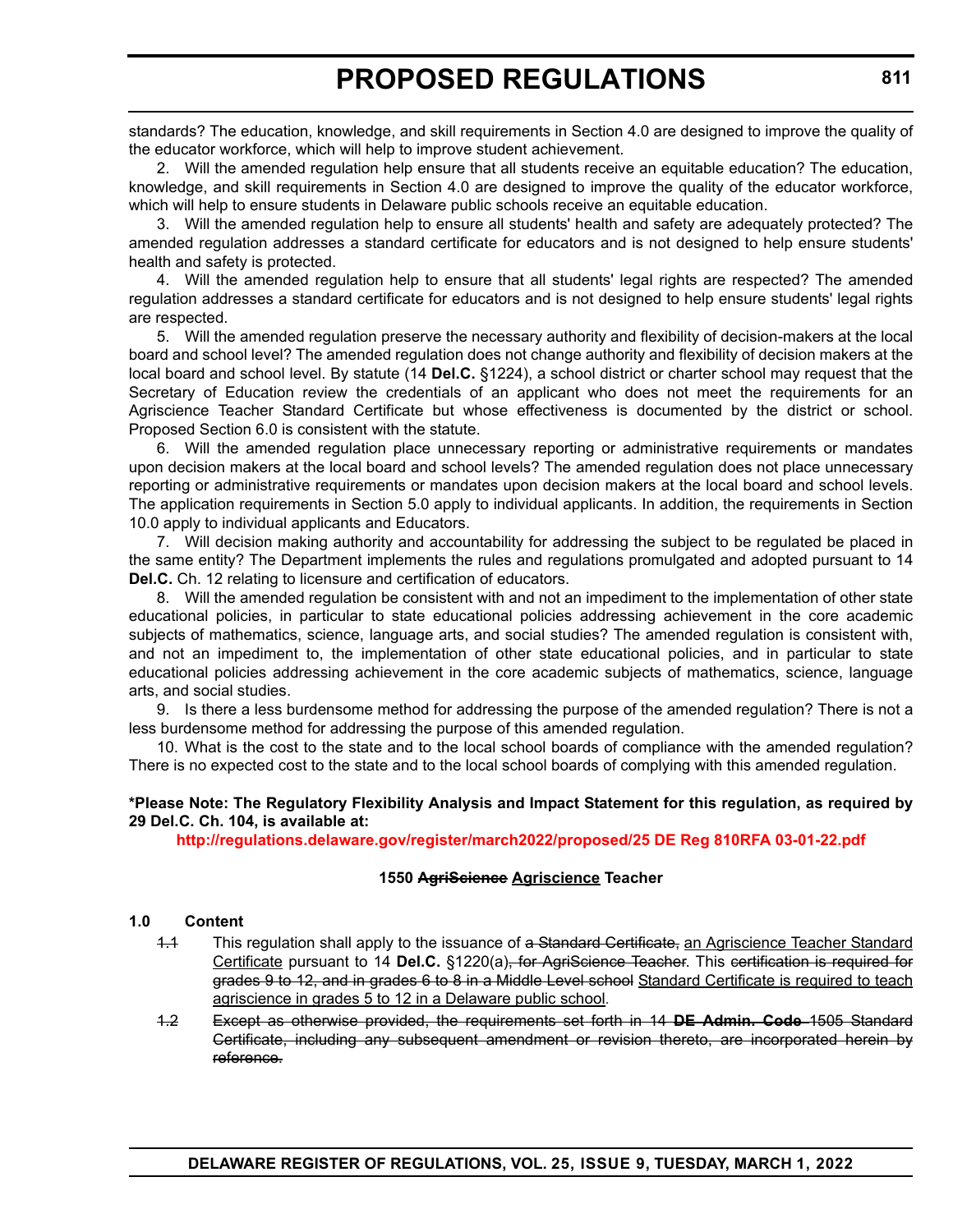### **2.0 Definitions**

- 2.1 The definitions set forth in 14 **DE Admin. Code** 1505 Standard Certificate, including any subsequent amendment or revision thereto, are incorporated herein by reference.
- 2.2 The following word words and term terms, when used in this regulation, shall have the following meaning unless the context clearly indicates otherwise:

"**Department**" means the Delaware Department of Education.

"**Educator**" means a person licensed and certified by the State under 14 **Del.C.** Ch. 12 to engage in the practice of instruction, administration or other related professional support services in Delaware public schools, including charter schools, pursuant to rules and regulations promulgated by the Professional Standards Board and approved by the State Board of Education. The term 'educator' does not include substitute teachers.

"**Employing Authority**" means any entity which employs educators, and includes, but is not limited to, school districts, charter schools, boards of directors, and management companies.

"**Immorality**" means conduct which is inconsistent with the rules and principles of morality expected of an educator and may reasonably be found to impair an educator's effectiveness by reason of the educator's unfitness or otherwise.

"**License**" means a credential which authorizes the holder to engage in the practice for which the license is issued.

"**Passing Score**" means a minimum score as established by the Professional Standards Board, in consultation with the Department and with the approval of the State Board of Education.

"**Regionally Accredited**" means educational accreditation by a regional accrediting agency that is recognized by the U.S. Secretary of Education as a reliable authority concerning the quality of education offered by the institutions of higher education it accredits, including Middle States Commission on Higher Education.

"**Standard Certificate**" means a credential issued to certify that an educator has the prescribed knowledge, skill or education to practice in a particular area, teach a particular subject, or teach a category of students.

"**Standards Board**" means the Professional Standards Board established pursuant to 14 **Del.C.** §1201.

"**Valid and Current License or Certificate**" means a current full or permanent certificate or license as an educator issued by another state or jurisdiction. This means the applicant is fully credentialed by having met all of the requirements for full licensure or certification as an educator in another state or jurisdiction and is in good standing in that state or jurisdiction. It does not include temporary, emergency, conditional certificates of eligibility or expired certificates or licenses issued from another state or jurisdiction.

### **3.0 Issuance of a Standard Certificate**

- 3.1 In accordance with 14 **Del.C.** §1220(a), the Department shall issue a an Agriscience Teacher Standard Certificate as an AgriScience Teacher to an educator applicant who has met the following:
	- 3.1.1 Holds a valid Delaware Initial, Continuing, or Advanced License; License or a Standard or Professional Status Certificate issued by the Department prior to August 31, 2003; 2003 and meets the requirements in Section 4.0 of this regulation; or
	- 3.1.2 Has met the requirements as set forth in 14 **DE Admin. Code** 1505 Standard Certificate, including any subsequent amendment or revision thereto; and Has met the requirements for an educator's license in Delaware and presents proof of a Valid and Current License or Certificate as an agriscience teacher issued by another state or jurisdiction.
	- 3.1.3 Has satisfied the additional requirements in this regulation.
- 3.2 Notwithstanding any provision to the contrary herein, the Department shall not act on an application for an Agriscience Teacher Standard Certificate if the applicant is under official investigation by any national, state, or local authority with the power to issue educator licenses or certifications. The Department shall not act where the allegations include but are not limited to conduct such as

### **DELAWARE REGISTER OF REGULATIONS, VOL. 25, ISSUE 9, TUESDAY, MARCH 1, 2022**

**812**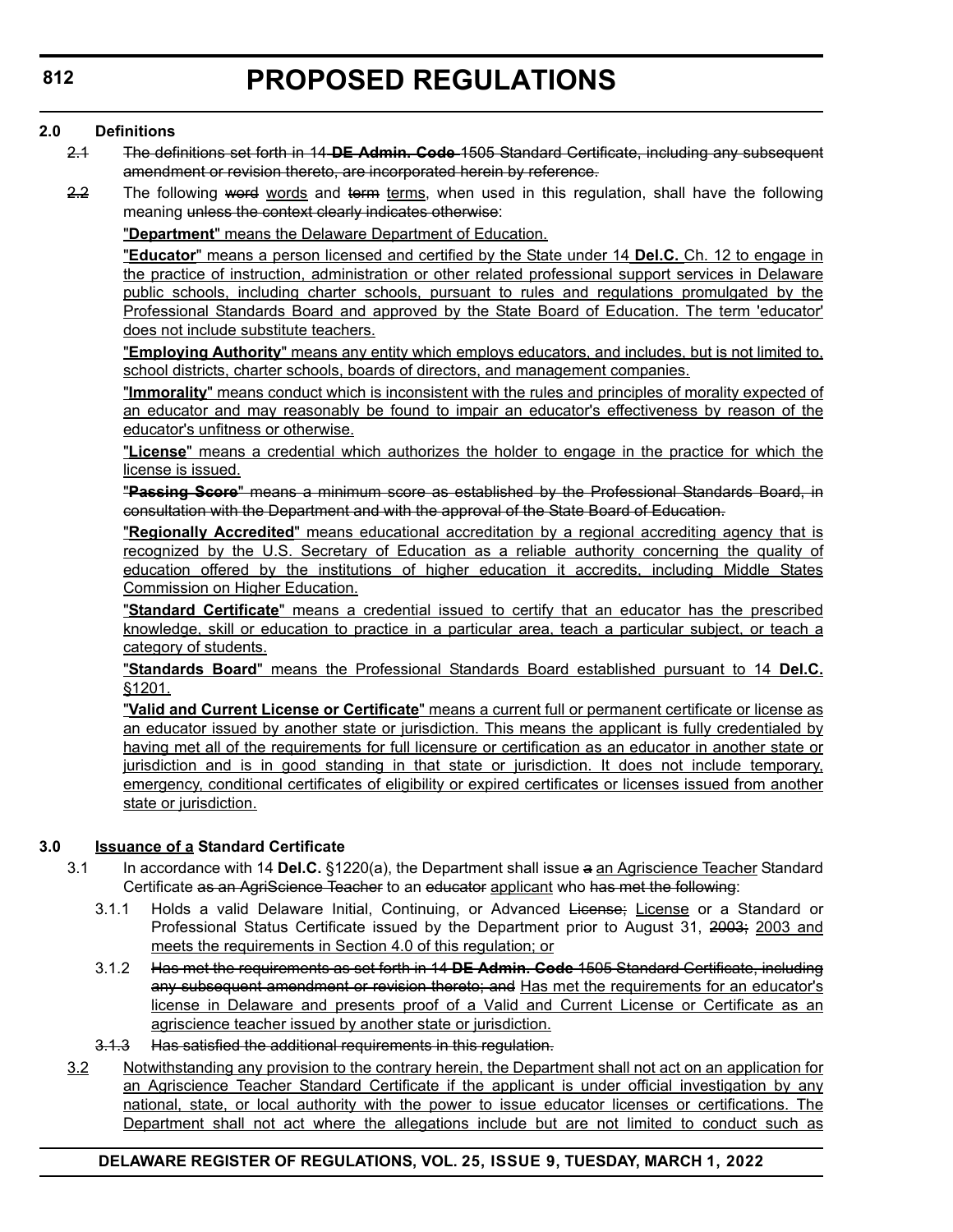Immorality, misconduct in office, incompetence, willful neglect of duty, disloyalty, or falsification of credentials until the applicant provides evidence of the investigation's resolution.

### **4.0 Additional Prescribed Education, Knowledge, and Skill Requirements**

- 4.1 An educator shall have also met the following:
	- 4.1.1 achieved on the *Praxis* Subject Assessment Agriculture (ETS Test # 5701) a Passing Score of 147.
- 4.1 For an applicant who does not hold a content area Standard Certificate, the applicant shall have satisfied the requirements in subsections 4.1.1 and 4.1.2.
	- 4.1.1 The applicant shall have satisfied one of the following education requirements:
		- 4.1.1.1 Earned a bachelor's degree from a Regionally Accredited college or university with a minimum of 30 semester hours of coursework in agriscience from an educator preparation program approved or recognized by the Council for the Accreditation of Educator Preparation (CAEP) or a state where the state approval body employed the appropriate standards; or
		- 4.1.1.2 Satisfactorily completed an alternative routes for licensure or certification program to teach agriscience as provided in 14 **Del.C.** §§1260 - 1266; or
		- 4.1.1.3 Satisfactorily completed a Department-approved educator preparation program in agriscience; or
		- 4.1.1.4 If the applicant is applying for an Initial License after the applicant completed a minimum of 91 days of successful long-term substitute teaching in a Delaware public school as provided in subsection 4.1.3.1 of 14 **DE Admin. Code** 1510, earned a bachelor's degree from a Regionally Accredited college or university in any content area and also satisfactorily completed 15 college credits related to agriscience of which at least six credits focus on pedagogy or an equivalent number of hours in professional development with one credit equating to 15 hours taken either as part of a degree program or in addition to a degree program from a Regionally Accredited college or university or a professional development provider approved by the Department.
			- 4.1.1.4.1 The applicant, in consultation with the applicant's Employing Authority, shall select the 15 credits or the equivalent number of hours in professional development subject to the Department's approval.
			- 4.1.1.4.2 If the applicant does not have an Employing Authority or is applying for a Standard Certificate outside of the applicant's current spectrum of employment, the applicant shall select the 15 credits or the equivalent number of hours in professional development in consultation with the Department and subject to the Department's approval.
			- 4.1.1.4.3 For the purpose of subsection 4.1.1.4, professional development means a combination of focused, in-depth learning, practice, feedback, reflection, and expert support experiences designed to change the participants' attitudes, insights, and perspectives and ultimately results in improved professional practice.
			- 4.1.1.4.4 Professional development hours may be approved if the applicant shows that the activity meets all of the following criteria:
				- 4.1.1.4.4.1 Relevant courses from a Regionally Accredited college or university in agriscience are not available to the applicant online or in the applicant's county of residence; and
				- 4.1.1.4.4.2 The activity is grounded in research and current best practices as judged by the Department's content specialist in agriscience; and
				- 4.1.1.4.4.3 The activity is documented by the provider to provide knowledge and skills that are required for the agriscience certification; and
				- 4.1.1.4.4.4 The activity is part of a professional development program that includes knowledge acquisition, skill mastery, descriptive feedback, and refinement of practice in the work setting.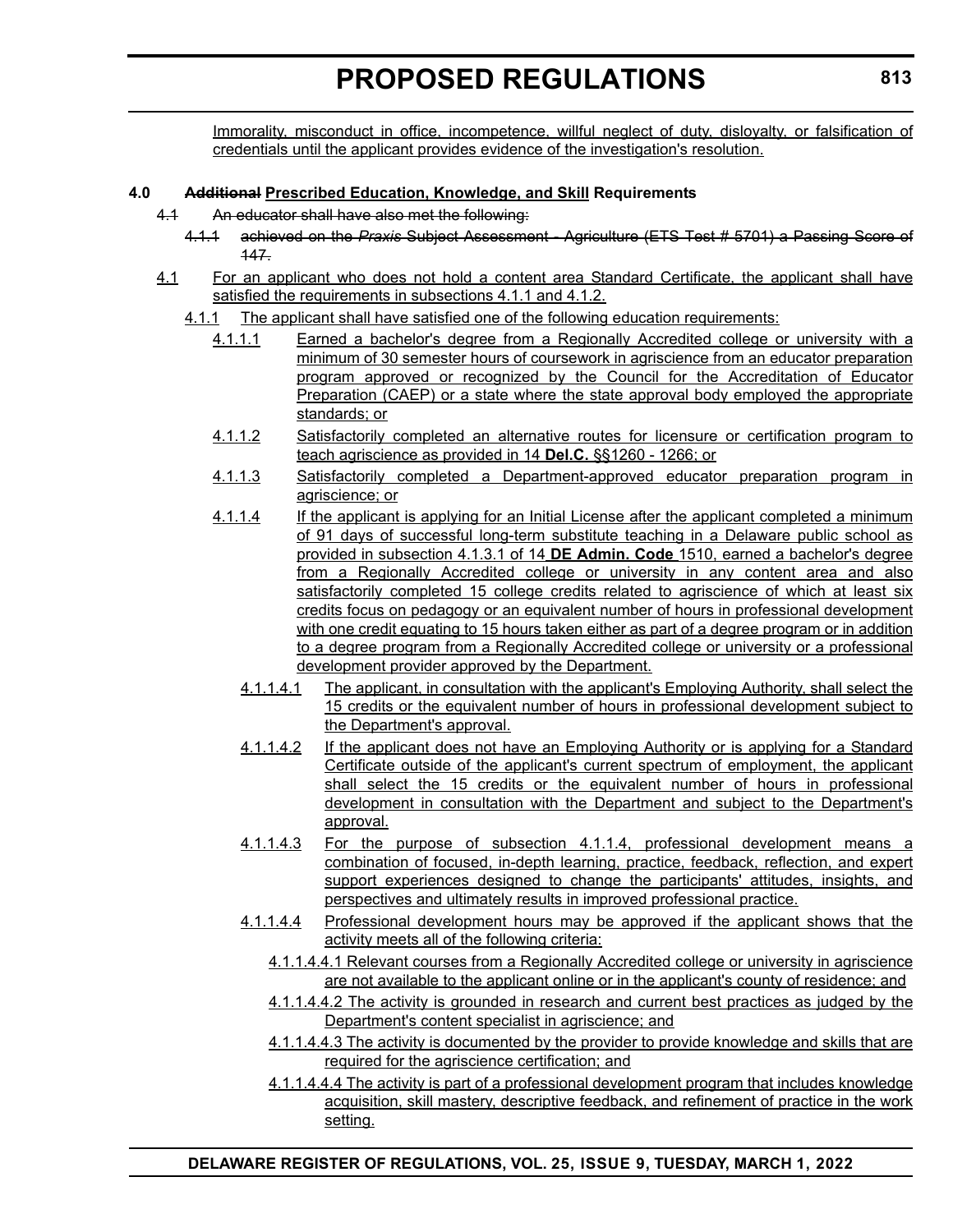- 4.1.2 The applicant shall have achieved a minimum score of 147 on the Praxis Subject Assessment -Agriculture (ETS Test Code # 5701).
- 4.2 For an applicant who holds at least one content area Standard Certificate, the applicant shall have achieved the minimum score on an examination as provided in subsection 4.1.2.

### **5.0 Application Requirements**

- 5.1 If an applicant is applying for an Initial License, a Standard Certificate must be applied for simultaneously with the application for the Initial License, and the applicant shall also provide all required documentation for the License.
- 5.2 An applicant must disclose the applicant's criminal conviction history upon application for a Agriscience Teacher Standard Certificate. Failure to disclose a criminal conviction history is grounds for denial of an Agriscience Teacher Standard Certificate as specified in 14 **Del.C.** §1219.
- 5.3 For an applicant who does not hold a content area Standard Certificate, the following documentation is required with the application for an Agriscience Teacher Standard Certificate:
	- 5.3.1 Official transcript from the applicant's Regionally Accredited college or university.
		- 5.3.1.1 Electronic transcripts may be submitted by the Employing Authority or by the applicant's Regionally Accredited college or university; or
		- 5.3.1.2 Sealed paper transcripts may be submitted.
		- 5.3.1.3 The Department will not accept copies of transcripts; and
	- 5.3.2 Documents verifying successful completion of Department-approved professional development, if applicable; and
	- 5.3.3 Official score on the Praxis Subject Assessment as provided in subsection 4.1.2; and
	- 5.3.4 Additional documentation as required by the Department.
- 5.4 For an applicant who holds at least one content area Standard Certificate, the following documentation is required in the application for an Agriscience Teacher Standard Certificate:
	- 5.4.1 Official score on the Praxis Subject Assessment as provided in subsection 4.2; and
	- 5.4.2 Additional documentation as required by the Department.
- 5.5 For applicants who have met the requirements for licensure as an educator in Delaware and hold a Valid and Current License or Certificate as an agriscience teacher from another state or jurisdiction, the following documentation is required in the application for an Agriscience Teacher Standard Certificate:
	- 5.5.1 An official copy of the Valid and Current License or Certificate; and
	- 5.5.2 Additional documentation as required by the Department.

### **6.0 Secretary of Education Review**

- 6.1 The Secretary of Education may, upon the written request of a local school district or charter school, review credentials submitted in an application for an Agriscience Teacher Standard Certificate on an individual basis and grant such a Standard Certificate to an applicant who otherwise does not meet the requirements for an Agriscience Teacher Standard Certificate but whose effectiveness is documented by the local school district or charter school.
	- 6.1.1 For school districts, requests shall be approved by the superintendent of the school district.
	- 6.1.2 For charter schools, requests concerning the head of school of the charter school shall be approved by the charter school's board of directors and requests concerning all other applicants shall be approved by the charter school's head of school.

### **7.0 Validity of a Standard Certificate**

- 7.1 An Agriscience Teacher Standard Certificate is valid regardless of the assignment or employment status of the holder provided that the Educator's License remains current and valid.
- 7.2 An Agriscience Teacher Standard Certificate is not subject to renewal.

### **DELAWARE REGISTER OF REGULATIONS, VOL. 25, ISSUE 9, TUESDAY, MARCH 1, 2022**

**814**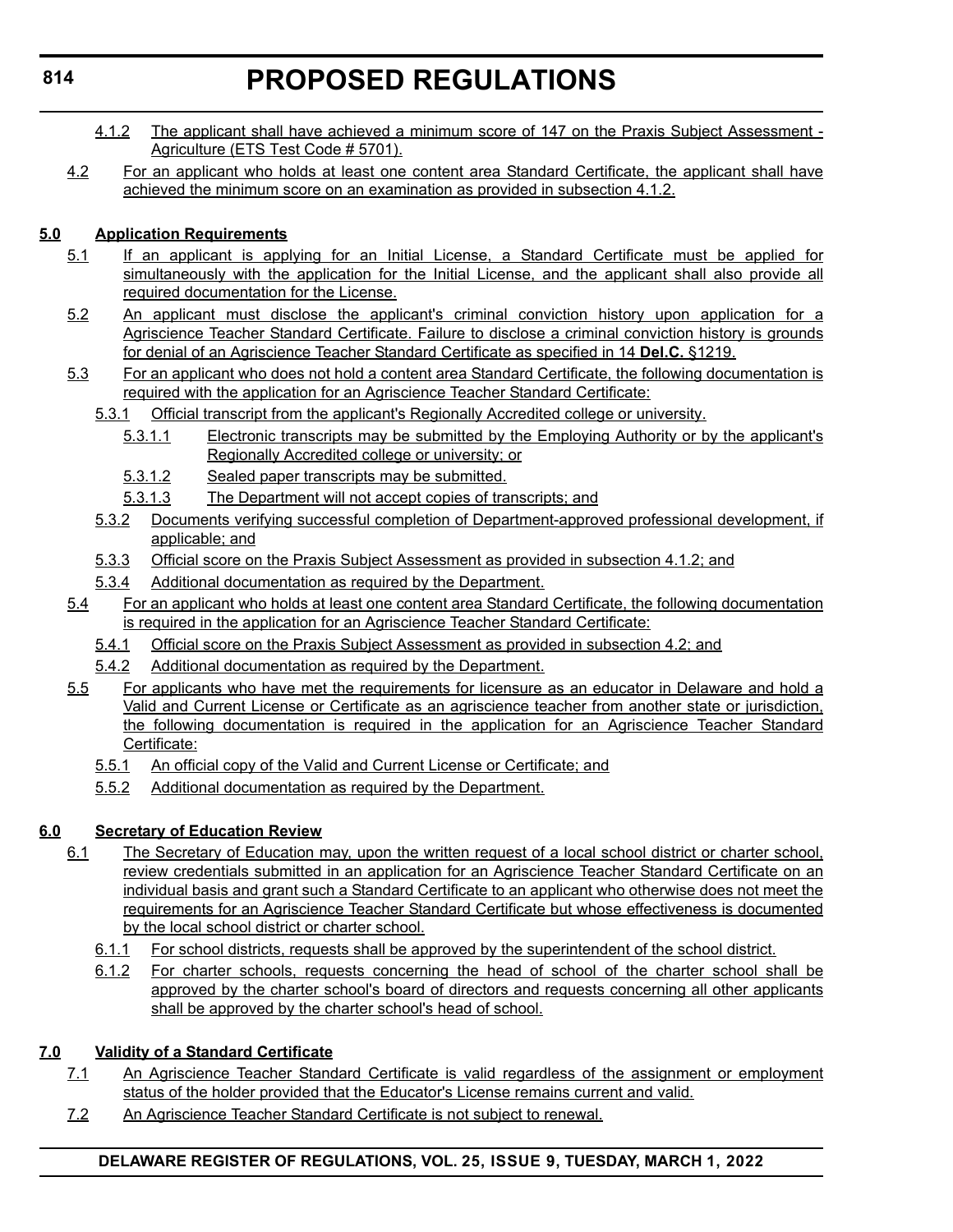### <span id="page-21-0"></span>**8.0 Disciplinary Action**

- 8.1 An Educator's Agriscience Teacher Standard Certificate may be revoked, suspended, or limited for cause as provided in 14 **DE Admin. Code** 1514 Limitation, Suspension, and Revocation of Licenses, Certificates, and Permits.
- 8.2 An Educator's Agriscience Teacher Standard Certificate shall be revoked if the Educator's Initial, Continuing, or Advanced License or Standard or Professional Status Certificate is revoked or the Educator made a materially false or misleading statement in the Educator's application in accordance with 14 **Del.C.** §1222.
- 8.3 An Educator whose certificate is noticed for disciplinary action is entitled to a full and fair hearing before the Standards Board. Hearings shall be conducted in accordance with 14 **DE Admin. Code** 1515 Hearing Procedures and Rules.

### **9.0 Past Certificate Recognized**

The Department shall recognize an Agriscience Teacher Standard Certificate issued prior to the effective date of this regulation. An Educator holding such a Standard Certificate shall be considered certified to teach agriscience.

### **10.0 Contact Information and Change of Name or Address**

- 10.1 All applicants and Educators are required to update their contact information in DEEDS if their contact information changes.
- 10.2 An Educator who legally changes the Educator's name and wishes to change the name on the Agriscience Teacher Standard Certificate shall provide a notarized copy of evidence of the name change such as a marriage license or court action.
- 10.3 An applicant or Educator whose mailing address, email address, or phone number changes shall provide the Department with the new mailing address, email address, or phone number within 14 calendar days of the change.

### **[PROFESSIONAL STANDARDS BOARD](https://www.doe.k12.de.us/domain/172)**

Statutory Authority: 14 Delaware Code, Sections 1203 and 1205(b) (14 **Del.C.** §§1203 & 1205(b)) 14 **DE Admin. Code** 1564

### **PUBLIC NOTICE**

### **Educational Impact Analysis Pursuant to 14 Del.C. §122(d)**

### **[1564 Physical Education Teacher](#page-4-0)**

### **A. TYPE OF REGULATORY ACTION REQUESTED**

Amendment to Existing Regulation

### **B. SYNOPSIS OF SUBJECT MATTER OF REGULATION**

Pursuant to 14 **Del.C.** §§1203 and 1205(b), the Professional Standards Board ("Board"), acting in consultation and cooperation with the Delaware Department of Education ("Department"), developed amendments to 14 **DE Admin. Code** 1564 Physical Education Teacher. The regulation concerns the requirements for a Physical Education Teacher Standard Certificate in accordance with 14 **Del.C.** §1220. On November 1, 2021, the Board published proposed amendments, including adding and striking defined terms in Section 2.0; clarifying the requirements for issuing a Physical Education Teacher Standard Certificate in Section 3.0; specifying the education, knowledge, and skill requirements for obtaining a Physical Education Teacher Standard Certificate in Section 4.0; specifying the application requirements in Section 5.0; and adding sections that concern the validity of

**815**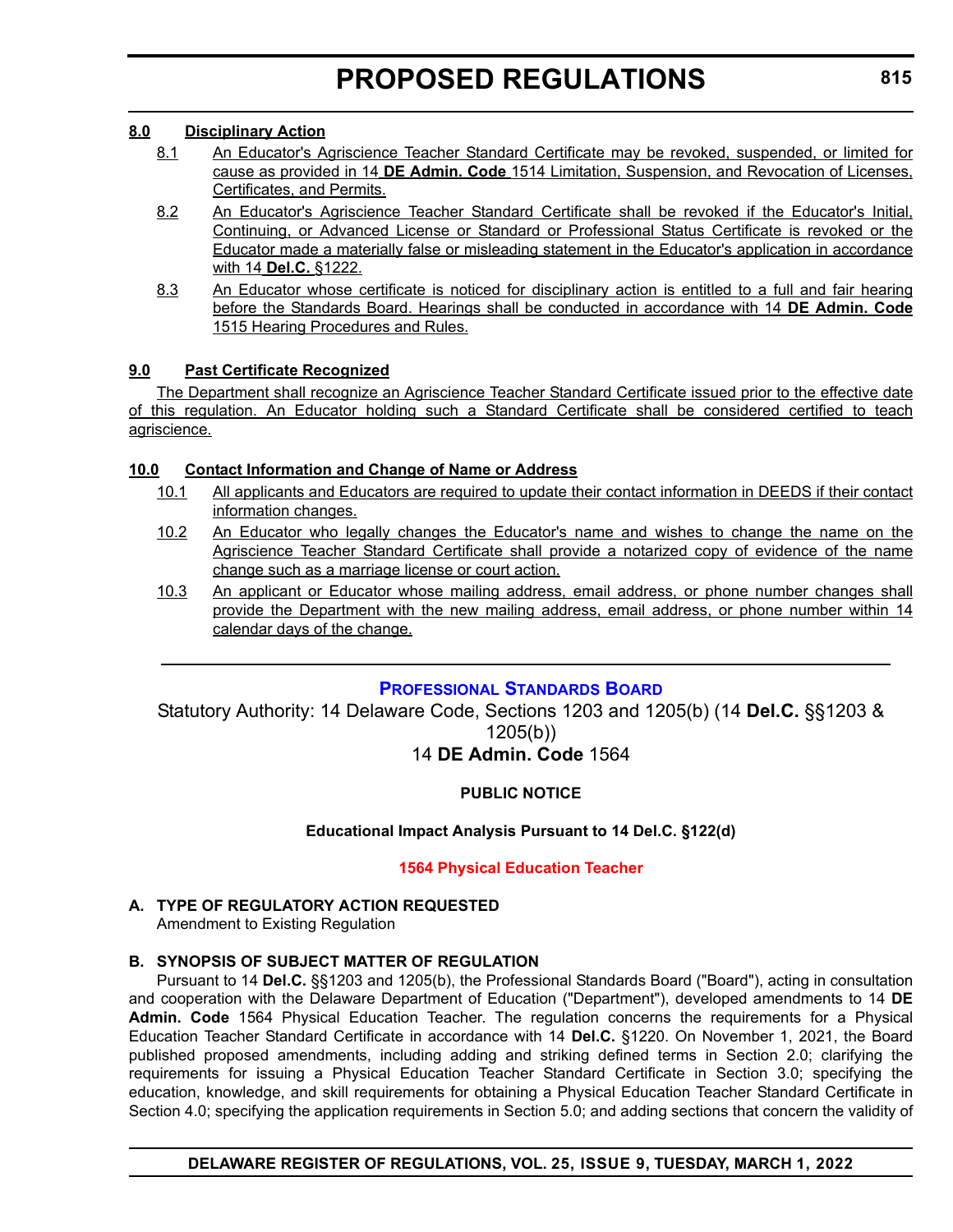a Physical Education Teacher Standard Certificate, disciplinary actions, requests for the Secretary of Education to review standard certificate applications, and past certificates that were issued by the Department. The Board received one written submittal concerning the proposed amendments from Ann C. Fisher, Chairperson of the Governor's Advisory Council for Exceptional Citizens ("GACEC"). GACEC suggested adding education, knowledge, and skill requirements for adapted physical education ("APE") teachers. GACEC commented "[i]f it is not feasible at this time to require certification for all those teaching APE, Council would encourage [the Department] to ensure that teachers without the certification who are serving children in need of APE have access to training and/or technical assistance from certified individuals."

On December 2, 2021, the Board considered GACEC's comment. The Board voted to withdraw the proposed amendments that were published on November 1st and to gather more data and information on adapted physical education.

On February 3, 2022, the Board considered presentations from Sabra Collins, the Department's Education Associate for Physical Education, Health and Wellness, and Frank Hughes who is currently a physical education teacher at the John G. Leach School. Ms. Collins reported that all physical education preparation programs in Delaware include at least one course that addresses adapted physical education. Ms. Collins further reported that physical education teachers work closely with physical and occupational therapists and that adapted physical education teacher training for all teachers is being supported through professional development opportunities shared through SHAPE America, SHAPE Delaware, and other Department resources, including a series of teacher recordings and lesson activities that include adapted physical education. In addition, the Board reviewed data concerning physical education teachers from the 2020-21 school year and discussed that Delaware currently does not have an educational pathway that could lead to an adapted physical education certification. The Board determined that further changes to 14 **DE Admin. Code** 1564 Physical Education Teacher as a result of GACEC's comment were not necessary. In addition, the Board clarified the definition of "Valid and Current License or Certificate" in Section 2.0; added subsection 5.2, which concerns the disclosure of an applicant's criminal conviction history; and added Section 10.0, which concerns applicant's and license holders' contact information. The foregoing changes were not made as a result of GACEC's comment. The Board unanimously voted to publish the proposed amendments that it originally published on November 1st as well as the additional changes that were not made as a result of GACEC's comment.

Persons wishing to present their views regarding this matter may do so in writing by the close of business (4:30 p.m.) on or before April 1, 2022 to the Department of Education, Office of the Secretary, Attn: Regulation Review, 401 Federal Street, Suite 2, Dover, Delaware 19901 or to [DOEregulations.comment@doe.k12.de.us.](
mailto:DOEregulations.comment@doe.k12.de.us) A copy of this regulation may be viewed online at the Registrar of Regulation's website, [http://regulations.delaware.gov/services/](http://regulations.delaware.gov/services/current_issue.shtml) current issue.shtml or obtained at the Department of Education's Office of the Secretary, located at the address above.

### **C. IMPACT CRITERIA**

1. Will the amended regulation help improve student achievement as measured against state achievement standards? The education, knowledge, and skill requirements in Section 4.0 are designed to improve the quality of the educator workforce, which will help to improve student achievement.

2. Will the amended regulation help ensure that all students receive an equitable education? The education, knowledge, and skill requirements in Section 4.0 are designed to improve the quality of the educator workforce, which will help to ensure students in Delaware public schools receive an equitable education.

3. Will the amended regulation help to ensure all students' health and safety are adequately protected? The amended regulation addresses a standard certificate for educators and is not designed to help ensure students' health and safety is protected.

4. Will the amended regulation help to ensure that all students' legal rights are respected? The amended regulation addresses a standard certificate for educators and is not designed to help ensure students' legal rights are respected.

5. Will the amended regulation preserve the necessary authority and flexibility of decision-makers at the local board and school level? The amended regulation does not change authority and flexibility of decision makers at the local board and school level. By statute (14 **Del.C.** §1224), a school district or charter school may request that the Secretary of Education review the credentials of an applicant who does not meet the requirements for a Physical Education Teacher Standard Certificate but whose effectiveness is documented by the district or school. Proposed Section 6.0 is consistent with the statute.

**DELAWARE REGISTER OF REGULATIONS, VOL. 25, ISSUE 9, TUESDAY, MARCH 1, 2022**

**816**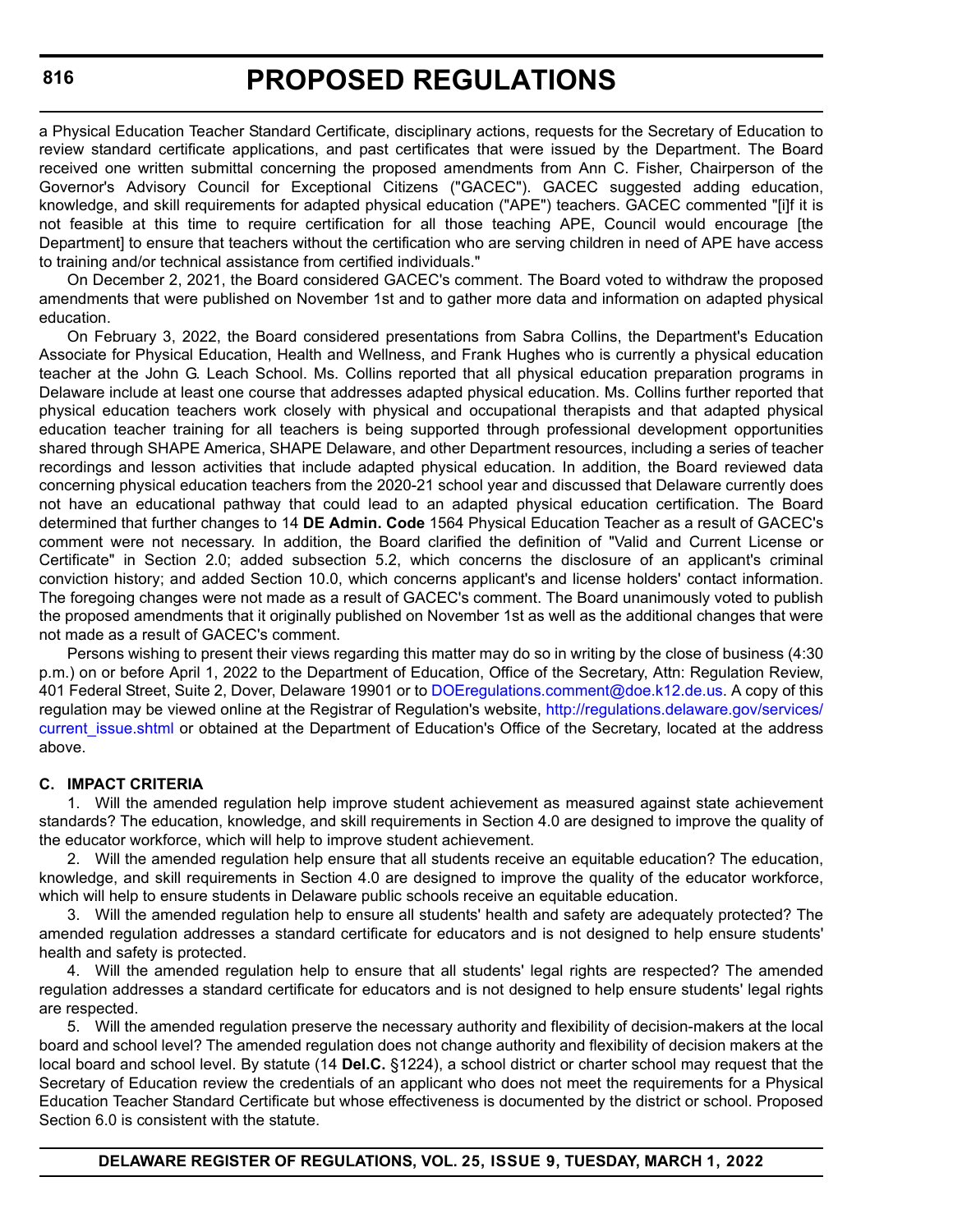6. Will the amended regulation place unnecessary reporting or administrative requirements or mandates upon decision makers at the local board and school levels? The amended regulation does not place unnecessary reporting or administrative requirements or mandates upon decision makers at the local board and school levels. The application requirements in Section 5.0 apply to individual applicants. In addition, the requirements in Section 10.0 apply to individual applicants and Educators.

7. Will decision making authority and accountability for addressing the subject to be regulated be placed in the same entity? The Department implements the rules and regulations promulgated and adopted pursuant to 14 **Del.C.** Ch. 12 relating to licensure and certification of educators.

8. Will the amended regulation be consistent with and not an impediment to the implementation of other state educational policies, in particular to state educational policies addressing achievement in the core academic subjects of mathematics, science, language arts, and social studies? The amended regulation is consistent with, and not an impediment to, the implementation of other state educational policies, and in particular to state educational policies addressing achievement in the core academic subjects of mathematics, science, language arts, and social studies.

9. Is there a less burdensome method for addressing the purpose of the amended regulation? There is not a less burdensome method for addressing the purpose of this amended regulation.

10. What is the cost to the state and to the local school boards of compliance with the amended regulation? There is no expected cost to the state and to the local school boards of complying with this amended regulation.

### **\*Please Note: The Regulatory Flexibility Analysis and Impact Statement for this regulation, as required by 29 Del.C. Ch. 104, is available at:**

**<http://regulations.delaware.gov/register/march2022/proposed/25 DE Reg 815RFA 03-01-22.pdf>**

### **1564 Physical Education Teacher**

Non-regulatory note: Passage on an examination of content knowledge may also be required to obtain this certification. Pursuant to 14 **Del.C.** §1220 and 14 **DE Admin. Code** 1505, an examination of content knowledge is required when applicable and available. An examination of content knowledge is applicable and available when approved by the Professional Standards Board with the concurrence of the State Board of Education. See the Department of Education website for additional information.

### **1.0 Content**

- 1.1 This regulation shall apply to the issuance of a Physical Education Teacher Standard Certificate, Certificate pursuant to 14 **Del.C.** §1220(a), for Physical Education Teacher. This certification is required for grades K to12. This Standard Certificate is required for all physical education teachers in Delaware public schools.
- 1.2 Except as otherwise provided, the requirements set forth in 14 **DE Admin. Code** 1505 Standard Certificate, including any subsequent amendment or revision thereto, are incorporated herein by reference.

### **2.0 Definitions**

The definitions set forth in 14 **DE Admin. Code** 1505 Standard Certificate, including any subsequent amendment or revision thereto, are incorporated herein by reference.

The following words and terms, when used in this regulation, shall have the following meaning:

"**Department**" means the Delaware Department of Education.

"**Educator**" means a person licensed and certified by the State under 14 **Del.C.** Ch. 12 to engage in the practice of instruction, administration or other related professional support services in Delaware public schools, including charter schools, pursuant to rules and regulations promulgated by the Professional Standards Board and approved by the State Board of Education. The term 'educator' does not include substitute teachers.

"**Employing Authority**" means any entity which employs educators, and includes, but is not limited to, school districts, charter schools, boards of directors, and management companies.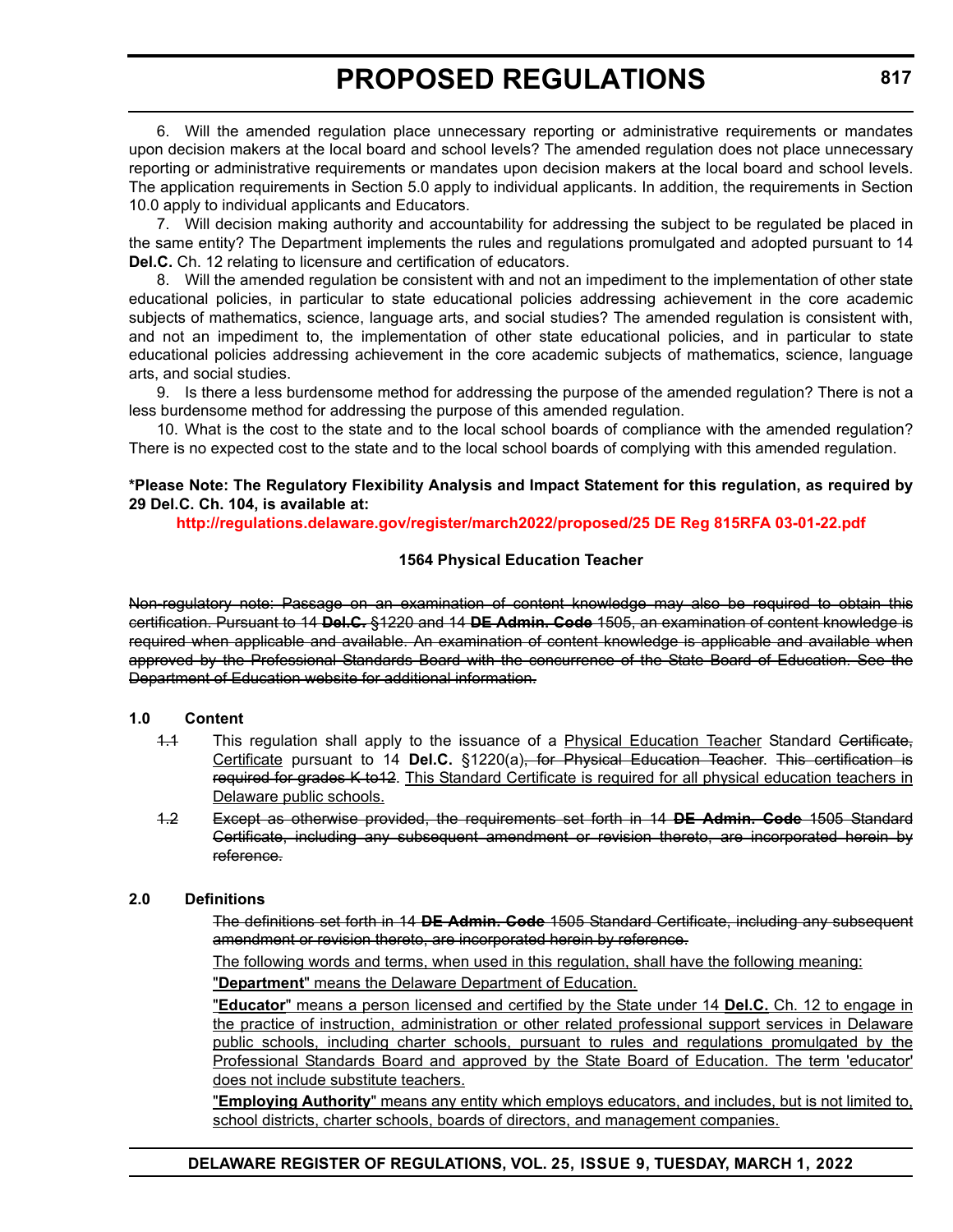"**Immorality**" means conduct which is inconsistent with the rules and principles of morality expected of an educator and may reasonably be found to impair an educator's effectiveness by reason of the educator's unfitness or otherwise.

"**License**" means a credential which authorizes the holder to engage in the practice for which the license is issued.

"**Regionally Accredited**" means educational accreditation by a regional accrediting agency that is recognized by the U.S. Secretary of Education as a reliable authority concerning the quality of education offered by the institutions of higher education it accredits, including Middle States Commission on Higher Education.

"**Standard Certificate**" means a credential issued to certify that an educator has the prescribed knowledge, skill or education to practice in a particular area, teach a particular subject, or teach a category of students.

"**Standards Board**" means the Professional Standards Board established pursuant to 14 **Del.C.** §1201.

"**Valid and Current License or Certificate**" means a current full or permanent certificate or license as an educator issued by another state or jurisdiction. This means the applicant is fully credentialed by having met all of the requirements for full licensure or certification as an educator in another state or jurisdiction and is in good standing in that state or jurisdiction. It does not include temporary, emergency, conditional certificates of eligibility or expired certificates or licenses issued from another state or jurisdiction.

### **3.0 Issuance of a Standard Certificate**

- 3.1 In accordance with 14 **Del.C.** §1220(a), the Department shall issue a Physical Education Teacher Standard Certificate as a Physical Education Teacher to an educator applicant who has met the following:
	- 3.1.1 Holds a valid Delaware Initial, Continuing, or Advanced License; License or a Limited Standard, Standard or Professional Status Certificate issued by the Department prior to August 31, 2003; and 2003 and meets the requirements in Section 4.0 of this regulation; or
	- 3.1.2 Has met the requirements as set forth in 14 **DE Admin. Code** 1505 Standard Certificate, including any subsequent amendment or revision thereto. Has met the requirements for an educator's license in Delaware and presents proof of a Valid and Current License or Certificate as a physical education teacher issued by another state or jurisdiction.
- 3.2 Notwithstanding any provision to the contrary herein, the Department shall not act on an application for a Physical Education Teacher Standard Certificate if the applicant is under official investigation by any national, state, or local authority with the power to issue educator licenses or certifications. The Department shall not act where the allegations include but are not limited to conduct such as Immorality, misconduct in office, incompetence, willful neglect of duty, disloyalty, or falsification of credentials until the applicant provides evidence of the investigation's resolution.

### **4.0 Prescribed Education, Knowledge, and Skill Requirements**

- 4.1 For an applicant who does not hold a content area Standard Certificate, the applicant shall have satisfied the requirements in subsections 4.1.1 and 4.1.2.
	- 4.1.1 The applicant shall have satisfied one of the following education requirements:
		- 4.1.1.1 Obtained and currently maintain a Physical Education certificate from the National Board for Professional Teaching Standards; or
		- 4.1.1.2 Earned a bachelor's degree from a Regionally Accredited college or university with a minimum of 30 semester hours of coursework in physical education from an educator preparation program approved or recognized by the National Council for the Accreditation of Teacher Education (NCATE), the Council for the Accreditation of Educator Preparation (CAEP), or a state where the state approval body employed the appropriate standards; or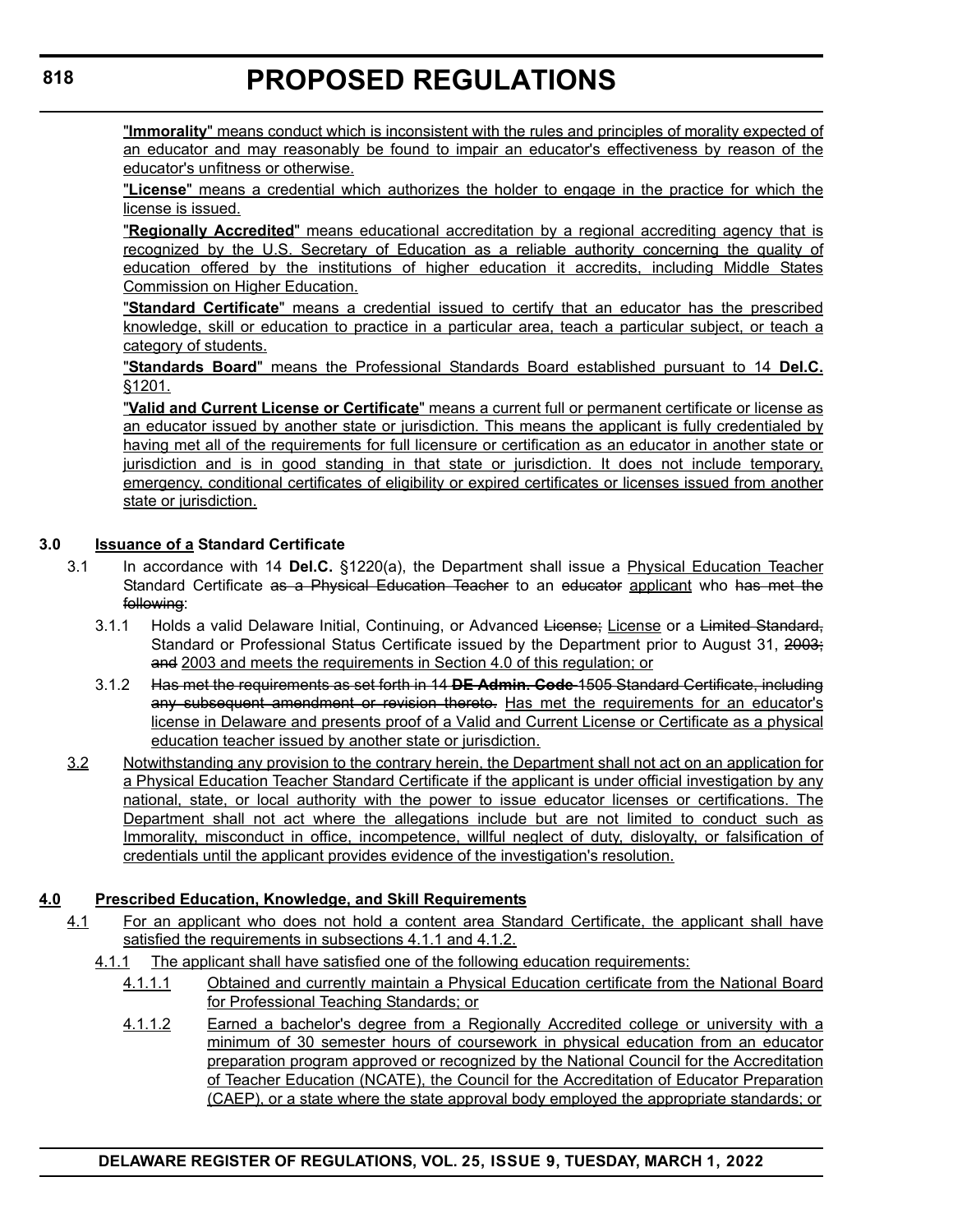- 4.1.1.3 Satisfactorily completed an alternative routes for licensure or certification program to teach physical education as provided in 14 **Del.C.** §§1260 - 1266; or
- 4.1.1.4 Satisfactorily completed a Department-approved educator preparation program in physical education; or
- 4.1.1.5 If the applicant is applying for an Initial License after the applicant completed a minimum of 91 days of successful long-term substitute teaching in a Delaware public school as provided in subsection 4.1.3.1 of 14 **DE Admin. Code** 1510, earned a bachelor's degree from a Regionally Accredited college or university in any content area and also satisfactorily completed 15 college credits or an equivalent number of hours in professional development with one credit equating to 15 hours taken either as part of a degree program or in addition to a degree program from a Regionally Accredited college or university or a professional development provider approved by the Department related to physical education of which at least six credits focus on pedagogy.
	- 4.1.1.5.1 The applicant, in consultation with the applicant's Employing Authority, shall select the 15 credits or the equivalent number of hours in professional development subject to the Department's approval.
	- 4.1.1.5.2 If the applicant does not have an Employing Authority or is applying for a Standard Certificate outside of the applicant's current spectrum of employment, the applicant shall select the 15 credits or the equivalent number of hours in professional development in consultation with the Department and subject to the Department's approval.
	- 4.1.1.5.3 For the purpose of subsection 4.1.1.5, professional development means a combination of focused, in-depth learning, practice, feedback, reflection, and expert support experiences designed to change the participants' attitudes, insights, and perspectives and ultimately results in improved professional practice.
	- 4.1.1.5.4 Professional development hours may be approved if the applicant shows that the activity meets all of the following criteria:
		- 4.1.1.5.4.1 Relevant courses from a Regionally Accredited college or university in physical education are not available to the applicant online or in the applicant's county of residence; and
		- 4.1.1.5.4.2 The activity is grounded in research and current best practices as judged by the Department's content specialist in physical education; and
		- 4.1.1.5.4.3 The activity is documented by the provider to provide knowledge and skills that are required for the physical education certification; and
		- 4.1.1.5.4.4 The activity is part of a professional development program that includes knowledge acquisition, skill mastery, descriptive feedback, and refinement of practice in the work setting.
- 4.1.2 The applicant shall have achieved the minimum score on one of the following examinations:
	- 4.1.2.1 A minimum score of 152 on the Praxis Subject Assessment Physical Education: Content Knowledge (ETS Test Code # 5091); or
	- 4.1.2.2 A minimum score of 160 on the Praxis Subject Assessment Health and Physical Education - Content Knowledge (ETS Test Code # 5857).
- 4.2 For an applicant who holds at least one content area Standard Certificate, the applicant shall have achieved the minimum score on an examination as provided in subsection 4.1.2.

### **5.0 Application Requirements**

5.1 If an applicant is applying for an Initial License, a Standard Certificate must be applied for simultaneously with the application for the Initial License, and the applicant shall also provide all required documentation for the License.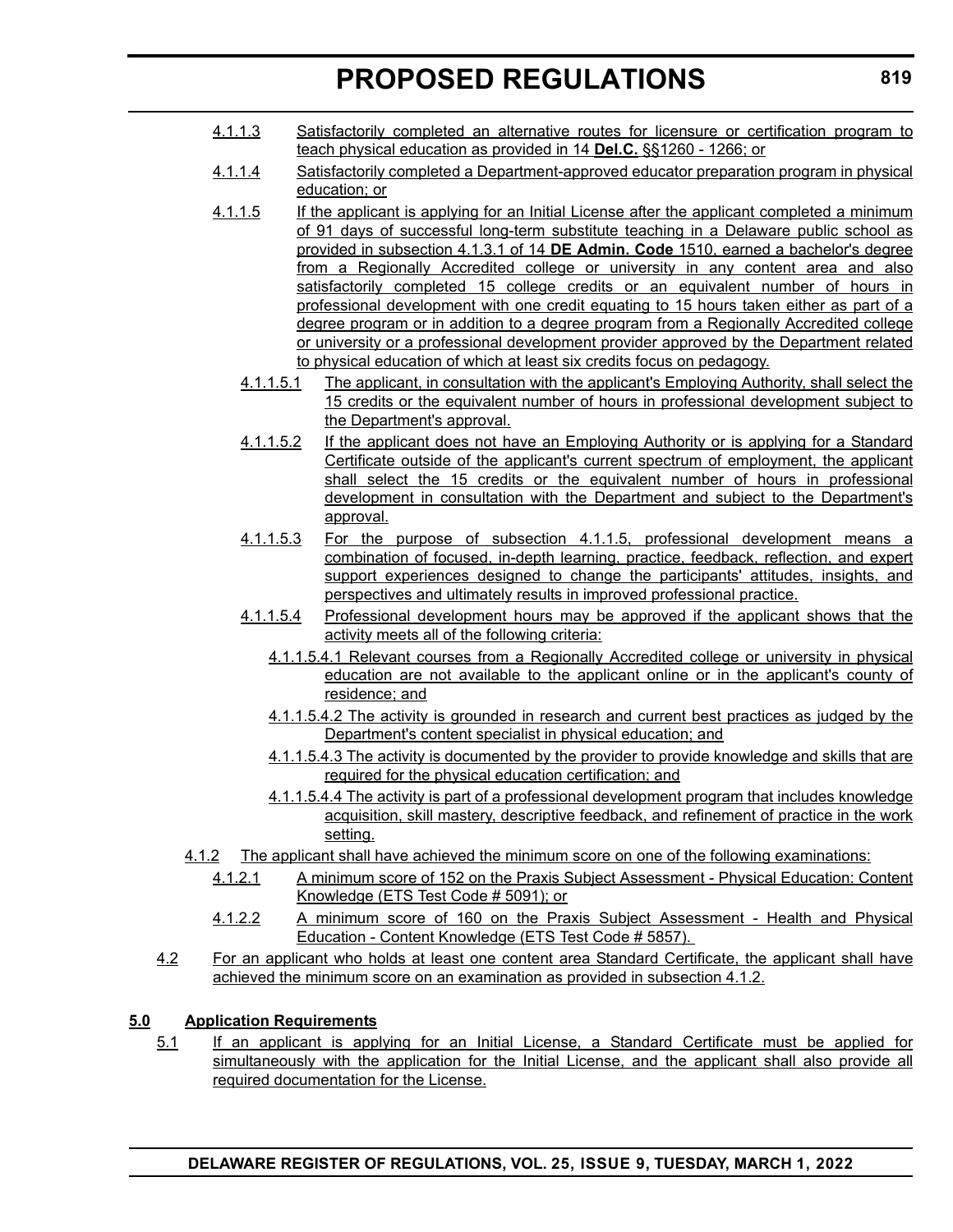- 5.2 An applicant must disclose the applicant's criminal conviction history upon application for a Physical Education Teacher Standard Certificate. Failure to disclose a criminal conviction history is grounds for denial of a Physical Education Teacher Standard Certificate as specified in 14 **Del.C.** §1219.
- 5.3 For an applicant who does not hold a content area Standard Certificate, the following documentation is required with the application for a Physical Education Teacher Standard Certificate:
	- 5.3.1 Evidence of obtaining and maintaining a Physical Education certificate from the National Board for Professional Teaching Standards, if applicable; and
	- 5.3.2 Official transcript from the applicant's Regionally Accredited college or university.
		- 5.3.2.1 Electronic transcripts may be submitted by the Employing Authority or by the applicant's Regionally Accredited college or university; or
		- 5.3.2.2 Sealed paper transcripts may be submitted.
		- 5.3.2.3 The Department will not accept copies of transcripts; and
	- 5.3.3 Documents verifying successful completion of Department-approved professional development, if applicable; and
	- 5.3.4 An experience form, completed in full and signed by the applicant, if applicable; and
	- 5.3.5 Official score on the Praxis Subject Assessment as provided in subsection 4.1.2; and
	- 5.3.6 Additional documentation as required by the Department.
- 5.4 For an applicant who holds at least one content area Standard Certificate, the following documentation is required in the application for a Physical Education Teacher Standard Certificate:
	- 5.4.1 Official score on the Praxis Subject Assessment as provided in subsection 4.2; and
	- 5.4.2 Additional documentation as required by the Department.
- 5.5 For applicants who have met the requirements for licensure as an educator in Delaware and hold a Valid and Current License or Certificate in physical education from another state or jurisdiction, the following documentation is required in the application for a Physical Education Teacher Standard Certificate:
	- 5.5.1 An official copy of the Valid and Current License or Certificate; and
	- 5.5.2 Additional documentation as required by the Department.

### **6.0 Secretary of Education Review**

- 6.1 The Secretary of Education may, upon the written request of a local school district or charter school, review credentials submitted in an application for a Physical Education Teacher Standard Certificate on an individual basis and grant such a Standard Certificate to an applicant who otherwise does not meet the requirements for a Physical Education Teacher Standard Certificate but whose effectiveness is documented by the local school district or charter school.
	- 6.1.1 For school districts, requests shall be approved by the superintendent of the school district.
	- 6.1.2 For charter schools, requests concerning the head of school of the charter school shall be approved by the charter school's board of directors and requests concerning all other applicants shall be approved by the charter school's head of school.

### **7.0 Validity of a Standard Certificate**

- 7.1 A Physical Education Teacher Standard Certificate is valid regardless of the assignment or employment status of the holder provided that the Educator's License remains current and valid.
- 7.2 A Physical Education Teacher Standard Certificate is not subject to renewal.

### **8.0 Disciplinary Action**

8.1 An Educator's Physical Education Teacher Standard Certificate may be revoked, suspended, or limited for cause as provided in 14 **DE Admin. Code** 1514 Limitation, Suspension, and Revocation of Licenses, Certificates, and Permits.

### **820**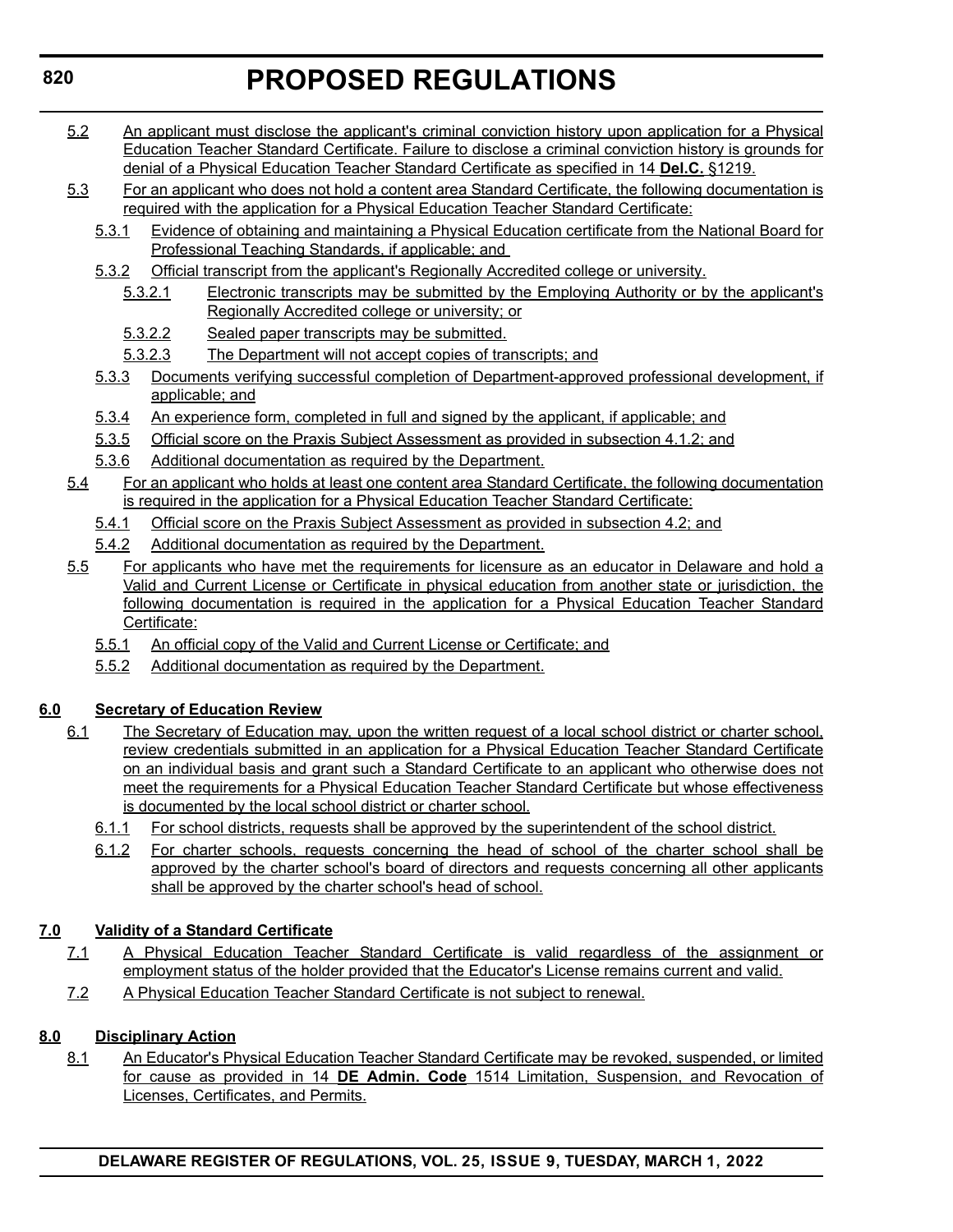- <span id="page-27-0"></span>8.2 An Educator's Physical Education Teacher Standard Certificate shall be revoked if the Educator's Initial, Continuing, or Advanced License or Standard or Professional Status Certificate is revoked or the Educator made a materially false or misleading statement in the Educator's application in accordance with 14 **Del.C.** §1222.
- 8.3 An Educator whose certificate is noticed for disciplinary action is entitled to a full and fair hearing before the Standards Board. Hearings shall be conducted in accordance with 14 **DE Admin. Code** 1515 Hearing Procedures and Rules.

### **9.0 Past Certificate Recognized**

The Department shall recognize a Physical Education Teacher Standard Certificate issued prior to the effective date of this regulation. An Educator holding such a Standard Certificate shall be considered certified to teach physical education.

### **10.0 Contact Information and Change of Name or Address**

- 10.1 All applicants and Educators are required to update their contact information in DEEDS if their contact information changes.
- 10.2 An Educator who legally changes the Educator's name and wishes to change the name on the Physical Education Teacher Standard Certificate shall provide a notarized copy of evidence of the name change such as a marriage license or court action.
- 10.3 An applicant or Educator whose mailing address, email address, or phone number changes shall provide the Department with the new mailing address, email address, or phone number within 14 calendar days of the change.

### **[DEPARTMENT OF HEALTH AND SOCIAL SERVICES](https://www.dhss.delaware.gov/dhss/dmma/)**

**DIVISION OF MEDICAID AND MEDICAL ASSISTANCE**

Statutory Authority: 31 Delaware Code, Section 512 (31 **Del.C.** §512) 16 **DE Admin. Code** 14920 and 15200

### **PUBLIC NOTICE**

### **[Retroactive Coverage](#page-3-0)**

In compliance with the State's Administrative Procedures Act (APA - Title 29, Chapter 101 of the **Delaware Code**) and under the authority of 31 **Del.C.** §512, Delaware Health and Social Services ("Department") / Division of Medicaid and Medical Assistance (DHSS/DMMA) is proposing to amend Retroactive Coverage, specifically, to revise policy incorporating retroactive eligibility changes.

Any person who wishes to make written suggestions, compilations of data, testimony, briefs or other written materials concerning the proposed new regulations must submit same to, Planning and Policy Unit, Division of Medicaid and Medical Assistance, 1901 North DuPont Highway, P.O. Box 906, New Castle, Delaware 19720-0906, by email to [Nicole.M.Cunningham@delaware.gov,](mailto:Nicole.M.Cunningham@delaware.gov) or by fax to 302-255-4413 by 4:30 p.m. on March 31, 2022. Please identify in the subject line: Retroactive Coverage.

The action concerning the determination of whether to adopt the proposed regulation will be based upon the results of Department and Division staff analysis and the consideration of the comments and written materials filed by other interested persons.

### **SUMMARY OF PROPOSAL**

The purpose of this notice is to advise the public that Delaware Health and Social Services (DHSS)/Division of Medicaid and Medical Assistance (DMMA) is proposing to amend the Division of Social Services Manual (DSSM) regarding Retroactive Coverage, specifically, to revise policy incorporating retroactive eligibility changes.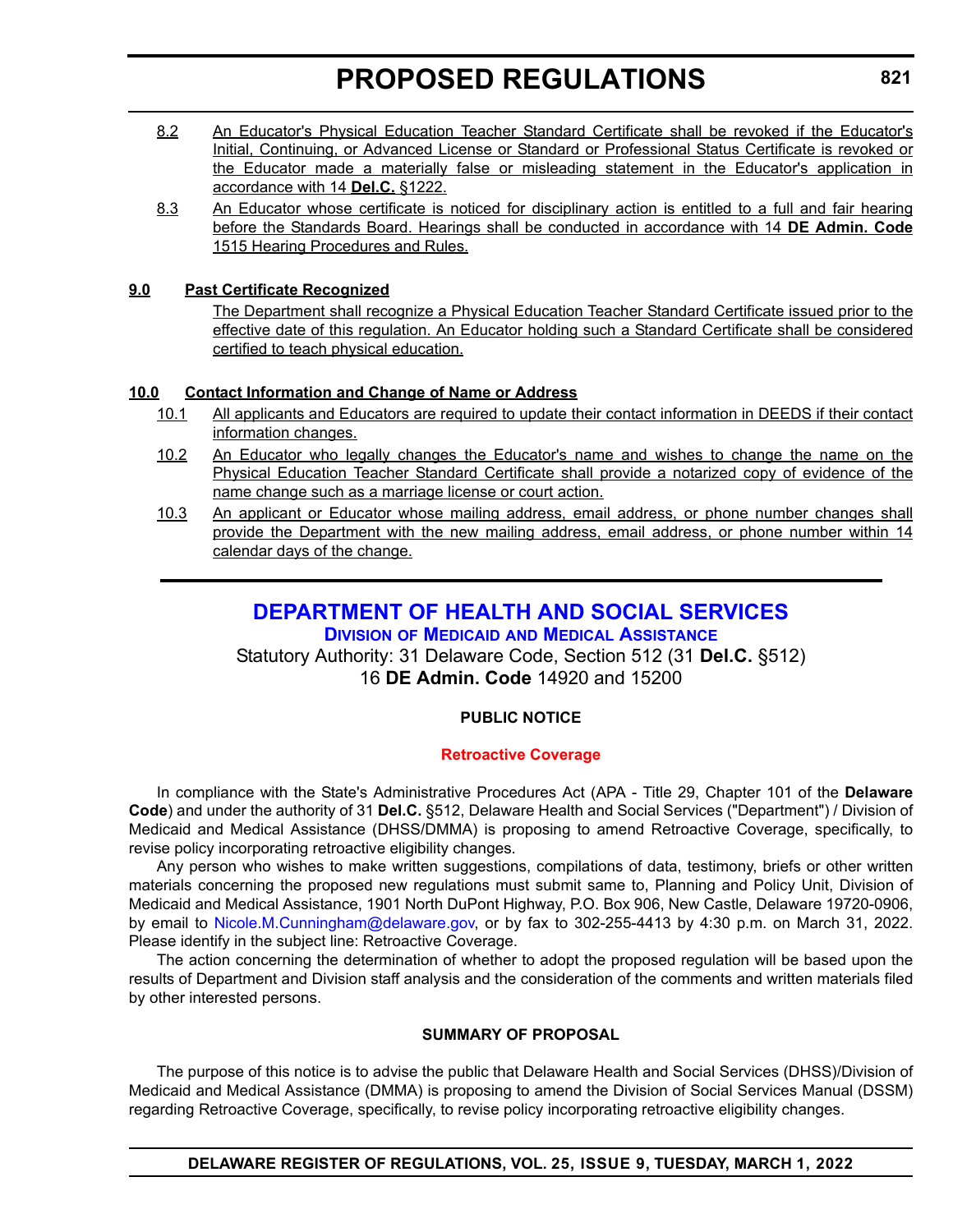### **Statutory Authority**

42 CFR 435.915

### **Background**

Federal regulation requires states to provide three months of retroactive eligibility for Medicaid, if an individual received covered services and would have been eligible at the time the service was provided.

On July 31, 2019, the Centers for Medicare & Medicaid Services (CMS) approved Delaware's request for extension and amendment of its Medicaid demonstration project, entitled "Diamond State Health Plan," to grant beneficiaries eligibility beginning the month they submit an application and to waive the three month retroactive eligibility period.

As a result of the approval of the Medicaid 1115 Waiver, retroactive coverage is potentially available (if general financial and technical eligibility requirements are met) to the following groups: Pregnant women (including during the 60-day postpartum period beginning on the last day of pregnancy; Infants under age 1; and Individuals under age 19 (listed separately from the group above due to different income limits).

Individuals eligible under the Delaware Healthy Children's Program (DHCP) are not eligible for retroactive Medicaid.

### **Summary of Proposal**

### *Purpose*

The purpose of this proposed regulation is to revise policy, incorporating retroactive eligibility changes.

### *Summary of Proposed Changes*

Effective for services provided on and after January 1, 2022, DHSS/DMMA proposes to amend the Division of Social Services Manual (DSSM) regarding Retroactive Coverage, specifically, to revise policy incorporating retroactive eligibility changes.

### *Public Notice*

In accordance with the federal public notice requirements established at Section 1902(a)(13)(A) of the Social Security Act and 42 CFR 440.386 and the state public notice requirements of Title 29, Chapter 101 of the Delaware Code, DHSS/DMMA gives public notice and provides an open comment period for 30 days to allow all stakeholders an opportunity to provide input on the proposed regulation. Comments must be received by 4:30 p.m. on March 31, 2022.

### *Centers for Medicare and Medicaid Services Review and Approval*

The provisions of this state plan amendment (SPA) are subject to approval by the Centers for Medicare and Medicaid Services (CMS). The draft SPA page(s) may undergo further revisions before and after submittal to CMS based upon public comment and/or CMS feedback. The final version may be subject to significant change.

### *Provider Manuals and Communications Update*

Also, there may be additional provider manuals that may require updates as a result of these changes. The applicable Delaware Medical Assistance Program (DMAP) Provider Policy Specific Manuals and/or Delaware Medical Assistance Portal will be updated. Manual updates, revised pages or additions to the provider manual are issued, as required, for new policy, policy clarification, and/or revisions to the DMAP program. Provider billing guidelines or instructions to incorporate any new requirement may also be issued. A newsletter system is utilized to distribute new or revised manual material and to provide any other pertinent information regarding DMAP updates. DMAP updates are available on the Delaware Medical Assistance Portal website: [https://](https://medicaid.dhss.delaware.gov/provider) [medicaid.dhss.delaware.gov/provider](https://medicaid.dhss.delaware.gov/provider)

### **Fiscal Impact**

|                       | Federal Fiscal Year 2022 | <b>Federal Fiscal Year 2023</b> |
|-----------------------|--------------------------|---------------------------------|
| General (State) funds | \$23,254                 | \$24,733                        |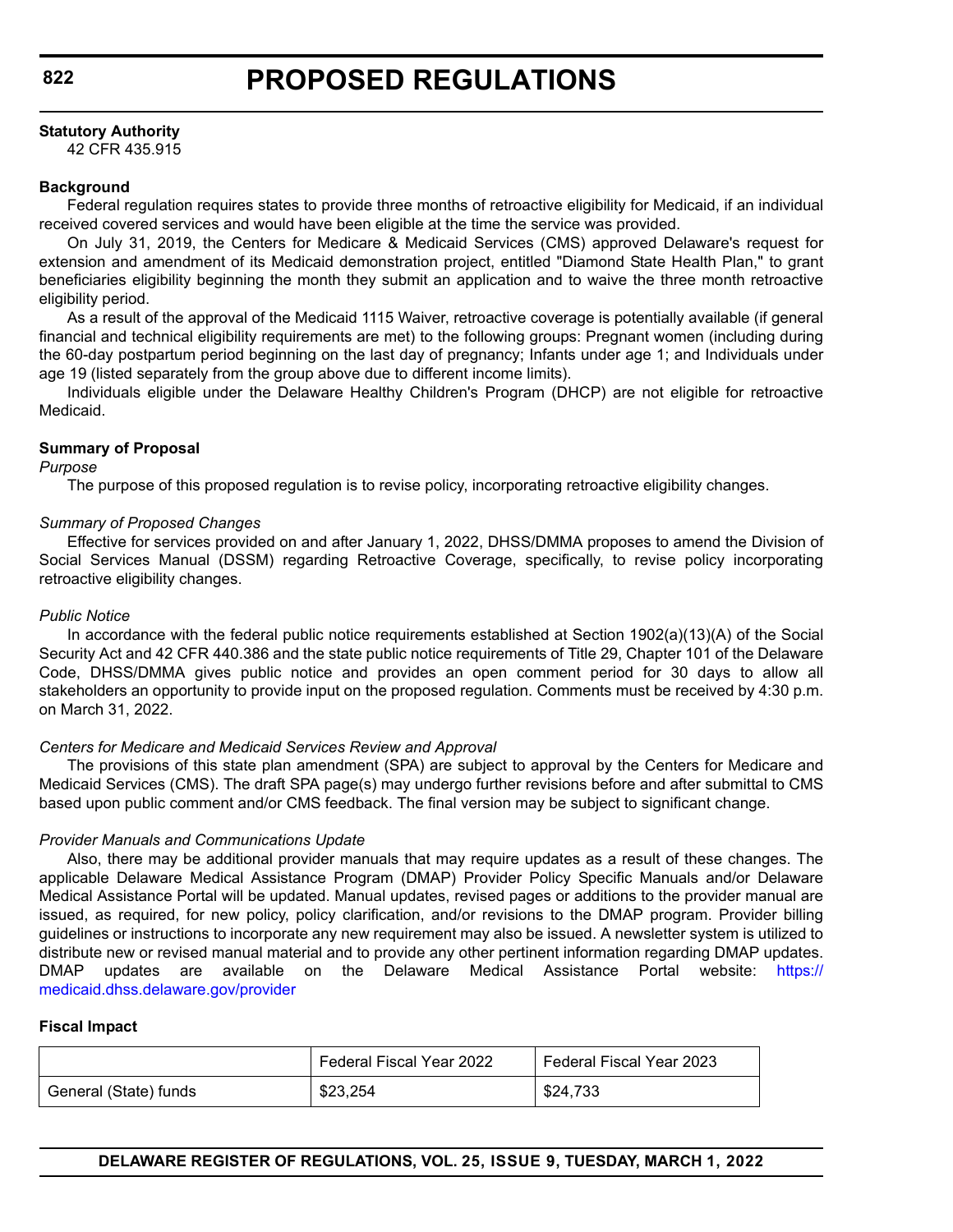| $\overline{\phantom{0}}$<br>Federal funds | 746<br>ሰዓላ<br>ึง⊾ | 746<br>. m.c<br><br>കാക |
|-------------------------------------------|-------------------|-------------------------|
|                                           |                   |                         |

### **\*Please Note: The Regulatory Flexibility Analysis and Impact Statement for this regulation, as required by 29 Del.C. Ch. 104, is available at:**

**<http://regulations.delaware.gov/register/march2022/proposed/25 DE Reg 821RFA 03-01-22.pdf>**

### **14000 Medicaid General Eligibility Requirements**

### **14920 Retroactive Coverage**

The agency must make eligibility for Medicaid effective no later than the third month before the month of application if the individual:

received Received Medicaid services, at any time during that period, of a type covered under the plan; and

would Would have been eligible for Medicaid in one of the below retroactive eligibility groups at the time he the individual received the services if he the individual had applied (or someone had applied for him, on their behalf) regardless of whether the individual is alive when application for Medicaid is made). made; and

Is eligible under one of the below eligibility groups at the time of application for Medicaid.

Individuals eligible under the Delaware Healthy Children's Program (DHCP) are not eligible for retroactive Medicaid.

Effective April 1, 2012, those that may be found eligible for retroactive Medicaid coverage include:

- a. Individuals entitled to or eligible for a Medicare Savings Program (excluding QMB);
- b. Individuals residing in a nursing facility;
- c. Individuals residing in an intermediate care facility for the developmentally disabled (ICF/MR) individuals with intellectual disabilities (ICF/IID) or for individuals with mental disease (ICF/IMD);
- d. Individuals in need of only the 30-day Acute Care Hospital Program (in no case should the effective date be earlier than the first day of hospitalization);
- e. Women eligible under the Breast and Cervical Cancer Treatment Group;

f. Individuals eligible under the Medicaid for Worker's with Disabilities Group (provided premium requirements are met).

Effective August 1, 2019, those that may be found eligible for retroactive Medicaid coverage include:

- a. Pregnant and Postpartum Women.
- b. Infants under age 1
- c. Individuals under the age of 19.

**Example 1:** A woman (over the age of 19) applies for Medicaid March 1, 2020 and requests retroactive Medicaid for the previous three months (February, January and December). She had a baby on December 10, 2020 so she was in her postpartum period through February 2020. She is not eligible for retroactive Medicaid because she does not qualify for and is not receiving Medicaid in any of the retroactive eligibility groups listed above at the time of her application.

**Example 2:** An individual applies for Medicaid on February 2, 2020 and requests retroactive Medicaid. The individual turned 20 years old on January 31, 2020 and was 19 years old during the three-month retroactive Medicaid period. This individual is not eligible for retroactive Medicaid because at the time of application the individual was not in or eligible for one of the above retroactive Medicaid eligibility groups. **Example 3:** A woman applies for Medicaid on March 10, 2020 during her post-partum period. She had her baby on February 5, 2020. As long as she meets all financial and technical eligibility requirements for

one of the retroactive Medicaid eligibility groups listed above at the time of application and during the three (3) months immediately preceding the month of application, she is eligible for retroactive Medicaid coverage for December 2019, January 2020, and February 2020.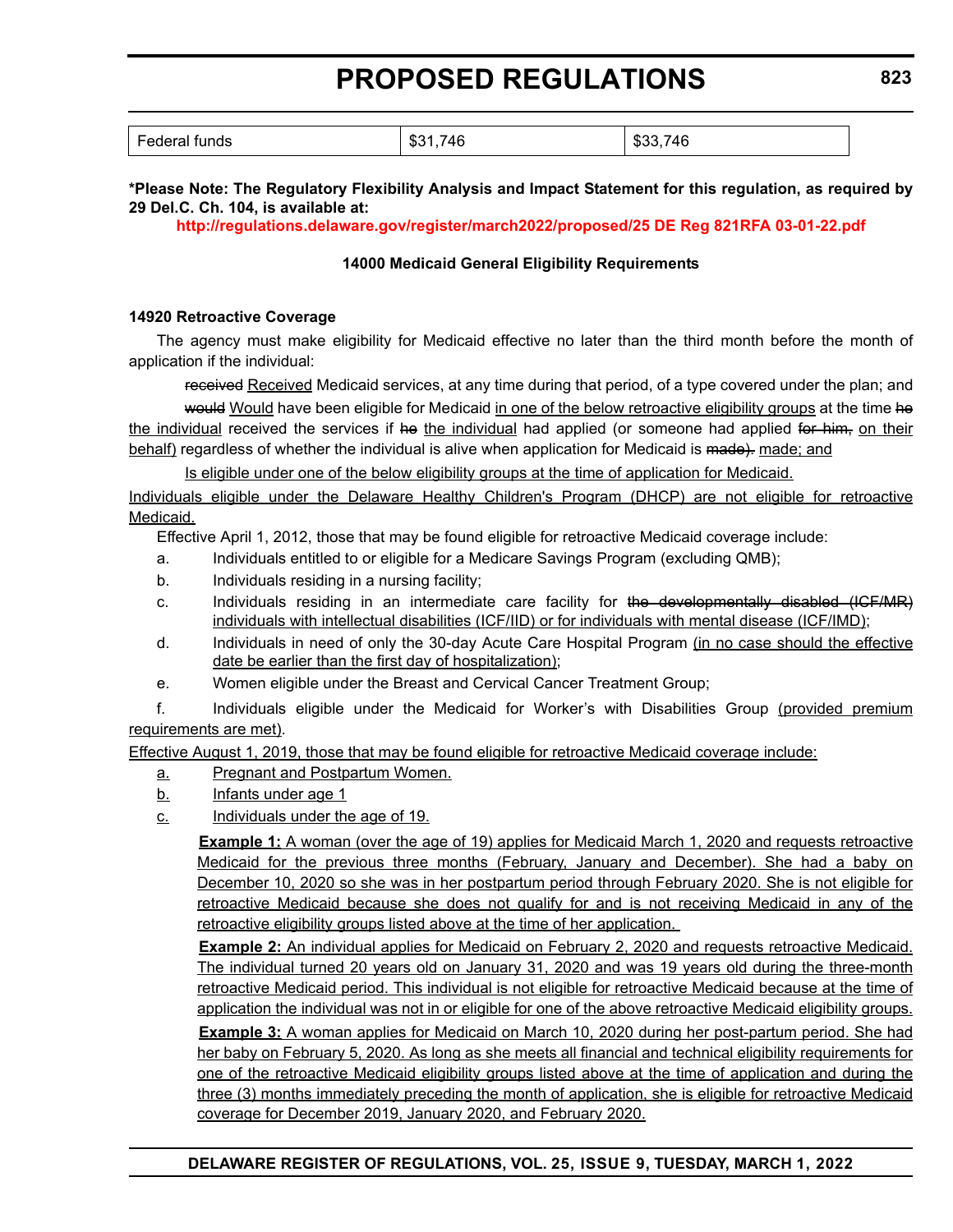#### **14920.1 Retroactive Coverage Limitations**

Effective January 1, 1996, retroactive Medicaid coverage is NOT available to any individual who, in the month of application, is eligible for enrollment under the *Diamond State Health Plan* or *Diamond State Partners.*

Effective April 1, 2012, retroactive Medicaid coverage is not available to most individuals who, in the month of application, are eligible for enrollment under the Diamond State Health Plan Plus.

Effective August 1, 2019 retroactive Medicaid coverage is available to some individuals who are eligible for enrollment under the Diamond State Health Plan or the Diamond State Health Plan Plus.

See DSSM 14920 for eligibility groups that may be found eligible for retroactive Medicaid coverage.

#### **See 14920.1 Retroactive Coverage Limitations - History**

#### **14920.2 Retroactive Coverage Of Unpaid Medical Bills**

Individuals or families who apply for MAO (Medical Assistance Only), TANF/AFDC, GA, or SSI Medicaid and who are excluded from the *Diamond State Health Plan* or *Diamond State Partners* may be eligible for Diamond State Health Plan or the Diamond State Health Plan Plus may be eligible for retroactive Medicaid coverage of any unpaid medical bills incurred in any of the three months prior to the month in which they applied. However, certain requirements must be met in order for these bills to be paid under Medicaid.

a. The client must have been eligible in all respects for MAO, TANF/AFDC, GA, or SSI Medicaid in one of the retroactive eligibility categories in the month(s) that the medical services were received (including Delaware residency).

- b. The medical bill must be for a service covered by Medicaid.
- c. The client did not have any third party coverage that would have been responsible for paying the bill.

d. The medical service must have been given by a provider who was a participant in the Delaware Medicaid program at the time of service. If the provider was not enrolled at the time of the service, the provider may enroll retroactively (up to 12 months).

#### **14920.3 Retroactive Coverage Time Limits**

There is no time limitation on requests for retroactive coverage. They may be processed at any time. Individuals who are eligible to enroll in *Diamond State Health Plan* or *Diamond State Partners* in the month of application, will never be eligible for the 3 month retroactive time period prior to that application.

#### **14920.4 Retroactive Application Process**

Requests for retroactive Medicaid are received in various ways as described below:

a. Applicants indicate on the application that they have unpaid medical bills in the three months prior to the month of application.

b. Many requests are received over the telephone from clients who have an unpaid bill.

c. The Medicaid units receive lists from various medical providers such as Division of Public Health, and the school districts requesting assistance with the resolution of an unpaid bill for a Medicaid client.

d. The SSI Medicaid Unit receives data from the Social Security Administration via the SDX regarding individuals who need retroactive coverage.

#### **14920.5 Retroactive Eligibility Determination**

If the client is potentially eligible for or enrolled in the *Diamond State Health Plan* or *Diamond State Partners*, the worker will not do an eligibility determination.

If the individual is determined to be eligible for retroactive coverage, the worker must determine confirm that the date of service of the individual's medical bill(s) falls within the three months prior to the month of application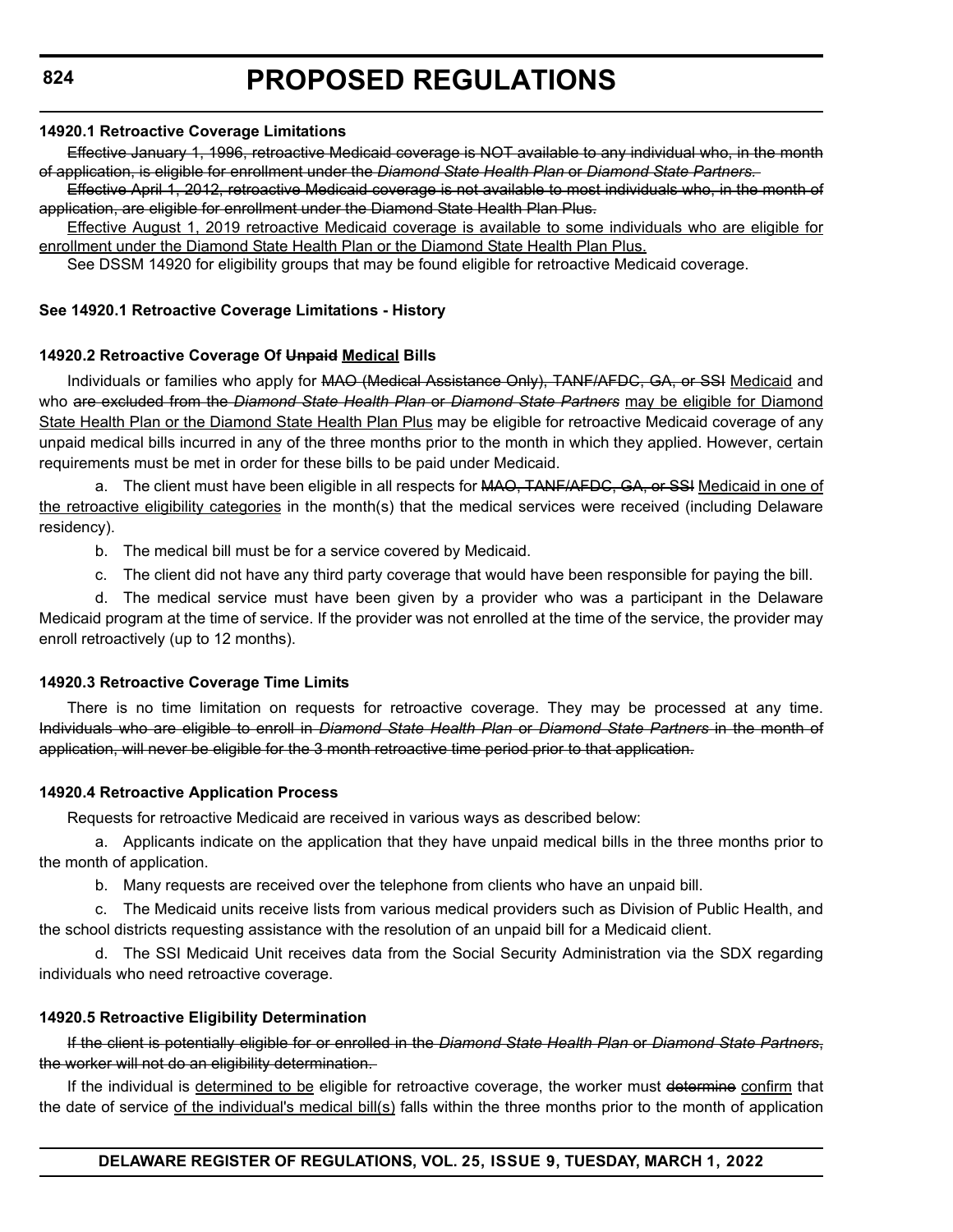and that the individual meets the financial and technical eligibility requirements under MAO, TANF/AFDC, SSI, or GA. The individual does not have to meet the TANF/AFDC requirement to cooperate with child support Medicaid in one of the programs eligible for retroactive coverage. Retroactive coverage for Children's Community Alternative Disability Program must be approved by the Medical Review Team. Verify income or resources on DCIS through ASSIST Worker Web (AWW) or other available electronic data sources, if available. If information is not on DCIS in AWW or available through other electronic data sources, accept the individual's declaration on the application and obtain post-eligibility verification in accordance with DSSM 14800.

Obtain information about third party liability information and forward to the TPL Unit.

A notice of Retroactive Medicaid Approval or Denial will be used to inform the client of the agency's disposition of the request for retroactive coverage. The client should be aware that even those bills submitted for payment may not be reimbursed by Medicaid (i.e., service not covered by Medicaid, non-participating provider, etc.).

### **14920.6 Retroactive Eligibility For Newborns**

A baby born to a woman eligible for and receiving Medicaid on the date of the child's birth is deemed to have filed an application. Also, a mother (who is excluded from *Diamond State Health Plan* or *Diamond State Partners*) can apply after a child is born and we will determine her eligibility for three month retroactive coverage. If the mother is determined retroactively eligible in a month prior to the birth (still pregnant), or in the month of birth during her pregnancy or post-partum period, the infant is deemed eligible at birth and remains eligible for 1 year.

NOTE: Remember that retroactive coverage is only available to individuals excluded from managed care. A woman who is eligible for enrollment in the *Diamond State Health Plan* or *Diamond State Partners* cannot apply after the month of birth and be determined retroactively eligible. In this case, there is no deemed newborn eligibility and a separate determination of eligibility must be made for the baby.

### **15000 Family and Community Medicaid Eligibility Groups**

### **15200 Pregnant Woman Group**

The section describes the eligibility requirements for the Pregnant Woman Group.

### **15200.1 Definitions**

The following words and terms, when used in the context of these policies, will have the following meaning unless the context clearly indicates otherwise:

"**Pregnant Woman**" means a woman during pregnancy and the post partum period, which begins on the date the pregnancy ends, extends 60 days, and then ends on the last day of the month in which the 60-day period ends.

### **15200.2 Pregnant Woman Group General Eligibility Requirements**

A pregnant woman must meet the general eligibility requirements described in Section 14000. Exception: A pregnant woman is not required to cooperate in establishing paternity and obtaining medical support.

### **15200.3 Technical Eligibility**

A pregnant woman must may apply in the month of birth or in a month prior to the month of birth (while still pregnant) to be found eligible for Medicaid at any time during her pregnancy or 60 day postpartum period, as defined under 15200.6 Postpartum Period.

Self-attestation of pregnancy and the unborn fetus count is accepted unless the information provided is not reasonably compatible with other available information. Other available information may include medical claims that are not reasonably compatible with such attestation.

### **15200.4 Financial Eligibility**

Financial eligibility is determined using the modified adjusted gross income (MAGI) methodologies described in Section 16000. The pregnant woman counts as at least two family members for the financial eligibility determination. If a pregnant woman is diagnosed with a multiple pregnancy, the unborn fetus count is increased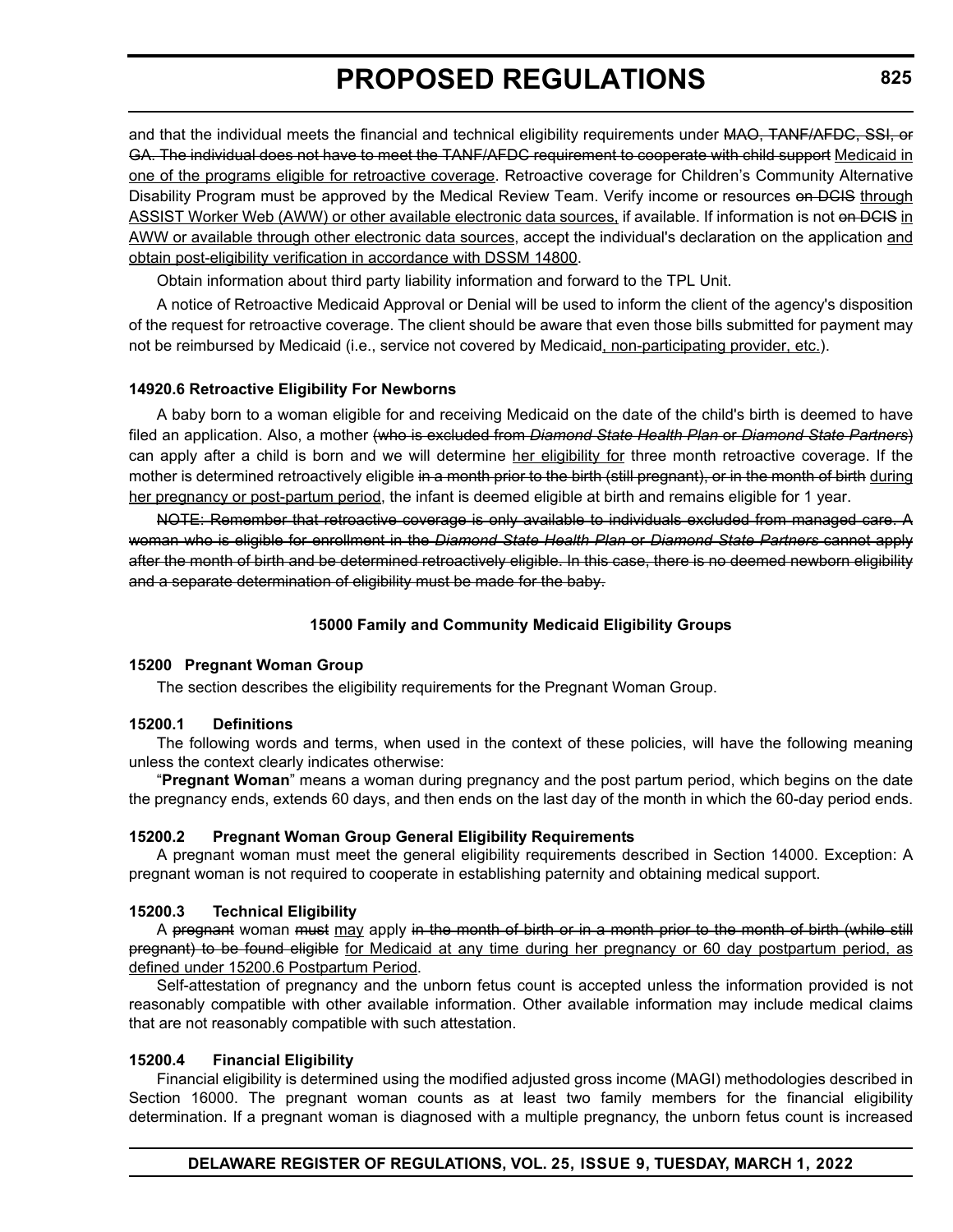<span id="page-32-0"></span>**826**

### **PROPOSED REGULATIONS**

accordingly.

Household income must not exceed 212% of the Federal Poverty Level (FPL).

### **15200.5 Continuous Eligibility**

Once a pregnant woman is determined eligible, she remains eligible throughout the pregnancy and the postpartum period regardless of changes in household income.

### **15200.6 Postpartum Period**

The 60-day postpartum period is a mandatory extension of coverage for women who were determined eligible in the month of birth or in a month prior to the month of birth (while still pregnant). A woman cannot apply and be found eligible for the postpartum period alone. Coverage begins on the day the pregnancy ends and continues through the last day of the month in which the 60 days end.

The 60-day postpartum period is a mandatory extension of coverage for women who were determined eligible under the pregnancy eligibility category. A woman applying in her postpartum period could be determined eligible using the eligibility criteria applicable to postpartum coverage (pregnant woman group), even if she was not open in the pregnant woman group at the time of the birth of her child.

Undocumented aliens are not eligible for the postpartum period.

### **15210 Deemed Newborn Group**

The section describes the eligibility requirements for the Deemed Newborn Group.

An infant born to a woman eligible for and receiving Delaware Medicaid (including emergency services and labor and delivery only coverage) on the date of the infant's birth is deemed eligible at birth.

### **15210.1 Deemed Newborn Group General Eligibility Requirements**

An infant must meet the general eligibility requirements described in Section 14000.

Exceptions: An application for the newborn is not required. A newborn deemed eligible does not have to provide or apply for a Social Security number until age one.

### **15210.2 Financial Eligibility**

There is no income test. Eligibility begins on the date of birth and continues until the end of the month in which the infant turns age one regardless of changes in income. The newborn's eligibility is not dependent on the continuation of the mother's eligibility for Medicaid.

### **DIVISION [OF SUBSTANCE ABUSE](https://dhss.delaware.gov/dsamh/) AND MENTAL HEALTH** Statutory Authority: 21 Delaware Code, Section 4177D (21 **Del.C.** §4177D)

16 **DE Admin. Code** 6003

### **PUBLIC NOTICE**

### **[6003 DUI Programs](#page-3-0)**

In compliance with the *Administrative Procedures Act* (29 **Del.C.** Ch. 101) and under the authority of 21 **Del.C.** §4177D, the State of Delaware Department of Health and Social Service's Division of Substance Abuse and Mental Health ("the Division") is proposing to amend 16 **DE Admin. Code** 6003 regulations governing driving under the influence programs ("DUI programs").

A person may make suggestions or provide compilations of data, testimony, briefs, or other materials concerning the Division's proposal by written submission to the Community Behavioral Health Bureau, Division of Substance Abuse and Mental Health. The Division will receive submissions made before 4:30 p.m. on April 1, 2022, by mail to 1901 North DuPont Highway, New Castle, DE 19720-0906, by fax to (302) 255-4427, and by email to [joe.aronson@delaware.gov.](
mailto:joe.aronson@delaware.gov) Please identify in the subject line: 6003 DUI Regulations.

The Division's determination to adopt this proposal will include analysis and consideration of submissions received.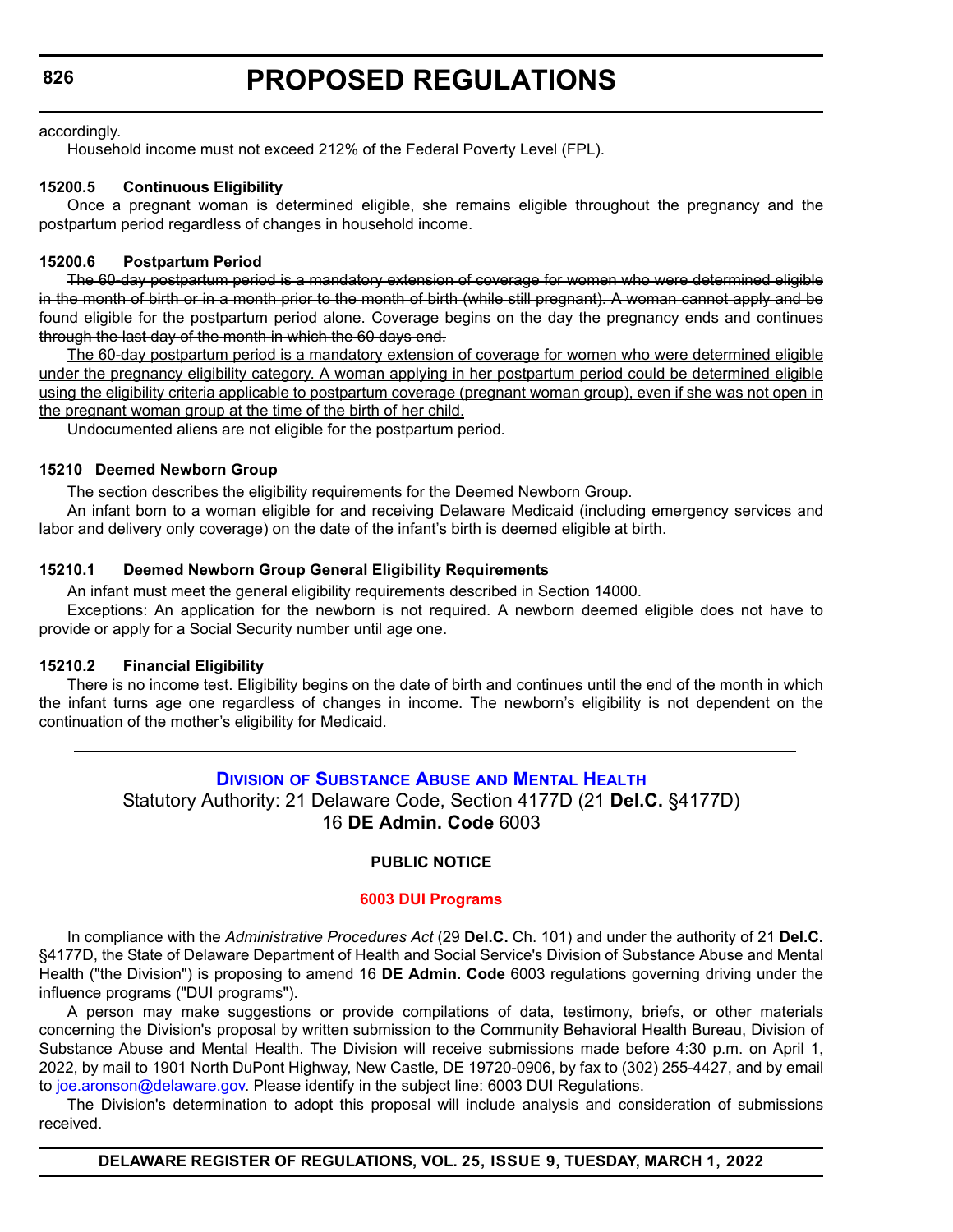### **SUMMARY**

This notice's purpose is to advise the public that the Division is proposing to amend 16 **DE Admin. Code** 6003 regulations governing DUI programs.

#### **Statutory Authority**

21 **Del.C.** §4177D

### **Background**

The *Registrar of Regulations* published final regulations for DUI programs on February 1, 2022 and the regulation was codified under 16 **DE Admin. Code** 6003 ("this regulation"). Subsection 5.4 of this regulation requires that the director of a DUI program be a "licensed chemical dependency professional" ("LCDP") and subsection 11.2 of this regulation requires treatment services to be provided by an LCDP.

Under 24 **Del.C.** §3041 an LCDP "is a person who holds a current, valid license" issued by the Board of Mental Health and Chemical Dependency Professionals. Among other requirements, under 24 **Del.C.** §3044 to obtain licensure as a LCDP an individual must have a master's degree and acquire 3,200 hours of counseling experience. In short, an LCDP is a highly trained and specialized clinician.

Given that the role of program director is administrative, it is unnecessary for the director to be a clinician, let alone an LCDP. Therefore, the Division is seeking to remove that requirement.

Subsection 11.2 of this regulation requires that "a program must provide treatment services per the program's license…" The additional language contained in the subsection requiring treatment be provided by an LCDP is duplicative, unnecessary, and inconsistent with the standards established by the Division under 16 **DE Admin. Code** 6001.

#### **Summary of the Proposed Changes**

The Division's proposed amendment to this regulation seeks to remove both the requirement under subsection 5.4 of this regulation that a program director be an LCDP and the requirement under subsection 11.2 of this regulation that treatment services be provided by an LCDP.

### **Fiscal Impact**

Not applicable.

**\*Please Note: The Regulatory Flexibility Analysis and Impact Statement for this regulation, as required by 29 Del.C. Ch. 104, is available at:**

**<http://regulations.delaware.gov/register/march2022/proposed/25 DE Reg 826RFA 03-01-22.pdf>**

### **6003 DUI Programs** *(Break in Continuity of Sections)*

#### **5.0 Programs**

- 5.1 A program may provide services if the program is authorized, contracted, and licensed by the Division to provide substance use disorder services.
- 5.2 The Division may authorize and contract with a program to provide one or more of the following service types:
	- 5.2.1 Screening and referral.
	- 5.2.2 Education.
	- 5.2.3 Treatment.
- 5.3 A program must comply with the requirements of the program's license and other requirements issued by the Division.
- 5.4 A program's governing body must designate a program director responsible for the program's daily operation and administration. The program director must be a licensed chemical dependency professional.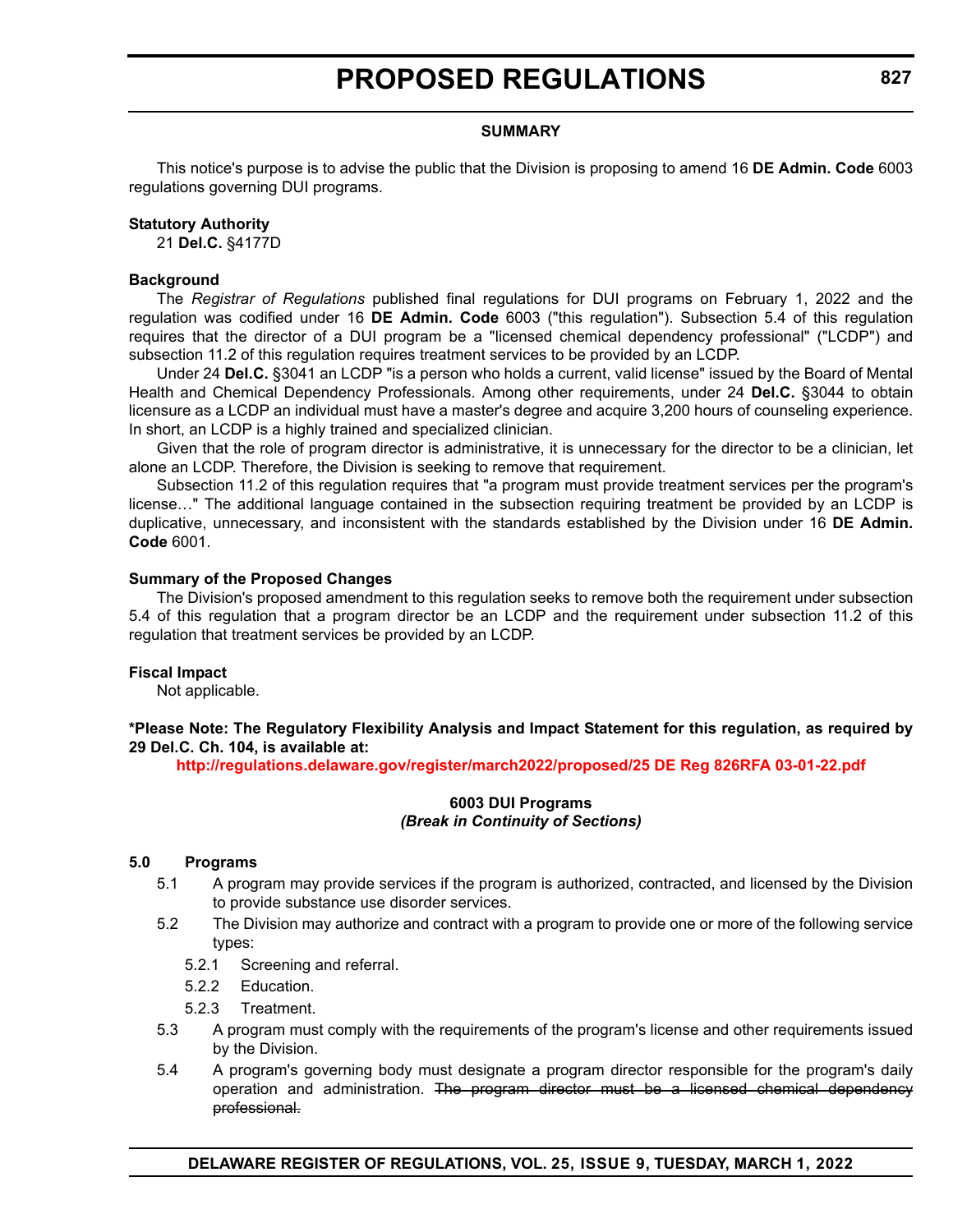### *(Break in Continuity of Sections)*

### <span id="page-34-0"></span>**11.0 Treatment Services**

- 11.1 As used in this section, "program" means a program providing treatment services.
- 11.2 A program must provide treatment services per the program's license and by a licensed chemical dependency professional.

**\*Please Note: As the rest of the sections were not amended, they are not being published. A copy of the regulation is available at:**

### **[6003 DUI Programs](http://regulations.delaware.gov/register/march2022/proposed/25 DE Reg 826 03-01-22.htm)**

### **[DEPARTMENT OF INSURANCE](https://insurance.delaware.gov/)**

### **OFFICE OF THE COMMISSIONER**

Statutory Authority: 18 Delaware Code, Sections 311, 334, 2503, 3342B and 3556A, and 29 Delaware Code, Chapter 101 (18 **Del.C.** §§311, 334, 2503, 3342B & 3556A; 29 **Del.C.** Ch. 101)

**PUBLIC NOTICE**

### **[1322 Requirements for Mandatory Minimum Payment Innovations in Health Insurance](#page-3-0)**

### **A. Type of Regulatory Action Required**

Re-proposal of proposed new Regulation 1322 Requirements for Mandatory Minimum Payment Innovations in Health Insurance.

### **B. Synopsis of Subject Matter of the Regulation**

On January 1, 2022, the Delaware Department of Insurance (the Department) published its proposed new Regulation 1322 Requirements for Mandatory Minimum Payment Innovations in Health Insurance (Proposal 1). *See* 25 **DE Reg.** 684 (01/01/22). The purpose of the proposed new regulation is to implement Senate Substitute 1 for Senate Bill 120 (SS1 for SB 120), which expanded the regulatory authority of Department's Office of Value Based Health Care Delivery (OVBHCD) as described in Proposal 1.

### **C. Summary of Public Comment and Responses**

The Department accepted written comment on Proposal 1 for 30 days as required under the Administrative Procedures Act. The Department appreciates the thoughtful and thorough comments submitted, which are summarized below. In addition to the specific revisions discussed in the next sections, the Department is also taking the opportunity of re-proposing to make minor technical corrections to the regulatory text.

### **1. Comments related to Section 4.0 - Definitions**

Several commenters objected to the mechanism proposed by the Department to supplement the proposed definition of "primary care services." As proposed, the Department would codify the definitions of primary care services and would further augment the definition by means of a Department-issued bulletin or other official communication as the understanding of these terms evolves in the quickly evolving healthcare space. Commenters objected to the use of this mechanism as contravening the Administrative Procedures Act requirements for transparency and public comment on regulatory initiatives that are substantive in nature.

The Department's definition of "primary care services" is based on an extraordinarily transparent, multistakeholder process undertaken in collaboration with the Primary Care Reform Collaborative (PCRC) and its technical subcommittee in 2020. The definition was included in the inaugural report authored by the Department's Office of Value Based Health Care Delivery (OVBHCD) entitled **Delaware Health Care Affordability Standards: An Integrated Approach to Improve Access, Quality and Value**. For the last two years, the Department has used the definition to measure and report on primary care investment in Delaware. Each year, the Department has made minor changes to reflect new and expired Current Procedural Terminology (CPT) codes and continued conversations at the PCRC. The definition will continue to evolve to reflect changing code sets, new carrier programs and the Delaware Primary Care Model (DPCM), when the DPCM is developed.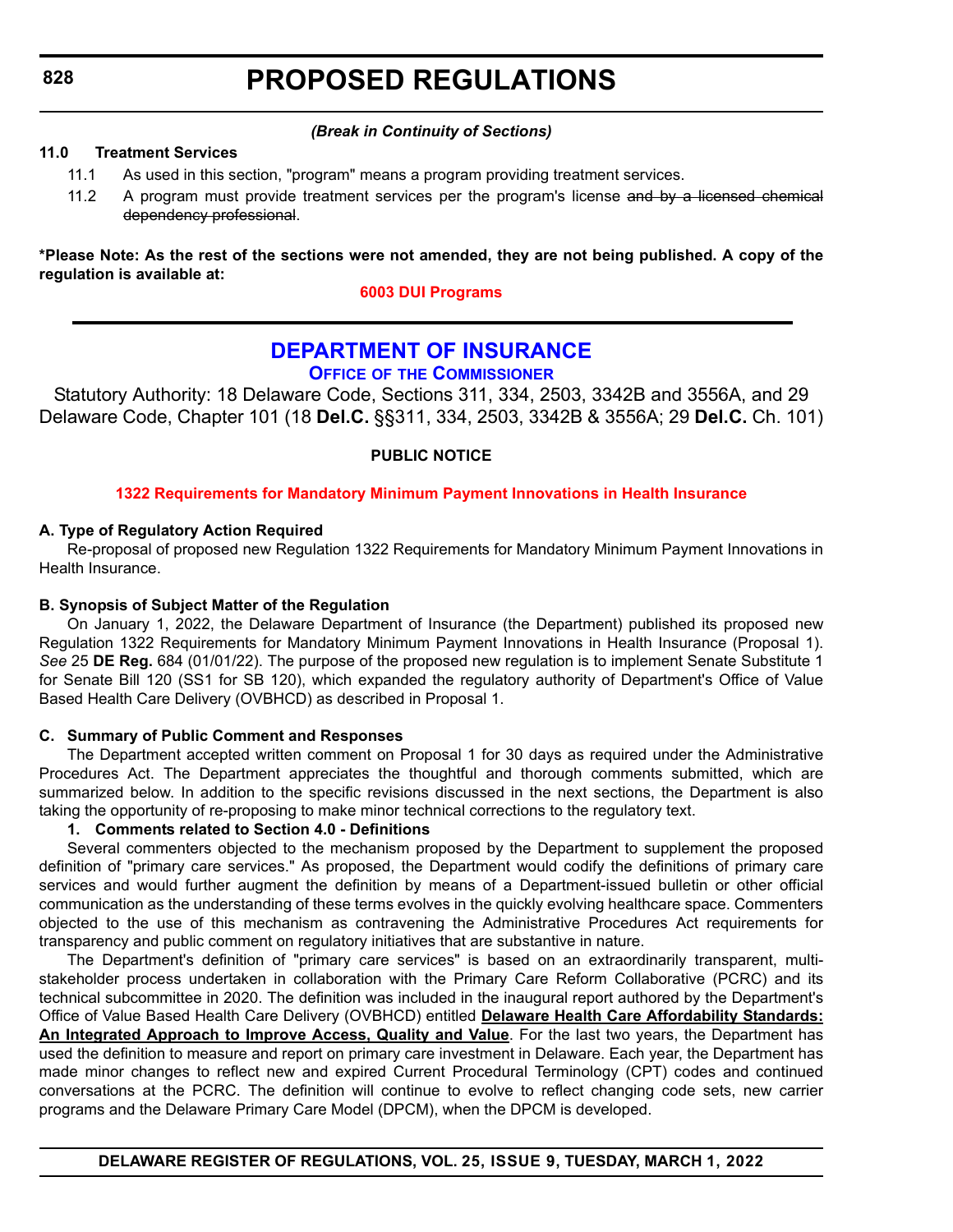While the Department recognizes the need to allow flexibility for the regulation to keep up with rapid advances in the field of primary care, in the interest of time and to further support health insurance carriers in timely complying with SS 1 for SB 120, the Department proposes to modify the definition to now include extensive detail on the services, providers and care settings that will be used to determine compliance with primary care investment requirements.

Two commenters sought clarification on what plans are included in the definition of "health benefit plan."

The regulatory definition of "health benefit plan" matches the statutory definition in 18 **Del.C.** §§3342A(a)(3)a. and 3559(a)(3)a. The Department notes that the term as defined in 18 **Del.C.** §§ 3342A(a)(3)a. and 3559(a)(3)a. does not apply to self-funded plans. The Department did not, nor did it intend to, expand the scope of that term through its use in the proposed regulation. The Department does not seek to regulate self-insured plans or any other insurance product not under its jurisdiction. The Department has attempted to clarify this in Section 2.0 of the re-proposed regulation.

The Department does agree with one commenter's suggestion that self-insured plans should encourage all carriers to have one fee schedule for fully insured and self-insured clients and that carriers should discuss the components of SS 1 for SB 120 immediately with self-insured clients. For its part, the Department has extended an open invitation to self-insured employers to attend PCRC meetings as one way for self-insured employers to keep abreast of the changes in the fully-insured market.

One commenter requested that the Department clarify that behavioral health and substance use disorder services are not part of the definition of "inpatient hospital services" and therefore are excluded from the inflationindexed caps on hospital inpatient and outpatient rate increases. The Department accepts the request to now include the clarification in the definition.

While the Department received other comments suggesting that the proposal should be reissued with clearer defined terms for other key provisions, the definitions are consistent with those used by carriers for the rate review process. These definitions are published annually by CMS' Center for Consumer Information and Insurance Oversight (CCIIO) in the Unified Rate Review Template instructions which may be viewed at [https://www.cms.gov/](https://www.cms.gov/CCIIO/Resources/Forms-Reports-and-Other-Resources/Downloads/2021-URR-Instructions.pdf) [CCIIO/Resources/Forms-Reports-and-Other-Resources/Downloads/2021-URR-Instructions.pdf](https://www.cms.gov/CCIIO/Resources/Forms-Reports-and-Other-Resources/Downloads/2021-URR-Instructions.pdf). Therefore, the Department has determined that no additional revisions to any other definitions are required.

#### **2. Comments related to Section 6.1 - Primary Care Spending Requirements for Rate Filings**

Members of the Delaware General Assembly and the PCRC Co-Chair commented that the "annual designations in the Proposed Regulation depart from the statutory language of SS1 for SB120 and would have the effect of delaying by one year the phase-in of statutorily mandated minimum levels of critical primary care investments." These same commenters clarified the intent behind SS1 for SB120 regarding the enforceability of the 7 percent spending requirement for 2022 (the current plan year) and noted that that particular spend requirement "had been a provision included in SS1 for SB120 should the legislation have become effective prior to the operative deadline for rate filings in 2021 (that would apply in 2022). As SS1 for SB120 did not become effective until October 1, 2021, we understand that the 7 percent figure became nonbinding for 2022."

Similarly, the Medical Society of Delaware opined that "the proposed regulation does not comport with the requirements of SS 1 for SB 120 with regard to implementation of the legislation." The comment goes on to encourage the Department "to see what can be done outside of the regulations to implement increases in calendar year 2022, so as to encourage or 'advise' the payers to move to the bill's goal of 7% payment."

The Department sought to operationalize the General Assembly's goal of gradually increasing primary care investment and offsetting those increases with limits on aggregate unit price growth for non-professional services and implementation of other Affordability Standards to improve care value. As commenters point out, SS1 for SB 120 was not signed into law until October 1, 2021, past the rate filing deadlines and determinations for plan year 2022. Therefore, the primary care spending requirement of 7 percent for 2022 could not be implemented. Given the nature of the comments submitted, including the clarification of the General Assembly's intent, the Department is now proposing to revise proposed subsection 6.1 to comport with the statutory primary care spending requirements of 8.5 percent, 10 percent, and 11.5 percent by 2023, 2024, and 2025, respectively.

A carrier requested clarification on "whether the mandated PCP spend percentage is calculated at the entity total level or entity and size segment level" and whether the Department would "consider revising the regulation to allow for an adjustment to counter the effect of including [any] catastrophic claims and . . . to explicitly allow carriers that have not met the Delaware Primary Care spend requirement in a given year, to make up the shortfall by giving grants to PCPs to fund initiatives for the practice . . . ."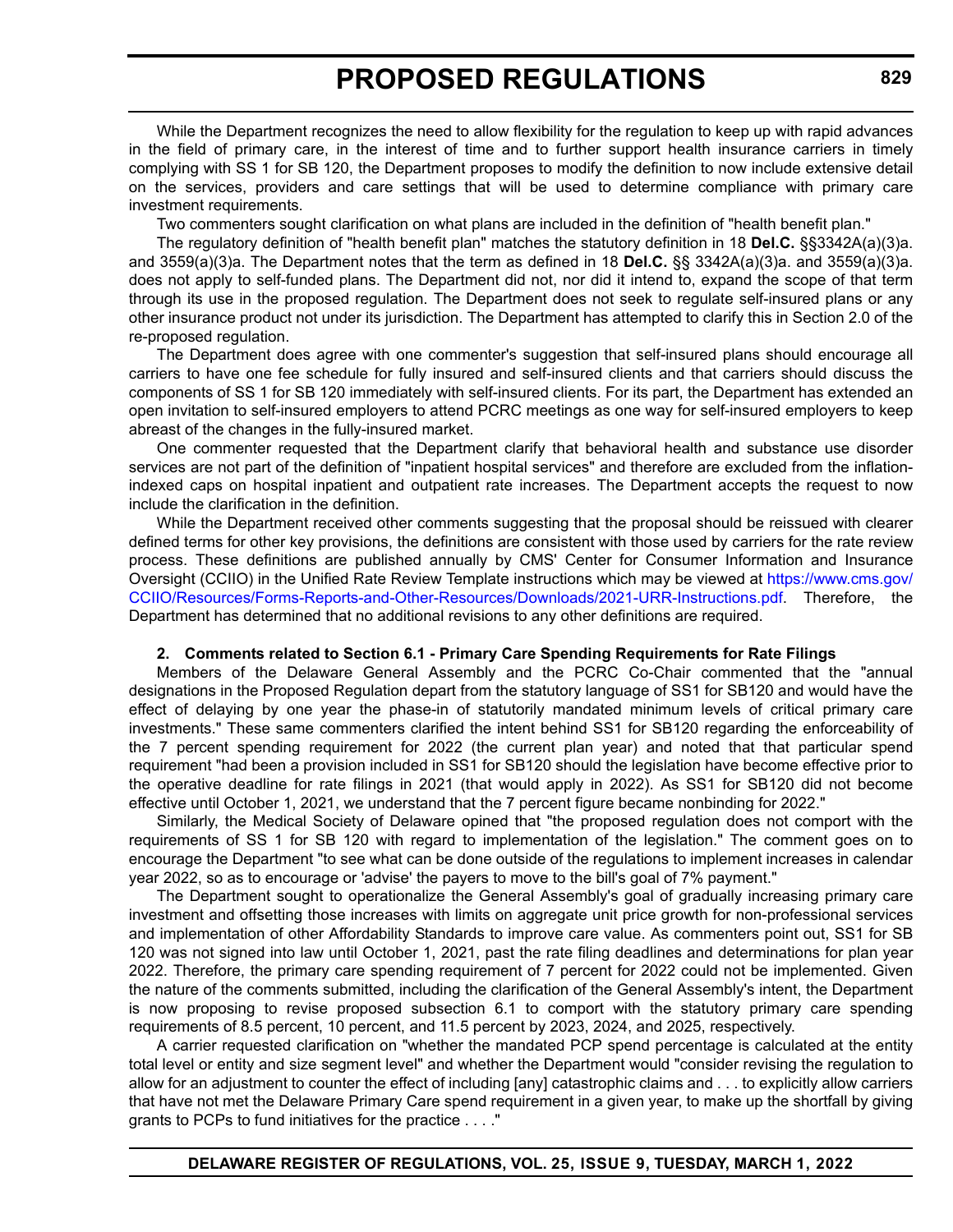The Department is unclear as to the commenter's reference to "entity total level" and "entity and size segment level." The Department can confirm that, in alignment with the rate review process, the mandated primary care spending percentage will be calculated at the market segment level, that is, by individual, small group and large group markets. Questions on catastrophic claims and providing grants to primary care practices to bolster primary care spending should be brought to the Department during or prior to the rate filing period for review and approval as noted in subsections 6.2.1 and 6.2.2.2 of the proposed new regulation.

One commenter requested that additional programs developed by the Accreditation Association for Ambulatory Health Care be included in the list of eligible activities described in subsection 6.2.2.3. The Department will review this program and discuss the recommendation with stakeholders. If the Department decides to add the program, it will communicate it an upcoming annual notice to carriers as discussed in subsection 6.2.2.3.4.

### **3. Comments related to Section 7.0 - Price Growth Limits for Non-Professional Services**

The Department received several comments in support of proposing to use a 3-year lookback methodology for calculating Core CPI. In contrast, two hospital stakeholders objected, one of whom described the Department's proposed methodology as "inconsistent with the plain language of the statute and will be grossly inadequate in the current inflationary environment," and another who opined that, "There is no reason to interpret Core CPI for the year beginning on 1/1/23 to be anything other than the Core CPI calculation for calendar year 2023, which will be published in December 2022."

 The Department appreciates the articulated support of this methodology and acknowledges others' objections. The Department further points out that the commenter's characterization of Core CPI is inaccurate. The Consumer Price Index (CPI) is a measure of the average change over time in the prices paid by urban consumers for a market basket of consumer goods and services. The "Core" CPI is this average excluding food and energy. CPI and Core CPI are retrospective measures that are updated monthly. Contrary to the commenter's assertion, there is no forward-looking Core CPI for 2023 published in December 2022.

Since the measure is an "average change over time" and the General Assembly did not provide statutorily for the time period over which to measure the average change, the Department has determined that its selection of a 3-year lookback period is a proper exercise of its regulatory authority. The Department determined that a 3-year lookback period would provide stability and consistency and furthers the stated goal of SS1 to SB 120. This approach is consistent with a similar policy approach in Rhode Island, the state model off which the General Assembly and PCRC based SS1 to SB120. *See* Rhode Island Health Insurance Bulletin 2021-05.

After further review of the CPI calculation in Proposal 1, the Department now proposes to refine the calculation for the Core CPI average as reflected in the re-proposal. The Department will publish the limit in an annual Bulletin.

With regard to the comment concerning the "inflationary environment," the Department notes Delaware hospitals have received more than \$339 million in federal relief funds and another round of support was announced in February 2022. This does not include state aid to offset increased labor and other costs, which Delaware hospitals have also received.

### **4. Comments related to Section 8.0 - Alternative Payment Model Adoption**

Two commenters objected to the use of Diagnosis Related Groups (DRG) and Ambulatory Patient Classification (APC) methodologies as appropriate alternative payment model arrangements, stating that they are inappropriate for pediatrics because they are Medicare methodologies, and that they are not contemplated in the statute and are therefore beyond the scope of the Department's statutory authority to establish Affordability Standards for primary care. One commentor sought clarification on the Department's authority to define minimum risk requirements for alternative payment model arrangements seeking to be counted toward carriers' statutory requirement.

The Department rejects any contention that the lack of specific reference to DRGs and APCs in the enabling statute prohibits the Department from defining these methodologies as permissible alternative payment models. The Department is mandated under the law to "[e]stablish, through regulations adopted under [18 **Del.C.** §334(c)(2)], mandatory minimums for payment innovations, including alternative payment models . . . ." *See* 18 **Del.C.** §334(c)(2) (*emphasis added*). It is clear through the plain language of the statute that the General Assembly provided the OVBHCD broad regulatory authority to define and establish appropriate alternative payment models as reflected in Proposal 1.

In addition, 18 **Del.C.** §334(b)(1) provides that affordability standards, which the Department is directed to define in regulation, may include, "effective strategies carriers can use to maintain close control over administrative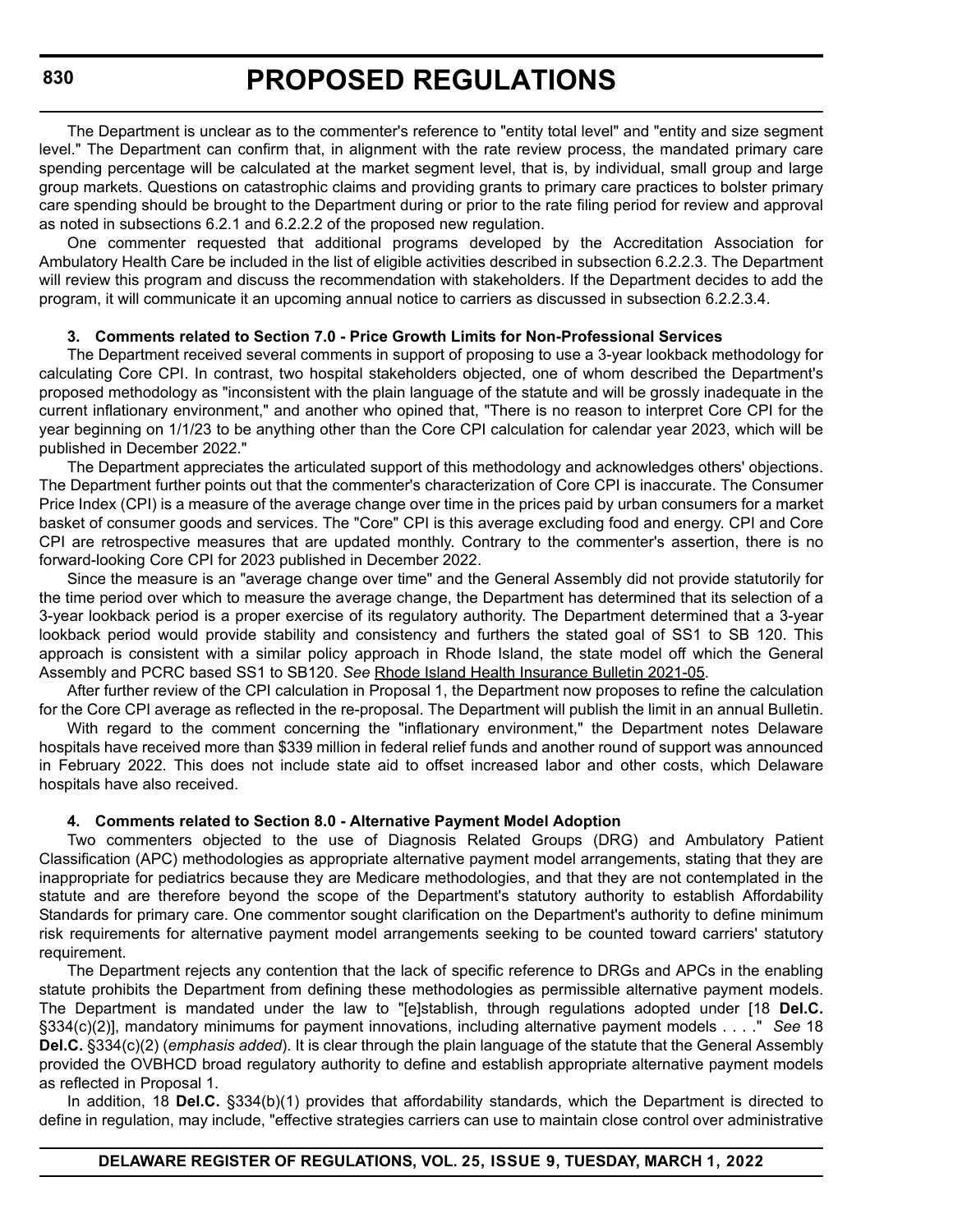costs and enhance the affordability of products and encourage delivery of high quality, efficient healthcare services."

Given the amendments to 18 **Del.C.** §334 noted above, the Department proposes to make no change to subsection 8.1 other than to clarify that DRGs and APCs are provided by way of example. Carriers may choose to implement other fixed payment, episode-based or population-based methodologies.

### **5. Comments related to Section 9.0 - Affordability Standards**

Two hospital stakeholder commenters questioned whether the proposed regulations concerning setting affordability standards exceeded the Department's regulatory authority in light of the sunset provision contained in SS1 to SB 120 (the bill). The Department notes that the sunset provision in SS1 to SB 120 applies only to certain identified sections within the bill. Notably, the sunset provision does not apply to Section 7 of the bill, which amended 18 **Del.C.** §334 to expand the OVBHCD's authority, giving it express regulatory authority to establish "mandatory minimums for payment innovations, including alternative payment models, provider price increase, carrier investment in primary care, and other activities deemed necessary to achieve the purpose of [18 **Del.C.** §334]." While the OVBHCD's original enabling legislation, 82 Del. Laws c. 189, s. 3, did not allow for the Department's regulations to establish mandatory or enforceable requirements, SS1 to SB 120 deleted those regulatory restrictions and expressly authorized the OVBHCD to establish mandatory and enforceable requirements as more fully set forth in 18 **Del.C.** §334(c)(2).

Establishing mandatory minimums in primary care spending and price growth limits for years 2026 and beyond are within the Department's regulatory authority under 18 **Del.C.** §334(c)(2), which contains no temporal restrictions, notwithstanding the sunsetting of other provisions in SS 1 to SB120. While the Department's regulatory authority under the statute is clear, the Department has determined to delete Section 9.0 in its entirety to allow carriers to focus on the more time-sensitive requirements of the statute and regulation. The Department will revisit the implementation of additional affordability standards and payment innovations in future regulations.

### **6. Comments related to Section 10.0 - Enforcement**

Two hospital stakeholder commenters objected to the use of the rate review process as an enforcement tool, because the rate review process only involves the Department and the carriers. Accordingly, in the commenters' opinion, the rate review process "lacks transparency and an opportunity for stakeholders to weigh in on the methods ultimately used for enforcement of the requirements set out in the regulation."

The Department notes the General Assembly tasked the OVBHCD with collecting data to monitor and evaluate whether carriers are complying with primary care reimbursement requirements and whether primary care spending is increasing as required by law. Section 10.0 of the proposed regulations identifies various methods of collecting the necessary data for the OVBHCD to complete its statutorily-mandated functions.

Further, as stated in proposed new Regulation 1322, the OVBHCD will provide an annual public report with all methodologies and results listed by payer. The template and process used to assess carrier compliance will be similar to the process and publicly available template that the Department has used for two years to assess carriers' investment in primary care, Delaware price and utilization trends, and alternative payment model adoption. While the rate review process includes confidential data, the Department regularly shares information and data, as appropriate, on its website and with public workgroups and committees including the PCRC.

One commenter inquired whether the word "rate" should be inserted before the word "year" in Proposal 1 subsection 10.4.4.2. This adjustment has been made in Proposal 2.

## **D. Notice and Public Comment - Proposal 2**

Proposal 2, revised as appropriate in response to the public comments received on Proposal 1, appears below and may also be viewed on the Department's website at <http://insurance.delaware.gov/information/proposedregs/>. The Department will not be holding a public hearing on Proposal 2.

Any person may file written comments, suggestions, briefs, and compilations of data or other materials concerning Proposal 2. Any written submission in response to this notice and relevant to the proposed amendments must be received by the Department of Insurance no later than 4:30 p.m. EDT, the 31st day of March 2022 and should be directed to:

Regulatory Specialist Delaware Department of Insurance 1351 West North Street, Suite 101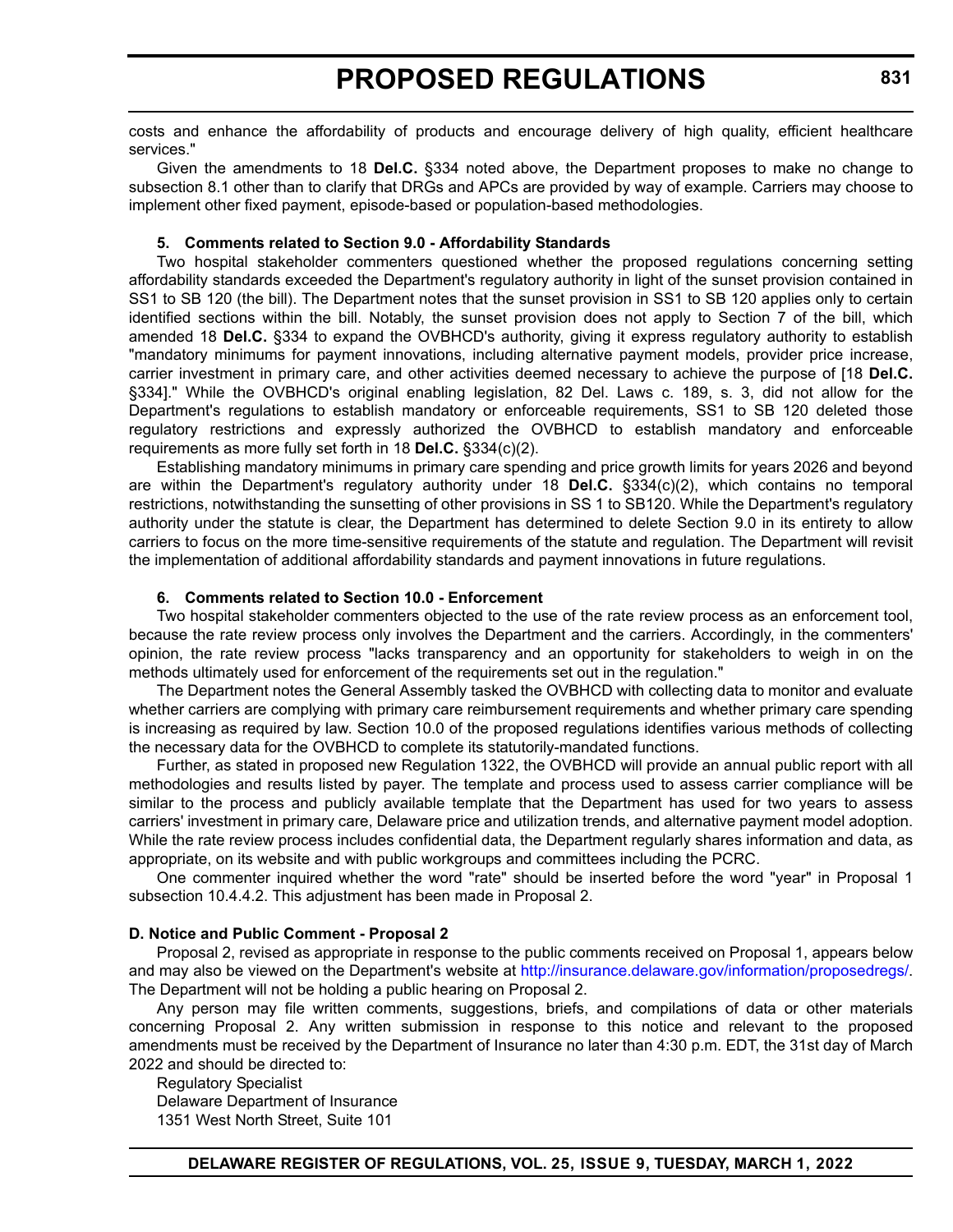Dover, DE 19904 (302) 674-7300 Email: [DOI-Legal@delaware.gov](mailto:DOI-Legal@delaware.gov)

### **\*Please Note:**

**(1) The Regulatory Flexibility Analysis and Impact Statement for this regulation, as required by 29 Del.C. Ch. 104, is available at:**

**<http://regulations.delaware.gov/register/march2022/proposed/25 DE Reg 828RFA 03-01-22.pdf>**

**(2) Due to the size of the proposed regulation, it is not being published here. A copy of the regulation is available at:**

**[1322 Requirements for Mandatory Minimum Payment Innovations in Health Insurance](http://regulations.delaware.gov/register/march2022/proposed/25 DE Reg 828 03-01-22.htm)**

### **OFFICE OF [THE COMMISSIONER](https://insurance.delaware.gov/)**

Statutory Authority: 18 Delaware Code, Section 311 and 18 Delaware Code, Chapter 50 (18 **Del.C.** §311 & 18 **Del.C.** Ch. 50) 18 **DE Admin. Code** 1801

### **PUBLIC NOTICE**

#### **[1801 Insurance Holding Company System Regulation With Reporting Forms and Instructions](#page-3-0)**

### **A. Type of Regulatory Action Required**

Proposed Amendment

#### **B. Synopsis of Subject Matter of the Regulation**

Requirements for insurance holding company system registration are promulgated in 18 **Del.C.** Ch. 50 (the Act). Regulations to implement the Act are codified at 18 **DE Admin. Code** 1801.

On January 27, 2022, the Delaware General Assembly passed amendments to the Act to designate two additional categories of documents filed under the Act as subject to confidential treatment under the law and to incorporate changes adopted by the National Association of Insurance Commissioners (NAIC) related to affiliated transactions for insurers in receivership. See House Bill No. 272 (151st General Assembly). HB 272 was signed by the Governor on February 7, 2022. The adopted changes to the model law were developed to address the continuation of essential services by affiliates of insurers in receivership, as well as the receiver's access to data and records held by affiliates but belonging to the insurer.

Accordingly, the Department is now proposing to amend Regulation 1801 to comport the regulation with the Act. Specifically, the Department is updating Section 19.0 concerning transactions subject to prior notice and adding new Section 21.0 concerning requirements for Group Capital Calculation.

The text of the proposed amendments appears below and can also be viewed at the Delaware Insurance Commissioner's website at <http://insurance.delaware.gov/information/proposedregs/>. The Department does not plan to hold a public hearing on the proposed regulation.

Any person may file written comments, suggestions, briefs, and compilations of data or other materials concerning the proposed amendment. Any written submission in response to this notice and relevant to the proposed regulation must be received by the Department of Insurance no later than 4:30 p.m. EST, 31st day of March 2022. Any such response should be directed to:

Regulatory Specialist Delaware Department of Insurance 1351 W. North St., Suite 101 Dover, 19904 (302) 674-7300 Email: [Doi-Legal@delaware.gov](mailto:Doi-Legal@delaware.gov)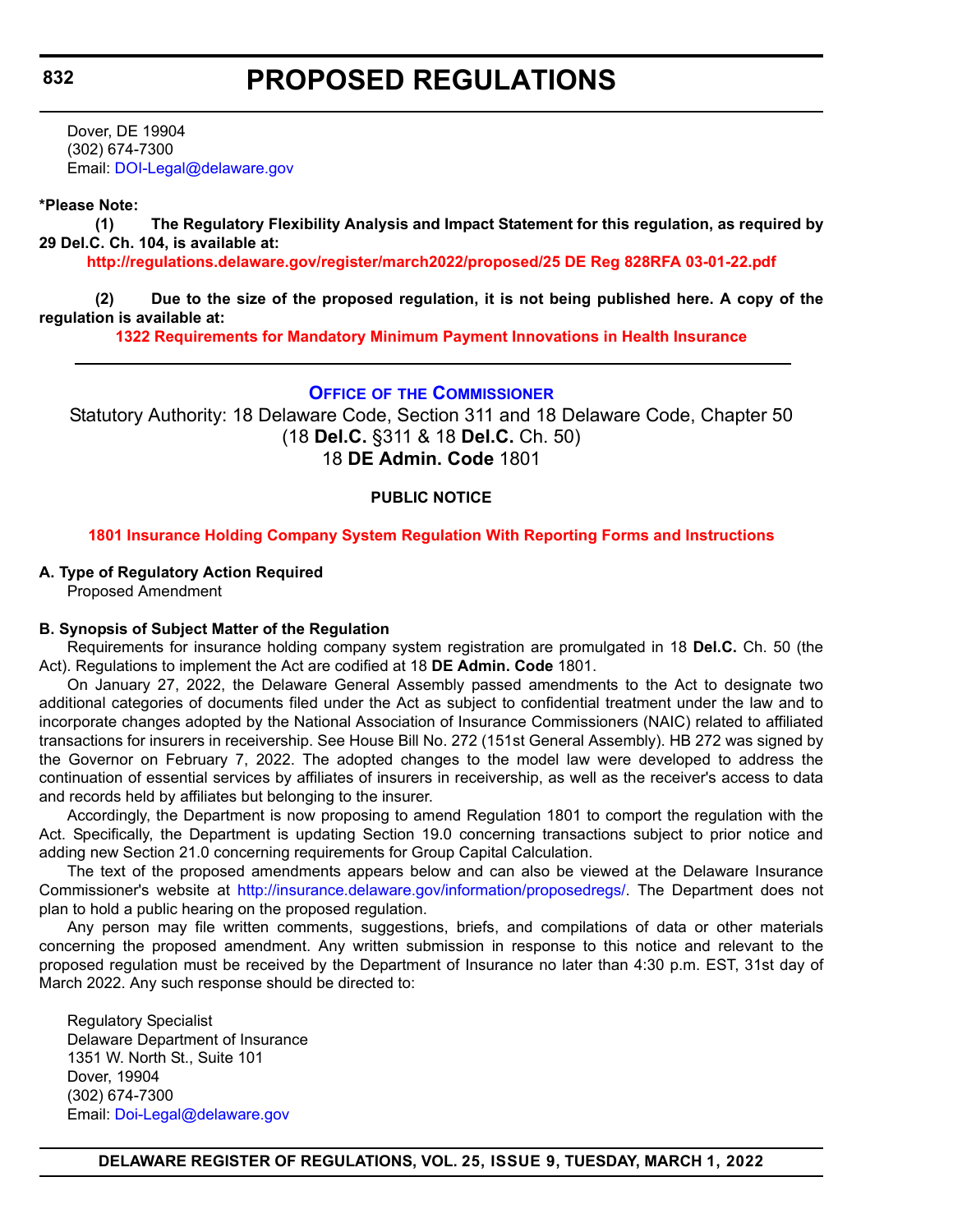## **\*Please Note: The Regulatory Flexibility Analysis and Impact Statement for this regulation, as required by 29 Del.C. Ch. 104, is available at:**

## **<http://regulations.delaware.gov/register/march2022/proposed/25 DE Reg 832RFA 03-01-22.pdf>**

**1801 Insurance Holding Company System Regulation With Reporting Forms and Instructions** *(Break in Continuity of Sections)*

# **19.0 Transactions Subject to Prior Notice - Notice Filing**

- 19.1 An insurer required to give notice of a proposed transaction pursuant to Section 5005 of the Act shall furnish the required information on Form D, hereby made a part of these regulations.
- 19.2 Agreements for cost sharing services and management services shall at a minimum and as applicable:
	- 19.2.1 Identify the person providing services and the nature of such services;
	- 19.2.2 Set forth the methods to allocate costs;
	- 19.2.3 Require timely settlement, not less frequently than on a quarterly basis, and compliance with the requirements in the Accounting Practices and Procedures Manual;
	- 19.2.4 Prohibit advancement of funds by the insurer to the affiliate except to pay for services defined in the agreement;
	- 19.2.5 State that the insurer will maintain oversight for functions provided to the insurer by the affiliate and that the insurer will monitor services annually for quality assurance;
	- 19.2.6 Define books and records and data of the insurer to include all books and records and data developed or maintained under or related to the agreement that are otherwise the property of the insurer, in whatever form maintained, including, but not limited to, claims and claim files, policyholder lists, application files, litigation files, premium records, rate books, underwriting manuals, personnel records, financial records or similar records within the possession, custody or control of the affiliate;
	- 19.2.7 Specify that all books and records and data of the insurer are and remain the property of the insurer and are subject insurer, and are:
		- 19.2.7.1 Subject to control of the insurer;
		- 19.2.7.2 Identifiable; and
		- 19.2.7.3 Segregated from all other persons' records and data or are readily capable of segregation at no additional cost to the insurer;
	- 19.2.8 State that all funds and invested assets of the insurer are the exclusive property of the insurer, held for the benefit of the insurer and are subject to the control of the insurer;
	- 19.2.9 Include standards for termination of the agreement with and without cause;
	- 19.2.10 Include provisions for indemnification of the insurer in the event of gross negligence or willful misconduct on the part of the affiliate providing the services and for any actions by the affiliate that violate provisions of the agreement required in subsections 19.2.11, 19.2.12, 19.2.13, 19.2.14 and 19.2.15 of this regulation;
	- 19.2.11 Specify that, that if the insurer is placed in receivership or seized by the Commissioner under the State Receivership Act supervision, seizure, conservatorship, or receivership pursuant to 18 **Del.C.** Ch. 59:
		- 19.2.11.1 All of the rights of the insurer under the agreement extend to the receiver or Commissioner; and, to the extent permitted by Delaware Law;
		- 19.2.11.2 All records and data of the insurer shall be identifiable and segregated from all other persons' records and data or readily capable of segregation at no additional cost to the receiver or the Commissioner.
		- 19.2.11.3 All books and A complete set of records and data of the insurer will immediately be made available to the receiver or the Commissioner, shall be made available in a usable format, and shall be turned over to the receiver or Commissioner immediately upon the receiver or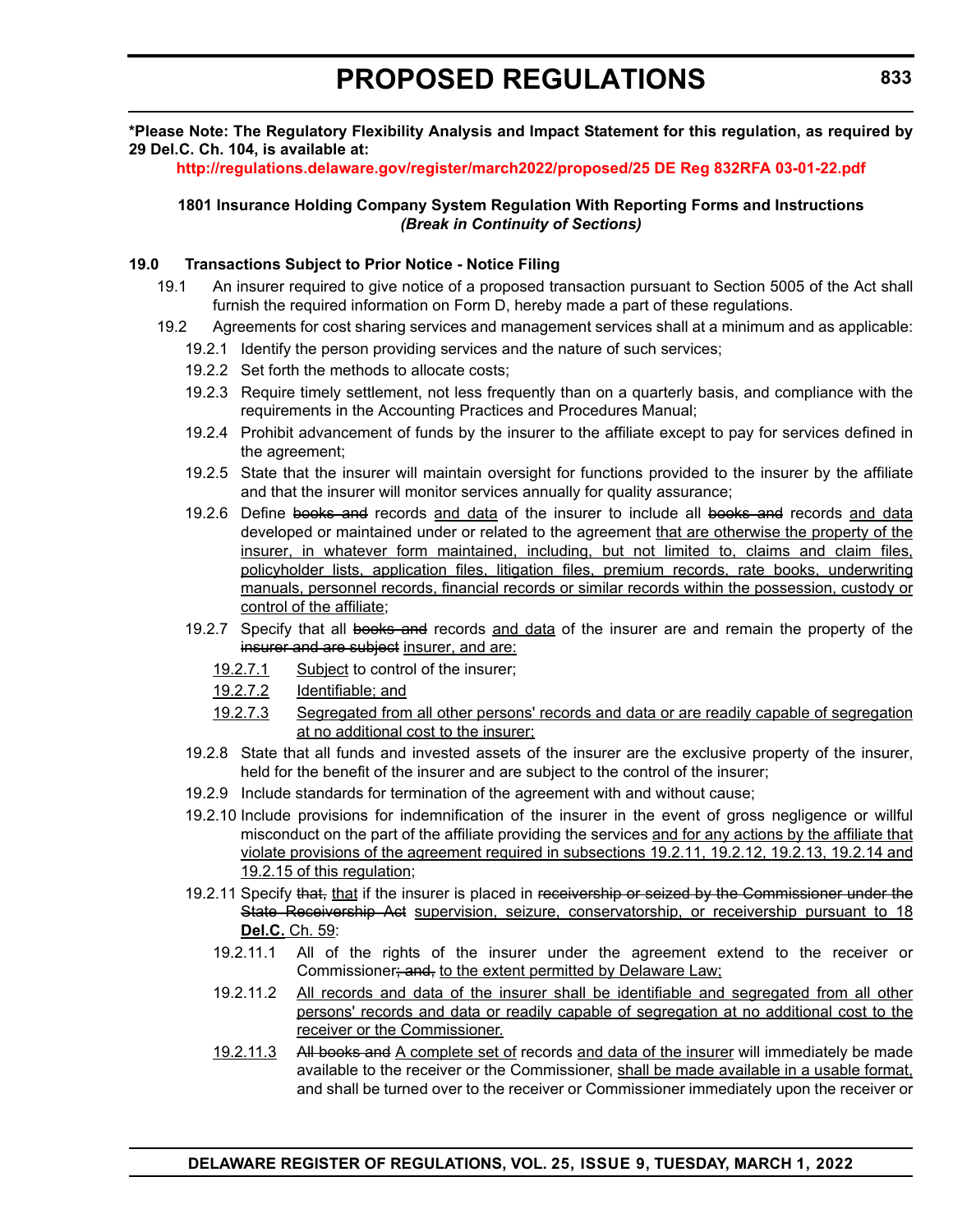the Commissioner's request; request, and the cost to transfer data to the receiver or the Commissioner shall be fair and reasonable; and

- 19.2.11.4 The affiliated person or persons will make available all employees essential to the operations of the insurer and the services associated therewith for the immediate continued performance of the essential services ordered or directed by the receiver or Commissioner;
- 19.2.12 Specify that the affiliate has no automatic right to terminate the agreement if the insurer is placed in into supervision, seizure, conservatorship, or receivership pursuant to 18 Del.C. Ch. 59; and
- 19.2.13 Specify that the affiliate will provide the essential services for a minimum period of time [specified in the agreement] after termination of the agreement, if the insurer is placed into supervision, seizure, conservatorship or receivership pursuant to 18 **Del.C.** Ch. 59, as ordered or directed by the receiver or Commissioner. Performance of the essential services will continue to be provided without regard to pre-receivership unpaid fees, so long as the affiliate continues to receive timely payment for post-receivership services rendered, and unless released by the receiver, Commissioner or supervising court;
- 19.2.13 19.2.14Specify that the affiliate will continue to maintain any systems, programs, or other infrastructure notwithstanding a seizure by the Commissioner under supervision, seizure, conservatorship or receivership pursuant to 18 **Del.C.** Ch. 59, and will make them available to the receiver or Commissioner as ordered or directed by the receiver or Commissioner, for so long as the affiliate continues to receive timely payment for post-receivership services rendered. rendered, and unless released by the receiver, Commissioner or supervising court; and
- 19.2.15 Specify that, in furtherance of the cooperation between the receiver and the affected guaranty association or associations and subject to the receiver's authority over the insurer, if the insurer is placed into supervision, seizure, conservatorship or receivership pursuant to 18 **Del.C.** Ch. 59, and portions of the insurer's policies or contracts are eligible for coverage by one or more guaranty associations, the affiliate's commitments under subsections 19.2.11, 19.2.12, 19.2.13 and 19.2.14 of this regulation will extend to such guaranty association or associations.

## **20.0 Enterprise Risk Report**

The ultimate controlling person of an insurer required to file an enterprise risk report pursuant to Section 5004(l) 5004(l)(1) of the Act shall furnish the required information on Form F, hereby made a part of these regulations.

# **21.0 Group Capital Calculation**

- 21.1 Where an insurance holding company system has previously filed the annual group capital calculation at least once, the lead state commissioner has the discretion to exempt the ultimate controlling person from filing the annual group capital calculation if the lead state commissioner makes a determination based upon that filing that the insurance holding company system meets all of the following criteria:
	- 21.1.1 Has annual direct written and unaffiliated assumed premium (including international direct and assumed premium), but excluding premiums reinsured with the Federal Crop Insurance Corporation and Federal Flood Program, of less than \$1,000,000,000;
	- 21.1.2 Has no insurers within its holding company structure that are domiciled outside of the United States or one of its territories;
	- 21.1.3 Has no banking, depository or other financial entity that is subject to an identified regulatory capital framework within its holding company structure;
	- 21.1.4 The holding company system attests that there are no material changes in the transactions between insurers and non-insurers in the group that have occurred since the last filing of the annual group capital; and
	- 21.1.5 The non-insurers within the holding company system do not pose a material financial risk to the insurer's ability to honor policyholder obligations.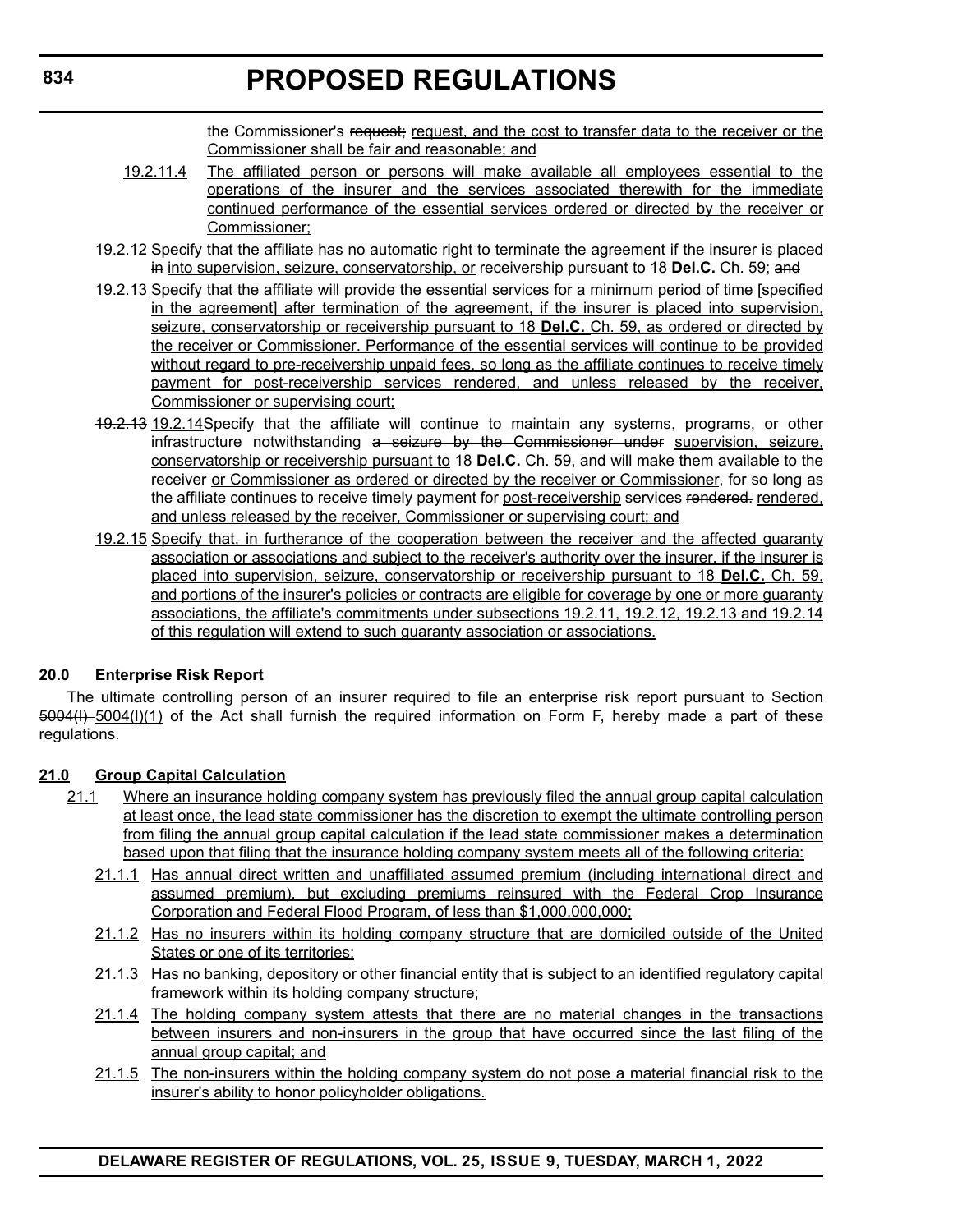- 21.2 Where an insurance holding company system has previously filed the annual group capital calculation at least once, the lead state commissioner has the discretion to accept in lieu of the group capital calculation a limited group capital filing if:
	- 21.2.1 The insurance holding company system has annual direct written and unaffiliated assumed premium (including international direct and assumed premium), but excluding premiums reinsured with the Federal Crop Insurance Corporation and Federal Flood Program, of less than \$1,000,000,000; and all of the following additional criteria are met:
		- 21.2.1.1 Has no insurers within its holding company structure that are domiciled outside of the United States or one of its territories;
		- 21.2.1.2 Does not include a banking, depository or other financial entity that is subject to an identified regulatory capital framework; and
		- 21.2.1.3 The holding company system attests that there are no material changes in transactions between insurers and non-insurers in the group that have occurred since the last filing of the report to the lead state commissioner and the non-insurers within the holding company system do not pose a material financial risk to the insurers' ability to honor policyholder obligations.
- 21.3 For an insurance holding company that has previously met an exemption with respect to the group capital calculation pursuant subsection 21.1 or 21.2 of this regulation, the lead state commissioner may require at any time the ultimate controlling person to file an annual group capital calculation, completed in accordance with the NAIC Group Capital Calculation Instructions, if any of the following criteria are met:
	- 21.3.1 Any insurer within the insurance holding company system is in a Risk-Based Capital action level event as set forth in 18 **Del.C.** Ch. 58 or a similar standard for a non-U.S. insurer; or
	- 21.3.2 Any insurer within the insurance holding company system meets one or more of the standards of an insurer deemed to be in hazardous financial condition as defined in 18 **DE Admin. Code** 304, subsection 3.1; or
	- 21.3.3 Any insurer within the insurance holding company system otherwise exhibits qualities of a troubled insurer as determined by the lead state commissioner based on unique circumstances including, but not limited to, the type and volume of business written, ownership and organizational structure, federal agency requests, and international supervisor requests.
- 21.4 A non-U.S. jurisdiction is considered to "recognize and accept" the group capital calculation if it satisfies the following criteria:
	- 21.4.1 With respect to Section 5004(l)(2)d. of the Act:
		- 21.4.1.1 The non-U.S. jurisdiction recognizes the U.S. state regulatory approach to group supervision and group capital, by providing confirmation by a competent regulatory authority, in such jurisdiction, that insurers and insurance groups whose lead state is accredited by the NAIC under the NAIC Accreditation Program shall be subject only to worldwide prudential insurance group supervision including worldwide group governance, solvency and capital, and reporting, as applicable, by the lead state and will not be subject to group supervision, including worldwide group governance, solvency and capital, and reporting, at the level of the worldwide parent undertaking of the insurance or reinsurance group by the non-U.S. jurisdiction; or
		- 21.4.1.2 Where no U.S. insurance groups operate in the non-U.S. jurisdiction, that non-U.S. jurisdiction indicates formally in writing to the lead state with a copy to the International Association of Insurance Supervisors that the group capital calculation is an acceptable international capital standard. This will serve as the documentation otherwise required in subsection 21.4.1.1 of this regulation.
	- 21.4.2 The non-U.S. jurisdiction provides confirmation by a competent regulatory authority in such jurisdiction that information regarding insurers and their parent, subsidiary, or affiliated entities, if applicable, shall be provided to the lead state commissioner in accordance with a memorandum of understanding or similar document between the commissioner and such jurisdiction, including but not limited to the International Association of Insurance Supervisors Multilateral Memorandum of

# **DELAWARE REGISTER OF REGULATIONS, VOL. 25, ISSUE 9, TUESDAY, MARCH 1, 2022**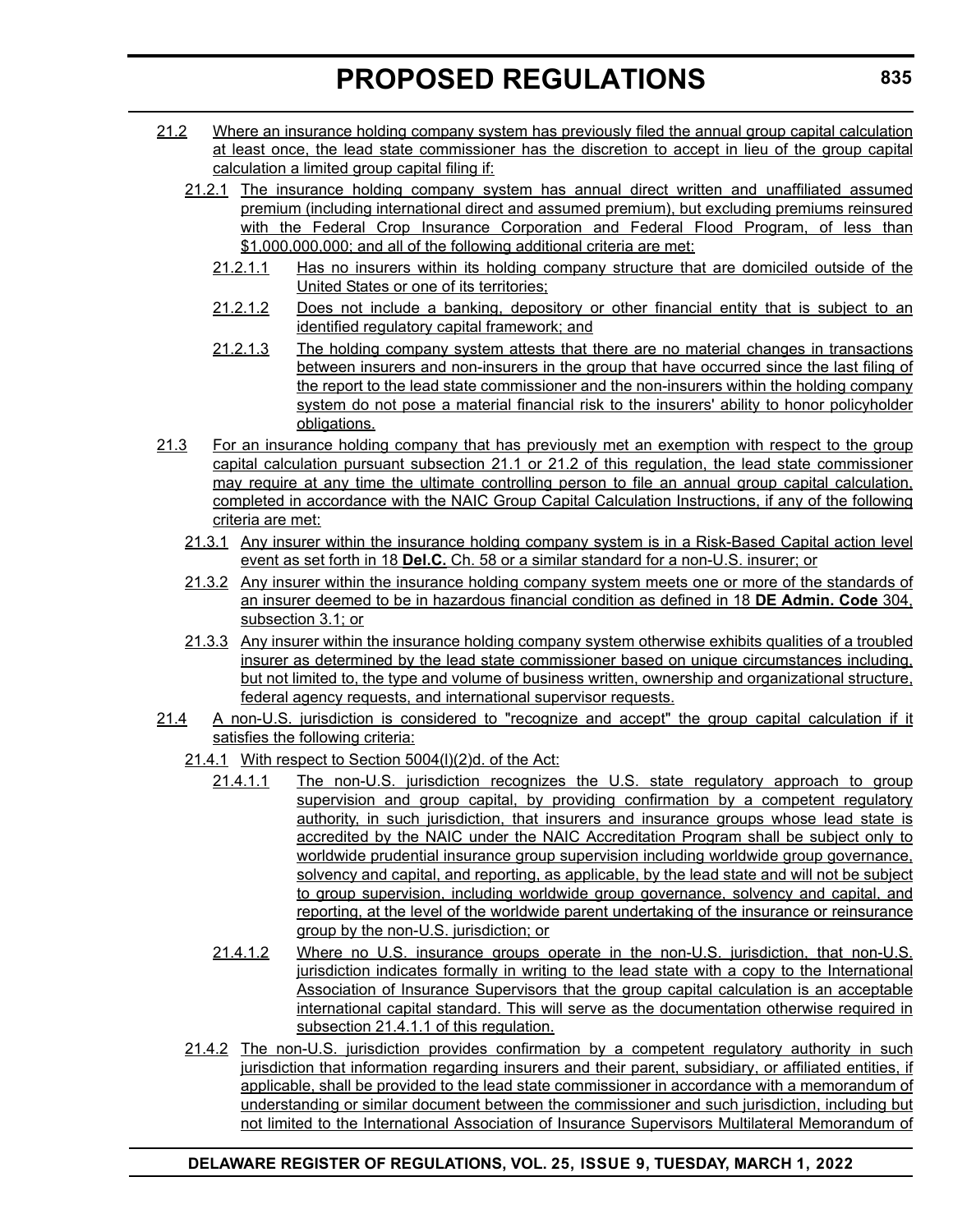Understanding or other multilateral memoranda of understanding coordinated by the NAIC. The commissioner shall determine, in consultation with the NAIC Committee Process, if the requirements of the information sharing agreements are in force.

- 21.5 A list of non-U.S. jurisdictions that "recognize and accept" the group capital calculation will be published through the NAIC Committee Process:
	- 21.5.1 A list of jurisdictions that "recognize and accept" the group capital calculation pursuant to Section 5004(l)(2)d. of the Act, is published through the NAIC Committee Process to assist the lead state commissioner in determining which insurers shall file an annual group capital calculation. The list will clarify those situations in which a jurisdiction is exempted from filing under Section 5004(l)(2)d. of the Act. To assist with a determination under Section 5004(l)(2)e. of the Act, the list will also identify whether a jurisdiction that is exempted under either Section 5004(l)(2)c. or Section 5004(l)(2)d. of the Act requires a group capital filing for any U.S. based insurance group's operations in that non-U.S. jurisdiction.
	- 21.5.2 For a non-U.S. jurisdiction where no U.S. insurance groups operate, the confirmation provided to meet the requirement of subsection 21.4.1.2 of this regulation will serve as support for recommendation to be published as a jurisdiction that "recognizes and accepts" the group capital calculation through the NAIC Committee Process.
	- 21.5.3 If the lead state commissioner makes a determination pursuant to Section 5004(l)(2)d. of the Act that differs from the NAIC List, the lead state commissioner shall provide thoroughly documented justification to the NAIC and other states.
	- 21.5.4 Upon determination by the lead state commissioner that a non-U.S. jurisdiction no longer meets one or more of the requirements to "recognize and accept" the group capital calculation, the lead state commissioner may provide a recommendation to the NAIC that the non-U.S. jurisdiction be removed from the list of jurisdictions that "recognize and accepts" the group capital calculation.

# **21.0 22.0Extraordinary Dividends and Other Distributions**

- 21.1 22.1 Requests for approval of extraordinary dividends or any other extraordinary distribution to shareholders shall include the following:
	- 21.1.1 22.1.1The amount of the proposed dividend;
	- 21.1.2 22.1.2The date established for payment of the dividend;
	- 21.1.3 22.1.3A statement as to whether the dividend is to be in cash or other property and, if in property, a description thereof, its cost, and its fair market value together with an explanation of the basis for valuation;
	- 21.1.4 22.1.4A copy of the calculations determining that the proposed dividend is extraordinary. The work paper shall include the following information:
		- 21.1.4.1 22.1.4.1 The amounts, dates and form of payment of all dividends or distributions (including regular dividends but excluding distributions of the insurer's own securities) paid within the period of twelve (12) consecutive months ending on the date fixed for payment of the proposed dividend for which approval is sought and commencing on the day after the same day of the same month in the last preceding year;
		- 21.1.4.2 22.1.4.2Surplus as regards policyholders (total capital and surplus) as of the 31st day of December next preceding;
		- 21.1.4.3 22.1.4.3If the insurer is a life insurer, the net gain from operations for the 12-month period ending the 31st day of December next preceding;
		- 21.1.4.4 22.1.4.4 If the insurer is not a life insurer, the net income less realized capital gains for the 12 month period ending the 31st day of December next preceding and the two preceding 12 month periods; and
		- 21.1.4.5 22.1.4.5 If the insurer is not a life insurer, the dividends paid to stockholders excluding distributions of the insurer's own securities in the preceding two (2) calendar years;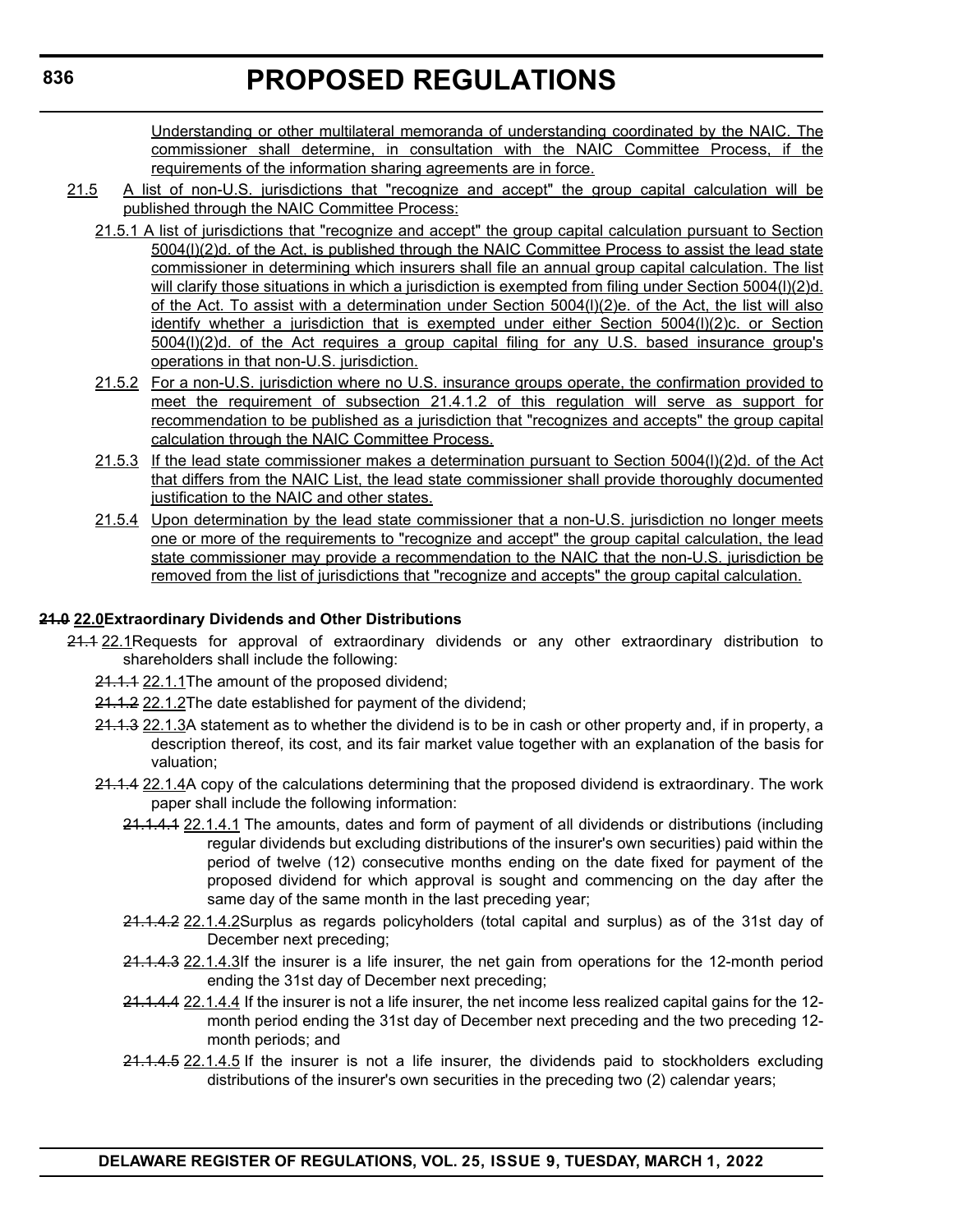- 24.1.5 22.1.5A balance sheet and statement of income for the period intervening from the last annual statement filed with the Commissioner and the end of the month preceding the month in which the request for dividend approval is submitted; and
- 21.1.6 22.1.6A brief statement as to the effect of the proposed dividend upon the insurer's surplus and the reasonableness of surplus in relation to the insurer's outstanding liabilities and the adequacy of surplus relative to the insurer's financial needs.
- 21.2 22.2Subject to Section 5005(b) of the Act, each registered insurer shall report to the Commissioner all dividends and other distributions to shareholders within fifteen (15) business days following the declaration thereof, including the same information required by subsection 21.1.4.4 22.1.4.4.

## **22.0 23.0Adequacy of Surplus**

The factors set forth in Section 5005(c) of the Act are not intended to be an exhaustive list. In determining the adequacy and reasonableness of an insurer's surplus no single factor is necessarily controlling. The Commissioner instead will consider the net effect of all of these factors plus other factors bearing on the financial condition of the insurer. In comparing the surplus maintained by other insurers, the Commissioner will consider the extent to which each of these factors varies from company to company and in determining the quality and liquidity of investments in subsidiaries, the Commissioner will consider the individual subsidiary and may discount or disallow its valuation to the extent that the individual investments so warrant.

## **23.0 24.0Effective Date**

This Regulation became effective on January 11, 2016 (ten days after publication - see 19 **DE Reg.** 642). New subsection Subsection 4.5 shall become became effective on March 12, 2018. The amendments to Section 19.0 of this regulation and the addition of new Section 21.0 shall become effective the eleventh day after publication of a final order signed by the Commissioner adopting the amendments into this regulation.

**\*Please Note: As the rest of the sections were not amended, they are not being published. A copy of the regulation is available at:**

**[1801 Insurance Holding Company System Regulation With Reporting Forms and Instructions](http://regulations.delaware.gov/register/march2022/proposed/25 DE Reg 832 03-01-22.htm)**

# **[DEPARTMENT OF NATURAL RESOURCES AND ENVIRONMENTAL](https://dnrec.alpha.delaware.gov/watershed-stewardship/)  CONTROL**

# **DIVISION OF WATERSHED STEWARDSHIP**

Statutory Authority: 7 Delaware Code, Section 6010(a) and (c) (7 **Del.C.** §6010(a) and (c)) 7 **DE Admin. Code** 7401

### **REGISTER NOTICE SAN # 2021-07**

## **[7401 Surface Water Quality Standards](#page-3-0)**

### 1. TITLE OF THE REGULATIONS:

7 **DE Admin. Code** 7401 Surface Water Quality Standards.

### 2. BRIEF SYNOPSIS OF THE SUBJECT, SUBSTANCE AND ISSUES:

The Clean Water Act requires that all States review their surface water quality standards every three years and adopt revised standards to comply with requirements of the federal Clean Water Act.

Department staff reviewed Environmental Protection Agency (EPA) documents and staff recommendations. Staff review showed that EPA extensively revised their National Recommended Water Quality Criteria for human health recommendations in 2015 based on the latest science and information. The Department's proposed changes would incorporate most of EPA's recommendations. Because of the extensive changes to EPA recommendations for human health criteria in the current regulations staff have proposed the current table be

### **DELAWARE REGISTER OF REGULATIONS, VOL. 25, ISSUE 9, TUESDAY, MARCH 1, 2022**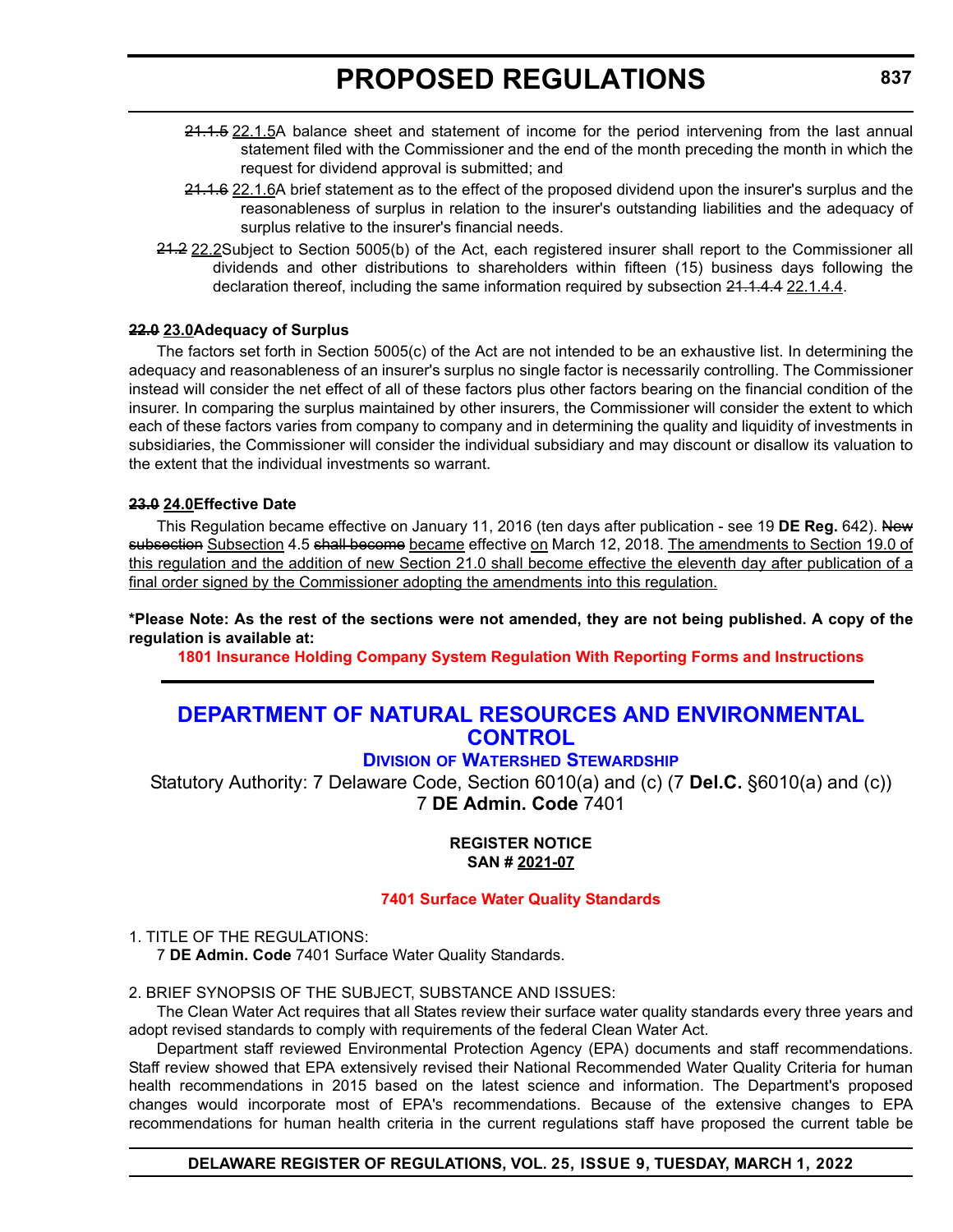stricken in its entirety. A simpler new table of 116 pollutants based on EPA latest guidance is offered in its place. In accordance with EPA's updated guidance, criteria will be lower for 64 pollutants, higher for 13 pollutants and unchanged for 20 pollutants. Ten new pollutants have been added to the proposed regulation for human health criteria. To make the criteria more closely aligned with EPA guidance the proposed regulation drops some criteria and substitutes new related criteria in their place. Delaware's current criteria have eight criteria with pollutant names that are synonyms for the same pollutant in EPA's guidance. This updated regulation changes the names to be consistent with EPA guidance. Because there is no EPA guidance for human health criteria for Fluoride, Lead, Silver or Total Trihalomethanes, this regulation removes them from Delaware's Human Health Criteria. There are applicable Aquatic Life Criteria for Lead and Silver that are more stringent than the current human health criteria and they would remain in place.

For Aquatic Life Criteria EPA has updated its recommendations for Aluminum, Ammonia, Cadmium, Nonlyphenol and Selenium. This regulation adopts these recommendations with the exception of Aluminum and Selenium as EPA has not completed their implementation guidance for these two pollutants to date.

In the past, the Department used Fish Consumption advisories in assessments of the Aquatic Life Use. Some other states and jurisdictions have a Fish Consumption designated use and the EPA ATTAINS database is structured to separate fish consumption uses from the aquatic life use. Department and EPA staff believe that adding the Fish Consumption designated use will bring better clarity to assessments and management actions and better fit the ATTAINS database than the past practice. Thus, the proposed regulation adds the Fish Consumption designated use for all waters of the State.

To ensure compliance with the Clean Water Act and EPA regulations, the State of Delaware, in accordance with 7 **Del.C.** §6010, will amend the State of Delaware Surface Water Quality Standards.

3. POSSIBLE TERMS OF THE AGENCY ACTION: None.

4. STATUTORY BASIS OR LEGAL AUTHORITY TO ACT: 7 **Del.C.** Ch. 60, §6010 (a) and (c).

5. OTHER REGULATIONS THAT MAY BE AFFECTED BY THE PROPOSAL: 7 **DE Admin. Code** 7201 Regulations Governing the Control of Water Pollution

### 6. NOTICE OF PUBLIC COMMENT:

A virtual public hearing (Docket # 2021-R-WS-0015) will be held on Wednesday, April 20, 2022 beginning at 6 p.m. The web link to the virtual hearing can be accessed through the DNREC Public Hearings site at [https://de.gov/](https://de.gov/dnrechearings) [dnrechearings](https://de.gov/dnrechearings). If prompted for a password, please use RegAmend7401. To access the audio-only portion of the virtual hearing, dial 1-408-418-9388 and enter event code 2332 836 9040. Closed-captioning is available by request if made at least 7 days before the event.

Those wishing to offer verbal comments during DNREC virtual public hearings must pre-register no later than noon on the date of the virtual hearing at<https://de.gov/dnreccomments> or by telephone at 302-739-9295.

The proposed amendments may be inspected online starting March 1, 2022 at [http://regulations.delaware.gov/](http://regulations.delaware.gov/services/current_issue.shtml) services/current issue.shtml or in-person, by appointment only, by contacting David Wolanski by phone at 302-739-9939 or by email at [David.Wolanski@Delaware.Gov.](mailto:David.Wolanski@Delaware.Gov)

The Department will accept public comment through the close of business on Thursday, May 5th, 2022. Comments will be accepted in written form via email to [DNRECHearingComments@delaware.gov,](mailto:DNRECHearingComments@delaware.gov) or by using the online form at<https://de.gov/dnreccomments>, or by U.S. mail to the following address:

> Lisa Vest, Hearing Officer DNREC - Office of the Secretary 89 Kings Highway, Dover, DE 19901

7. PREPARED BY: David Wolanski Division of Watershed Stewardship-DNREC 285 Beiser Blvd., Suite 102, Dover, DE 19904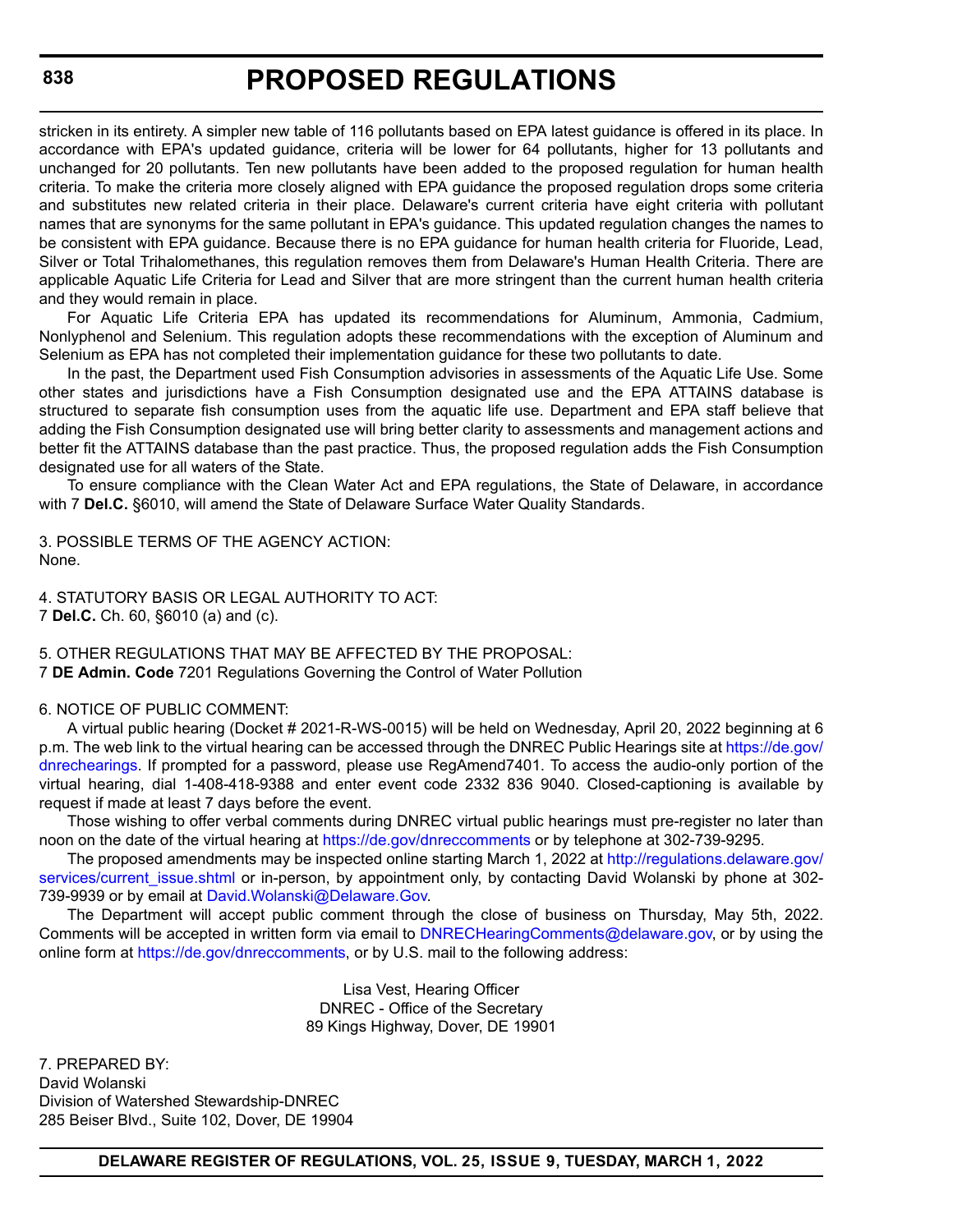Phone: (302)739-9939; email: [David.Wolanski@Delaware.Gov](mailto:David.Wolanski@Delaware.Gov)

### **\*Please Note:**

**(1) The Regulatory Flexibility Analysis and Impact Statement for this regulation, as required by 29 Del.C. Ch. 104, is available at:**

**<http://regulations.delaware.gov/register/march2022/proposed/25 DE Reg 837RFA 03-01-22.pdf>**

**(2) Due to the size of the proposed regulation, it is not being published here. A copy of the regulation is available at:**

**[7401 Surface Water Quality Standards](http://regulations.delaware.gov/register/march2022/proposed/25 DE Reg 837 03-01-22.htm)**

# **[DEPARTMENT OF SAFETY AND HOMELAND SECURITY](https://dshs.delaware.gov/)**

**DELAWARE COUNCIL ON POLICE TRAINING**

Statutory Authority: 11 Delaware Code, Sections 2014 and 8404(a)(14) and (c) (11 **Del.C.**

§2014 and §8404(a)(14))

1 **DE Admin. Code** 801

## **PUBLIC NOTICE**

## **[801 Regulations of the Delaware Council on Police Training](#page-3-0)**

The Council on Police Training (COPT), pursuant to 11 Del. C. §§2014 and 8404(a)(14), proposes to amend its regulations to add mandatory standards relating to electronic recordings of custodial interrogations, as required by 11 Del. C. § 2014. The COPT also proposes to add another section to Regulation 801 pertaining to qualification standards for the use of less lethal weapons and ammunition. The proposed amendments, which were voted on during a public meeting of the COPT, on January 11, 2022, seek to add these two new sections to COPT's existing Regulation 801.

The COPT will allow for the submission of written comments, suggestions, or other materials regarding the proposed regulatory amendments. Submissions should be sent to the COPT Attn: Susan McNatt P.O. Box 430, Dover DE 19903 or by e-mail: [susan.a.mcnatt@delaware.gov.](mailto:susan.a.mcnatt@delaware.gov) Any written submission in response to this notice and the relevant proposed regulations must be received by the COPT no later than 4:30 p.m. (EST) on March 31, 2022. A copy of this regulation may be viewed online at the Registrar of Regulation's website, [http://](http://regulations.delaware.gov/services/current_issue.shtml) [regulations.delaware.gov/services/current\\_issue.shtml.](http://regulations.delaware.gov/services/current_issue.shtml)

### DECISION AND ORDER CONCERNING THE REGULATIONS

NOW THEREFORE, under the statutory authority and for the reasons sent forth above, the Council on Police Training does hereby ORDER that the regulations be, and that they hereby are, proposed to be enacted as set forth below.

Nathaniel McQueen, Jr., Chairman COPT

### **\*Please Note: The Regulatory Flexibility Analysis and Impact Statement for this regulation, as required by 29 Del.C. Ch. 104, is available at:**

**<http://regulations.delaware.gov/register/march2022/proposed/25 DE Reg 839RFA 03-01-22.pdf>**

### **801 Regulations of the Delaware Council on Police Training** *(Break in Continuity of Sections)*

### **26.0 (Reserved)**

## **27.0 Electronic Recording of Custodial Interrogations**

27.1 All Police Officers, as defined in 11 **Del.C.** §8401(6), a sworn member of a police force or other lawenforcement agency of this State or of any county or municipality who is responsible for the prevention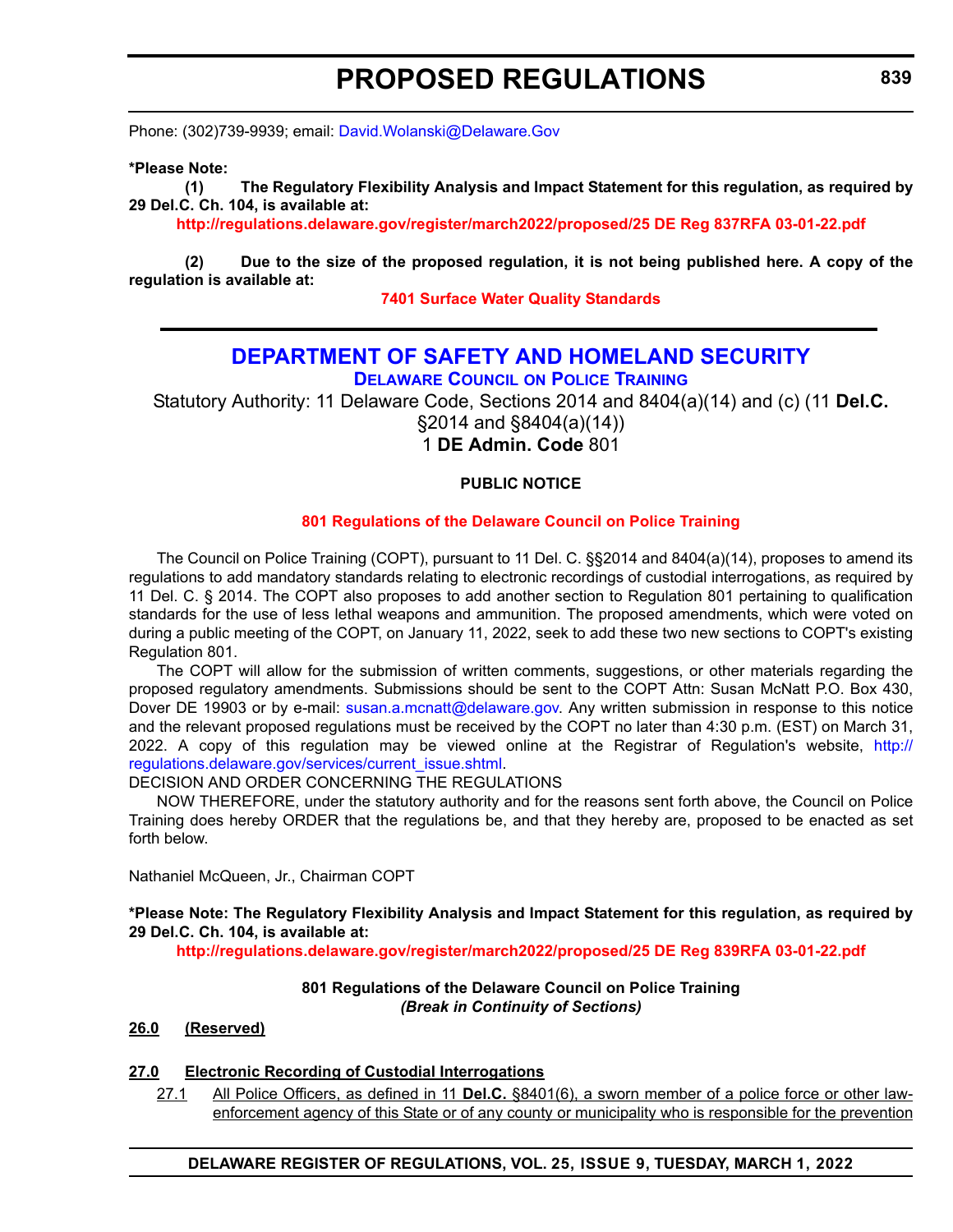and the detection of crime and the enforcement of laws of this State or other governmental units within the State, certified by the Delaware Council on Police Training, shall be required to follow the prescribed regulations on the electronic recording of custodial interrogations.

- 27.2 It is the purpose of this subsection to establish guidelines and procedures for recording specific custodial interrogations and confessions in order to provide an evidentiary record of statements made of persons suspected of committing crimes. These recordings will help to protect both the rights of suspects and officers against accusations of coercion or other interrogation-related misconduct and will also assist in the likelihood of successful prosecution.
- 27.3 The following are defined for purposes of this subsection:
	- "**Custodial interrogation**" means questioning or other conduct by a law enforcement officer which is reasonably likely to elicit an incriminating response from an individual and occurs when reasonable individuals in the same circumstances would consider themselves in custody.
	- "**Electronic recording**" means an audio recording or an audio and video recording that accurately records a custodial interrogation.
	- "**Place of detention**" means a fixed location under the control of a law enforcement agency where individuals are questioned about alleged crimes or delinquent acts. Place of detention includes jails, police stations, holding cells, correctional or detention facilities, police vehicles, and schools (in cases where minor students are questioned).
	- "**Statement**" means communication whether oral, written, electronic, or nonverbal.
- 27.4 Recording Requirements
	- 27.4.1 Officers shall electronically record custodial interrogations if the interrogation relates to a crime or delinquent act, is conducted in a place of detention, including the giving of any required warning, advice of the rights of the individual being questioned, and the waiver of any rights by the individual, in its entirety.
	- 27.4.2 A custodial interrogation must be recorded if the custodial detention occurs at a jail, police station, or holding cell by audio and video means. If the custodial detention occurs in a police vehicle, at a school for a child, in a correctional or detention facility, or at any other place of detention by audio means or by the use of a body worn camera at a minimum.
	- 27.4.3 If electronic recording cannot be conducted due to equipment failure, lack of suspect cooperation, or for other reasons deemed pertinent to the successful interrogation by the investigating officer, the basis for such occurrences shall be documented in writing. This includes but is not limited to spontaneous declarations or other statements not elicited by police questioning.
	- 27.4.4 Officers shall prepare a written or electronic report as soon as practicable after completing the custodial interrogation that summarizes the process.
- 27.5 Recording Protocol
	- 27.5.1 Recording may be overt or covert, as covert recording constitutes one-party consent monitoring which is permitted by Delaware state law.
	- 27.5.2 Electronic recording should begin as soon as a subject enters the interrogation room or area and continue until the interrogation is completed. Officers shall not record private attorney-client or parent-juvenile conversations.
	- 27.5.3 Electronic recording must be conducted through video means at a jail, police station, or holding cell, and when feasible that video recording must allow a viewer to see both the individual being interrogated and the individuals conducting the interrogation.
	- 27.5.4 Each recording shall include the following:
		- 27.5.4.1 Declaration of the time the recording began.
		- 27.5.4.2 Declaration of the start of the interrogation.
		- 27.5.4.3 Administration of Miranda warning, even if the recording is a follow up to a prior interrogation or the suspect has been previously Mirandized.
		- 27.5.4.4 Notation of the time the interrogation ends.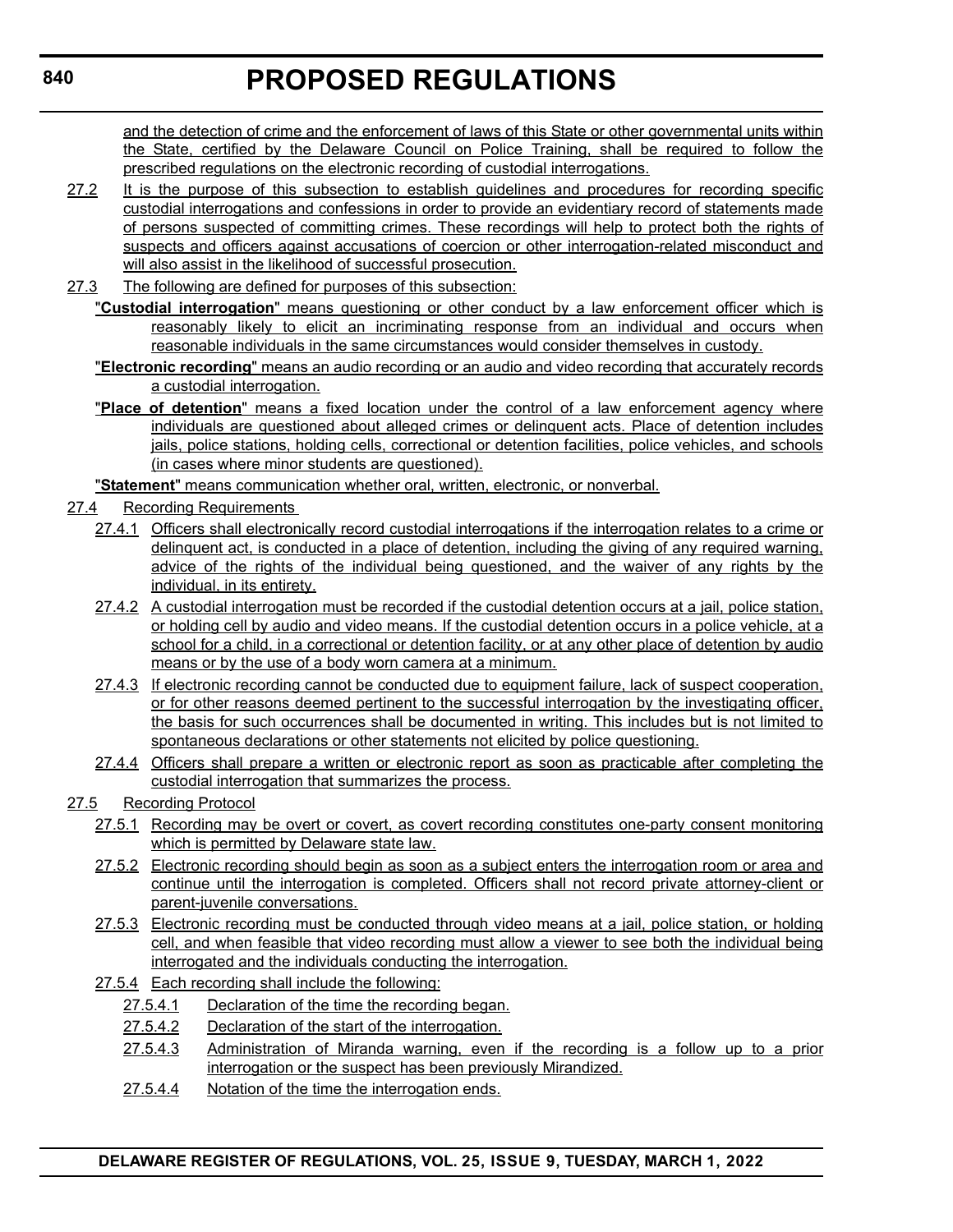- 27.5.5 Any lapse in the recording for comfort breaks or other reasons shall be accounted for on the recording. During a short recess the recording may continue without interruption.
- 27.6 Chain of Custody
	- 27.6.1 Recordings of interrogations are considered evidence and shall be handled as such and in accordance with each law enforcement agency's departmental policies. In addition, the following shall apply:
		- 27.6.1.1 The original recording media shall be protected from re-recording.
		- 27.6.1.2 The recording shall be specifically marked and identified with its specific case number and infor-mation and shall be labeled as an original or a copy.
		- 27.6.1.3 The officer's official report shall note how the interrogation was conducted.
	- 27.6.2 Recordings shall be retained by the department in secure storage for a period as defined by state law, departmental policy or the office of the Attorney General of the State of Delaware. Guidelines for Body Worn Camera recordings are defined in Section 26.0.
- 27.7 Supervisory Responsibilities and Review of Electronic Recordings
	- 27.7.1 Supervisors will follow their departmental polices to ensure that officers abide by these regulations.
	- 27.7.2 Supervisors will review crime reports and recordings associated with interrogations through a random audit, or anytime information is presented that questions the content of a recording.
- 27.8 Training and Education. Training relative to these regulations and the recording of custodial interrogations shall be included in the interview and interrogation course curriculums at each of the approved Delaware police academies.
- 27.9 No Third-Party Rights and Penalties for Non-Compliance
	- 27.9.1 Nothing in these regulations shall create a private right of action in any third party. These regulations set mandatory standards for implementation and enforcement of 11 **Del.C.** Ch. 20.
	- 27.9.2 Officers who violate these regulations are subject to disciplinary action outlined by each departmental disciplinary policies and procedures, and may be subject to review by the COPT.
- 27.10 Exceptions (As set forth in greater detail in 11 **Del.C.** §§2005-2009)
	- 27.10.1 Exigent Circumstances. If the recording is not feasible because of exigent circumstances, then the recording need not take place. The officer conducting the interrogation shall record electronically, which may be through an electronic report, an explanation of the exigent circumstances.
	- 27.10.2 Refusal by interviewee. If the interviewee is informed that the interrogation will be recorded and indicates that he or she is willing to give a statement but only if it is not electronically recorded, then a recording need not take place. Such a refusal should be electronically recorded if practical.
	- 27.10.3 Public safety exception. If law enforcement officials are required, for immediate public safety reasons such as ascertaining the nearby existence of guns or drug paraphernalia, or the status of hostages or kidnapped persons, to conduct custodial interrogation without the use of otherwise required constitutional safeguards, then a recording need not take place.
	- 27.10.4 With permission of DOJ attorney. A DOJ attorney may authorize a non-recorded interrogation for reasons that do not fall within the prior three exceptions when a significant and articulable law enforcement purpose justifies such an interrogation. Such authorization shall be in writing and shall explain the rationale for granting such permission.
	- 27.10.5 All exceptions shall be thoroughly documented by the officer in a written or electronic report as soon as practical.

# **28.0 Less-Lethal Weapons and Ammunition**

- 28.1 A less-lethal weapon system is specifically utilized for the purposes of deploying a dynamic, high energy less-lethal round.
- 28.2 Less-lethal munitions are designed to offer an alternative to the use of deadly force, when appropriate.
- 28.3 The minimum training standards for less-lethal weapons and ammunition are as follows:
	- 28.3.1 A minimum of one qualification shoot per calendar quarter.

# **DELAWARE REGISTER OF REGULATIONS, VOL. 25, ISSUE 9, TUESDAY, MARCH 1, 2022**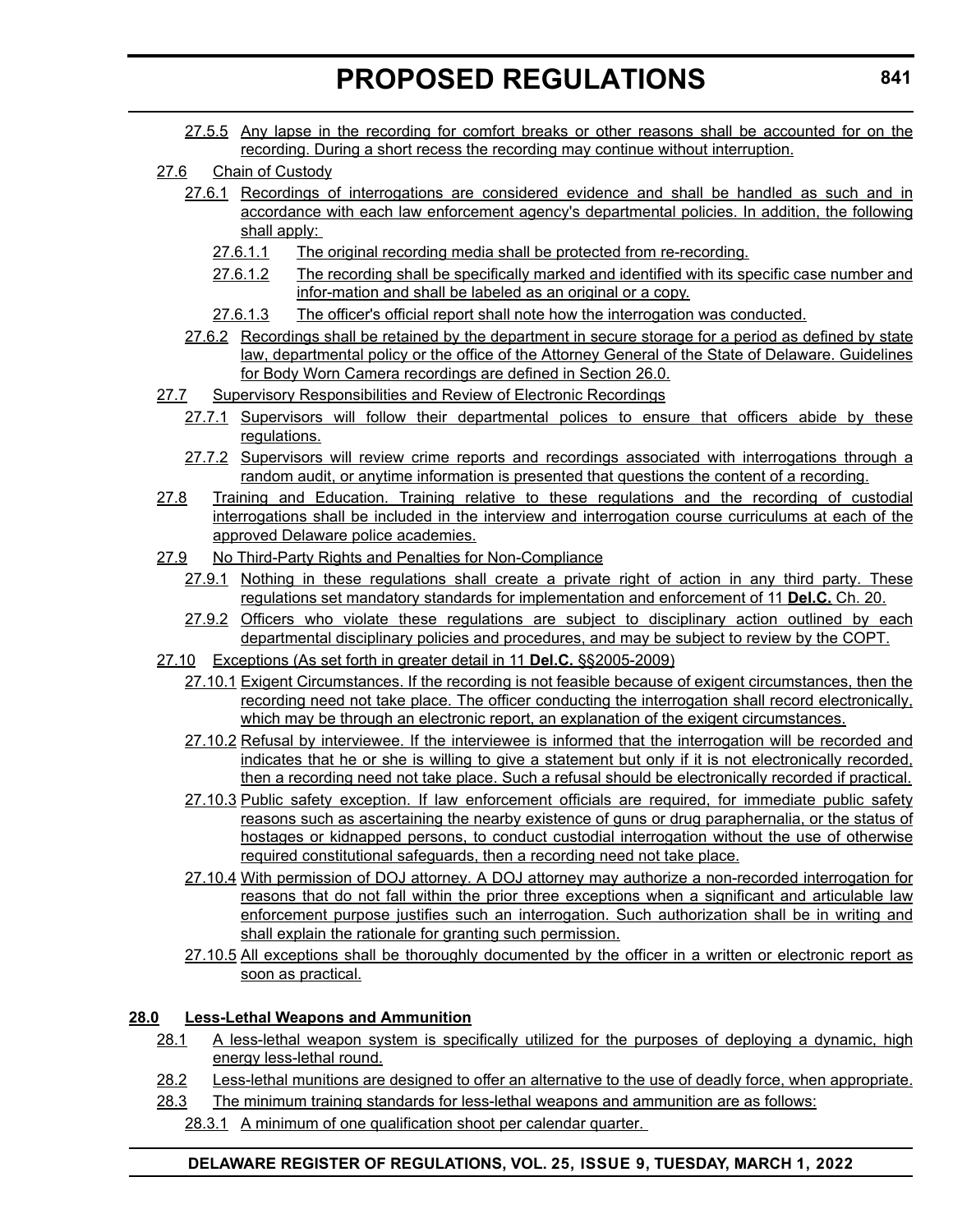- 28.3.2 All training ammunition shall be comparable to issued less-lethal ammunition in performance characteristics.
- 28.3.3 A minimum of five less-lethal rounds will be fired annually for proficiency training from the dedicated less-lethal shotgun.
- 28.3.4 An average score of 80% must be obtained to be qualified with the less-lethal shotgun. The method of scoring will be consistent with striking the preferred target zones outlined in applicable training curriculum.
- 28.4 Additional training exceeding the standard set forth in this regulation would be at the respective agencies' discretion.
- 28.5 **Issued less-lethal ammunition will be collected and replaced annually.**

**\*Please Note: As the rest of the sections were not amended, they are not being published. A copy of the regulation is available at:**

**[801 Regulations of the Delaware Council on Police Training](http://regulations.delaware.gov/register/march2022/proposed/25 DE Reg 839 03-01-22.htm)**

# **[DEPARTMENT OF STATE](https://dpr.delaware.gov/boards/realestate/) DIVISION OF PROFESSIONAL REGULATION 2900 REAL ESTATE COMMISSION** Statutory Authority: 24 Delaware Code, Section 2906(a)(1) (24 **Del.C.** §2906(a)(1)) 24 **DE Admin. Code** 2900

# **PUBLIC NOTICE**

# **[2900 Real Estate Commission](#page-3-0)**

Pursuant to 24 **Del.C.** §2906(a)(1), the Delaware Real Estate Commission ("Commission") has proposed revisions to its Rules and Regulations pertaining to advertising and posting of permanent office signs.

A public hearing will be held on April 14, 2022 at 9:00 a.m. in the second floor conference room A of the Cannon Building, 861 Silver Lake Boulevard, Dover, Delaware. Anyone wishing to receive a copy of the proposed rules and regulations may obtain a copy from the Delaware Real Estate Commission, 861 Silver Lake Boulevard, Dover, Delaware 19904. Persons wishing to submit written comments may forward these to the Commission at the above address or at [sandra.wagner@delaware.gov.](mailto:sandra.wagner@delaware.gov)

In accordance with 29 **Del.C.** §10118(a), the final date to receive written comments will be April 29, 2022. The Commission will deliberate on all of the public comments at its next regularly scheduled meeting.

## **\*Please Note: The Regulatory Flexibility Analysis and Impact Statement for this regulation, as required by 29 Del.C. Ch. 104, is available at:**

**<http://regulations.delaware.gov/register/march2022/proposed/25 DE Reg 842RFA 03-01-22.pdf>**

#### **2900 Real Estate Commission** *(Break in Continuity of Sections)*

**8.0 Business Relationships and Practices [24 Del.C. Ch. 29, Subch. II]**

*(Break in Continuity Within Section)*

## 8.5 Real Estate Teams

- 8.5.1 "**Team**" means two or more Licensees who represent themselves to the public as being part of one entity.
- 8.5.2 Team Names
	- 8.5.2.1 The word "team" or the word "group" or the word "associates" must be included in the Team name.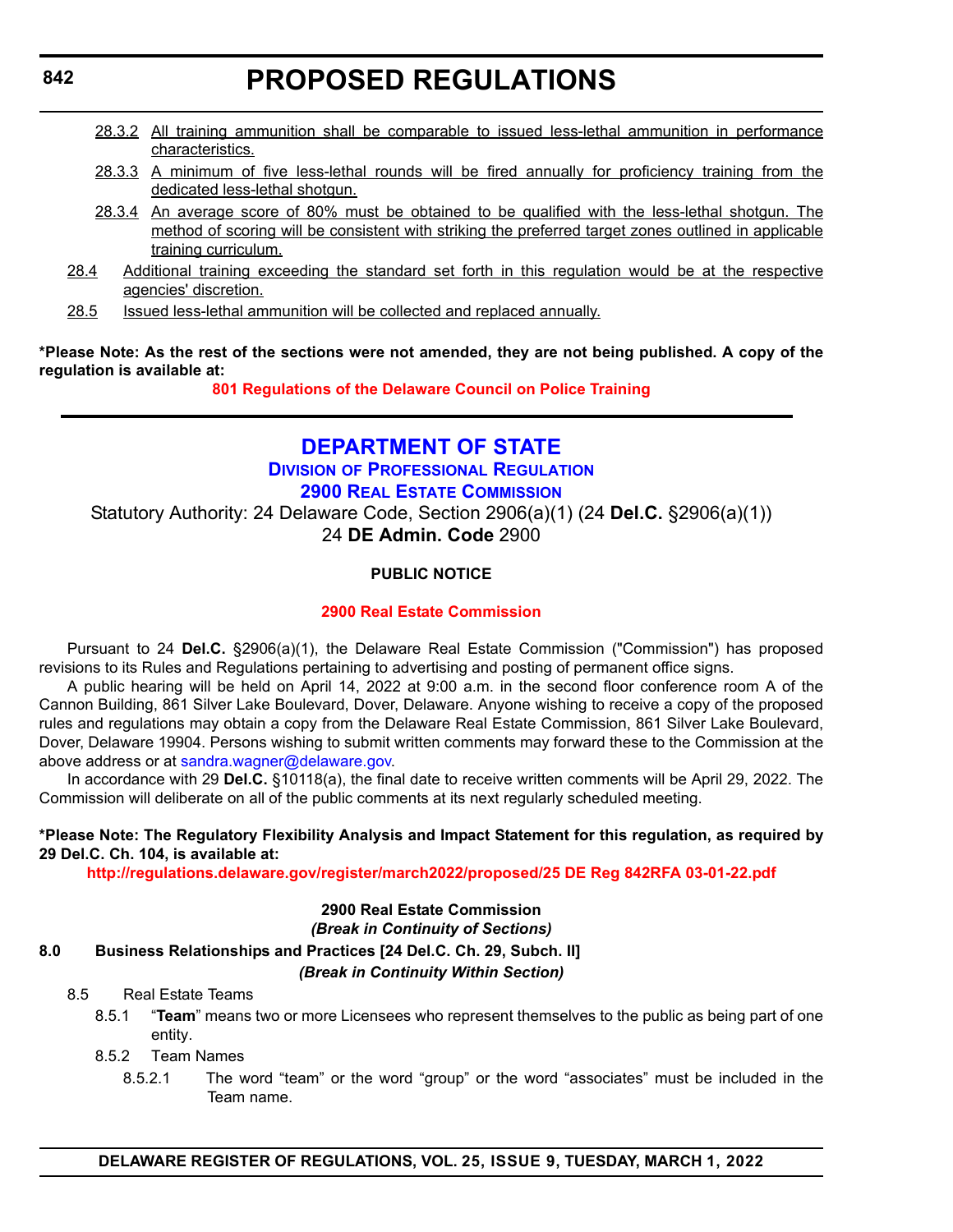- 8.5.2.2 The Team name may not include terms which suggest that the Team is a separate Brokerage Organization, such as "Realty", "Real Estate", or "Realtors"<del>, "Company",</del> "Corporation", "Corp.", "Inc.", "LLC", "LP", or "LLP".
- 8.5.3 Broker supervision
	- 8.5.3.1 Team members must:
		- 8.5.3.1.1 Work under the direct supervision of the same Broker in the same primary or branch office; and
		- 8.5.3.1.2 Conduct all real estate activity from the primary or branch office where their individual licenses are displayed.
	- 8.5.3.2 The Team's Broker is responsible for the real estate activities of Team members under such Broker's supervision including advertising and posting of signs.
	- 8.5.3.3 A broker must maintain a current list of Teams and Team members and provide such information upon demand to the Commission or a member of the public.
- 8.6 Advertising [24 **Del.C.** §§2906(a)(1), 2912(a)]

### *(Break in Continuity Within Section)*

8.6.5 Disclosure

### *(Break in Continuity Within Section)*

- 8.6.5.3 Any Licensee who advertises any real property for sale, lease, exchange, or transfer that is listed with a Broker shall include in the advertisement the complete Brokerage Organization name that has been registered with the Commission, and Brokerage Organization phone number registered by the Broker with the Commission for that office location. Effective six months after the effective date of this Regulation, the The advertisement shall prominently display the Brokerage Organization name and phone number in greater size and visibility than the Licensee's name, except that online advertisements shall comply with this subsection no later 60 days after the effective date of this Regulation. Nothing contained herein shall preclude the listing of additional licensee names or Team names or phone numbers. All such advertising shall also contain language or abbreviations that clearly identify each phone number listed; examples include, but are not limited to: "Office"; "Home"; "Res."; and "Cell".
- 8.6.5.4 Effective six months after the effective date of this Regulation, team Team advertising shall prominently display the name of the supervising broker's brokerage organization adjacent to the team name in greater size and visibility than the team name, except that online team advertising shall comply with this subsection no later than 60 days after the effective date of this Regulation.

## *(Break in Continuity Within Section)*

- 8.7 Office Permits [24 **Del.C.** §2919]
	- 8.7.1 For each office location, the Broker shall apply for an office permit. The application shall include a telephone number, and, as applicable, a fax number, e-mail address and web address.
	- 8.7.2 At each office location, the Broker shall place, in a conspicuous location, a permanent sign indicating the name under which the office is registered with the Commission. Effective six  $(6)$ months after the effective date of this Regulation, the permanent sign at the office location shall prominently display the name of the supervising broker's brokerage organization. A team name may be included on the permanent sign, but the name of the brokerage must appear first on the sign and must be of greater size and visibility than the team name.

**\*Please Note: As the rest of the sections were not amended, they are not being published. A copy of the regulation is available at:**

## **[2900 Real Estate Commission](http://regulations.delaware.gov/register/march2022/proposed/25 DE Reg 842 03-01-22.htm)**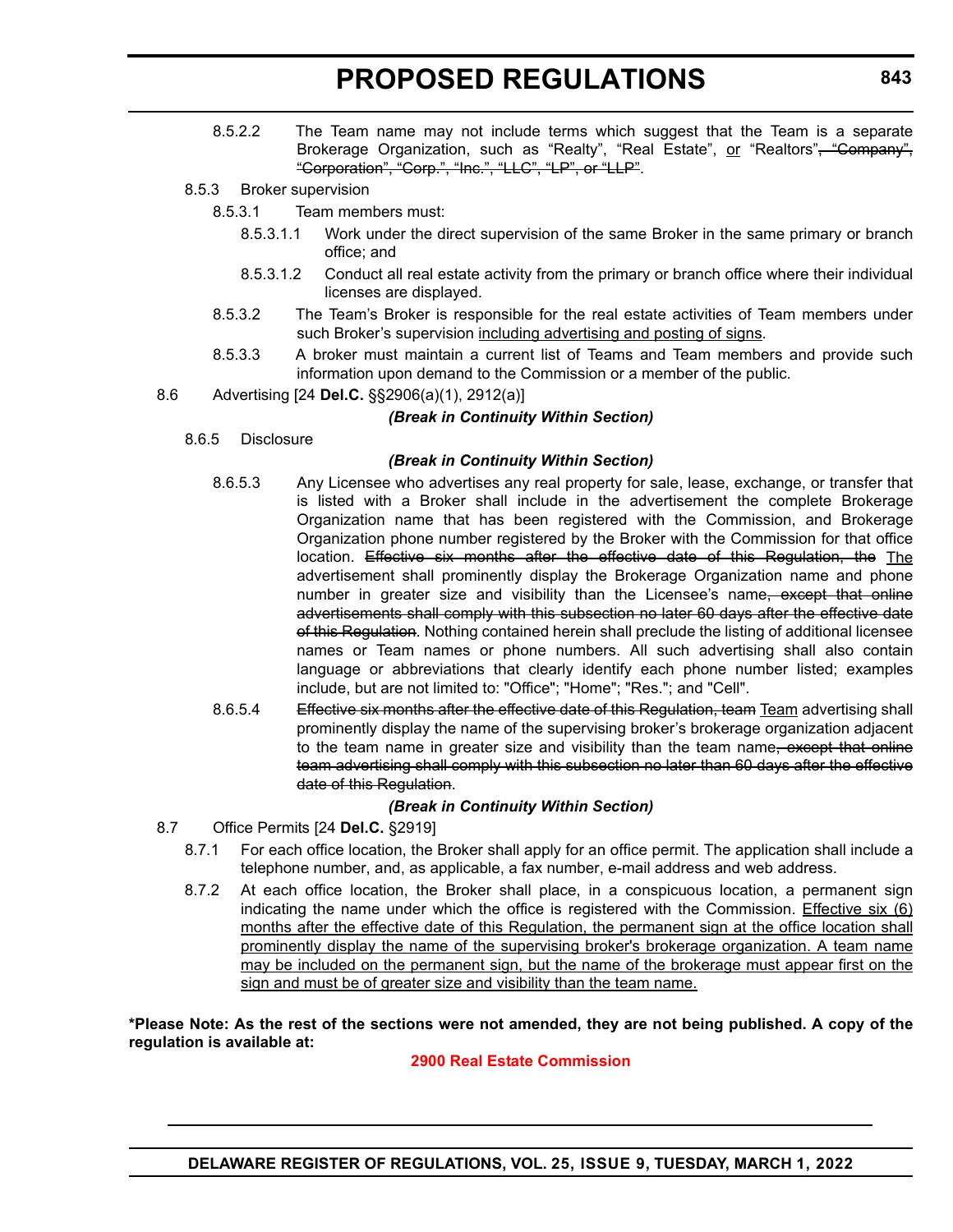**844**

# **PROPOSED REGULATIONS**

# **DIVISION OF PROFESSIONAL REGULATION**

## **3000 BOARD [OF PROFESSIONAL COUNSELORS](https://dpr.delaware.gov/) OF MENTAL HEALTH AND CHEMICAL DEPENDENCY PROFESSIONALS**

Statutory Authority: 24 Delaware Code, Section 3006(a)(1) (24 **Del.C.** §3006(a)(1)) 24 **DE Admin. Code** 3000

# **PUBLIC NOTICE**

# **[3000 Board of Professional Counselors of Mental Health and Chemical Dependency Professionals](#page-3-0)**

The Delaware Board of Mental Health and Chemical Dependency Professionals, pursuant to 24 *Del. C.* § 3006(a)(1), proposes to revise its regulations. The proposed amendments to the regulations seek to add a requirement that of the 40 CEs that are required upon renewal, three must be in ethics and three must be in cultural inclusion, equity, and diversity.

The Board will hold a public hearing on the proposed rule change on April 27, 2022 at 12:00 p.m., either telephonically if the meeting is held virtually or in the Second Floor Conference Room A, Cannon Building, 861 Silver Lake Blvd., Dover, DE 19904 if the meeting is in-person. Written comments should be sent to Randall Clack, Administrator of the Delaware Board of Mental Health and Chemical Dependency Professionals, Cannon Building, 861 Silver Lake Blvd, Dover, DE 19904. Written comments will be accepted until May 12, 2022.

The proposed rule changes are as follows, additions are indicated in underline, deletions are indicated in strike-through:

# **\*Please Note: The Regulatory Flexibility Analysis and Impact Statement for this regulation, as required by 29 Del.C. Ch. 104, is available at:**

**<http://regulations.delaware.gov/register/march2022/proposed/25 DE Reg 844RFA 03-01-22.pdf>**

## **3000 Board of Professional Counselors of Mental Health and Chemical Dependency Professionals** *(Break in Continuity of Sections)*

## **12.0 Renewal and Continuing Education**

- 12.1 Renewal Date All licenses shall be renewable biennially on September  $30<sup>th</sup>$  of even-numbered years. License renewal is accomplished online at the Division of Professional Regulation's website.
- 12.2 Continuing Education (CE) Requirements for LPCMHs, LCDPs, LMFTs, and LPATs (Associate License holders are not required to complete CEs)
	- 12.2.1 Licensees must complete at least 40 acceptable CE hours, including three hours of continuing education in ethics and three hours in cultural inclusion, equity, and diversity, during the previous licensure period in order to renew their license. CE requirements for initial licensure periods of less than two years shall be prorated as follows:
		- 12.2.1.1 If the license was granted between April 1 and September 30 of an even-numbered year, the licensee must complete 0 hours of CE during his or her the initial licensing period.
		- 12.2.1.2 If the license was granted between October 1 of an odd-numbered year and March 31 of an even-numbered year, the licensee must complete 10 hours of CE, including one hour in ethics and one hour in cultural inclusion, equity, and diversity, during his or her the initial licensing period.
		- 12.2.1.3 If the license was granted between April 1 and September 30 of an odd-numbered year, the licensee must complete 20 hours of CE, including one hour in ethics and one hour in cultural inclusion, equity, and diversity, during his or her the initial licensing period.
		- 12.2.1.4 If the license was granted between October 1 of an even-numbered year and March 31 of an odd-numbered year, the licensee must complete 30 hours of CE, including one hour in ethics and one hour in cultural inclusion, equity, and diversity, during his or her the initial licensing period.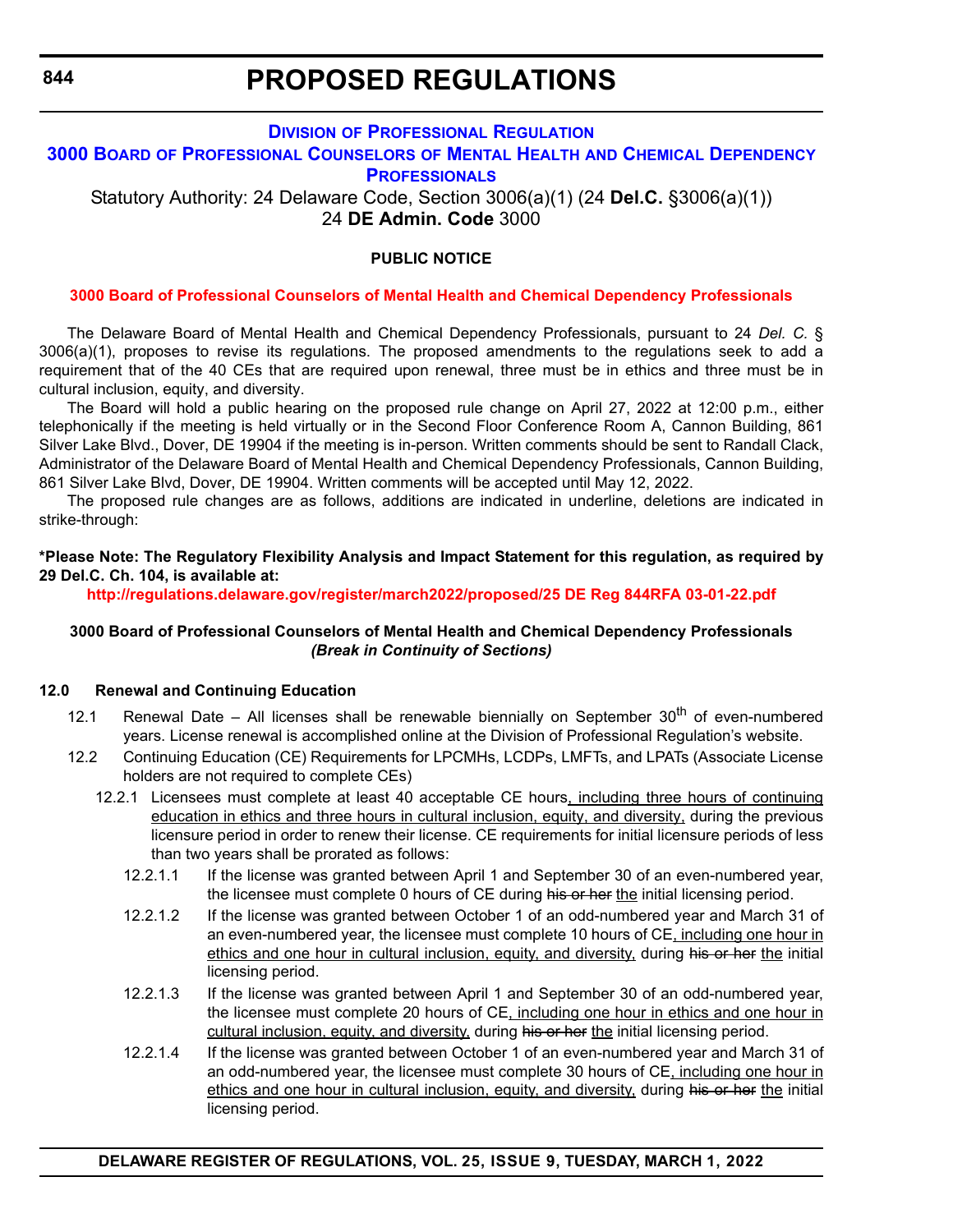### *(Break in Continuity Within Section)*

# 12.5 Inactive Status

- 12.5.1 A request must be submitted to have a license placed on inactive status. Inactive status is effective immediately upon Board approval. The inactive status may continue for five years from the date of Board approval. An inactive license shall terminate at the end of the five-year period unless the license is returned to active status before the end of the five-year period.
- 12.5.2 Return to Active Status Before the end of the then current two-year licensure period, a license shall be returned to active status upon fulfillment of the following requirements by the licensee:
	- 12.5.2.1 Written Request Submit a written request to have the license returned to active status.
	- 12.5.2.2 Continuing Education Provide proof of completion of 40 hours of acceptable CE, including three hours in ethics and three hours in cultural inclusion, equity, and diversity, obtained within the two year two-year period immediately preceding the request for return to active status.
	- 12.5.2.3 Fee Pay the licensure renewal fee. No late fee shall be assessed for return to active status.

### **\*Please Note: As the rest of the sections were not amended, they are not being published. A copy of the regulation is available at:**

**[3000 Board of Professional Counselors of Mental Health and Chemical Dependency Professionals](http://regulations.delaware.gov/register/march2022/proposed/25 DE Reg 844 03-01-22.htm)**

# **DIVISION [OF PROFESSIONAL REGULATION](https://dpr.delaware.gov/boards/homeinspector/) 4100 BOARD OF HOME INSPECTORS**

Statutory Authority: 24 Delaware Code, Section 4106(a)(1) (24 **Del.C.** §4106(a)(1) 24 **DE Admin. Code** 4100

# **PUBLIC NOTICE**

### **[4100 Board of Home Inspectors](#page-3-0)**

The Delaware Board of Home Inspectors, pursuant to 24 *Del. C.* § 4106(a)(1), proposes to amend its rules and regulations. The proposed regulation change requires any home inspector or home inspector trainee applicant who has previously held a Delaware license to complete at least 40 continuing education credits in accordance with Section 16.0 in the two years leading up to the time the applicant submits the application.

The Board will hold a public hearing on the proposed regulation change on May 10, 2022 at 9:00 a.m., either telephonically or in the Second Floor Conference Room B, Cannon Building, 861 Silver Lake Blvd., Dover, DE 19904. Written comments should be sent to the Delaware Board of Home Inspectors, Cannon Building, 861 Silver Lake Blvd., Dover, DE 19904. Written comments will be accepted until May 25, 2022 pursuant to 29 *Del. C.* § 10118(a).

### **\*Please Note: The Regulatory Flexibility Analysis and Impact Statement for this regulation, as required by 29 Del.C. Ch. 104, is available at:**

**<http://regulations.delaware.gov/register/march2022/proposed/25 DE Reg 845RFA 03-01-22.pdf>**

### **4100 Board of Home Inspectors** *(Break in Continuity of Sections)*

### **4.0 Licensure Requirements**

Each applicant, other than endorsement applicants, for a home inspector license must provide the Board with the following, or have this information provided from the appropriate source, where indicated: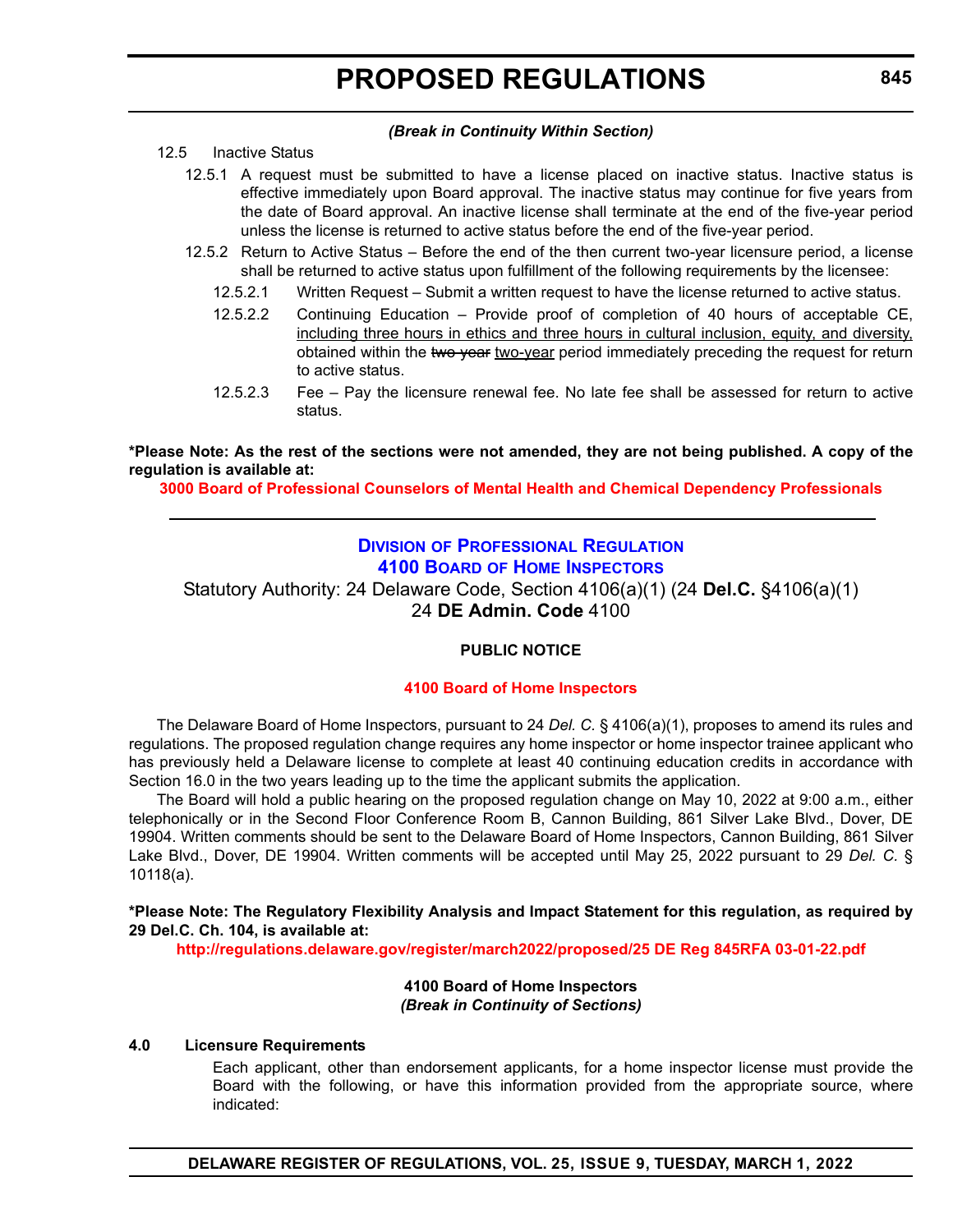# **846**

# **PROPOSED REGULATIONS**

### *(Break in Continuity Within Section)*

4.7 An applicant who previously held a Delaware license as a home inspector or home inspector trainee re-applying shall submit evidence of having completed at least 40 hours of continuing education in accordance with Section 16.0 for the two-year period leading up to the date of application.

**\*Please Note: As the rest of the sections were not amended, they are not being published. A copy of the regulation is available at:**

**[4100 Board of Home Inspectors](http://regulations.delaware.gov/register/march2022/proposed/25 DE Reg 845 03-01-22.htm)**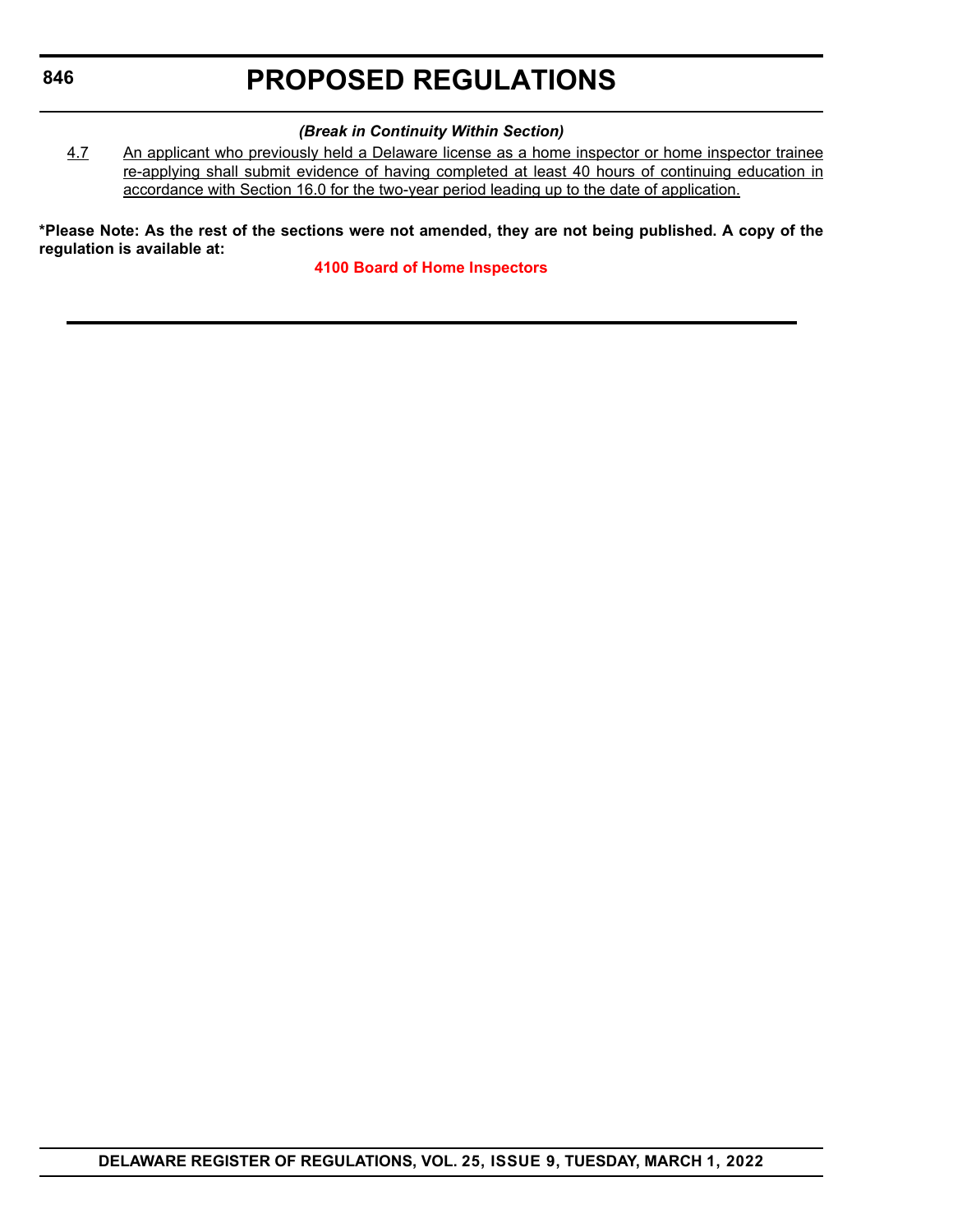# **Symbol Key**

Arial type indicates the text existing prior to the regulation being promulgated. Underlined text indicates new text added at the time of the proposed action. Language which is stricken through indicates text being deleted. **[Bracketed Bold language]** indicates text added at the time the final order was issued. **[Bracketed bold stricken through]** indicates language deleted at the time the final order was issued.

# **Final Regulations**

The opportunity for public comment shall be held open for a minimum of 30 days after the proposal is published in the *Register of Regulations*. At the conclusion of all hearings and after receipt within the time allowed of all written materials, upon all the testimonial and written evidence and information submitted, together with summaries of the evidence and information by subordinates, the agency shall determine whether a regulation should be adopted, amended or repealed and shall issue its conclusion in an order which shall include: (1) A brief summary of the evidence and information submitted; (2) A brief summary of its findings of fact with respect to the evidence and information, except where a rule of procedure is being adopted or amended; (3) A decision to adopt, amend or repeal a regulation or to take no action and the decision shall be supported by its findings on the evidence and information received; (4) The exact text and citation of such regulation adopted, amended or repealed; (5) The effective date of the order; (6) Any other findings or conclusions required by the law under which the agency has authority to act; and (7) The signature of at least a quorum of the agency members.

The effective date of an order which adopts, amends or repeals a regulation shall be not less than 10 days from the date the order adopting, amending or repealing a regulation has been published in its final form in the *Register of Regulations*, unless such adoption, amendment or repeal qualifies as an emergency under §10119.

# **[DEPARTMENT OF EDUCATION](https://www.doe.k12.de.us/domain/172)**

**PROFESSIONAL STANDARDS BOARD**

Statutory Authority: 14 Delaware Code, Sections 1203 and 1205(b) (14 **Del.C.** §§1203 &

1205(b))

# 14 **DE Admin. Code** 1558

# **REGULATORY IMPLEMENTING ORDER**

# **[1558 Theater Teacher](#page-3-0)**

# **I. SUMMARY OF THE EVIDENCE AND INFORMATION SUBMITTED**

Pursuant to 14 **Del.C.** §§1203 and 1205(b), the Professional Standards Board, acting in consultation and cooperation with the Delaware Department of Education ("Department"), developed amendments to 14 **DE Admin. Code** 1558 Theater Teacher. The regulation concerns the requirements for a Theatre Teacher Standard Certificate in accordance with 14 **Del.C.** §1220. The proposed amendments include amending the title of the regulation; adding and striking defined terms in Section 2.0; clarifying the requirements for issuing a Theatre Teacher Standard Certificate in Section 3.0; specifying the education, knowledge, and skill requirements for obtaining a Theatre Teacher Standard Certificate in Section 4.0; specifying the application requirements in Section 5.0; adding Section 6.0, which concerns the validity of a Theatre Teacher Standard Certificate; adding Section 7.0, which concerns disciplinary actions; adding Section 8.0, which concerns requests for the Secretary of Education to review standard certificate applications; and adding Section 9.0, which concerns recognizing past certificates that were issued by the Department.

Notice of the proposed regulation was published in the *Register of Regulations* on December 1, 2021. The Professional Standards Board did not receive any written submittals concerning the proposed amendments.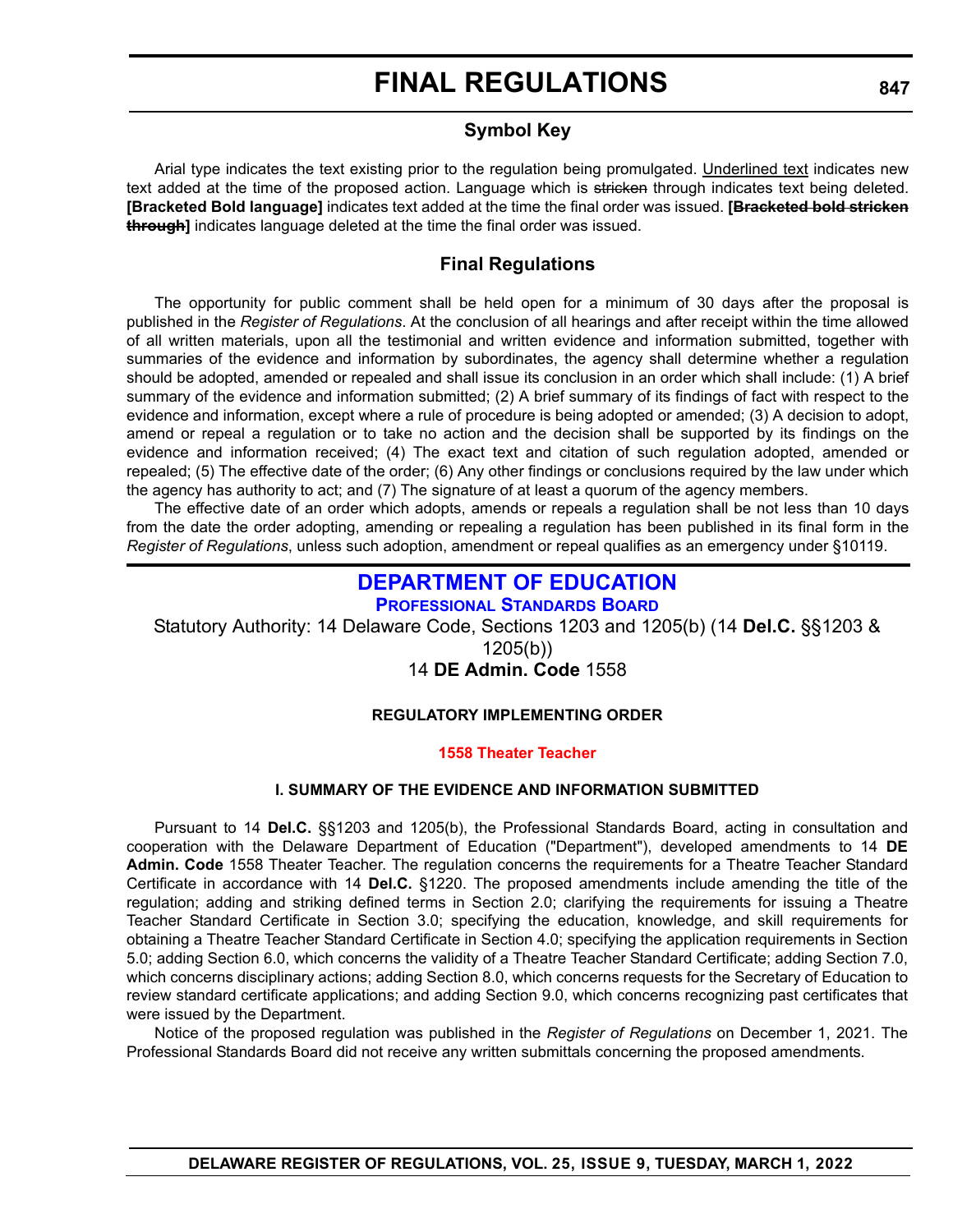### **848**

# **FINAL REGULATIONS**

## **II. FINDINGS OF FACTS**

On January 6, 2022, the Professional Standards Board voted to propose 14 **DE Admin. Code** 1558 Theater Teacher, in the form attached hereto as Exhibit A, for adoption by the Department subject to the State Board of Education's approval.

The Department finds that the proposed amendments to the regulation are necessary to implement 14 **Del.C.** Ch. 12 and are designed to improve the quality of the Delaware educator workforce and to improve student performance. Accordingly, the Department finds that it is appropriate to amend 14 **DE Admin. Code** 1558 Theater Teacher.

### **III. DECISION TO AMEND THE REGULATION**

For the foregoing reasons, the Department concludes that it is appropriate to amend 14 **DE Admin. Code** 1558 Theater Teacher subject to the State Board of Education's approval. Therefore, pursuant to 14 **Del.C.** §§1203 and 1205(b), 14 **DE Admin. Code** 1558 Theater Teacher, attached hereto as Exhibit A, is hereby amended.

### **IV. TEXT AND CITATION**

The text of 14 **DE Admin. Code** 1558 Theater Teacher adopted hereby shall be in the form attached hereto as Exhibit A and said regulation shall be cited as 14 **DE Admin. Code** 1558 Theatre Teacher in the *Administrative Code of Regulations* for the Department.

### **V. EFFECTIVE DATE OF ORDER**

The effective date of this Order shall be ten days from the date this Order is published in the *Register of Regulations*.

> **IT IS SO ORDERED** the 20th day of January, 2022. **Department of Education** Mark Holodick, Ed.D., Secretary of Education

> > Approved this 20th day of January, 2022.

### **State Board of Education**

/s/ Whitney Sweeney, President /s/ Audrey J. Noble, Ph.D. /s/ Shawn Brittingham, Vice President/s/ /s/ Provey Powell, Jr. /s/ Candice Fifer /s/ Wali W. Rushdan, II /s/ Vincent Lofink

## **\*Please Note: Electronic signatures ("/s/") were accepted pursuant to 6 Del.C. §12A-107(d).**

### **1558 Theater Theatre Teacher**

### **1.0 Content**

- 1.1 This regulation shall apply to the issuance of a Theatre Teacher Standard Certificate, pursuant to 14 **Del.C.** §1220(a), for Theater Teacher. This certification Standard Certificate is required for grades 9 K to12, and is valid in grades 5 to 8 in a Middle Level school in Delaware public schools.
- 1.2 Except as otherwise provided, the requirements set forth in 14 **DE Admin. Code** 1505 Standard Certificate, including any subsequent amendment or revision thereto, are incorporated herein by reference.

### **2.0 Definitions**

**DELAWARE REGISTER OF REGULATIONS, VOL. 25, ISSUE 9, TUESDAY, MARCH 1, 2022**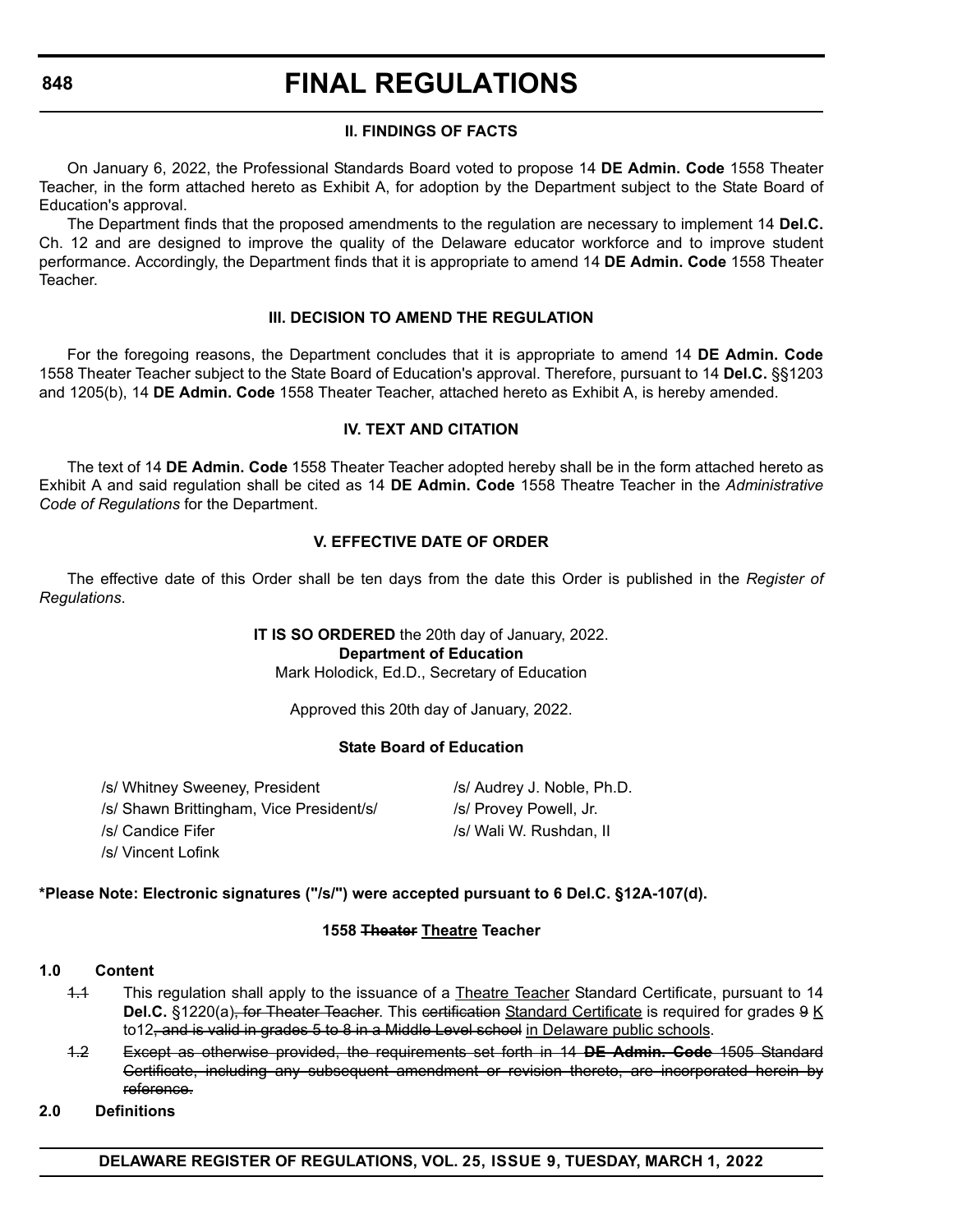- 2.1 The definitions set forth in 14 **DE Admin. Code** 1505 Standard Certificate, including any subsequent amendment or revision thereto, are incorporated herein by reference.
- 2.2 The following words and terms, when used in this regulation, shall have the following meaning-unless the context clearly indicates otherwise:

**"Approved Accrediting Agency"** means a National, Regional, or Specialized Accrediting agency or association that appears on the list of recognized accrediting agencies published by the United States Secretary of Education or any other accrediting agency the Delaware Secretary of Education, deems within his or her discretion, to be reliable or be equivalent to those on the published list.

**"Accredited institution"** means an institution that has received accreditation from an approved accrediting agency.

"**Department**" means the Delaware Department of Education.

"**Educator**" means a person licensed and certified by the State under 14 **Del.C.** Ch. 12 to engage in the practice of instruction, administration or other related professional support services in Delaware public schools, including charter schools, pursuant to rules and regulations promulgated by the Professional Standards Board and approved by the State Board of Education. The term 'educator' does not include substitute teachers.

"**Employing Authority**" means any entity which employs educators, and includes, but is not limited to, school districts, charter schools, boards of directors, and management companies.

"**Immorality**" means conduct which is inconsistent with the rules and principles of morality expected of an educator and may reasonably be found to impair an educator's effectiveness by reason of the educator's unfitness or otherwise.

"**License**" means a credential which authorizes the holder to engage in the practice for which the license is issued.

"**Regionally Accredited**" means educational accreditation by a regional accrediting agency that is recognized by the U.S. Secretary of Education as a reliable authority concerning the quality of education offered by the institutions of higher education it accredits, including Middle States Commission on Higher Education.

"**Standard Certificate**" means a credential issued to certify that an educator has the prescribed knowledge, skill or education to practice in a particular area, teach a particular subject, or teach a category of students.

"**Standards Board**" means the Professional Standards Board established pursuant to 14 **Del.C.** §1201.

"**Valid and Current License or Certificate**" means a current full or permanent certificate or license issued by another state or jurisdiction. This means the educator is fully credentialed by having met all of the requirements for full licensure or certification in another state or jurisdiction and is in good standing in that state or jurisdiction. It does not include temporary, emergency, conditional certificates of eligibility or expired certificates or licenses issued from another state or jurisdiction.

## **3.0 Issuance of a Standard Certificate**

- 3.1 In accordance with 14 **Del.C.** §1220(a), the Department shall issue a Theatre Teacher Standard Certificate as a Theater Teacher to an educator applicant who has met the following:
	- 3.1.1 Holds a valid Delaware Initial, Continuing, or Advanced License; License or a Standard or Professional Status Certificate issued by the Department prior to August 31, 2003; and, 2003 and meets the requirements set forth in Section 4.0 of this regulation; or
	- 3.1.2 Has met the requirements as set forth in 14 **DE Admin. Code** 1505 Standard Certificate, including any subsequent amendment or revision thereto; and,
	- 3.1.3 Has satisfied the additional requirements in this regulation.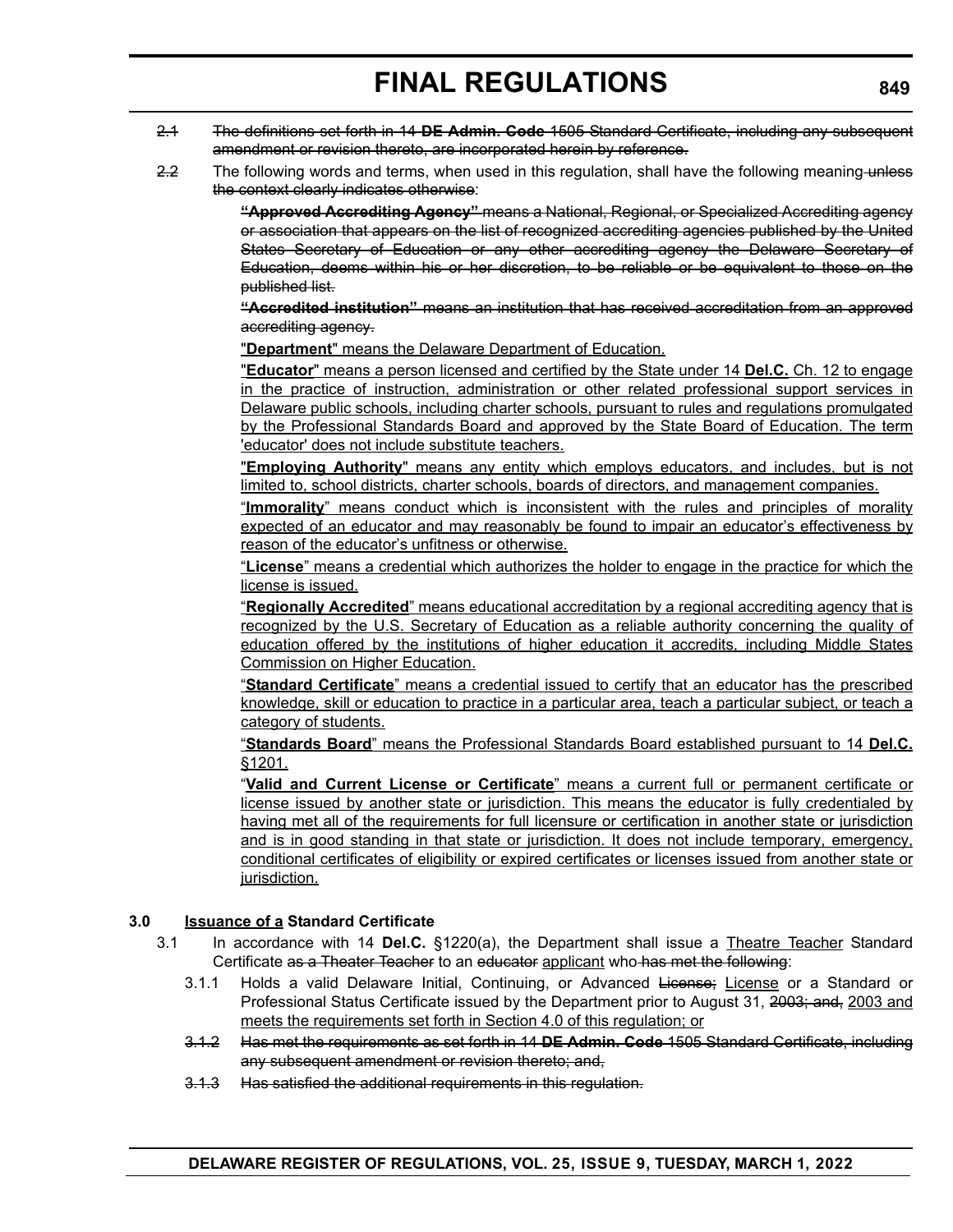- 3.1.2 Has met the requirements for an educator's license in Delaware and presents proof of a Valid and Current License or Certificate as a theater education teacher issued by another state or jurisdiction.
- 3.2 Notwithstanding any provision to the contrary herein, the Department shall not act on an application for a Theatre Teacher Standard Certificate if the applicant is under official investigation by any national, state, or local authority with the power to issue educator licenses or certifications. The Department shall not act where the allegations include but are not limited to conduct such as Immorality, misconduct in office, incompetence, willful neglect of duty, disloyalty, or falsification of credentials until the applicant provides evidence of the investigation's resolution.

# **4.0 Additional Prescribed Education, Knowledge, and Skill Requirements**

- 4.1 If an examination of content knowledge such as Praxis II is not applicable and available, in the area the Standard Certificate is requested, an educator must also meet the following:
- 4.2 If the educator is applying for their second Standard Certificate pursuant to 14 **DE Admin. Code** 1505 Standard Certificate 3.1.5;
	- 4.2.1 Has satisfactorily completed fifteen (15) credits or their equivalent in professional development related to Theater, selected by the applicant with the approval of the employing school district or charter school which is submitted to the Department; or
	- 4.2.2 Has obtained certification in Theater from an accredited institution.
- 4.1 For an applicant who does not hold a content area Standard Certificate, the applicant shall have satisfied the requirements in subsections 4.1.1 and 4.1.2.
	- 4.1.1 The applicant shall have satisfied one of the following education requirements:
		- 4.1.1.1 Earned a bachelor's degree from a Regionally Accredited college or university with a minimum of 30 semester hours of coursework in theater education from an educator preparation program approved or recognized by the Council for the Accreditation of Educator Preparation (CAEP) or a state where the state approval body employed the appropriate standards; or
		- 4.1.1.2 Satisfactorily completed an alternative routes for licensure or certification program to teach theater as provided in 14 **Del.C.** §§1260 – 1266; or
		- 4.1.1.3 Satisfactorily completed a Department-approved educator preparation program in theater education; or
		- 4.1.1.4 If the applicant is applying for an Initial License after the applicant completed a minimum of 91 days of successful long-term substitute teaching in a Delaware public school as provided in subsection 4.1.3.1 of 14 **DE Admin. Code** 1510, earned a bachelor's degree from a Regionally Accredited college or university in any content area and also satisfactorily completed 15 college credits related to theater education of which at least six credits focus on pedagogy or an equivalent number of hours in professional development with one credit equating to 15 hours taken either as part of a degree program or in addition to a degree program from a Regionally Accredited college or university or a professional development provider approved by the Department.
			- 4.1.1.4.1 The applicant, in consultation with the applicant's Employing Authority, shall select the 15 credits or the equivalent number of hours in professional development subject to the Department's approval.
			- 4.1.1.4.2 If the applicant does not have an Employing Authority or is applying for a Standard Certificate outside of the applicant's current spectrum of employment, the applicant shall select the 15 credits or the equivalent number of hours in professional development in consultation with the Department and subject to the Department's approval.
			- 4.1.1.4.3 For the purpose of subsection 4.1.1.4, professional development means a combination of focused, in-depth learning, practice, feedback, reflection, and expert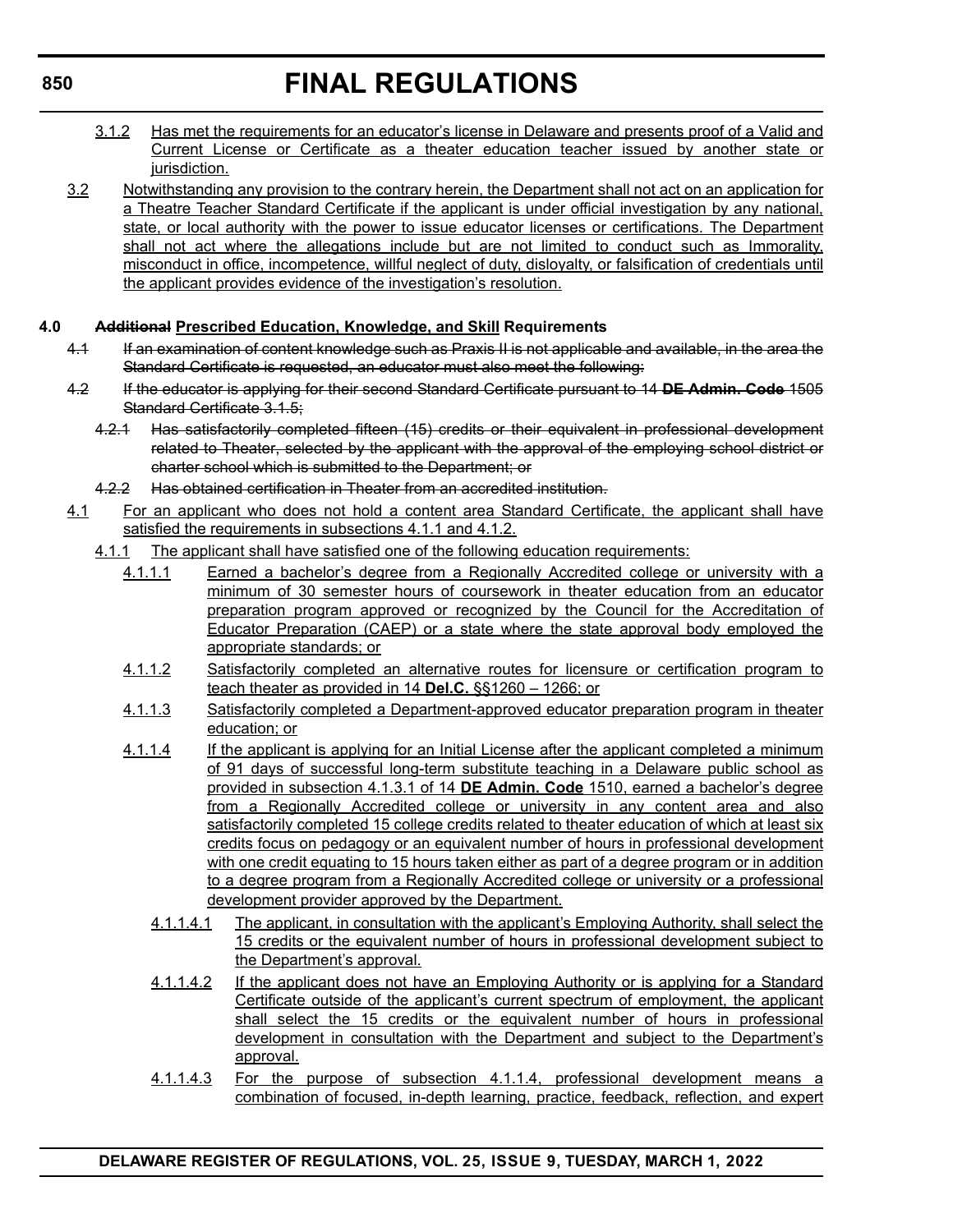support experiences designed to change the participants' attitudes, insights, and perspectives and ultimately results in improved professional practice.

- 4.1.1.4.4 Professional development hours may be approved if the applicant shows that the activity meets all of the following criteria:
	- 4.1.1.4.4.1 Relevant courses from a Regionally Accredited college or university in theater education are not available to the applicant online or in the applicant's county of residence; and
	- 4.1.1.4.4.2 The activity is grounded in research and current best practices as judged by the Department's content specialist in theater education; and
	- 4.1.1.4.4.3 The activity is documented by the provider to provide knowledge and skills that are required for the theater education certification; and
	- 4.1.1.4.4.4 The activity is part of a professional development program that includes knowledge acquisition, skill mastery, descriptive feedback, and refinement of practice in the work setting.
- 4.1.2 The applicant shall have achieved a minimum score of 153 on the Praxis Subject Assessment Theatre (ETS Test Code # 5641).
- 4.2 For an applicant who holds at least one content area Standard Certificate, the applicant shall have achieved a minimum score of 153 on the Praxis Subject Assessment - Theatre (ETS Test Code # 5641).

# **5.0 Application Requirements**

- 5.1 If an applicant is applying for an Initial License, a Standard Certificate must be applied for simultaneously with application for the Initial License, and the applicant shall also provide all required documentation for the License.
- 5.2 For an applicant who does not hold a content area Standard Certificate, the following documentation is required with the application for a Theatre Teacher Standard Certificate:
	- 5.2.1 Official transcript from the applicant's Regionally Accredited college or university.
		- 5.2.1.1 Electronic transcripts may be submitted by the Employing Authority or by the applicant's Regionally Accredited college or university; or
		- 5.2.1.2 Sealed paper transcripts may be submitted.
		- 5.2.1.3 The Department will not accept copies of transcripts; and
	- 5.2.2 Documents verifying successful completion of Department-approved professional development, if applicable; and
	- 5.2.3 Official score on the Praxis Subject Assessment as provided in subsection 4.1.2; and
	- 5.2.4 Additional documentation as required by the Department.
- 5.3 For an applicant who holds at least one content area Standard Certificate, the following documentation is required in the application for a Theatre Teacher Standard Certificate:
	- 5.3.1 Official score on the Praxis Subject Assessment as provided in subsection 4.2; and
	- 5.3.2 Additional documentation as required by the Department.
- 5.4 For applicants who have met the requirements for licensure as an educator in Delaware and hold a Valid and Current License or Certificate as a theater education teacher from another state or jurisdiction, the following documentation is required in the application for a Theatre Teacher Standard Certificate:
	- 5.4.1 An official copy of the Valid and Current License or Certificate; and
	- 5.4.2 Additional documentation as required by the Department.

# **6.0 Validity of a Standard Certificate**

6.1 A Theatre Teacher Standard Certificate is valid regardless of the assignment or employment status of the holder provided that the Educator's License remains current and valid.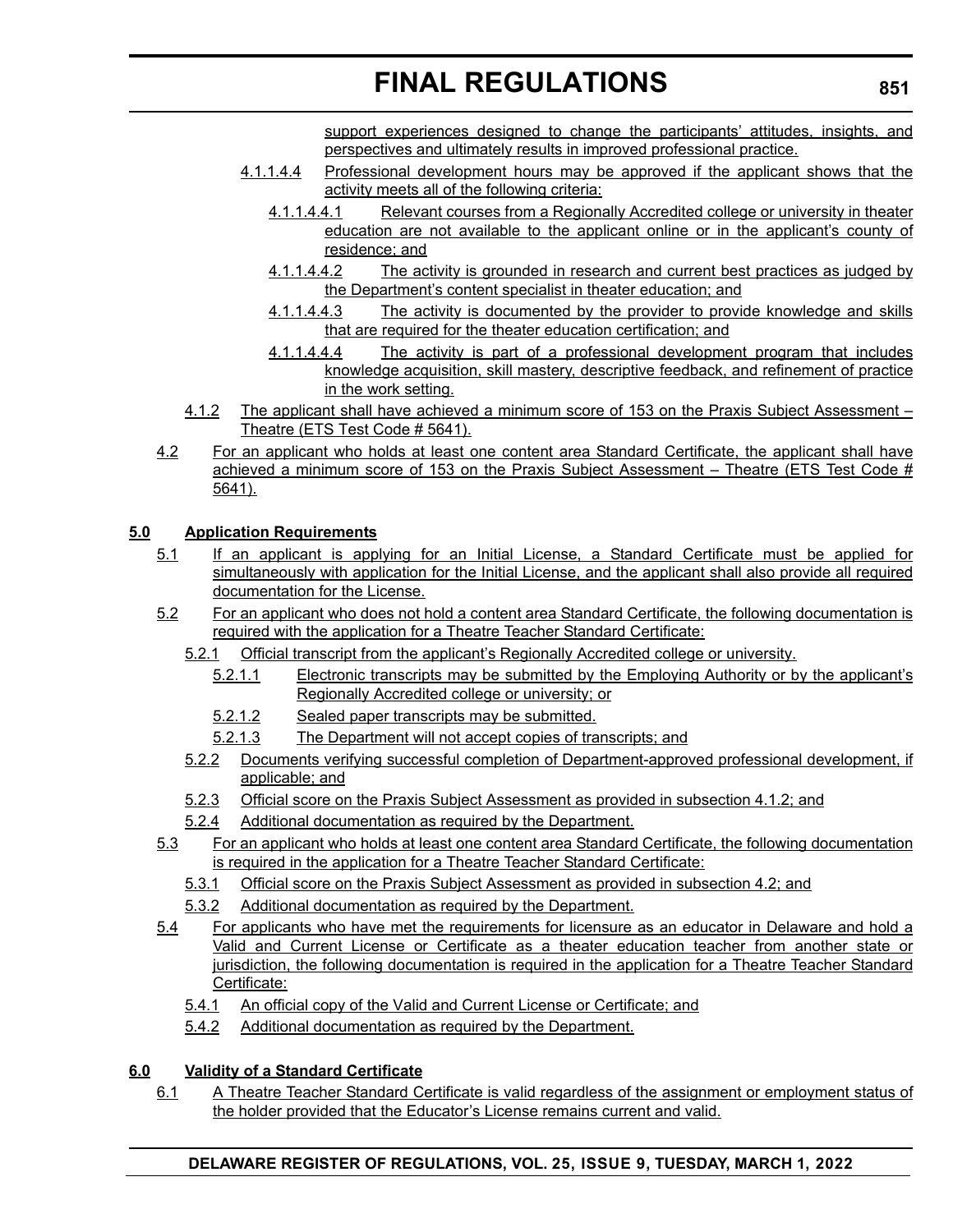6.2 A Theatre Teacher Standard Certificate is not subject to renewal.

# **7.0 Disciplinary Action**

- 7.1 An Educator's Theatre Teacher Standard Certificate may be revoked, suspended, or limited for cause as provided in 14 **DE Admin. Code** 1514 Limitation, Suspension, and Revocation of Licenses, Certificates, and Permits.
- 7.2 An Educator's Theatre Teacher Standard Certificate shall be revoked if the Educator's Initial, Continuing, or Advanced License or Standard or Professional Status Certificate is revoked or the Educator made a materially false or misleading statement in the Educator's application in accordance with 14 **Del.C.** §1222.
- 7.3 An Educator whose certificate is noticed for disciplinary action is entitled to a full and fair hearing before the Standards Board. Hearings shall be conducted in accordance with 14 **DE Admin. Code** 1515 Hearing Procedures and Rules.

# **8.0 Secretary of Education Review**

- 8.1 The Secretary of Education may, upon the written request of a local school district or charter school, review credentials submitted in an application for a Theatre Teacher Standard Certificate on an individual basis and grant such a Standard Certificate to an applicant who otherwise does not meet the requirements for a Theatre Teacher Standard Certificate but whose effectiveness is documented by the local school district or charter school.
	- 8.1.1 For school districts, requests shall be approved by the superintendent of the school district.
	- 8.1.2 For charter schools, requests concerning the head of school of the charter school shall be approved by the charter school's board of directors and requests concerning all other applicants shall be approved by the charter school's head of school.

# **9.0 Past Certificate Recognized**

The Department shall recognize a Theatre Teacher Standard Certificate issued by the Department prior to effective date of this regulation. An Educator holding such a Standard Certificate shall be considered certified to teach theater education.

# **[PROFESSIONAL STANDARDS BOARD](https://www.doe.k12.de.us/domain/172)**

Statutory Authority: 14 Delaware Code, Sections 1203 and 1205(b) (14 **Del.C.** §§1203 & 1205(b)) 14 **DE Admin. Code** 1560

## **REGULATORY IMPLEMENTING ORDER**

## **[1560 Art Teacher](#page-3-0)**

## **I. SUMMARY OF THE EVIDENCE AND INFORMATION SUBMITTED**

Pursuant to 14 **Del.C.** §§1203 and 1205(b), the Professional Standards Board, acting in consultation and cooperation with the Delaware Department of Education ("Department"), developed amendments to 14 **DE Admin. Code** 1560 Art Teacher. The proposed amendments include amending the title of the regulation; adding and striking defined terms in Section 2.0; clarifying the requirements for issuing a Visual Arts Teacher Standard Certificate in Section 3.0; specifying the education, knowledge, and skill requirements for obtaining a Visual Arts Teacher Standard Certificate in Section 4.0; specifying the application requirements in Section 5.0; adding Section 6.0, which concerns the validity of a Visual Arts Teacher Standard Certificate; adding Section 7.0, which concerns disciplinary actions; adding Section 8.0, which concerns requests for the Secretary of Education to review standard certificate applications; and adding Section 9.0, which concerns recognizing past certificates that were issued by

## **DELAWARE REGISTER OF REGULATIONS, VOL. 25, ISSUE 9, TUESDAY, MARCH 1, 2022**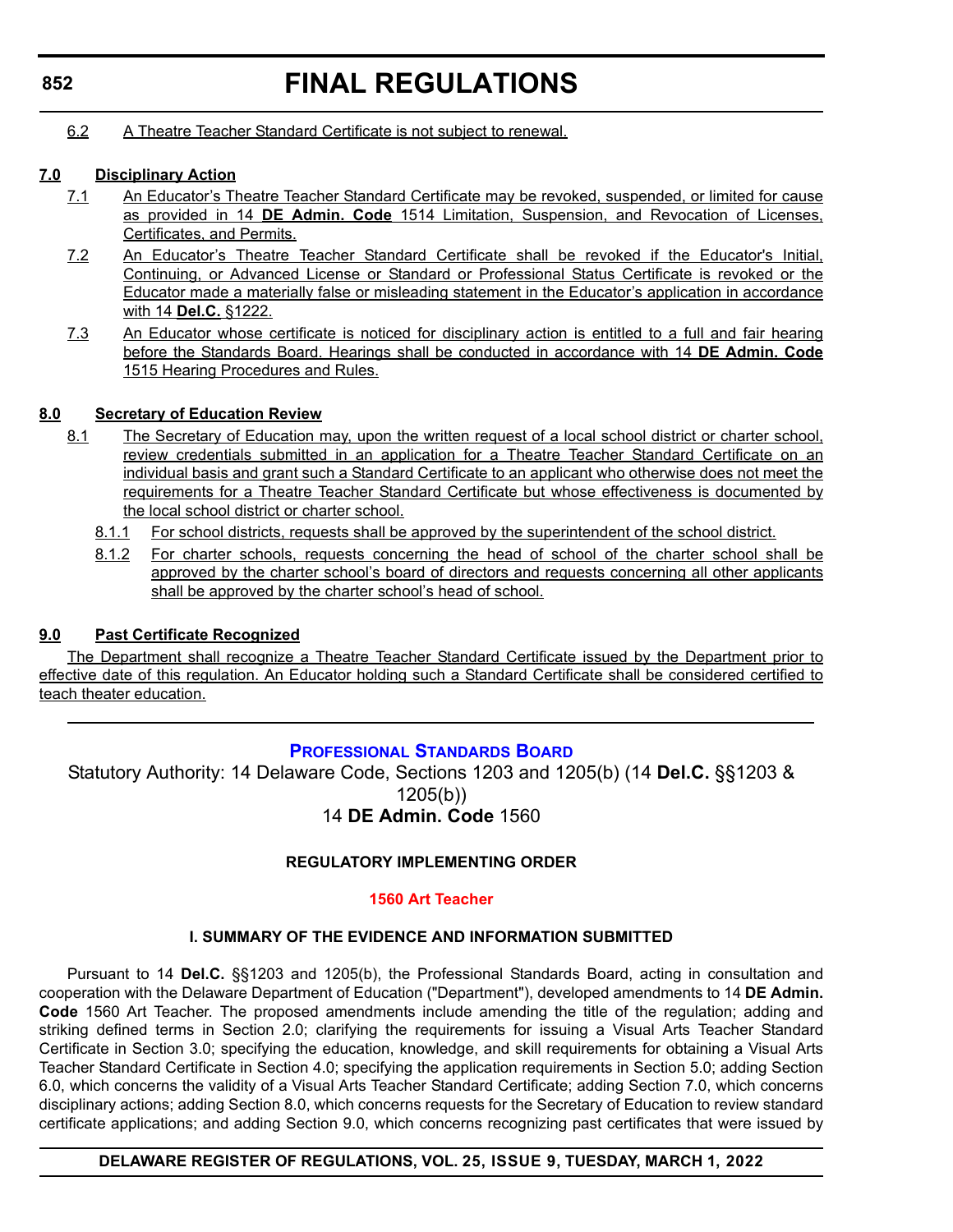the Department.

Notice of the proposed regulation was published in the *Register of Regulations* on December 1, 2021. The Professional Standards Board did not receive any written submittals concerning the proposed amendments.

### **II. FINDINGS OF FACTS**

On January 6, 2022, the Professional Standards Board voted to propose 14 **DE Admin. Code** 1560 Art Teacher, in the form attached hereto as Exhibit A, for adoption by the Department subject to the State Board of Education's approval.

The Department finds that the proposed amendments to the regulation are necessary to implement 14 **Del.C.** Ch. 12 and are designed to improve the quality of the Delaware educator workforce and to improve student performance. Accordingly, the Department finds that it is appropriate to amend 14 **DE Admin. Code** 1560 Art Teacher.

### **III. DECISION TO AMEND THE REGULATION**

For the foregoing reasons, the Department concludes that it is appropriate to amend 14 **DE Admin. Code** 1560 Art Teacher subject to the State Board of Education's approval. Therefore, pursuant to 14 **Del.C.** §§1203 and 1205(b), 14 **DE Admin. Code** 1560 Art Teacher, attached hereto as Exhibit A, is hereby amended.

## **IV. TEXT AND CITATION**

The text of 14 **DE Admin. Code** 1560 Art Teacher adopted hereby shall be in the form attached hereto as Exhibit A and said regulation shall be cited as 14 **DE Admin. Code** 1560 Visual Arts Teacher in the *Administrative Code of Regulations* for the Department.

### **V. EFFECTIVE DATE OF ORDER**

The effective date of this Order shall be ten days from the date this Order is published in the *Register of Regulations*.

> **IT IS SO ORDERED** the 20th day of January, 2022. **Department of Education** Mark Holodick, Ed.D., Secretary of Education

> > Approved this 20th day of January, 2022.

### **State Board of Education**

/s/ Whitney Sweeney, President /s/ Audrey J. Noble, Ph.D. /s/ Shawn Brittingham, Vice President/s/ /s/ Provey Powell, Jr. /s/ Candice Fifer /s/ Wali W. Rushdan, II /s/ Vincent Lofink

### **\*Please Note: Electronic signatures ("/s/") were accepted pursuant to 6 Del.C. §12A-107(d).**

### **1560 Art Visual Arts Teacher**

Non-regulatory note: Passage on an examination of content knowledge may also be required to obtain this certification. Pursuant to 14 **Del.C.** §1220 and 14 **DE Admin. Code** 1505, an examination of content knowledge is required when applicable and available. An examination of content knowledge is applicable and available when approved by the Professional Standards Board with the concurrence of the State Board of Education. See the Department of Education website for additional information.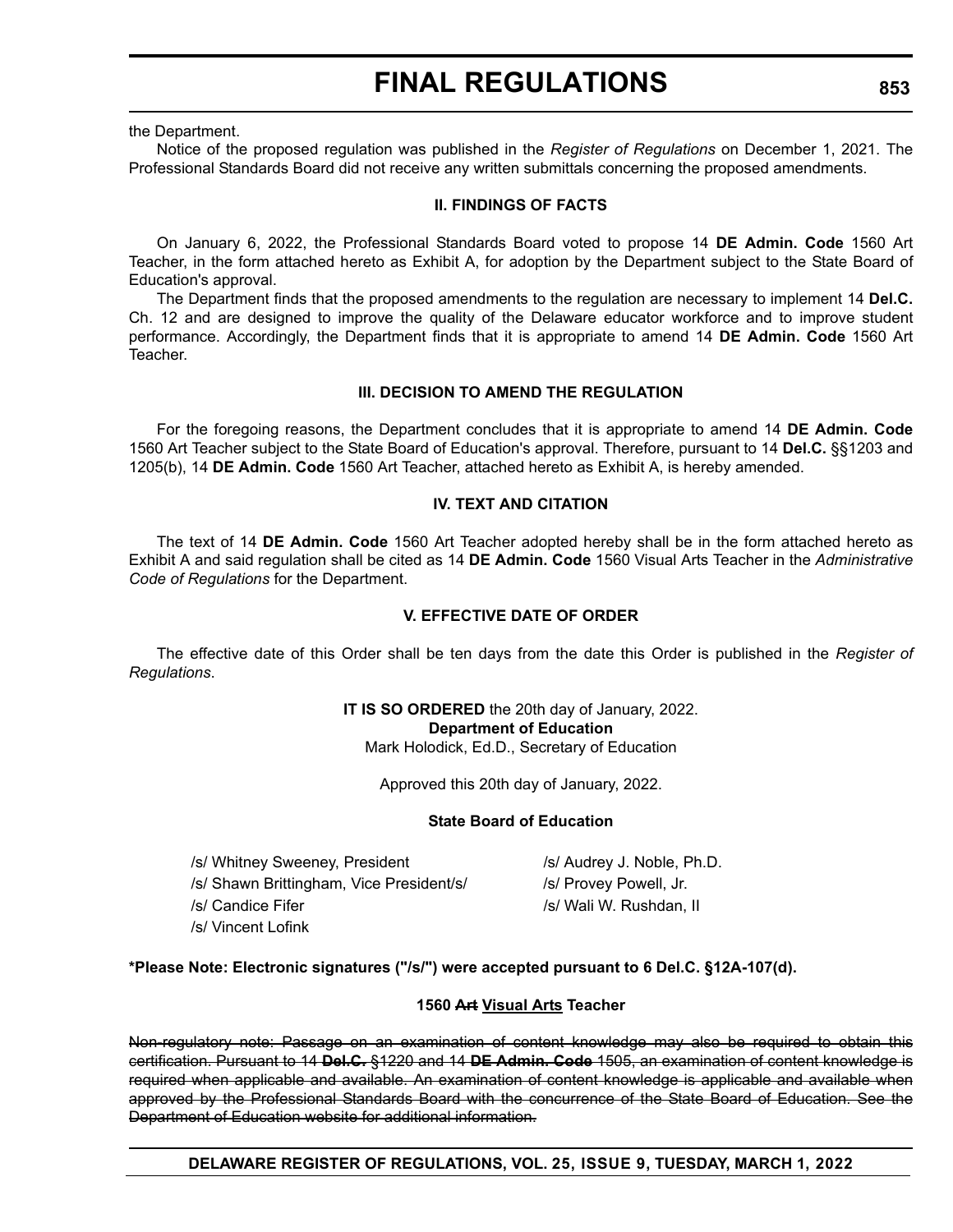# **1.0 Content**

- 4.4 This regulation shall apply to the requirements for issuance of a Visual Arts Teacher Standard Certificate, pursuant to 14 Del.C. §1220(a)<del>, for Art Teacher</del>. This certification Standard Certificate is required for grades K to 12 in Delaware public schools.
- 1.2 Except as otherwise provided, the requirements set forth in 14 **DE Admin. Code** 1505 Standard Certificate, including any subsequent amendment or revision thereto, are incorporated herein by reference.

### **2.0 Definitions**

The definitions set forth in 14 **DE Admin. Code** 1505 Standard Certificate, including any subsequent amendment or revision thereto, are incorporated herein by reference.

The following words and terms, when used in this regulation, shall have the following meaning:

"**Department**" means the Delaware Department of Education.

- "**Educator**" means a person licensed and certified by the State under 14 **Del.C.** Ch. 12 to engage in the practice of instruction, administration or other related professional support services in Delaware public schools, including charter schools, pursuant to rules and regulations promulgated by the Professional Standards Board and approved by the State Board of Education. The term 'educator' does not include substitute teachers.
- "**Employing Authority**" means any entity which employs educators, and includes, but is not limited to, school districts, charter schools, boards of directors, and management companies.
- "**Immorality**" means conduct which is inconsistent with the rules and principles of morality expected of an educator and may reasonably be found to impair an educator's effectiveness by reason of the educator's unfitness or otherwise.
- "**License**" means a credential which authorizes the holder to engage in the practice for which the license is issued.
- "**Regionally Accredited**" means educational accreditation by a regional accrediting agency that is recognized by the U.S. Secretary of Education as a reliable authority concerning the quality of education offered by the institutions of higher education it accredits, including Middle States Commission on Higher Education.
- "**Standard Certificate**" means a credential issued to certify that an educator has the prescribed knowledge, skill or education to practice in a particular area, teach a particular subject, or teach a category of students.

"**Standards Board**" means the Professional Standards Board established pursuant to 14 **Del.C.** §1201.

"**Valid and Current License or Certificate**" means a current full or permanent certificate or license issued by another state or jurisdiction. This means the educator is fully credentialed by having met all of the requirements for full licensure or certification in another state or jurisdiction and is in good standing in that state or jurisdiction. It does not include temporary, emergency, conditional certificates of eligibility or expired certificates or licenses issued from another state or jurisdiction.

## **3.0 Issuance of a Standard Certificate**

- 3.1 In accordance with 14 **Del.C.** §1220(a), the Department shall issue a Standard Certificate as an Art Teacher to an educator applicant who has met the following:
	- 3.1.1 Holds a valid Delaware Initial, Continuing, or Advanced License; License or a Limited Standard, Standard or Professional Status Certificate issued by the Department prior to August 31, 2003; and 2003 and meets the requirements set forth in Section 4.0 of this regulation; or
	- 3.1.2 Has met the requirements as set forth in 14 **DE Admin. Code** 1505 Standard Certificate, including any subsequent amendment or revision thereto.
	- 3.1.2 Has met the requirements for an educator's license in Delaware and presents proof of a Valid and Current License or Certificate as a visual arts teacher issued by another state or jurisdiction.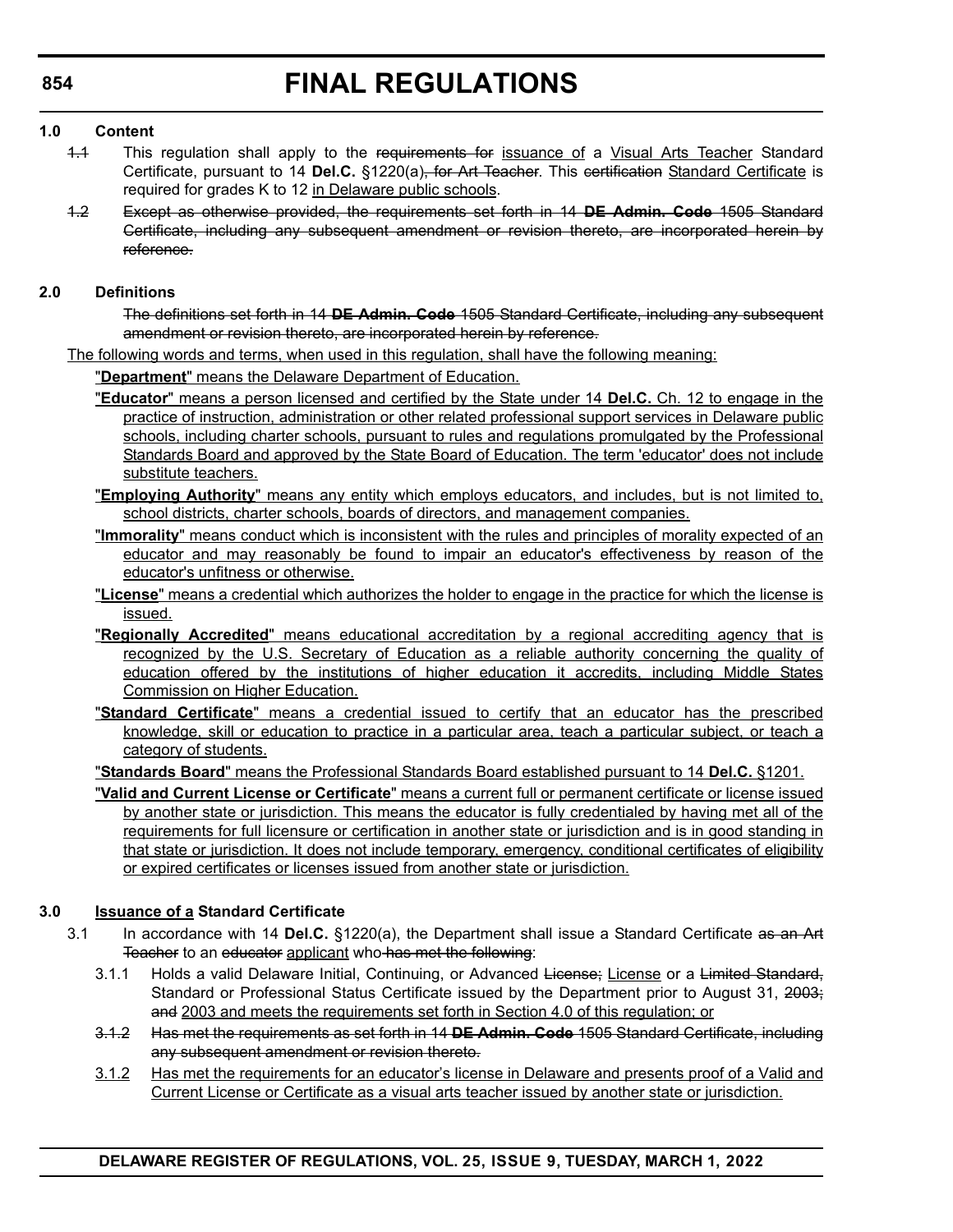3.2 Notwithstanding any provision to the contrary herein, the Department shall not act on an application for a Visual Arts Teacher Standard Certificate if the applicant is under official investigation by any national, state, or local authority with the power to issue educator licenses or certifications. The Department shall not act where the allegations include but are not limited to conduct such as Immorality, misconduct in office, incompetence, willful neglect of duty, disloyalty, or falsification of credentials until the applicant provides evidence of the investigation's resolution.

# **4.0 Prescribed Education, Knowledge, and Skill Requirements**

- 4.1 For an applicant who does not hold a content area Standard Certificate, the applicant shall have satisfied the requirements in subsections 4.1.1 and 4.1.2.
	- 4.1.1 The applicant shall have satisfied one of the following education requirements:
		- 4.1.1.1 Obtained and currently maintain an Art certificate from the National Board for Professional Teaching Standards; or
		- 4.1.1.2 Earned a bachelor's degree from a Regionally Accredited college or university with a minimum of 30 semester hours of coursework in art education from an educator preparation program approved or recognized by the Council for the Accreditation of Educator Preparation (CAEP) or a state where the state approval body employed the appropriate standards; or
		- 4.1.1.3 Satisfactorily completed an alternative routes for licensure or certification program to teach art as provided in 14 **Del.C.** §§1260 – 1266; or
		- 4.1.1.4 Satisfactorily completed a Department-approved educator preparation program in art education; or
		- 4.1.1.5 If the applicant is applying for an Initial License after the applicant completed a minimum of 91 days of successful long-term substitute teaching in a Delaware public school as provided in subsection 4.1.3.1 of 14 **DE Admin. Code** 1510, earned a bachelor's degree from a Regionally Accredited college or university in any content area and also satisfactorily completed 15 college credits related to art education of which at least six credits focus on pedagogy or an equivalent number of hours in professional development with one credit equating to 15 hours taken either as part of a degree program or in addition to a degree program from a Regionally Accredited college or university or a professional development provider approved by the Department.
			- 4.1.1.5.1 The applicant, in consultation with the applicant's Employing Authority, shall select the 15 credits or the equivalent number of hours in professional development subject to the Department's approval.
			- 4.1.1.5.2 If the applicant does not have an Employing Authority or is applying for a Standard Certificate outside of the applicant's current spectrum of employment, the applicant shall select the 15 credits or the equivalent number of hours in professional development in consultation with the Department and subject to the Department's approval.
			- 4.1.1.5.3 For the purpose of subsection 4.1.1.5, professional development means a combination of focused, in-depth learning, practice, feedback, reflection, and expert support experiences designed to change the participants' attitudes, insights, and perspectives and ultimately results in improved professional practice.
			- 4.1.1.5.4 Professional development hours may be approved if the applicant shows that the activity meets all of the following criteria:
				- 4.1.1.5.4.1 Relevant courses from a Regionally Accredited college or university in art education are not available to the applicant online or in the applicant's county of residence; and
				- 4.1.1.5.4.2 The activity is grounded in research and current best practices as judged by the Department's content specialist in art education; and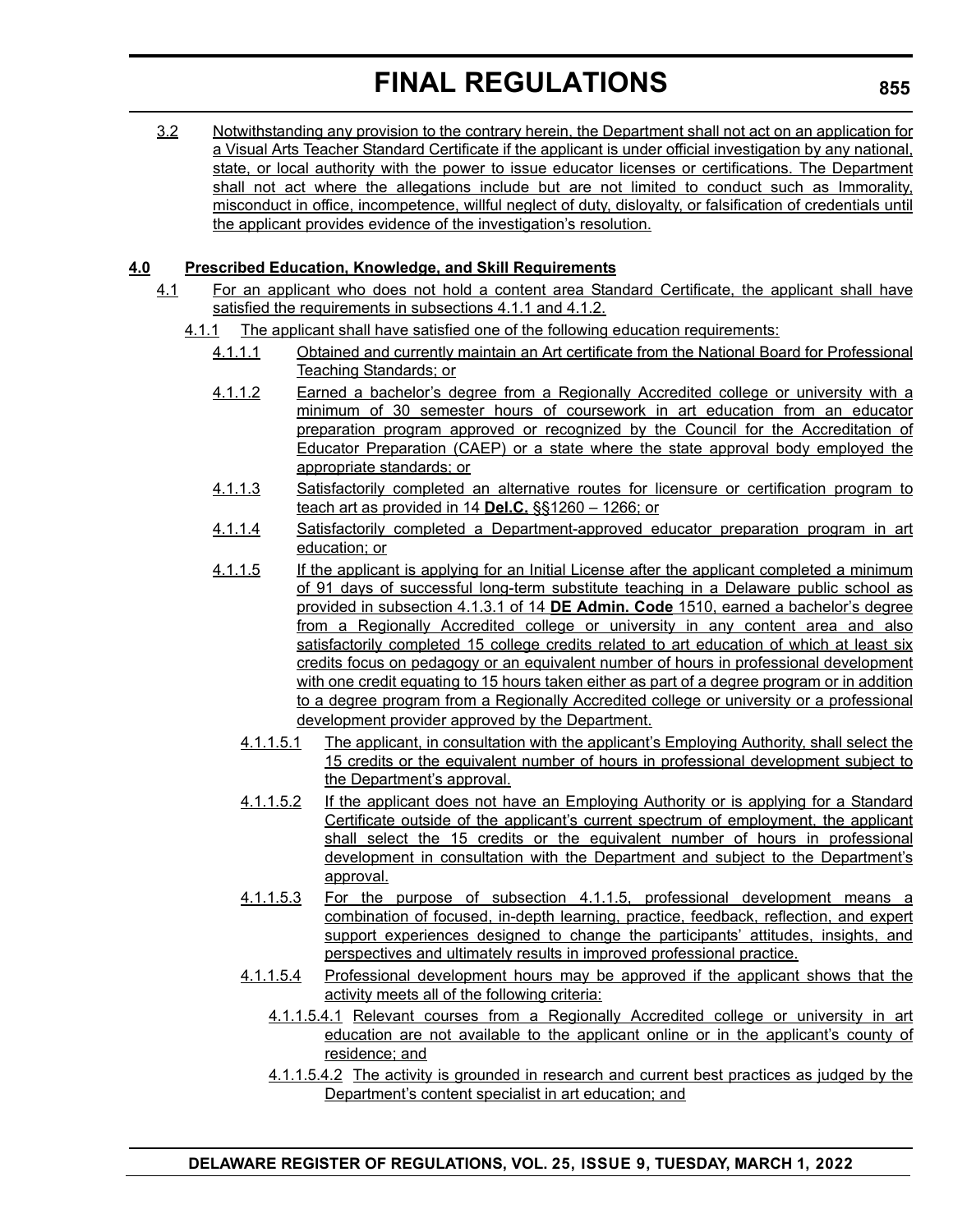- 4.1.1.5.4.3 The activity is documented by the provider to provide knowledge and skills that are required for the art education certification; and
- 4.1.1.5.4.4 The activity is part of a professional development program that includes knowledge acquisition, skill mastery, descriptive feedback, and refinement of practice in the work setting.
- 4.1.2 The applicant shall have achieved a minimum score of 158 on the Praxis Subject Assessment Art: Content Knowledge (ETS Test Code # 5134).
- 4.2 For an applicant who holds at least one content area Standard Certificate, the applicant shall have achieved a minimum score of 158 on the Praxis Subject Assessment – Art: Content Knowledge (ETS Test Code # 5134).

# **5.0 Application Requirements**

- 5.1 If an applicant is applying for an Initial License, a Standard Certificate must be applied for simultaneously with the application for the Initial License, and the applicant shall also provide all required documentation for the License.
- 5.2 For an applicant who does not hold a content area Standard Certificate, the following documentation is required with the application for a Visual Arts Teacher Standard Certificate:
	- 5.2.1 Evidence of obtaining and maintaining an Art certificate from the National Board for Professional Teaching Standards, if applicable; and
	- 5.2.2 Official transcript from the applicant's Regionally Accredited college or university.
		- 5.2.2.1 Electronic transcripts may be submitted by the Employing Authority or by the applicant's Regionally Accredited college or university; or
		- 5.2.2.2 Sealed paper transcripts may be submitted.
		- 5.2.2.3 The Department will not accept copies of transcripts; and
	- 5.2.3 Documents verifying successful completion of Department-approved professional development, if applicable; and
	- 5.2.4 Official score on the Praxis Subject Assessment as provided in subsection 4.1.2; and
	- 5.2.5 Additional documentation as required by the Department.
- 5.3 For an applicant who holds at least one content area Standard Certificate, the following documentation is required in the application for a Visual Arts Teacher Standard Certificate:
	- 5.3.1 Official score on the Praxis Subject Assessment as provided in subsection 4.2; and
	- 5.3.2 Additional documentation as required by the Department.
- 5.4 For applicants who have met the requirements for licensure as an educator in Delaware and hold a Valid and Current License or Certificate as a visual arts teacher from another state or jurisdiction, the following documentation is required in the application for a Visual Arts Teacher Standard Certificate:
	- 5.4.1 An official copy of the Valid and Current License or Certificate; and
	- 5.4.2 Additional documentation as required by the Department.

# **6.0 Validity of a Standard Certificate**

- 6.1 A Visual Arts Teacher Standard Certificate is valid regardless of the assignment or employment status of the holder provided that the Educator's License remains current and valid.
- 6.2 A Visual Arts Teacher Standard Certificate is not subject to renewal.

# **7.0 Disciplinary Action**

- 7.1 An Educator's Visual Arts Teacher Standard Certificate may be revoked, suspended, or limited for cause as provided in 14 **DE Admin. Code** 1514 Limitation, Suspension, and Revocation of Licenses, Certificates, and Permits.
- 7.2 An Educator's Visual Arts Teacher Standard Certificate shall be revoked if the Educator's Initial, Continuing, or Advanced License or Standard or Professional Status Certificate is revoked or the

# **DELAWARE REGISTER OF REGULATIONS, VOL. 25, ISSUE 9, TUESDAY, MARCH 1, 2022**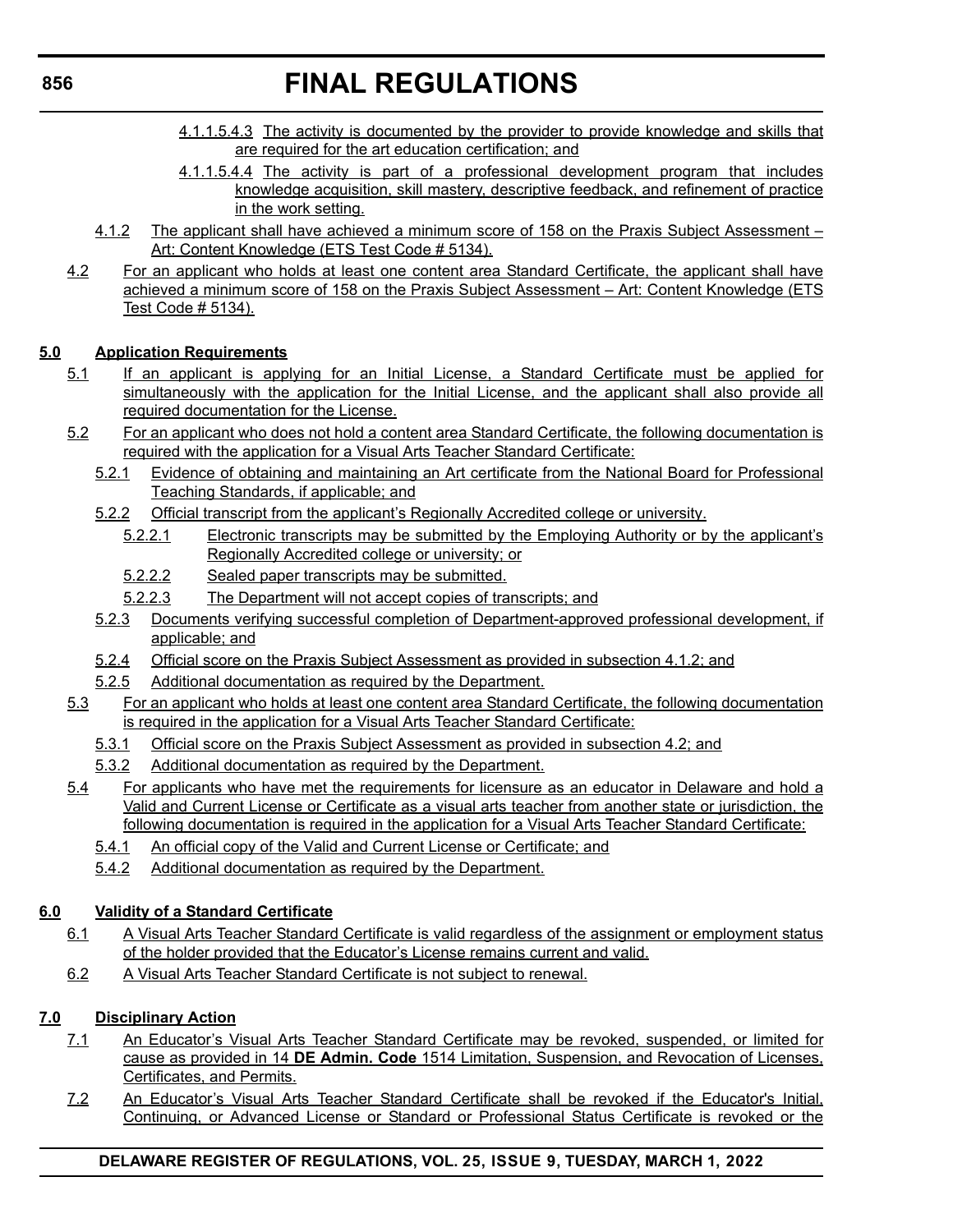Educator made a materially false or misleading statement in the Educator's application in accordance with 14 **Del.C.** §1222.

7.3 An Educator whose certificate is noticed for disciplinary action is entitled to a full and fair hearing before the Standards Board. Hearings shall be conducted in accordance with 14 **DE Admin. Code** 1515 Hearing Procedures and Rules.

# **8.0 Secretary of Education Review**

- 8.1 The Secretary of Education may, upon the written request of a local school district or charter school, review credentials submitted in an application for a Visual Arts Teacher Standard Certificate on an individual basis and grant such a Standard Certificate to an applicant who otherwise does not meet the requirements for a Visual Arts Teacher Standard Certificate but whose effectiveness is documented by the local school district or charter school.
	- 8.1.1 For school districts, requests shall be approved by the superintendent of the school district.
	- 8.1.2 For charter schools, requests concerning the head of school of the charter school shall be approved by the charter school's board of directors and requests concerning all other applicants shall be approved by the charter school's head of school.

# **9.0 Past Certification Recognized**

The Department shall recognize a Visual Arts Teacher Standard Certificate issued by the Department prior to effective date of this regulation. An Educator holding such a Standard Certificate shall be considered certified to teach visual arts.

# **[PROFESSIONAL STANDARDS BOARD](https://www.doe.k12.de.us/domain/172)**

Statutory Authority: 14 Delaware Code, Sections 1203 and 1205(b) (14 **Del.C.** §§1203 & 1205(b))

# 14 **DE Admin. Code** 1563

# **REGULATORY IMPLEMENTING ORDER**

## **[1563 Music Teacher](#page-3-0)**

# **I. SUMMARY OF THE EVIDENCE AND INFORMATION SUBMITTED**

Pursuant to 14 **Del.C.** §§1203 and 1205(b), the Professional Standards Board, acting in consultation and cooperation with the Delaware Department of Education ("Department"), developed amendments to 14 **DE Admin. Code** 1563 Music Teacher. The regulation concerns the requirements for a Music Teacher Standard Certificate in accordance with 14 **Del.C.** §1220. The proposed amendments include adding and striking defined terms in Section 2.0; clarifying the requirements for issuing a Music Teacher Standard Certificate in Section 3.0; specifying the education, knowledge, and skill requirements for obtaining a Music Teacher Standard Certificate in Section 4.0; specifying the application requirements in Section 5.0; adding Section 6.0, which concerns the validity of a Music Teacher Standard Certificate; adding Section 7.0, which concerns disciplinary actions; adding Section 8.0, which concerns requests for the Secretary of Education to review standard certificate applications; and adding Section 9.0, which concerns recognizing past certificates that were issued by the Department.

Notice of the proposed regulation was published in the *Register of Regulations* on December 1, 2021. The Professional Standards Board did not receive any written submittals concerning the proposed amendments.

### **II. FINDINGS OF FACTS**

On January 6, 2022, the Professional Standards Board voted to propose 14 **DE Admin. Code** 1563 Music Teacher, in the form attached hereto as Exhibit A, for adoption by the Department subject to the State Board of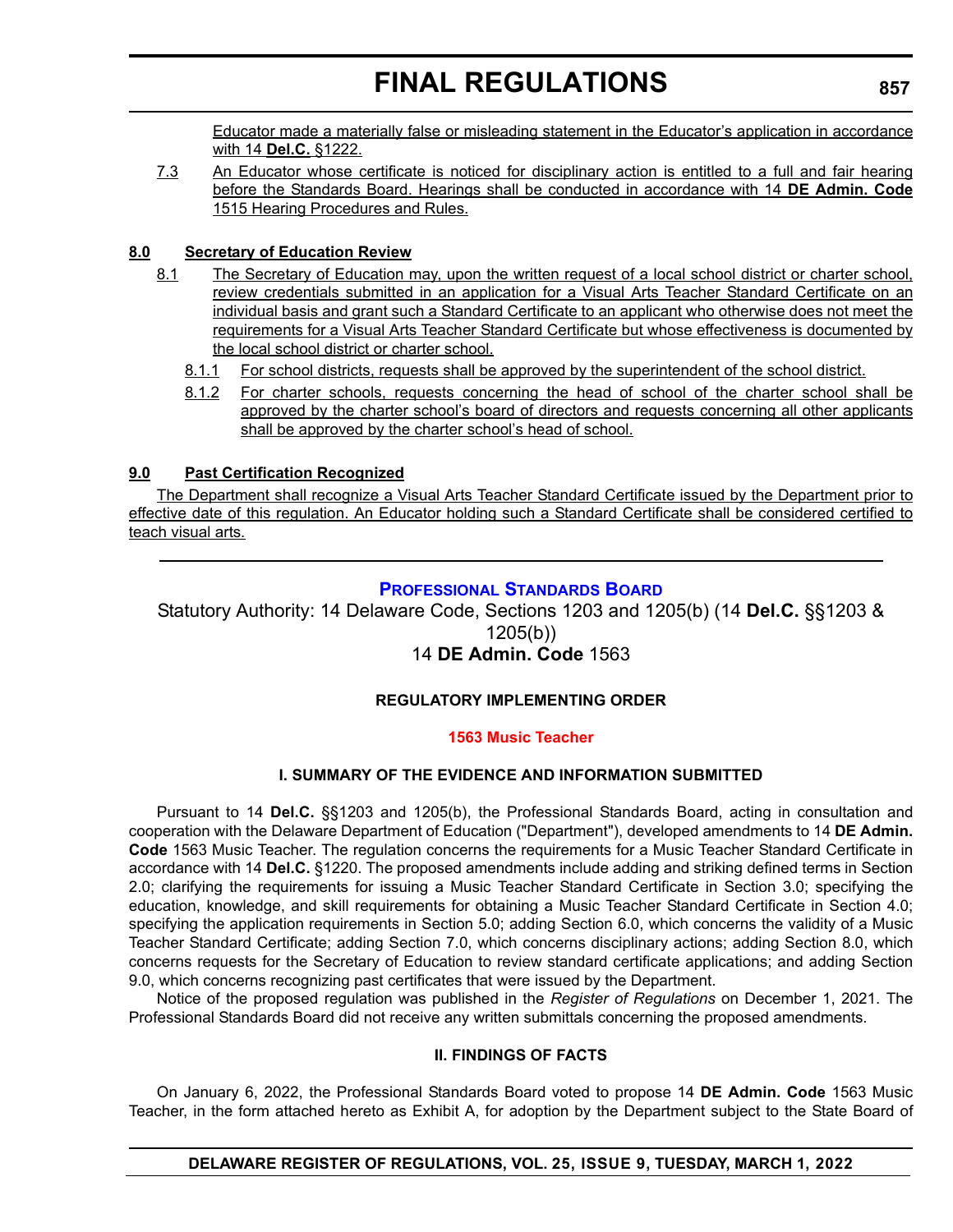**858**

# **FINAL REGULATIONS**

Education's approval.

The Department finds that the proposed amendments to the regulation are necessary to implement 14 **Del.C.** Ch. 12 and are designed to improve the quality of the Delaware educator workforce and to improve student performance. Accordingly, the Department finds that it is appropriate to amend 14 **DE Admin. Code** 1563 Music Teacher.

### **III. DECISION TO AMEND THE REGULATION**

For the foregoing reasons, the Department concludes that it is appropriate to amend 14 **DE Admin. Code** 1563 Music Teacher subject to the State Board of Education's approval. Therefore, pursuant to 14 **Del.C.** §§1203 and 1205(b), 14 **DE Admin. Code** 1563 Music Teacher, attached hereto as Exhibit A, is hereby amended.

## **IV. TEXT AND CITATION**

The text of 14 **DE Admin. Code** 1563 Music Teacher adopted hereby shall be in the form attached hereto as Exhibit A and said regulation shall be cited as 14 **DE Admin. Code** 1563 Music Teacher in the *Administrative Code of Regulations* for the Department.

## **V. EFFECTIVE DATE OF ORDER**

The effective date of this Order shall be ten days from the date this Order is published in the *Register of Regulations*.

> **IT IS SO ORDERED** the 20th day of January, 2022. **Department of Education**

Mark Holodick, Ed.D., Secretary of Education

Approved this 20th day of January, 2022.

### **State Board of Education**

/s/ Whitney Sweeney, President /s/ Audrey J. Noble, Ph.D. /s/ Shawn Brittingham, Vice President/s/ /s/ Provey Powell, Jr.

/s/ Vincent Lofink

**\*Please Note: Electronic signatures ("/s/") were accepted pursuant to 6 Del.C. §12A-107(d).**

## **1563 Music Teacher**

Non-regulatory note: Passage on an examination of content knowledge may also be required to obtain this certification. Pursuant to 14 **Del.C.** §1220 and 14 **DE Admin. Code** 1505, an examination of content knowledge is required when applicable and available. An examination of content knowledge is applicable and available when approved by the Professional Standards Board with the concurrence of the State Board of Education. See the Department of Education website for additional information.

### **1.0 Content**

1.1 This regulation shall apply to the issuance of a Music Teacher Standard Certificate, pursuant to 14 **Del.C.** §1220(a), for Music Teacher. This certification Standard Certificate is required for grades K to 12 in Delaware public schools.

/s/ Candice Fifer /s/ Wali W. Rushdan, II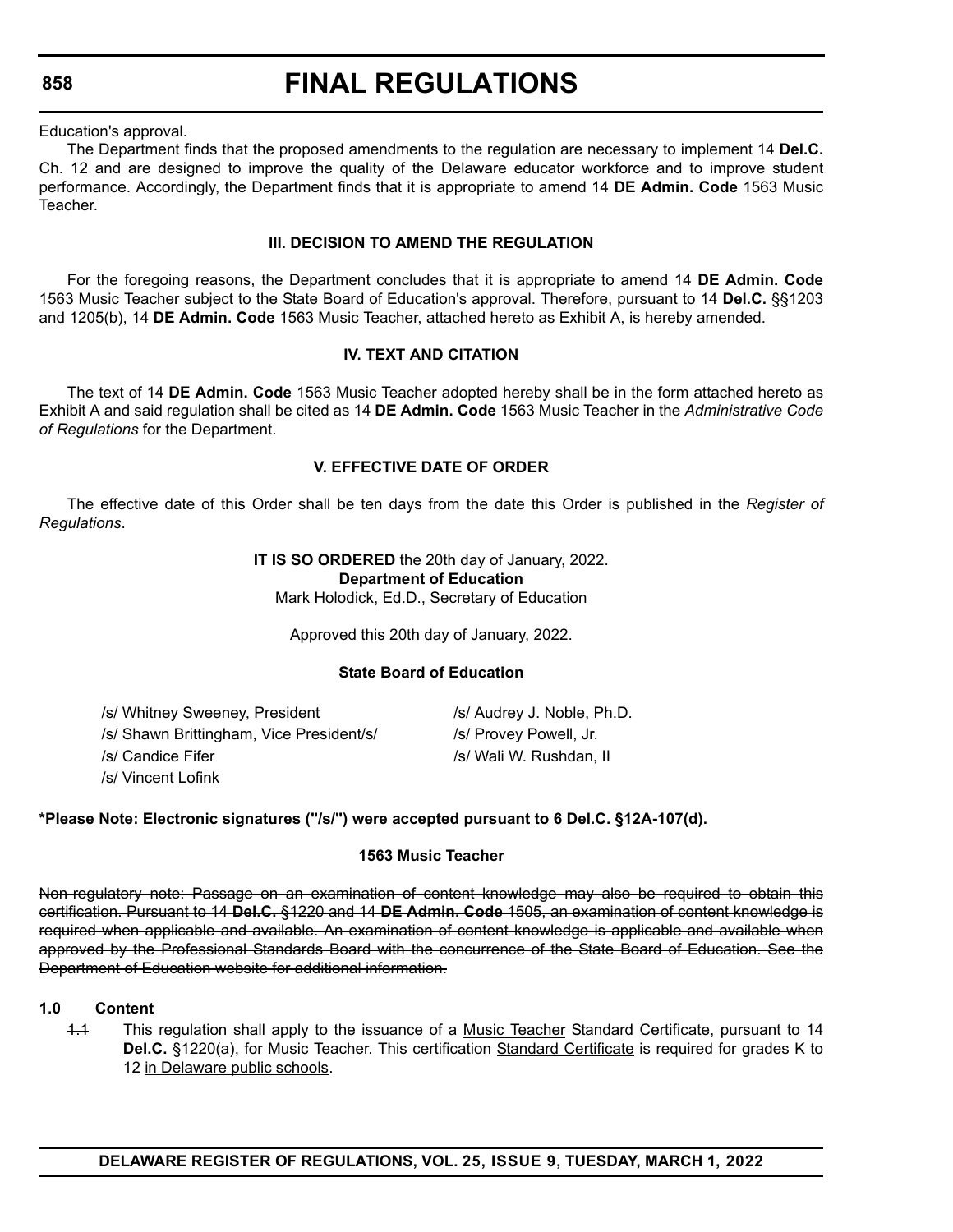1.2 Except as otherwise provided, the requirements set forth in 14 **DE Admin. Code** 1505 Standard Certificate, including any subsequent amendment or revision thereto, are incorporated herein by reference.

# **2.0 Definitions**

The definitions set forth in 14 **DE Admin. Code** 1505 Standard Certificate, including any subsequent amendment or revision thereto, are incorporated herein by reference.

The following words and terms, when used in this regulation, shall have the following meaning:

"**Department**" means the Delaware Department of Education.

- "**Educator**" means a person licensed and certified by the State under 14 **Del.C.** Ch. 12 to engage in the practice of instruction, administration or other related professional support services in Delaware public schools, including charter schools, pursuant to rules and regulations promulgated by the Professional Standards Board and approved by the State Board of Education. The term 'educator' does not include substitute teachers.
- "**Employing Authority**" means any entity which employs educators, and includes, but is not limited to, school districts, charter schools, boards of directors, and management companies.
- "**Immorality**" means conduct which is inconsistent with the rules and principles of morality expected of an educator and may reasonably be found to impair an educator's effectiveness by reason of the educator's unfitness or otherwise.
- "**License**" means a credential which authorizes the holder to engage in the practice for which the license is issued.
- "**Regionally Accredited**" means educational accreditation by a regional accrediting agency that is recognized by the U.S. Secretary of Education as a reliable authority concerning the quality of education offered by the institutions of higher education it accredits, including Middle States Commission on Higher Education.
- "**Standard Certificate**" means a credential issued to certify that an educator has the prescribed knowledge, skill or education to practice in a particular area, teach a particular subject, or teach a category of students.
- "**Standards Board**" means the Professional Standards Board established pursuant to 14 **Del.C.** §1201.
- "**Valid and Current License or Certificate**" means a current full or permanent certificate or license issued by another state or jurisdiction. This means the educator is fully credentialed by having met all of the requirements for full licensure or certification in another state or jurisdiction and is in good standing in that state or jurisdiction. It does not include temporary, emergency, conditional certificates of eligibility or expired certificates or licenses issued from another state or jurisdiction.

# **3.0 Issuance of a Standard Certificate**

- 3.1 In accordance with 14 **Del.C.** §1220(a), the Department shall issue a Music Teacher Standard Certificate as a Music Teacher to an educator applicant who has met the following:
	- 3.1.1 Holds a valid Delaware Initial, Continuing, or Advanced License; License, or a Limited Standard, Standard or Professional Status Certificate issued by the Department prior to August 31, 2003; and 2003 and meets the requirements set forth in Section 4.0 of this regulation; or
	- 3.1.2 Has met the requirements as set forth in 14 **DE Admin. Code** 1505 Standard Certificate, including any subsequent amendment or revision there.
	- 3.1.2 Has met the requirements for an educator's license in Delaware and presents proof of a Valid and Current License or Certificate as a music teacher issued by another state or jurisdiction.
- 3.2 Notwithstanding any provision to the contrary herein, the Department shall not act on an application for a Music Teacher Standard Certificate if the applicant is under official investigation by any national, state, or local authority with the power to issue educator licenses or certifications. The Department shall not act where the allegations include but are not limited to conduct such as Immorality, misconduct in office, incompetence, willful neglect of duty, disloyalty, or falsification of credentials until the applicant provides evidence of the investigation's resolution.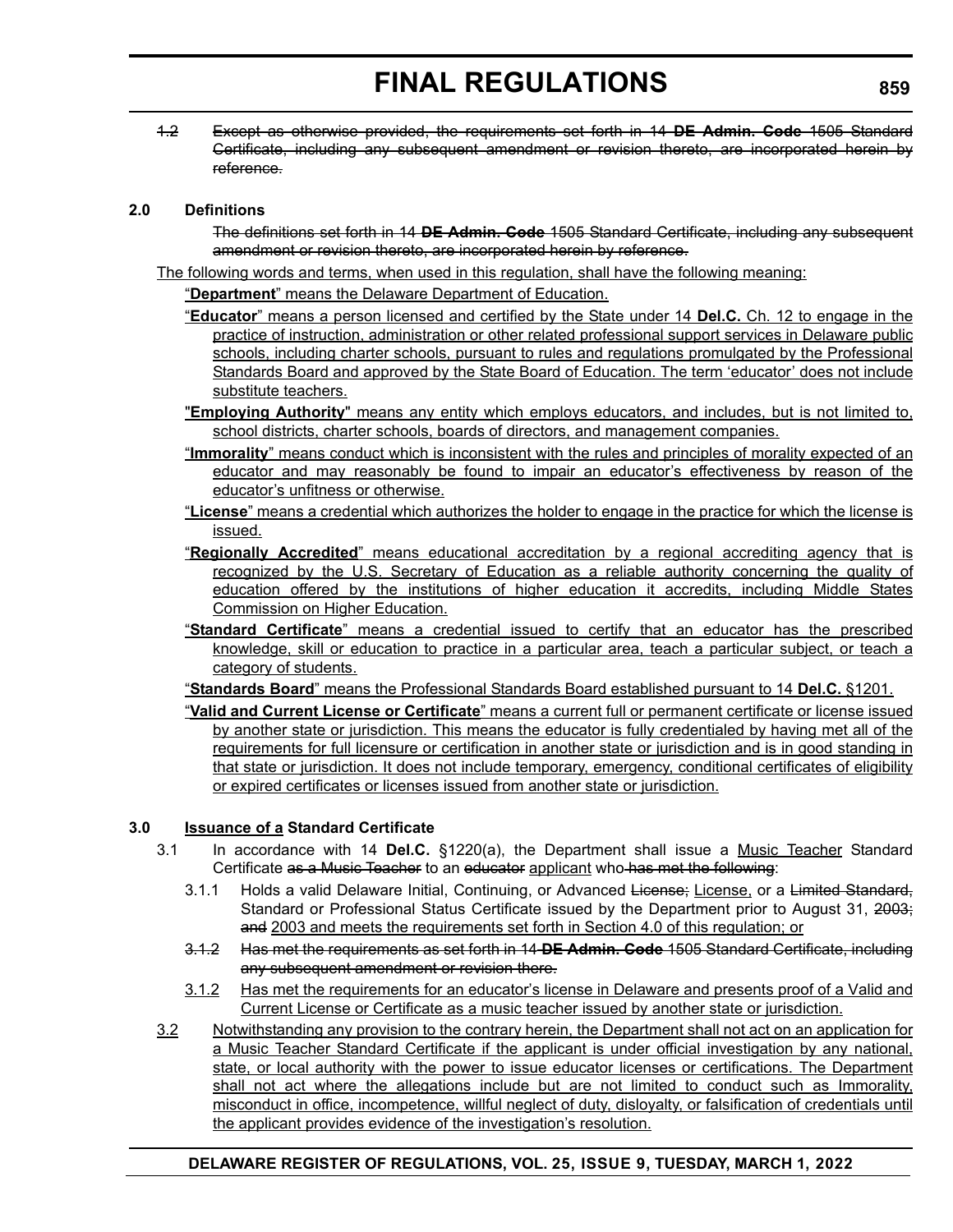# **4.0 Prescribed Education, Knowledge, and Skill Requirements**

- 4.1 For an applicant who does not hold a content area Standard Certificate, the applicant shall have satisfied the requirements in subsections 4.1.1 and 4.1.2.
	- 4.1.1 The applicant shall have satisfied one of the following education requirements:
		- 4.1.1.1 Obtained and currently maintain a Music certificate from the National Board for Professional Teaching Standards; or
		- 4.1.1.2 Earned a bachelor's degree from a Regionally Accredited college or university with a minimum of 30 semester hours of coursework in music from an educator preparation program approved or recognized by the Council for the Accreditation of Educator Preparation (CAEP) or a state where the state approval body employed the appropriate standards; or
		- 4.1.1.3 Satisfactorily completed an alternative routes for licensure or certification program to teach music as provided in 14 **Del.C.** §§1260 - 1266; or
		- 4.1.1.4 Satisfactorily completed a Department-approved educator preparation program in music education; or
		- 4.1.1.5 If the applicant is applying for an Initial License after the applicant completed a minimum of 91 days of successful long-term substitute teaching in a Delaware public school as provided in subsection 4.1.3.1 of 14 **DE Admin. Code** 1510, earned a bachelor's degree from a Regionally Accredited college or university in any content area and also satisfactorily completed 15 college credits related to music education of which at least six credits focus on pedagogy or an equivalent number of hours in professional development with one credit equating to 15 hours taken either as part of a degree program or in addition to a degree program from a Regionally Accredited college or university or a professional development provider approved by the Department.
			- 4.1.1.5.1 The applicant, in consultation with the applicant's Employing Authority, shall select the 15 credits or the equivalent number of hours in professional development subject to the Department's approval.
			- 4.1.1.5.2 If the applicant does not have an Employing Authority or is applying for a Standard Certificate outside of the applicant's current spectrum of employment, the applicant shall select the 15 credits or the equivalent number of hours in professional development in consultation with the Department and subject to the Department's approval.
			- 4.1.1.5.3 For the purpose of subsection 4.1.1.5, professional development means a combination of focused, in-depth learning, practice, feedback, reflection, and expert support experiences designed to change the participants' attitudes, insights, and perspectives and ultimately results in improved professional practice.
			- 4.1.1.5.4 Professional development hours may be approved if the applicant shows that the activity meets all of the following criteria:
				- 4.1.1.5.4.1 Relevant courses from a Regionally Accredited college or university in music education are not available to the applicant online or in the applicant's county of residence; and
				- 4.1.1.5.4.2 The activity is grounded in research and current best practices as judged by the Department's content specialist in music education; and
				- 4.1.1.5.4.3 The activity is documented by the provider to provide knowledge and skills that are required for the music education certification; and
				- 4.1.1.5.4.4 The activity is part of a professional development program that includes knowledge acquisition, skill mastery, descriptive feedback, and refinement of practice in the work setting.
	- 4.1.2 The applicant shall have achieved a minimum score of 155 on the Praxis Subject Assessment Music: Content Knowledge (ETS Test Code # 5113).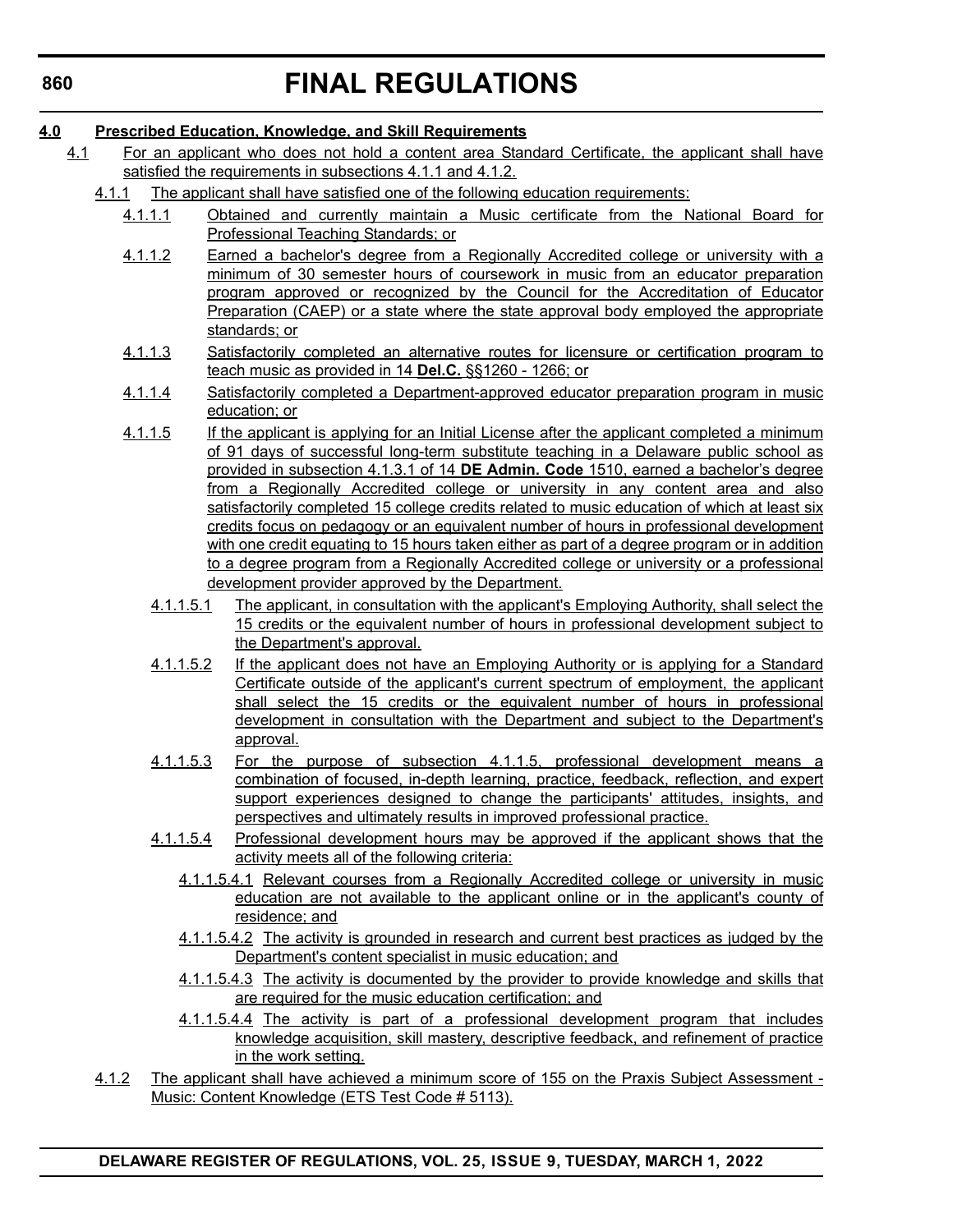4.2 For an applicant who holds at least one content area Standard Certificate, the applicant shall have achieved a minimum score of 155 on the Praxis Subject Assessment - Music: Content Knowledge (ETS Test Code # 5113).

# **5.0 Application Requirements**

- 5.1 If an applicant is applying for an Initial License, a Standard Certificate must be applied for simultaneously with the application for the Initial License, and the applicant shall also provide all required documentation for the License.
- 5.2 For an applicant who does not hold a content area Standard Certificate, the following documentation is required with the application for a Music Teacher Standard Certificate:
	- 5.2.1 Evidence of obtaining and currently maintaining a Music certificate from the National Board for Professional Teaching Standards, if applicable; and
	- 5.2.2 Official transcript from the applicant's Regionally Accredited college or university.
		- 5.2.2.1 Electronic transcripts may be submitted by the Employing Authority or by the applicant's Regionally Accredited college or university; or
		- 5.2.2.2 Sealed paper transcripts may be submitted.
		- 5.2.2.3 The Department will not accept copies of transcripts; and
	- 5.2.3 Documents verifying successful completion of Department-approved professional development, if applicable; and
	- 5.2.4 Official score on the Praxis Subject Assessment as provided in subsection 4.1.2; and
	- 5.2.5 Additional documentation as required by the Department.
- 5.3 For an applicant who holds at least one content area Standard Certificate, the following documentation is required in the application for a Music Teacher Standard Certificate:
	- 5.3.1 Official score on the Praxis Subject Assessment as provided in subsection 4.2; and
	- 5.3.2 Additional documentation as required by the Department.
- 5.4 For applicants who have met the requirements for licensure as an educator in Delaware and hold a Valid and Current License or Certificate as a music teacher from another state or jurisdiction, the following documentation is required in the application for a Music Teacher Standard Certificate:
	- 5.4.1 An official copy of the Valid and Current License or Certificate; and
	- 5.4.2 Additional documentation as required by the Department.

# **6.0 Validity of a Standard Certificate**

- 6.1 A Music Teacher Standard Certificate is valid regardless of the assignment or employment status of the holder provided that the Educator's License remains current and valid.
- 6.2 A Music Teacher Standard Certificate is not subject to renewal.

# **7.0 Disciplinary Action**

- 7.1 An Educator's Music Teacher Standard Certificate may be revoked, suspended, or limited for cause as provided in 14 **DE Admin. Code** 1514 Limitation, Suspension, and Revocation of Licenses, Certificates, and Permits.
- 7.2 An Educator's Music Teacher Standard Certificate shall be revoked if the Educator's Initial, Continuing, or Advanced License or Standard or Professional Status Certificate is revoked or the Educator made a materially false or misleading statement in the Educator's application in accordance with 14 **Del.C.** §1222.
- 7.3 An Educator whose certificate is noticed for disciplinary action is entitled to a full and fair hearing before the Standards Board. Hearings shall be conducted in accordance with 14 **DE Admin. Code** 1515 Hearing Procedures and Rules.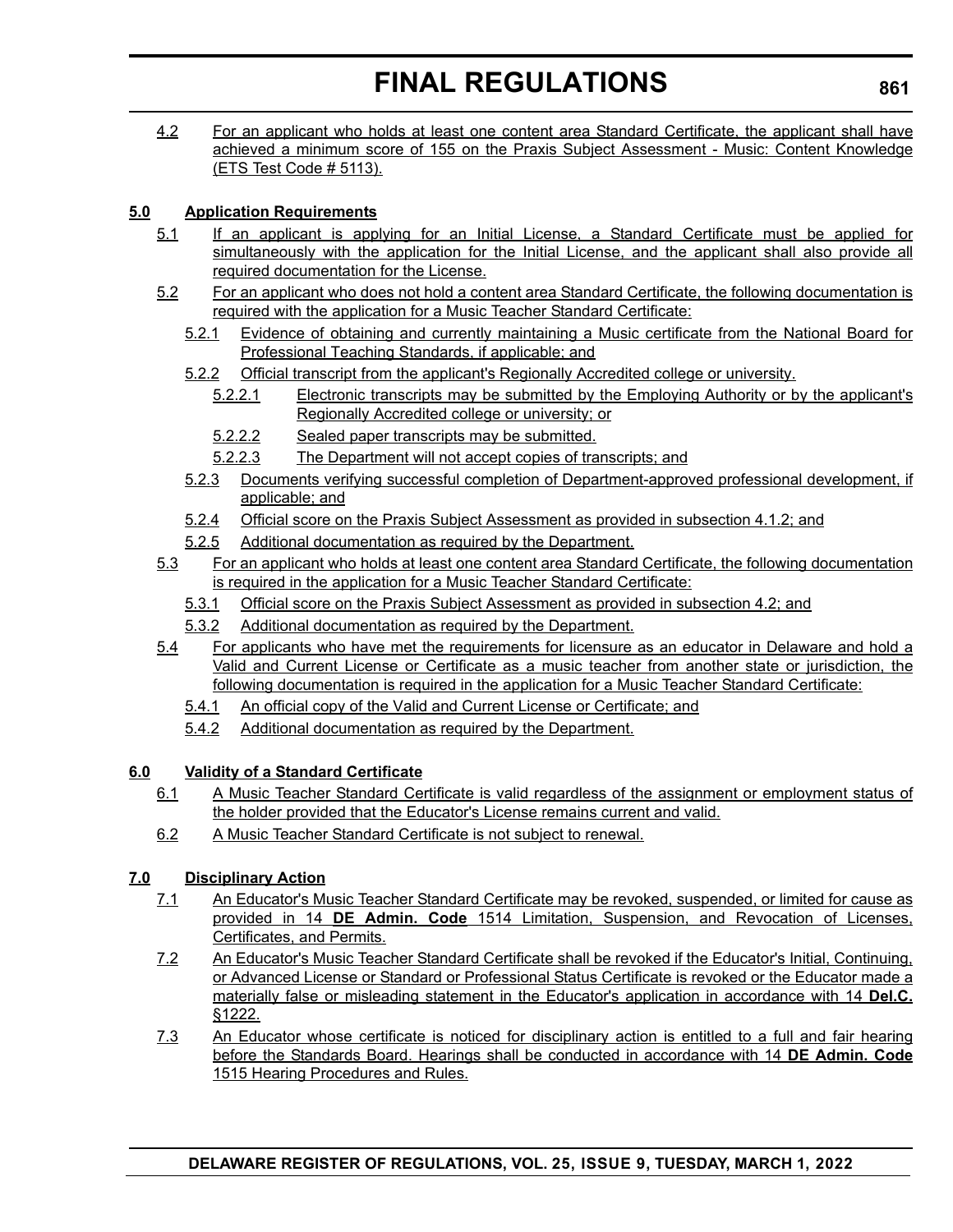## **8.0 Secretary of Education Review**

- 8.1 The Secretary of Education may, upon the written request of a local school district or charter school, review credentials submitted in an application for a Music Teacher Standard Certificate on an individual basis and grant such a Standard Certificate to an applicant who otherwise does not meet the requirements for a Music Teacher Standard Certificate but whose effectiveness is documented by the local school district or charter school.
	- 8.1.1 For school districts, requests shall be approved by the superintendent of the school district.
	- 8.1.2 For charter schools, requests concerning the head of school of the charter school shall be approved by the charter school's board of directors and requests concerning all other applicants shall be approved by the charter school's head of school.

# **9.0 Past Certificate Recognized**

The Department shall recognize a Music Teacher Standard Certificate issued by the Department prior to effective date of this regulation. An Educator holding such a Standard Certificate shall be considered certified to teach music.

# **[DEPARTMENT OF HEALTH AND SOCIAL SERVICES](https://www.dhss.delaware.gov/dhss/dmma/)**

**DIVISION OF MEDICAID AND MEDICAL ASSISTANCE**

Statutory Authority: 31 Delaware Code, Section 512 (31 **Del.C.** §512)

### **ORDER**

### **[Assertive Community Integration Support Team \(ACIST\)](#page-4-0)**

### NATURE OF THE PROCEEDINGS:

Delaware Health and Social Services ("Department") / Division of Medicaid and Medical Assistance initiated proceedings to amend Title XIX Medicaid State Plan regarding Health Home Services, specifically, to remove the Assertive Community Integration Support Team (ACIST) health home service as an option from the Delaware Medicaid State Plan. The Department's proceedings to amend its regulations were initiated pursuant to 29 **Del.C.** §10114 and its authority as prescribed by 31 **Del.C.** §512.

The Department published its notice of proposed regulation changes pursuant to 29 **Del.C.** §10115 in the November 2021 *Delaware Register of Regulations*, requiring written materials and suggestions from the public concerning the proposed regulations to be produced by December 2, 2021 at which time the Department would receive information, factual evidence and public comment to the said proposed changes to the regulations.

### **SUMMARY OF PROPOSAL**

Effective for services provided on and after January 1, 2022 Delaware Health and Social Services (DHSS)/ Division of Medicaid and Medical Assistance (DMMA) proposes to amend Title XIX Medicaid State Plan regarding Health Home Services, specifically, to remove the Assertive Community Integration Support Team (ACIST) health home service as an option from the Delaware Medicaid State Plan.

### **Background**

The Division of Developmental Disabilities Services (DDDS) in partnership with DMMA amended the 1915 (c) Home and Community Based Services Lifespan waiver to allow enrollees to also be enrolled in Managed Care for their acute medical care needs, where in previous years they had been carved out into Fee for Service Medicaid. This change became effective July 1, 2019. At approximately the same time, DDDS decided to do a thorough evaluation of the services and supports the MCOs were providing. As a result of that review it was determined that the ACIST program was no longer the best way to meet the service needs of those enrolled in the program, and in fact, they would receive very similar support through the MCO carve in. DDDS decided to discontinue this specialized program in order for service recipients to receive supports in the most integrated manner, which is through the MCOs. The ACIST Home Health program is currently closed and no provider is actively providing this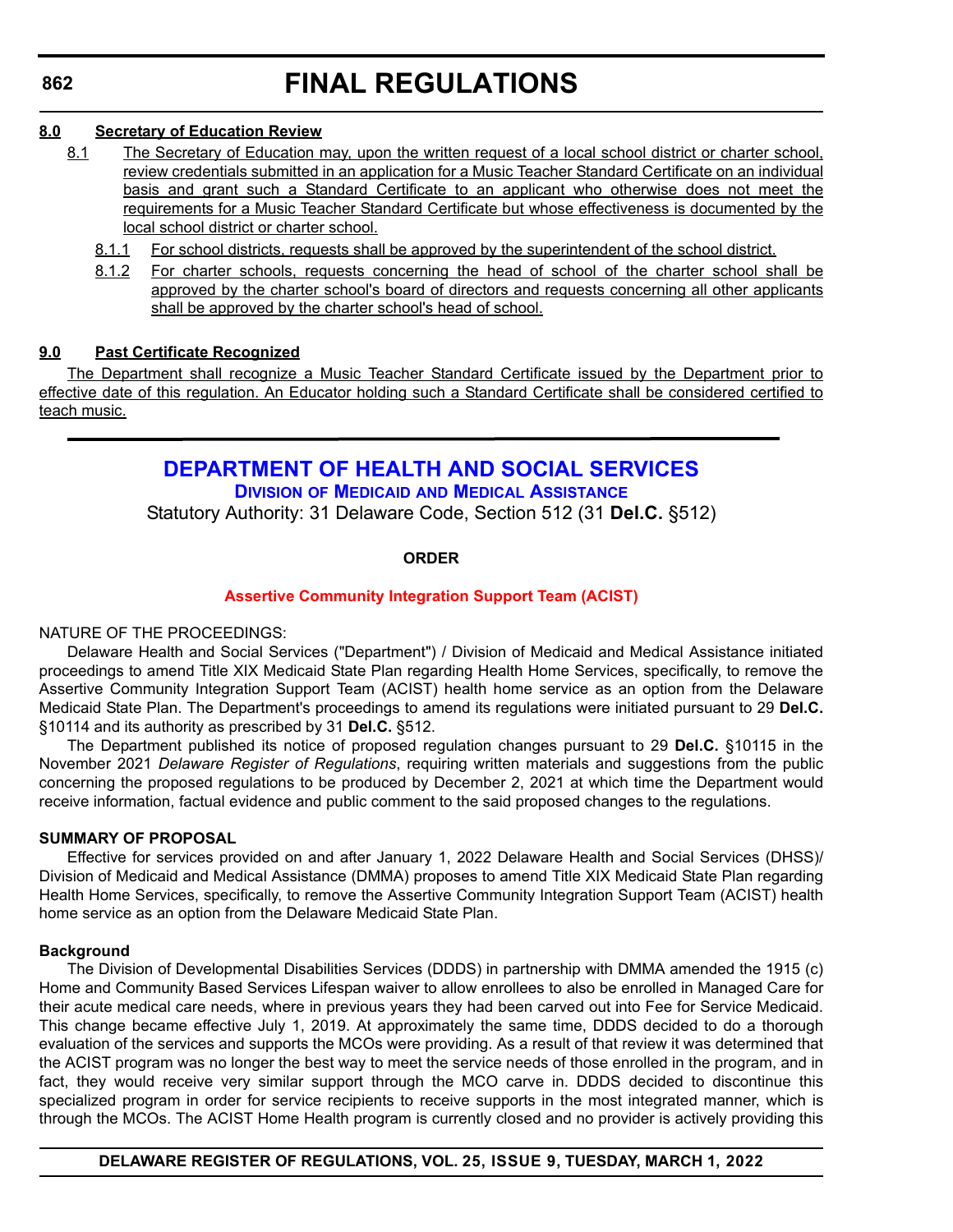State Plan service.

### **Statutory Authority**

1902(a)(10)(D) of the Social Security Act, Home health services

### **Purpose**

The purpose of this proposed regulation is to remove the Assertive Community Integration Support Team (ACIST) health home service as an option from the Delaware Medicaid State Plan.

### *Public Notice*

In accordance with the federal public notice requirements established at Section 1902(a)(13)(A) of the Social Security Act and 42 CFR 440.386 and the state public notice requirements of Title 29, Chapter 101 of the **Delaware Code**, DHSS/DMMA gave public notice and provided an open comment period for 30 days to allow all stakeholders an opportunity to provide input on the proposed regulation. Comments were to have been received by 4:30 p.m. on December 2, 2021.

### *Centers for Medicare and Medicaid Services Review and Approval*

The provisions of this state plan amendment (SPA) are subject to approval by the Centers for Medicare and Medicaid Services (CMS). The draft SPA page(s) may undergo further revisions before and after submittal to CMS based upon public comment and/or CMS feedback. The final version may be subject to significant change.

### *Provider Manuals and Communications Update*

Also, there may be additional provider manuals that may require updates as a result of these changes. The applicable Delaware Medical Assistance Program (DMAP) Provider Policy Specific Manuals and/or Delaware Medical Assistance Portal will be updated. Manual updates, revised pages or additions to the provider manual are issued, as required, for new policy, policy clarification, and/or revisions to the DMAP program. Provider billing guidelines or instructions to incorporate any new requirement may also be issued. A newsletter system is utilized to distribute new or revised manual material and to provide any other pertinent information regarding DMAP updates. DMAP updates are available on the Delaware Medical Assistance Portal website: [https://](https://medicaid.dhss.delaware.gov/provider) [medicaid.dhss.delaware.gov/provider](https://medicaid.dhss.delaware.gov/provider)

## **Fiscal Impact Statement**

There is no anticipated fiscal impact.

## **Summary of Comments Received with Agency Response and Explanation of Changes**

The following summarized comments were received:

**Comment:** DHSS needs to ensure that the mental health service and support needs of individuals with SPMI and I/DD receiving services from DDDS are being met. The Council endorses strengthening the coordination of care efforts for individuals being served by both DDDS and the Division of Substance Abuse and Mental Health (DSAMH) to better meet the unique needs of this population

*Agency Response:* DDDS Response: DDDS representatives have been meeting with DSAMH staff who manage the PROMISE program to discuss coordination of supports and services for dually eligible individuals. DDDS is currently participating in the "988 workgroup" with DSAMH and other community agencies to coordinate crisis supports. The DSAMH Mobile Crisis Team is a critical component of the 988 initiative in Delaware and DDDS has been vocal in our advocacy to extend DSAMH Mobile Crisis supports to DDDS service recipients living in providermanaged settings. DSAMH has been agreeable to including this with the other 988 enhancements. DDDS has also discussed improvements to other crisis supports utilized by our service recipients with the 988 workgroup members, such as cross training of emergency personnel, including but not limited to first responders and hospital staff, as well as increasing ease of access to inpatient psychiatric services when necessary. DDDS will continue to partner with DSAMH to address the needs of dually eligible service recipients. DDDS has also established a close working relationship with both MCOs to ensure that the individuals who coordinate care across all these service delivery networks are aligned with regard to meeting the need for mental health services for DDDS's population. **Comment:** The Council recommends that DDDS complete a comprehensive evaluation of the behavioral health

needs of their service recipients as compared to what they are receiving from the MCOs.

## **DELAWARE REGISTER OF REGULATIONS, VOL. 25, ISSUE 9, TUESDAY, MARCH 1, 2022**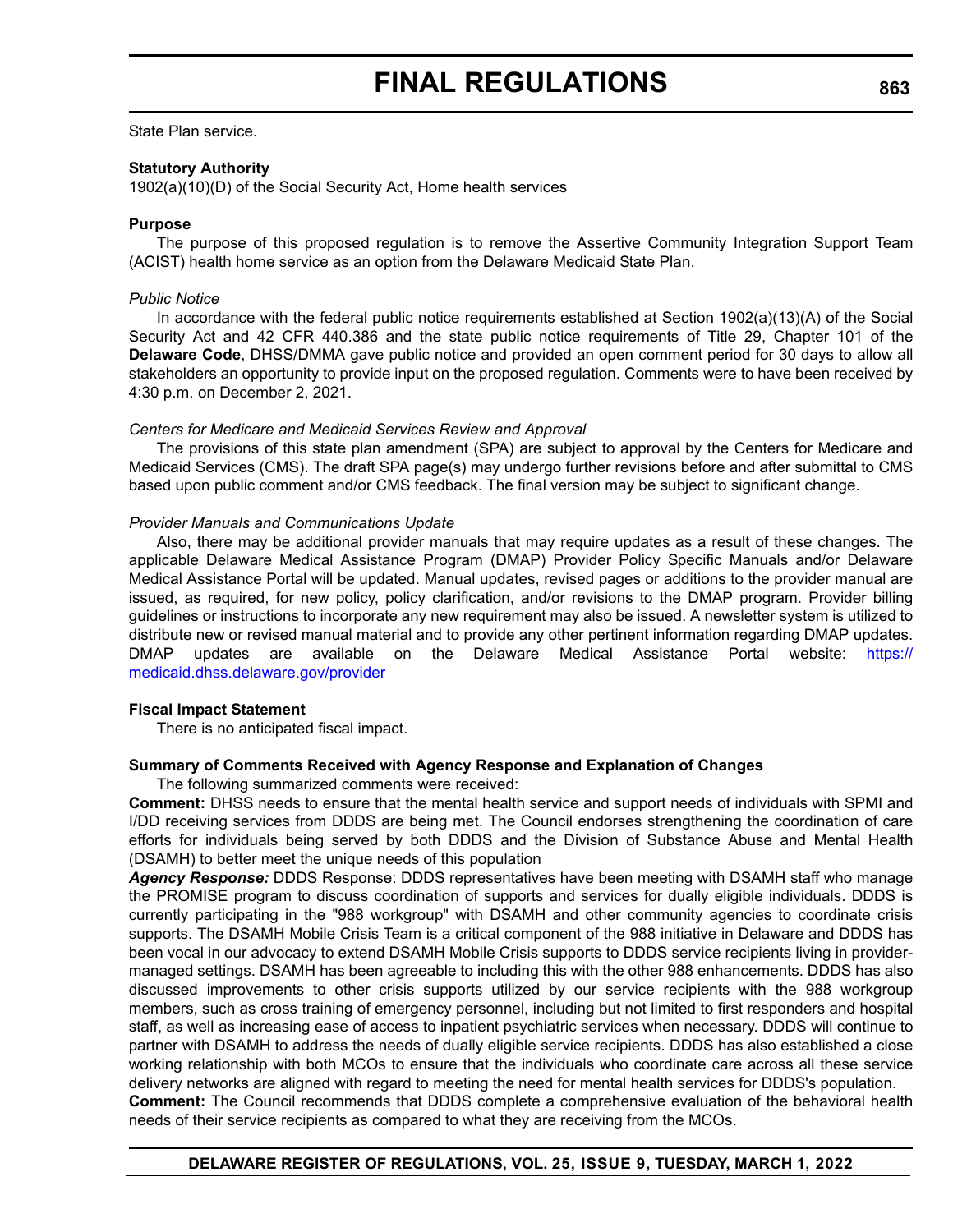*Agency Response:* DDDS did complete an evaluation of the behavioral health needs of individuals supported by the Division in 2019 when the contracted vendor that was delivering the ACIST services ended their contract with minimum notice. DDDS and the Managed Care Organizations (MCOs) immediately partnered to identify mental health practitioners for impacted DDDS service recipients to ensure there was no interruption of necessary services and supports during the transition. After ensuring continuity of care for those service recipients, DDDS conducted a comprehensive evaluation of the behavioral and mental health services and supplemental benefits available through the MCOs and concluded that the MCOs enabled DDDS service recipients to access a more robust network of behavioral health providers than what was previously available when these services could only be accessed outside of the MCO network as fee for service. The MCO care coordination of these benefits and physical health benefits also filled a gap that was previously experienced by DDDS service recipients that led DDDS to create the ACIST program. Prior to the development of ACIST, DDDS waiver enrollees were carved out of Managed Care and received their acute medical Medicaid benefits through a fee for service arrangement. At the point that DDDS and DMMA partnered to carve this population into Managed Care through an amendment to the DDDS 1915 (c) Lifespan Waiver and the Diamond State Health Plan 1115 Waiver, service recipients gained access to a wider network of service providers as well as supplemental benefits offered by the MCOs such as a Behavioral Health Coordinator to ensure timely referral and access to necessary behavioral health services.

DMMA is pleased to provide the opportunity to receive public comments and greatly appreciates the thoughtful input given by: Governor's Advisory Council for Exceptional Citizens (GACEC)

# **FINDINGS OF FACT:**

The Department finds the proposed changes as set forth in the November 2022 *Register of Regulations* should be adopted.

THEREFORE, IT IS ORDERED, that the proposed regulation to amend Title XIX Medicaid State Plan regarding Health Home Services, specifically, to remove the Assertive Community Integration Support Team (ACIST) health home service as an option from the Delaware Medicaid State Plan is adopted and shall be final effective March 11, 2022.

Date of Signature

2/14/2022 Molly K. Magarik, Secretary, DHSS

**\*Please Note: Due to the size and formatting requirements of the regulation, it is being attached here as a PDF document:**

**[http://regulations.delaware.gov/register/march2022/final/Assertive Community Integration Support Team](http://regulations.delaware.gov/register/march2022/final/Assertive Community Integration Support Team (ACIST) Health Home Service.pdf)  (ACIST) Health Home Service.pdf**

> **DIVISION OF MEDICAID [AND MEDICAL ASSISTANCE](https://www.dhss.delaware.gov/dhss/dmma/)** Statutory Authority: 31 Delaware Code, Section 512 (31 **Del.C.** §512)

## **ORDER**

### **[Program of All-Inclusive Care for the Elderly \(PACE\)](#page-4-0)**

NATURE OF THE PROCEEDINGS:

Delaware Health and Social Services ("Department") / Division of Medicaid and Medical Assistance initiated proceedings to amend Title XIX Medicaid State Plan to incorporate the current version of the Program of All-Inclusive Care for the Elderly (PACE) State Plan Amendment preprint. The Department's proceedings to amend its regulations were initiated pursuant to 29 **Del.C.** §10114 and its authority as prescribed by 31 **Del.C.** §512.

The Department published its notice of proposed regulation changes pursuant to 29 **Del. C.** §10115 in the October 2021 *Delaware Register of Regulations*, requiring written materials and suggestions from the public

## **DELAWARE REGISTER OF REGULATIONS, VOL. 25, ISSUE 9, TUESDAY, MARCH 1, 2022**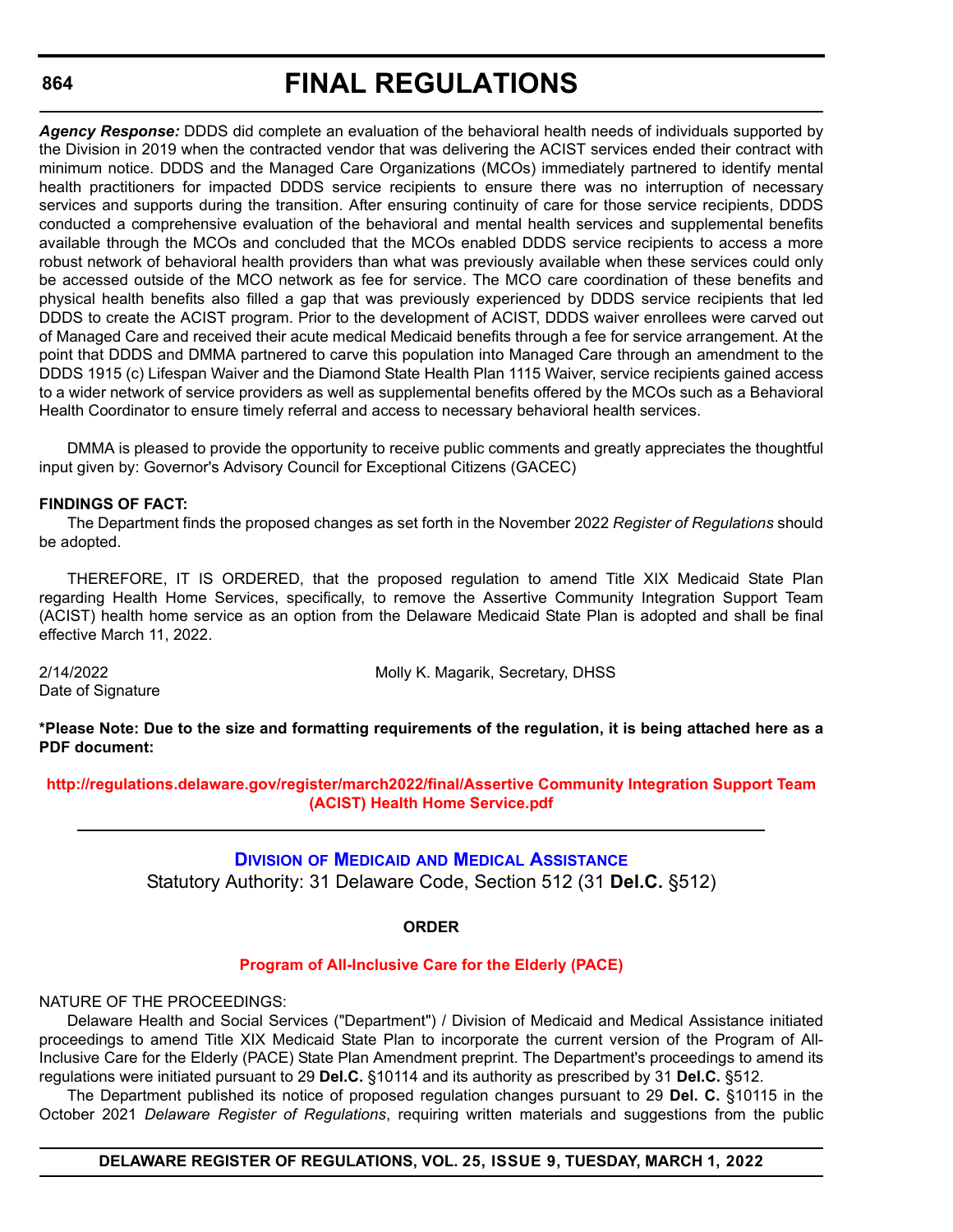concerning the proposed regulations to be produced by November 1, 2021 at which time the Department would receive information, factual evidence and public comment to the said proposed changes to the regulations.

#### **SUMMARY OF PROPOSAL**

Effective for services provided on and after October 1, 2021, Delaware Health and Social Services/Division of Medicaid and Medical Assistance (DHSS/DMMA) proposes to amend Title XIX Medicaid State Plan to incorporate the current version of the Program of All-Inclusive Care for the Elderly (PACE) State Plan Amendment preprint.

#### **Background**

The Centers for Medicare & Medicaid Services (CMS) advised states to no longer use the Upper Payment Limit (UPL) when drafting rates for the Program of All-Inclusive Care for the Elderly (PACE). States are required to use the Amount that Would Otherwise be Paid (AWOP) and submit a SPA indicating compliance.

#### **Statutory Authority**

42 CFR 460

#### **Purpose**

The purposed amendment is to incorporate the current version of the Program of All-Inclusive Care for the Elderly (PACE) State Plan Amendment preprint.

#### *Public Notice*

In accordance with the *federal* public notice requirements established at Section 1902(a)(13)(A) of the Social Security Act and 42 CFR 440.386 and the state public notice requirements of Title 29, Chapter 101 of the **Delaware Code**, DHSS/DMMA gave public notice and provided an open comment period for 30 days to allow all stakeholders an opportunity to provide input on the proposed regulation. Comments were to have been received by 4:30 p.m. on November 1, 2021.

### *Centers for Medicare and Medicaid Services Review and Approval*

The provisions of this state plan amendment (SPA) are subject to approval by the Centers for Medicare and Medicaid Services (CMS). The draft SPA page(s) may undergo further revisions before and after submittal to CMS based upon public comment and/or CMS feedback. The final version may be subject to significant change.

#### *Provider Manuals and Communications Update*

Also, there may be additional provider manuals that may require updates as a result of these changes. The applicable Delaware Medical Assistance Program (DMAP) Provider Policy Specific Manuals and/or Delaware Medical Assistance Portal will be updated. Manual updates, revised pages or additions to the provider manual are issued, as required, for new policy, policy clarification, and/or revisions to the DMAP program. Provider billing guidelines or instructions to incorporate any new requirement may also be issued. A newsletter system is utilized to distribute new or revised manual material and to provide any other pertinent information regarding DMAP updates. DMAP updates are available on the Delaware Medical Assistance Portal website: [https://](https://medicaid.dhss.delaware.gov/provider) [medicaid.dhss.delaware.gov/provider](https://medicaid.dhss.delaware.gov/provider)

#### **Fiscal Impact Statement**

There is no anticipated fiscal impact.

### **Summary of Comments Received with Agency Response and Explanation of Changes**

There is no anticipated fiscal impact.

#### **FINDINGS OF FACT:**

The Department finds that the proposed changes as set forth in the December 1, 2021 *Register of Regulations* should be adopted.

THEREFORE, IT IS ORDERED, that the proposed regulation to amend Title XIX Medicaid State Plan to incorporate the current version of the Program of All-Inclusive Care for the Elderly (PACE) State Plan Amendment preprint, is adopted and shall be final effective March 11, 2022.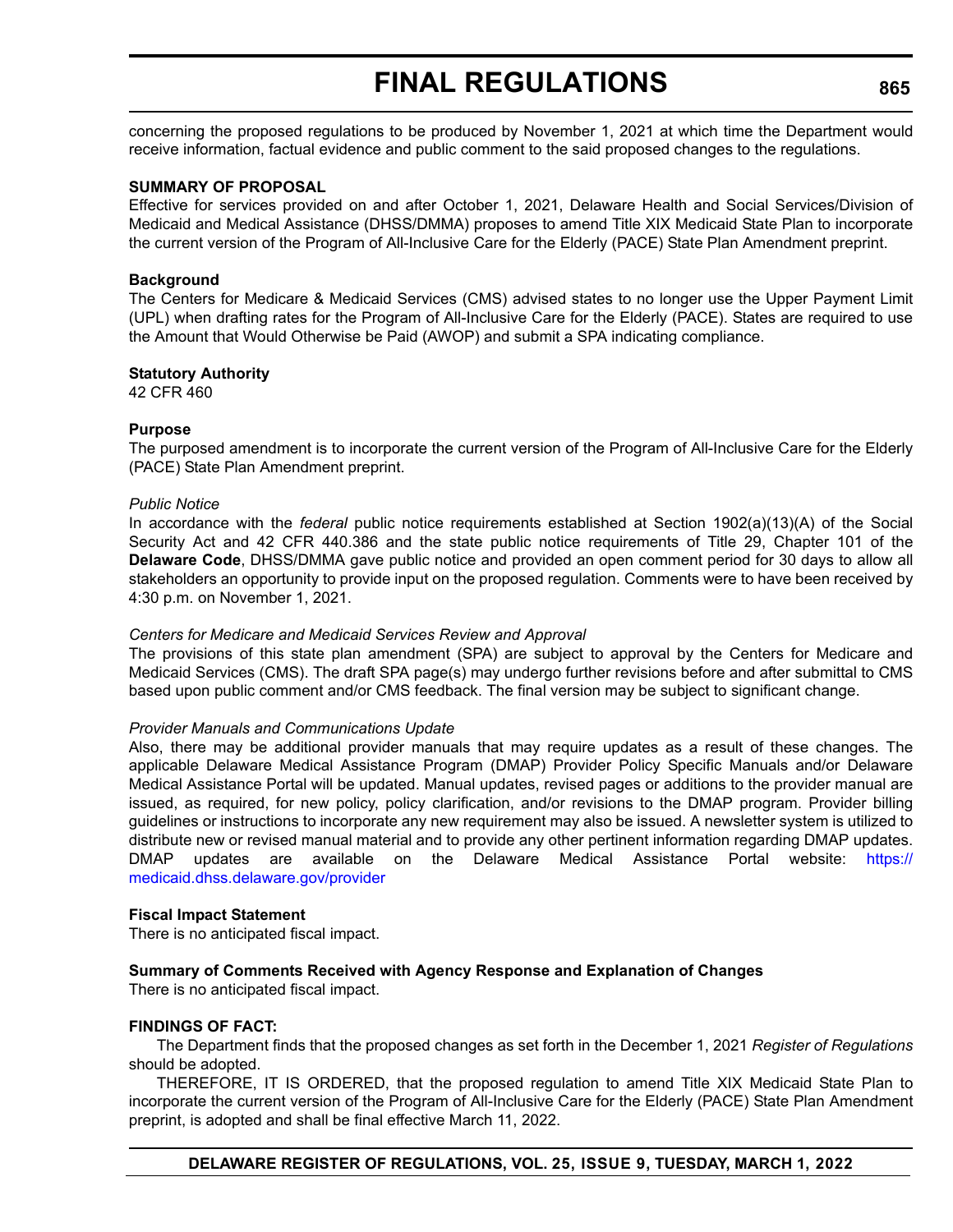**FINAL REGULATIONS**

Date of Signature

2/15/2022 Molly K. Magarik, Secretary, DHSS

**\*Please Note: Due to the formatting requirements of the regulation, it is being attached here as a series of PDF documents:**

**<http://regulations.delaware.gov/register/march2022/final/Supp 2 3.1-A Page 1 PACE.pdf> <http://regulations.delaware.gov/register/march2022/final/Supp 2 3.1-A Page 2 PACE.pdf> <http://regulations.delaware.gov/register/march2022/final/Supp 2 3.1-A Page 3 PACE.pdf> <http://regulations.delaware.gov/register/march2022/final/Supp 2 3.1-A Page 4 PACE.pdf> <http://regulations.delaware.gov/register/march2022/final/Supp 2 3.1-A Page 5 PACE.pdf> <http://regulations.delaware.gov/register/march2022/final/Supp 2 3.1-A Page 6 PACE.pdf> <http://regulations.delaware.gov/register/march2022/final/CMS Pre-Print Pages PACE.pdf>**

**DIVISION OF MEDICAID [AND MEDICAL ASSISTANCE](https://www.dhss.delaware.gov/dhss/dmma/)** Statutory Authority: 31 Delaware Code, Section 512 (31 **Del.C.** §512)

#### **ORDER**

#### **[Guardianship Fees - Post-Eligibility Protection of Income](#page-4-0)**

NATURE OF THE PROCEEDINGS:

Delaware Health and Social Services ("Department") / Division of Medicaid and Medical Assistance initiated proceedings to amend Title XIX Medicaid State Plan and the Division of Social Services Manual (DSSM) to allow Medicaid recipients institutionalized in long-term care facilities to retain an allowance of income to pay for guardianship costs. The Department's proceedings to amend its regulations were initiated pursuant to 29 **Del.C.** §10114 and its authority as prescribed by 31 **Del.C.** §512.

The Department published its notice of proposed regulation changes pursuant to 29 **Del. C.** §10115 in the December 2021 *Delaware Register of Regulations*, requiring written materials and suggestions from the public concerning the proposed regulations to be produced by December 31, 2021 at which time the Department would receive information, factual evidence and public comment to the said proposed changes to the regulations.

#### **SUMMARY OF PROPOSAL**

Effective for services provided on and after January 1, 2022, DHSS/DMMA proposes to amend Title XIX Medicaid State Plan and the Division of Social Services Manual (DSSM) regarding the Post-Eligibility Treatment of Institutionalized Individuals, specifically, allows Medicaid recipients in medical institutions to retain more income to pay for guardianship costs.

#### **Background**

Medicaid recipients, institutionalized in long-term care facilities, are required to apply their income toward the cost of institutional care. The individual must contribute income to pay for institutional services, deducting only specific allowable amounts, such as a personal needs allowance that is reasonable in amount for clothing and other personal needs of the individual while in the institution.

Some institutionalized recipients may be appointed a guardian by the Court to make medical or financial decisions. There can be cost associated with services provided by the guardian. The services may include, but not be limited to, receiving and depositing income, paying bills, or maintaining accounts.

#### **Statutory Authority**

§1902(a)(50)(q) of the Social Security Act §1902(a)(14)(I) of the Social Security Act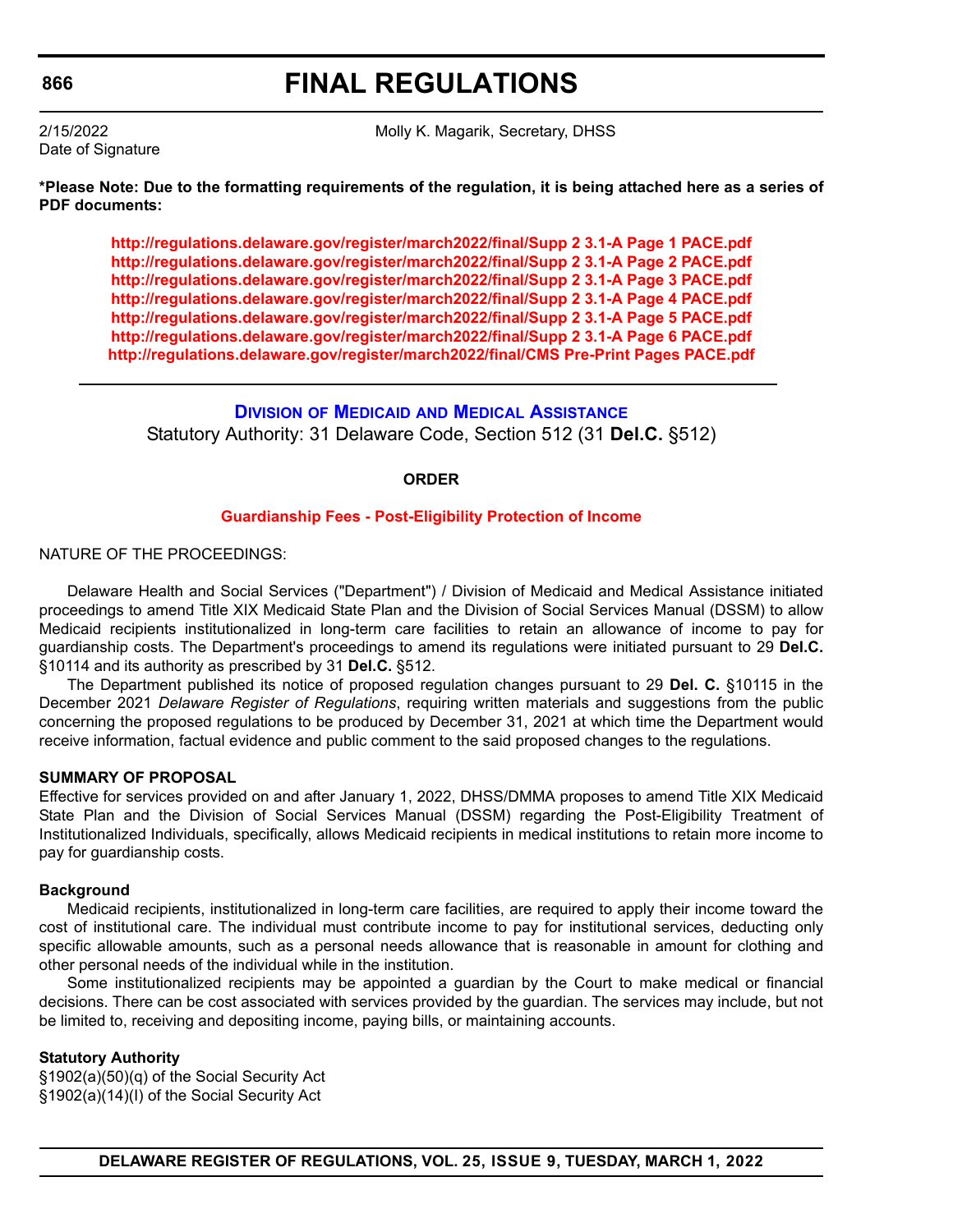#### **Purpose**

The purpose of this proposed regulation is to allow Medicaid recipients institutionalized in long-term care facilities to retain an allowance of income to pay for guardianship costs.

#### *Public Notice*

In accordance with the *federal* public notice requirements established at Section 1902(a)(13)(A) of the Social Security Act and 42 CFR 440.386 and the state public notice requirements of Title 29, Chapter 101 of the **Delaware Code**, DHSS/DMMA gave public notice and provided an open comment period for 30 days to allow all stakeholders an opportunity to provide input on the proposed regulation. Comments were to have been received by 4:30 p.m. on December 31, 2021.

#### *Centers for Medicare and Medicaid Services Review and Approval*

The provisions of this state plan amendment (SPA) are subject to approval by the Centers for Medicare and Medicaid Services (CMS). The draft SPA page(s) may undergo further revisions before and after submittal to CMS based upon public comment and/or CMS feedback. The final version may be subject to significant change.

#### *Provider Manuals and Communications Update*

Also, there may be additional provider manuals that may require updates as a result of these changes. The applicable Delaware Medical Assistance Program (DMAP) Provider Policy Specific Manuals and/or Delaware Medical Assistance Portal will be updated. Manual updates, revised pages or additions to the provider manual are issued, as required, for new policy, policy clarification, and/or revisions to the DMAP program. Provider billing guidelines or instructions to incorporate any new requirement may also be issued. A newsletter system is utilized to distribute new or revised manual material and to provide any other pertinent information regarding DMAP updates. DMAP updates are available on the Delaware Medical Assistance Portal website: [https://](https://medicaid.dhss.delaware.gov/provider) [medicaid.dhss.delaware.gov/provider](https://medicaid.dhss.delaware.gov/provider)

#### **Fiscal Impact Statement**

#### **Fiscal Impact**

|                       | <b>Federal Fiscal Year 2022</b> | Federal Fiscal Year 2023 |
|-----------------------|---------------------------------|--------------------------|
| Federal funds         | \$0                             | \$273,600                |
| General (State) funds | \$0                             | \$206,400                |

## **Summary of Comments Received with Agency Response and Explanation of Changes**

No comments were received.

### **FINDINGS OF FACT:**

The Department finds that the proposed changes as set forth in the December 2021 *Register of Regulations* should be adopted.

THEREFORE, IT IS ORDERED, that the proposed regulation to amend Title XIX Medicaid State Plan and the Division of Social Services Manual (DSSM) to allow Medicaid recipients institutionalized in long-term care facilities to retain an allowance of income to pay for guardianship costs is adopted and shall be final effective March 11, 2022.

Date of Signature

2/14/2022 Molly K. Magarik, Secretary, DHSS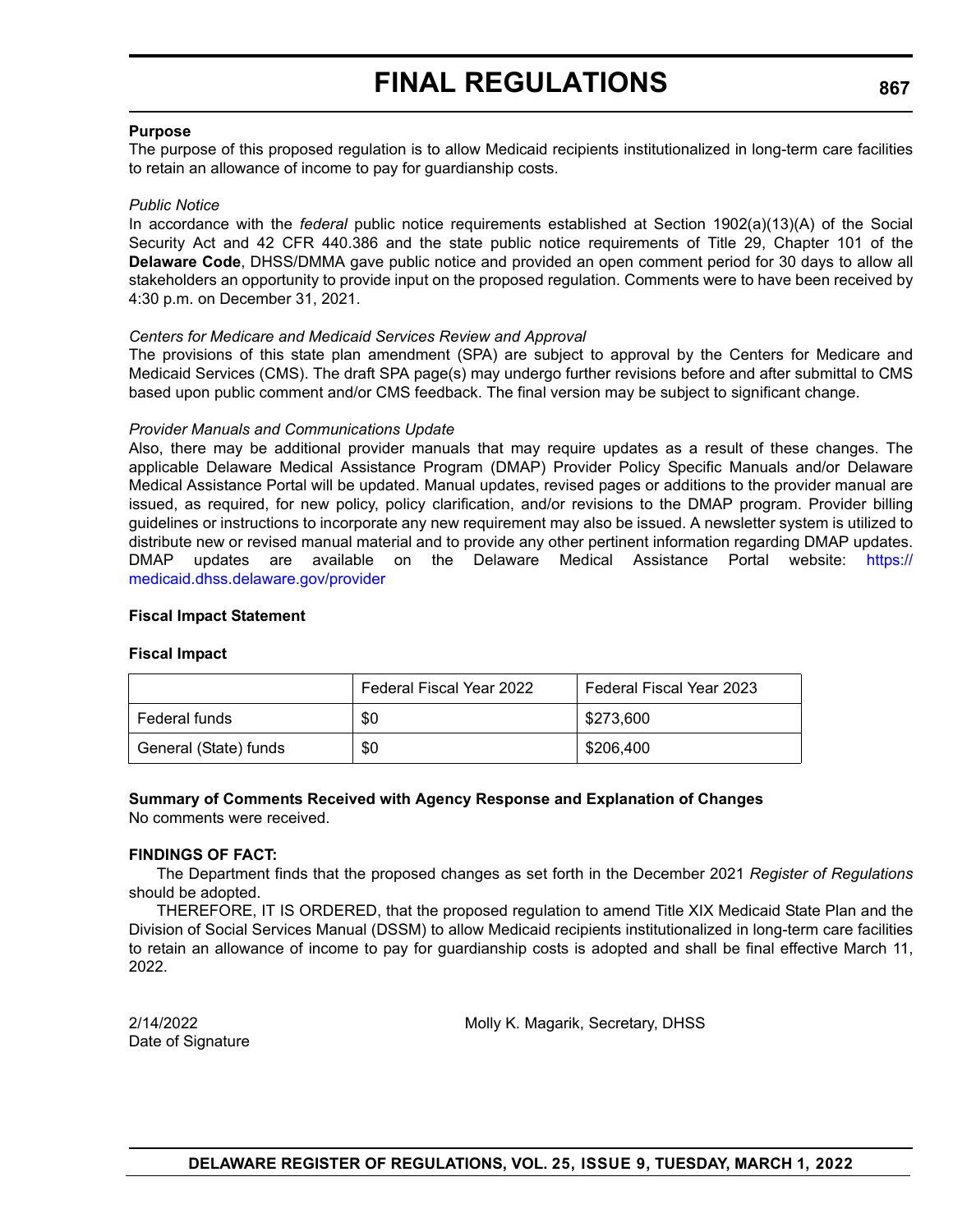# **FINAL REGULATIONS**

ATTACHMENT 2.6-A Page 4 Addendum

### STATE PLAN UNDER TITLE XIX OF THE SOCIAL SECURITY ACT STATE: DELAWARE ELIGIBILITY CONDITIONS AND REQUIREMENTS

42 CFR 435.725; 43 CFR 435.733; 42 CFR 435.832

B. Post-Eligibility Treatment of Institutionalized Individuals (continued)

For the following individuals with a greater need (continued)

- d. \$50/month for NF and ICF/IID residents engaging in frequent and regular rehabilitation out-offacility activities.
- e. For nursing facility residents who are participating in gainful employment, the following amounts, not to exceed the adult foster care rate (SSI benefit amount + \$140), will be deducted from gross earned income:
	- i. Mandatory payroll deductions that are a condition of employment including, but not limited to:
		- 1. Federal, State, and Local taxes
		- 2. FICA
		- 3. Union Dues
		- 4. Insurance Premiums
		- 5. Pension Contributions.
	- ii. Transportation costs as paid to and from employment.
	- iii. Clothing and personal needs allowance of \$75/month.
- f. For nursing facility residents requiring a court appointed guardian, the following amounts will be deducted from the gross earned income:
	- i. Monthly guardianship fees not to exceed \$100

The maximum amount of income to be protected will not exceed the amount required to maintain an individual in adult foster/residential care. This amount is currently the SSI benefit plus \$140.

| <b>TN No. SPA</b>  | Approval Date         |
|--------------------|-----------------------|
| Supersedes         |                       |
| TN No. SPA #16-008 | <b>Effective Date</b> |

## **DIVISION OF MEDICAID [AND MEDICAL ASSISTANCE](https://www.dhss.delaware.gov/dhss/dmma/)** Statutory Authority: 31 Delaware Code, Section 512 (31 **Del.C.** §512)

**ORDER**

### **[Chiropractors' Services](#page-4-0)**

### NATURE OF THE PROCEEDINGS:

Delaware Health and Social Services ("Department") / Division of Medicaid and Medical Assistance initiated

## **DELAWARE REGISTER OF REGULATIONS, VOL. 25, ISSUE 9, TUESDAY, MARCH 1, 2022**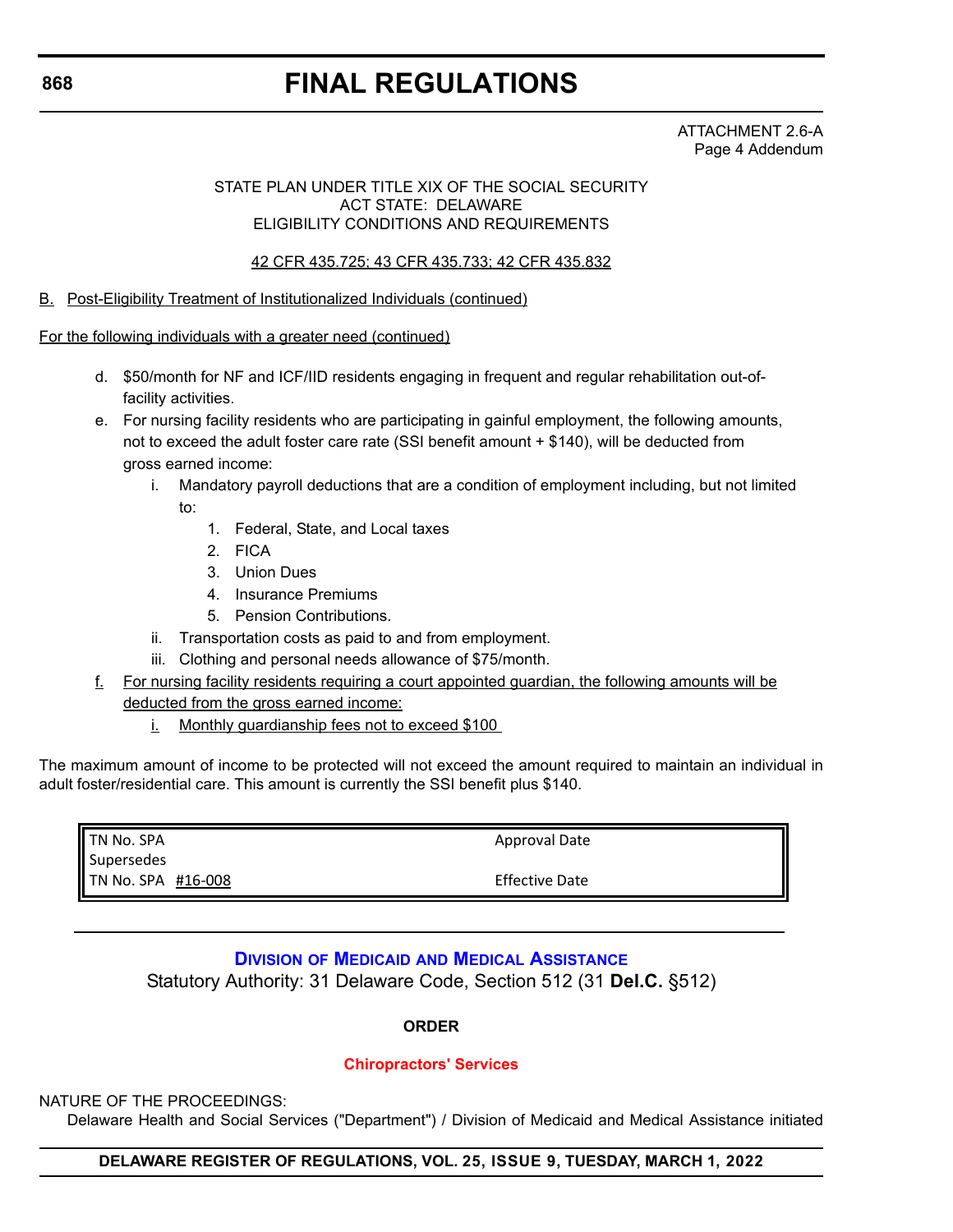proceedings to amend chiropractors' services, specifically, to allow coverage guidelines for treatment more consistent with the licensure scope of practice for chiropractors. The Department's proceedings to amend its regulations were initiated pursuant to 29 **Del.C.** §10114 and its authority as prescribed by 31 **Del.C.** §512.

The Department published its notice of proposed regulation changes pursuant to 29 **Del. C.** §10115 in the December 2021 *Delaware Register of Regulations*, requiring written materials and suggestions from the public concerning the proposed regulations to be produced by December 31, 2021 at which time the Department would receive information, factual evidence and public comment to the said proposed changes to the regulations.

#### **SUMMARY OF PROPOSAL**

Effective for services provided on and after January 1, 2022 Delaware Health and Social Services (DHSS)/Division of Medicaid and Medical Assistance (DMMA) proposes to amend chiropractors' services, specifically, to allow coverage guidelines for treatment more consistent with the licensure scope of practice for chiropractors.

#### **Background**

In May of 2014, the Center for Medicaid Services (CMS) approved the Delaware Health and Social Services (DHSS) /Division of Medicaid and Medical Assistance (DMMA) Alternative Benefit Plan (ABP) with an effective date of January 1, 2014. The ABP included benchmarks and benchmark equivalent services reflective of the current Medicaid State Plan. Additionally, DMMA added chiropractors' services to the ABP for this newly eligible low-income adult population. Previously, Delaware's Medicaid State Plan only covered chiropractors' services for children under the authority of 42 CFR §441 Subpart B, Early and Periodic Screening, Diagnostic, and Treatment (EPSDT) of Individuals under Age 21. In May of 2017, CMS approved DMMAs extended coverage of chiropractors' services to all Delaware Medicaid beneficiaries to increase the quality of care and reduce long-term costs of treating chronic pain.

Effective October 24, 2018, the Substance Use-Disorder Prevention that Promotes Opioid Recovery and Treatment for Patients and Communities Act (SUPPORT Act) became public law. This healthcare act outlines national strategies to help address the nation's opioid crisis. As part of the SUPPORT Act, CMS has promoted appropriate opioid prescribing and person-centered pain management. States began strategizing with providers and beneficiaries to increase non-opioid treatments and technologies to help treat acute and chronic pain. To that end, DMMA would like to expand the coverage of chiropractors' services to allow coverage guidelines for treatment more consistent with the licensure scope of practice for chiropractors.

### **Statutory Authority**

- $\S1905(g)$  of the Social Security Act, State plan provision of chiropractors' services
- H.R. 6, the Substance Use-Disorder Prevention that Promotes Opioid Recovery and Treatment for Patients and Communities Act (SUPPORT Act)

#### *Public Notice*

In accordance with the federal public notice requirements established at Section 1902(a)(13)(A) of the Social Security Act and 42 CFR 440.386 and the state public notice requirements of Title 29, Chapter 101 of the **Delaware Code**, DHSS/DMMA gave public notice and provided an open comment period for 30 days to allow all stakeholders an opportunity to provide input on the proposed regulation. Comments were to have been received by 4:30 p.m. on December 31, 2021.

#### *Centers for Medicare and Medicaid Services Review and Approval*

The provisions of this state plan amendment (SPA) are subject to approval by the Centers for Medicare and Medicaid Services (CMS). The draft SPA page(s) may undergo further revisions before and after submittal to CMS based upon public comment and/or CMS feedback. The final version may be subject to significant change.

#### *Provider Manuals and Communications Update*

Also, there may be additional provider manuals that may require updates as a result of these changes. The applicable Delaware Medical Assistance Program (DMAP) Provider Policy Specific Manuals and/or Delaware Medical Assistance Portal will be updated. Manual updates, revised pages or additions to the provider manual are issued, as required, for new policy, policy clarification, and/or revisions to the DMAP program. Provider billing guidelines or instructions to incorporate any new requirement may also be issued. A newsletter system is utilized to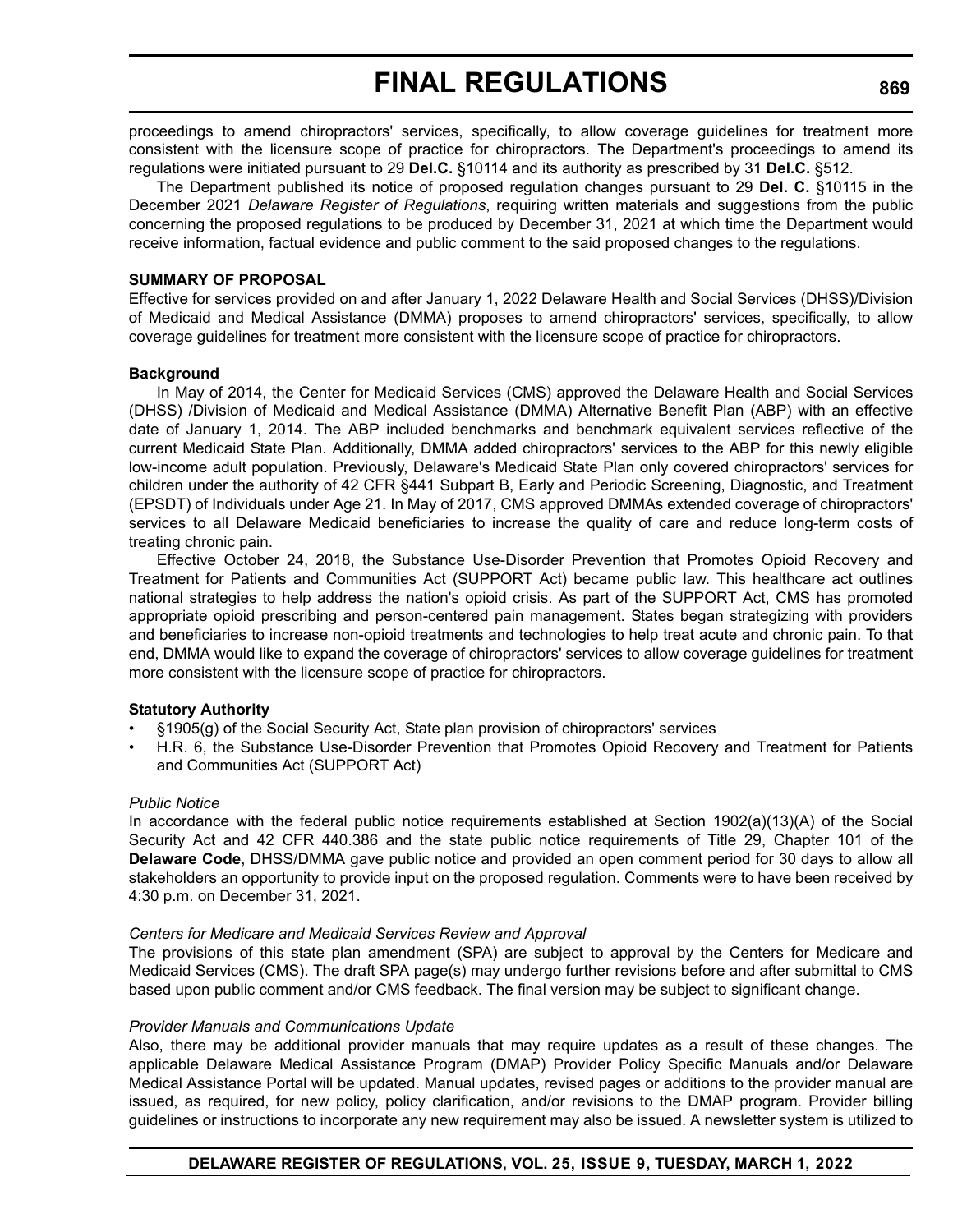# **FINAL REGULATIONS**

distribute new or revised manual material and to provide any other pertinent information regarding DMAP updates. DMAP updates are available on the Delaware Medical Assistance Portal website: [https://](https://medicaid.dhss.delaware.gov/provider) [medicaid.dhss.delaware.gov/provider](https://medicaid.dhss.delaware.gov/provider)

#### **Fiscal Impact Statement**

The anticipated fiscal impact is below.

|                       | Federal Fiscal Year 2022 | Federal Fiscal Year 2023 |
|-----------------------|--------------------------|--------------------------|
| Federal funds         | \$148,273                | \$151.238                |
| General (State) funds | \$108,522                | \$108,892                |

## **Summary of Comments Received with Agency Response and Explanation of Changes**

No comments were received.

FINDINGS OF FACT:

The Department finds that the proposed changes as set forth in the December 2021 *Register of Regulations* should be adopted.

THEREFORE, IT IS ORDERED, that the proposed regulation to amend chiropractors' services, specifically, to allow coverage guidelines for treatment more consistent with the licensure scope of practice for chiropractors, is adopted and shall be final effective March 11, 2022.

Date of Signature

2/14/2022 Molly K. Magarik, Secretary, DHSS

Attachment 3.1-A Page 3 Addendum

#### STATE PLAN UNDER TITLE XIX OF THE SOCIAL SECURITY ACT STATE/TERRITORY: **DELAWARE**

LIMITATIONS ON AMOUNT, DURATION AND SCOPE OF MEDICAL AND REMEDIAL CARE AND SERVICES PROVIDED TO THE CATEGORICALLY NEEDY

6. Medical Care and other type of remedial care recognized under state law, furnished by licensed practitioners within the scope of their practice as defined by state law (continued).

### 6.b. Optometrists' Services

These services are reimbursed:

- 1. For Medicaid-eligible Individuals under age 21, as an EPSDT service (routine eye exams including refraction and provision of eyeglasses); or
- 2. For Medicaid-eligible individuals over age 21, medically necessary diagnostic and treatment services provided under the scope of optometric practice in State law for symptomatic Medicaid recipients (i.e. disease, injury, illness, or other medical disorder of the eyes), excluding routine eye exams or refractions related to the provision of eyeglasses and excluding coverage of eyeglasses.

### 6.c. Chiropractors' Services

Chiropractic services are furnished in accordance with 42 CFR 440.60(b) and include only services that are provided by a chiropractor who is licensed by the State, and consists of medically necessary treatment by means of manual manipulation of the spine and allowable adjunctive therapy associated with the treatment of neck, back, pelvic/sacral, and extraspinal pain and/or dysfunction, that the chiropractor is legally authorized by the State to perform. Services may be subject to prior authorization and/or medical review, and include:

### **DELAWARE REGISTER OF REGULATIONS, VOL. 25, ISSUE 9, TUESDAY, MARCH 1, 2022**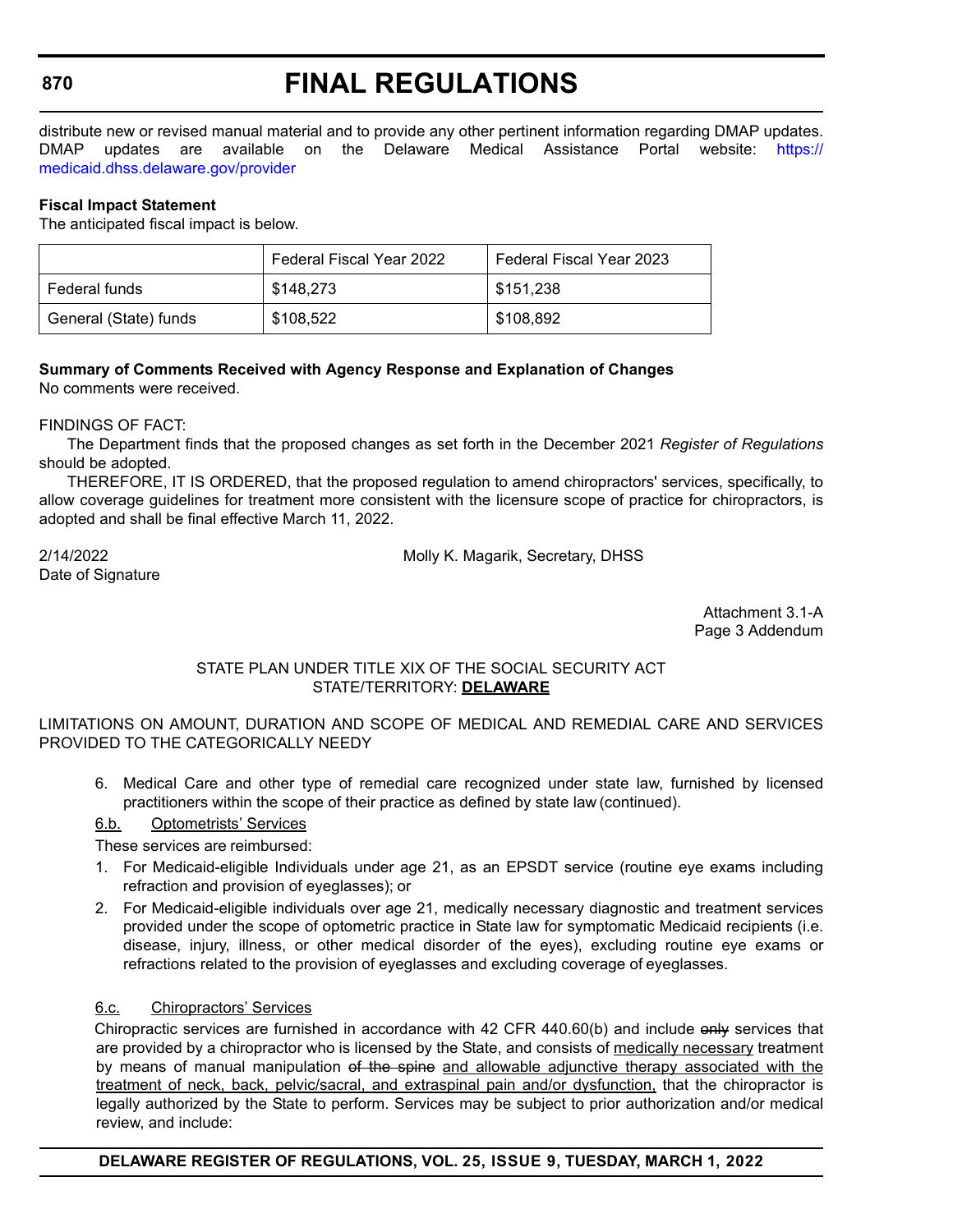# **FINAL REGULATIONS**

- 1. Evaluation and management services;
- 2. Diagnostic x-rays; and
- 3. Chiropractic manipulative treatment. treatment; and
- 4. Allowable adjunctive therapy service.

Provider Qualifications: Qualified chiropractors must be licensed per Delaware licensure requirements codified in Chapter 7, Title 24 of the Delaware Administrative Code, Professions and Occupations.

#### 6.d. Other Practitioners' Services

- 1. Licensed Midwife services are services permitted under scope of practice authorized by state law for the licensed midwife.
- 2. Licensed Behavioral Health Practitioner: A licensed behavioral health practitioner (LBHP) is a professional who is licensed in the State of Delaware to diagnose and treat mental illness or substance abuse acting within the scope of all applicable state laws and their professional license. A LBHP includes professionals licensed to practice independently:
	- Licensed Psychologists
	- Licensed Clinical Social Workers (LCSWs)
	- Licensed Professional Counselors of Mental Health (LPCMHs)
	- Licensed Marriage and Family Therapists (LMFTs)

TN No. SPA **Supersedes** TN No. SPA #19‐001 Approval Date

Effective Date October 1, 2021

# **[DEPARTMENT OF STATE](https://dpr.delaware.gov/boards/accountancy/)**

## **DIVISION OF PROFESSIONAL REGULATION**

## **100 BOARD OF ACCOUNTANCY**

Statutory Authority: 24 Delaware Code, Section 105(a)(1) (24 **Del.C.** §105(a)(1)) 24 **DE Admin. Code** 100

### **ORDER**

### **[100 Board of Accountancy](#page-4-0)**

On August 1, 2021, the Delaware Board of Accountancy published proposed changes to its regulations in the Delaware Register of Regulations, Volume 24, Issue 2. Due to a problem with the newspaper notice the Board republished the proposed changes to its regulations in the Delaware Register of Regulations, Volume 24, Issue 4. The notice indicated that written comments would be accepted by the Board, a public hearing would be held, and written comments would be accepted for fifteen days thereafter. After due notice in the Register of Regulations and two Delaware newspapers, a public hearing was held on November 17, 2021 at a regularly scheduled meeting of the Board of Accountancy to receive verbal comments regarding the Board's proposed amendments to its regulations.

### **SUMMARY OF THE EVIDENCE AND INFORMATION SUBMITTED**

At the time of the deliberations, the Board considered the following documents: Board Exhibit 1- Affidavit of publication of the public hearing notice in the News Journal; and Board Exhibit 2- Affidavit of publication of the public hearing notice in the Delaware State News. No verbal testimony was provided at the public hearing. A written comment was received by the Board from the

### **DELAWARE REGISTER OF REGULATIONS, VOL. 25, ISSUE 9, TUESDAY, MARCH 1, 2022**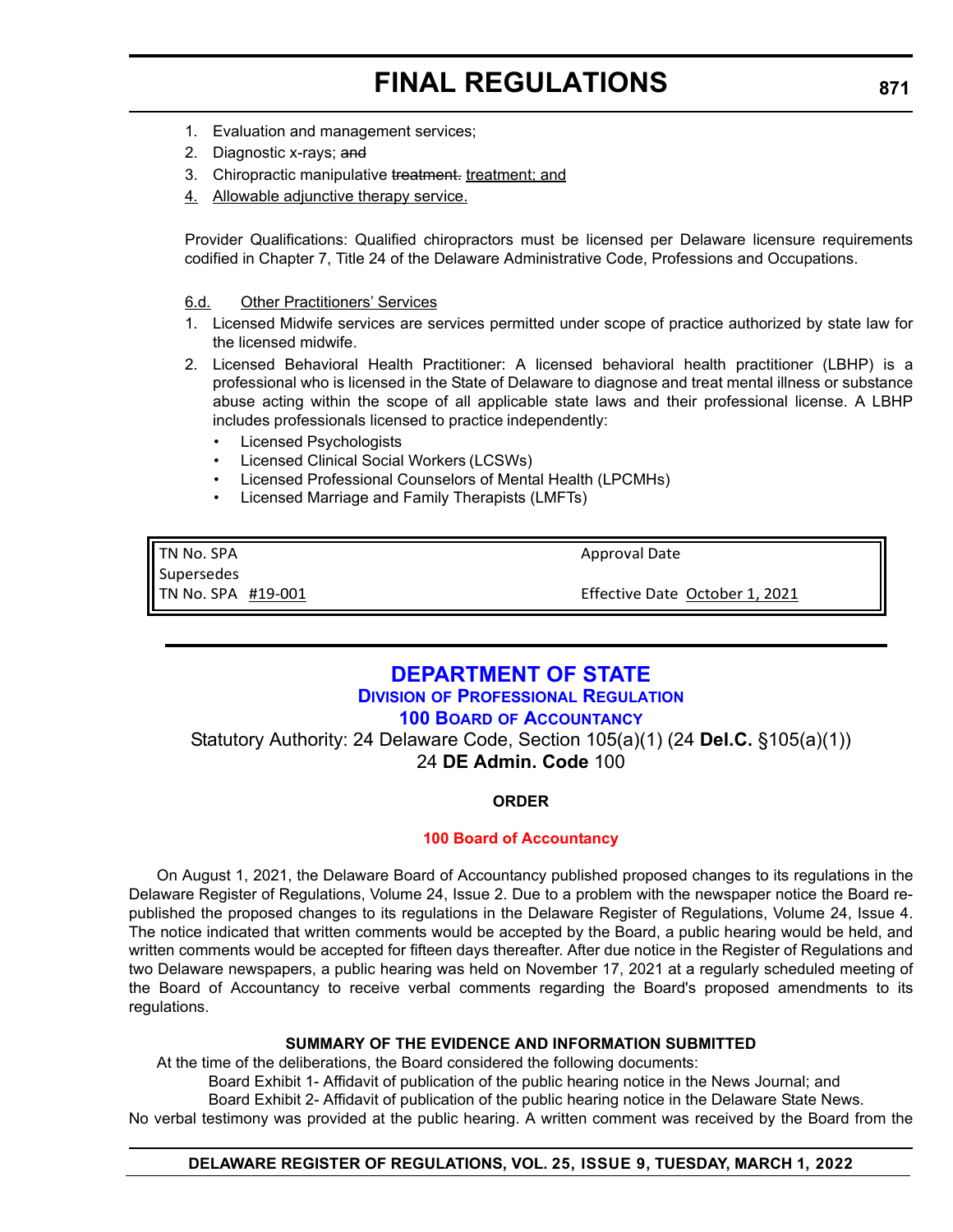# **FINAL REGULATIONS**

National Association of State Boards of Accountancy (NASBA).

### **FINDINGS OF FACT AND CONCLUSIONS**

1. The public was given notice and an opportunity to provide the Board with comments on the proposed amendments to the Board's regulations in writing and by testimony at the public hearing.

2. There was one public comment provided to the Board during the written public comment periods. The comment was from NASBA and was supportive of the regulatory change. The comment did suggest a minor clarification which the Board voted to incorporate. The President of the Board determined that the clarification was non-substantive. The Board appreciates the thoughtful input and support provided by NASBA.

3. Pursuant to 24 Del. C. § 105 (a)(1) the Board has the statutory authority to promulgate rules and regulations clarifying specific statutory sections of its statute.

4. Having received a public comment generally supportive of the amendment, the Board finds no reason not to amend the regulations as proposed with the clarification set forth in NASBA's comment.

### **DECISION AND ORDER CONCERNING THE REGULATIONS**

NOW THEREFORE, pursuant to 24 Del. C. § 105(a)(1) and for the reasons set forth above, the Board does hereby ORDER that the regulations be, and that they hereby are, adopted and promulgated as set forth in the Delaware Register of Regulations on August 1, 2021 with the clarification offered by NASBA. The effective date of this Order is ten days from the date of its publication in the Delaware Register of Regulations, pursuant to 29 Del. C. § 10118(g).

The new regulations are attached hereto as Exhibit A. SO ORDERED this 19th day of January, 2022.

### **DELAWARE BOARD OF ACCOUNTANCY**

| /s/ Jonathan Moll, CPA        | /s/ Renee Villano, CPA        |
|-------------------------------|-------------------------------|
| President/Professional Member | Secretary/Professional Member |
| /s/ Chadwick Milton, CPA      | /s/ Sarah Patterson, CPA      |
| <b>Professional Member</b>    | <b>Professional Member</b>    |
| /s/ Scott Brown, CPA          | /s/ Miriam Wilson, PA         |
| <b>Professional Member</b>    | <b>Professional Member</b>    |
| /s/ Jean Davis                | /s/ Prameela Kaza             |
| Educator/Public Member        | <b>Public Member</b>          |

### **\*Please Note: Electronic signatures ("/s/") were accepted pursuant to 6 Del.C. §12A-107(d).**

#### **100 Board of Accountancy** *(Break in Continuity of Sections)*

### **7.0 Issuance and Renewal of CPA Permits to Practice and Maintenance of Competency** *(Break in Continuity Within Section)*

7.2 Continuing professional education requirements for renewal of permits to practice

## *(Break in Continuity Within Section)*

7.2.5 Qualified Programs.

- 7.2.5.1 General Determination: The overriding consideration in determining if a specific program qualifies as a continuing professional education program is whether it is a formal program of learning which contributes directly to the professional competence of the permit holder.
- 7.2.5.2 Formal Programs: Formal programs requiring class attendance will qualify only if:
	- 7.2.5.2.1 An outline is prepared in advance and the plan sponsor agrees to preserve a copy for five years or the outline is provided to the participant or both.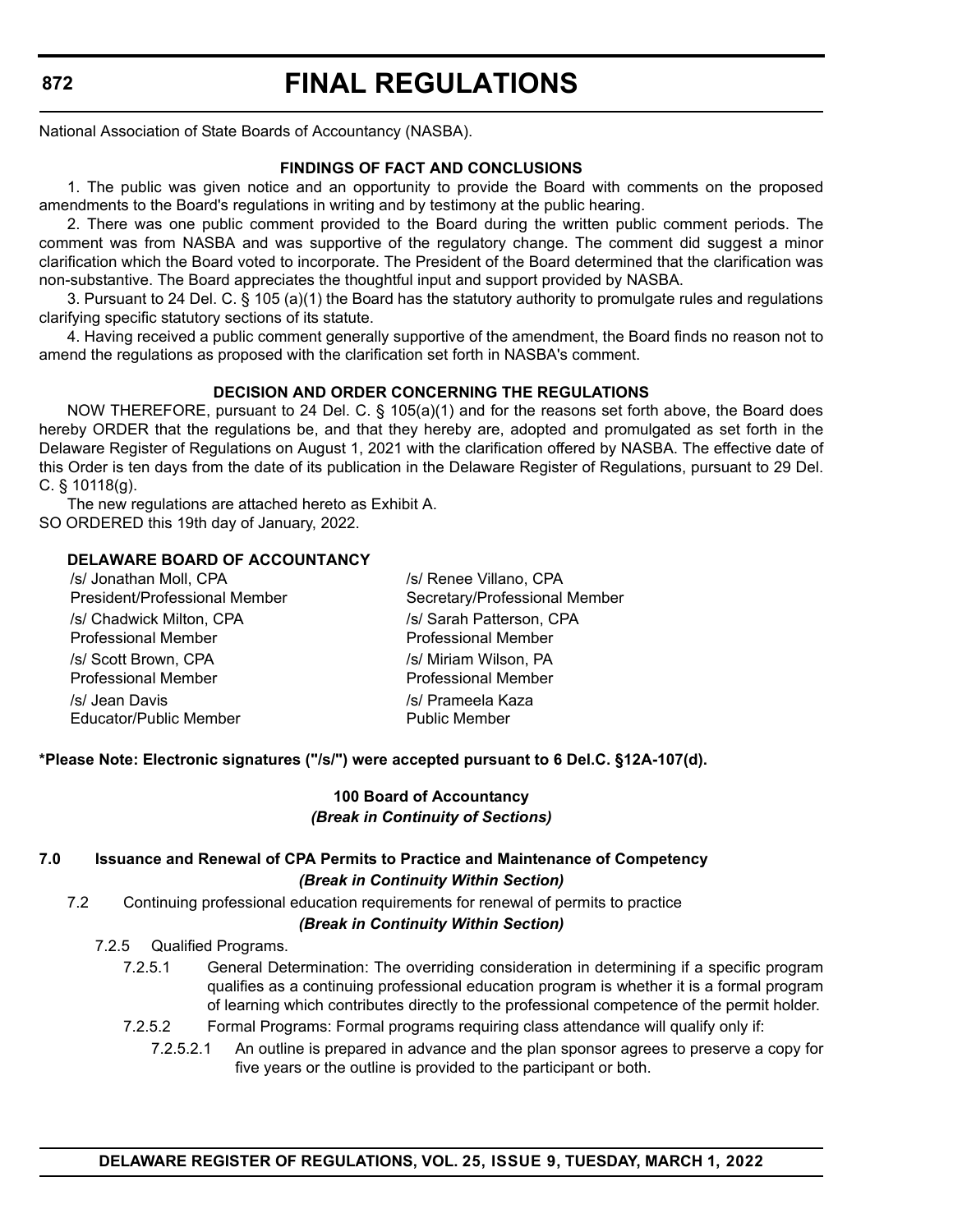| 7.2.5.2.2 | The program is at least an hour (a fifty-minute period) in length. 7.2.5.2.2 The program     |
|-----------|----------------------------------------------------------------------------------------------|
|           | is at least an hour (a fifty-minute period) in length. After the initial hour of a program[, |
|           | half-hour] increments [of 30 minutes (25 minutes)] may be approved.                          |

7.2.5.2.3 The program is conducted by a qualified instructor or discussion leader.

**\*Please note that no additional changes were made to the regulation as originally proposed and published in the August 2021 issue of the** *Register* **at page 160 (25 DE Reg. 160). Therefore, the final regulation is not being republished here in its entirety. A copy of the final regulation is available at: [100 Board of Accountancy](http://regulations.delaware.gov/register/march2022/final/25 DE Reg 871 03-01-22.htm)**

**DIVISION OF PROFESSIONAL REGULATION**

**[CONTROLLED SUBSTANCE ADVISORY COMMITTEE](https://dpr.delaware.gov/boards/controlledsubstances/)**

Statutory Authority: 16 Delaware Code, Section 4731(a) (16 **Del.C.** §4731(a))

#### **FINAL ORDER**

#### **[Uniform Controlled Substances Act Regulations](#page-4-0)**

After due notice in the *Delaware Register of Regulations* and two Delaware newspapers, a public hearing was held on December 1, 2021 at a scheduled meeting of the Delaware Controlled Substance Advisory Committee ("Committee") to receive comments regarding proposed amendments to the Uniform Controlled Substance Act Rules and Regulations ("Rules and Regulations"). Specifically, the proposed changes address the expiration of controlled substance prescriptions for Schedule II and III medications and the partial filling of controlled substance prescriptions for Schedule II - V medications. These changes will make the Rules and Regulations consistent with the federal Comprehensive Addiction and Recovery Act, which Congress passed in 2016. Additional technical and stylistic edits were made to the Rules and Regulations as well. The Committee served as the Secretary of State's designee at the hearing on the proposed regulatory changes. 16 **Del.C.** § 4731(b).

The proposed changes to the Rules and Regulations were published in the *Delaware Register of Regulations*, Volume 25, Issue 5, on November 1, 2021. Notice of the December 1, 2021 hearing was published in the *News Journal* (Exhibit 1) and the *Delaware State News*. Exhibit 2. Pursuant to 29 **Del.C.** § 10118(a), the date to receive final written comments was December 16, 2021, 15 days following the public hearing. The Committee deliberated on the proposed revisions at its regularly scheduled meeting on January 26, 2022.

#### **Summary of the Evidence and Information Submitted**

The following exhibits were made a part of the record: Committee Exhibit 1: *News Journal* Affidavit of Publication.

Committee Exhibit 2: *Delaware State News* Affidavit of Publication.

There was no verbal testimony given at the public hearing on December 1, 2021. Further, no written comments were received by the Committee.

#### **Findings of Fact and Conclusions**

The public was given notice and an opportunity to provide the Committee with comments in writing and by testimony on the proposed amendments to the Rules and Regulations. There were no public comments provided to the Committee either in writing or during the public hearing.

Pursuant to 16 **Del.C.** § 4731(a), the Secretary of State has the statutory authority to promulgate rules and regulations.

Having received no public comments, the Committee finds no reason to amend the Rules and Regulations as proposed.

#### **Decision and Effective Date**

The Committee hereby recommends to the Secretary of State adoption of the changes to the Rules and Regulations as proposed to be effective 10 days following publication of this Final Order in the *Register of*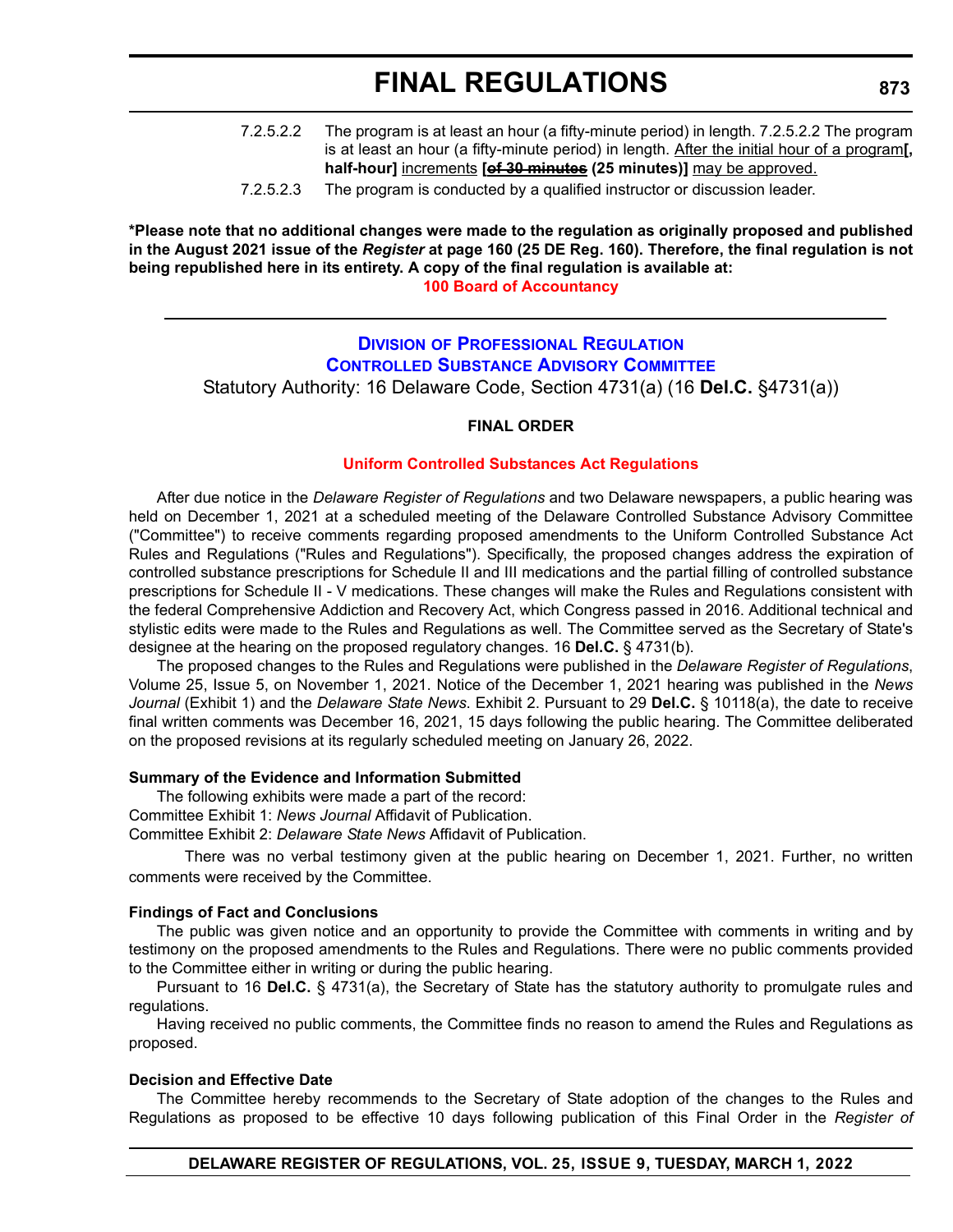# **FINAL REGULATIONS**

*Regulations*. The new Rules and Regulations are attached hereto as Exhibit A.

#### **Respectfully submitted this 26th day of January 2022:**

/s/ Linda Ciavarelli, DPM /s/ Joseph Parise, DO

/s/ Cheri Briggs, PharmD

/s/ Jo Ann M. Baker, DNP, RN, FNP-C /s/ Danielle Downs, DVM /s/ Herb E. Von Goerres, R. Ph /s/ Kirsten Opalach, PA-C

#### **NOW, THEREFORE, IT IS ORDERED** this 4th day of February, 2022 that:

The Delaware Secretary of State has considered the Recommendation of the Controlled Substance Advisory Committee in connection with the above-captioned matter and has determined to approve the Recommendation.

**SECRETARY OF STATE**

Jeffrey W. Bullock

**\*Please Note: Electronic signatures ("/s/") were accepted pursuant to 6 Del.C. §12A-107(d).**

**\*Please note that no changes were made to the regulation as originally proposed and published in the November 2021 issue of the** *Register* **at page 506 (25 DE Reg. 506). Therefore, the final regulation is not being republished. A copy of the final regulation is available at:**

**[Uniform Controlled Substances Act Regulations](http://regulations.delaware.gov/register/march2022/final/25 DE Reg 873 03-01-22.htm)**

# **[DEPARTMENT OF TRANSPORTATION](https://www.dmv.de.gov/)**

**DIVISION OF MOTOR VEHICLES**

Statutory Authority: 21 Delaware Code, Section 302; 29 Delaware Code, Section 8404 (21 **Del.C.** §302; 29 **Del.C.** §8404(8)) 2 **DE Admin. Code** 2223

### **EXEMPT FINAL ORDER**

### **[2223 Ignition Interlock Device Installation, Removal and Monthly Monitoring and Calibration Fees](#page-4-0)**

Pursuant to 29 Del. C. §10113(b)(4) and (5) the DMV has revised Regulation 2223 of Title 2 of the Delaware Administrative Code to amend the regulation to be consistent with changes in basic law and also to make corrections to technical errors.

> • 21 Del.C. §4177F was repealed in August 2014 and 21 Del.C. §4177G was modified to manage the IID Program.

> With this order, the Department is updating Sections 1.0, 2.0, and 3.0 of Regulation 2223 to conform to the regulation with the Act. These updates are exempt from the requirement of public notice and comment because they include "amendments to existing regulations to make them consistent with changes in basic law but which do not otherwise alter the substance of the regulations," pursuant to 29 Del.C. §10113(b)(5).

Other technical corrections are also being made to the regulation.

This order shall be effective 10 days after publication in the *Register of Regulations*.

IS SO ORDERED.

The 24th day of February, 2022.

Nicole Majeski Secretary, Department of Transportation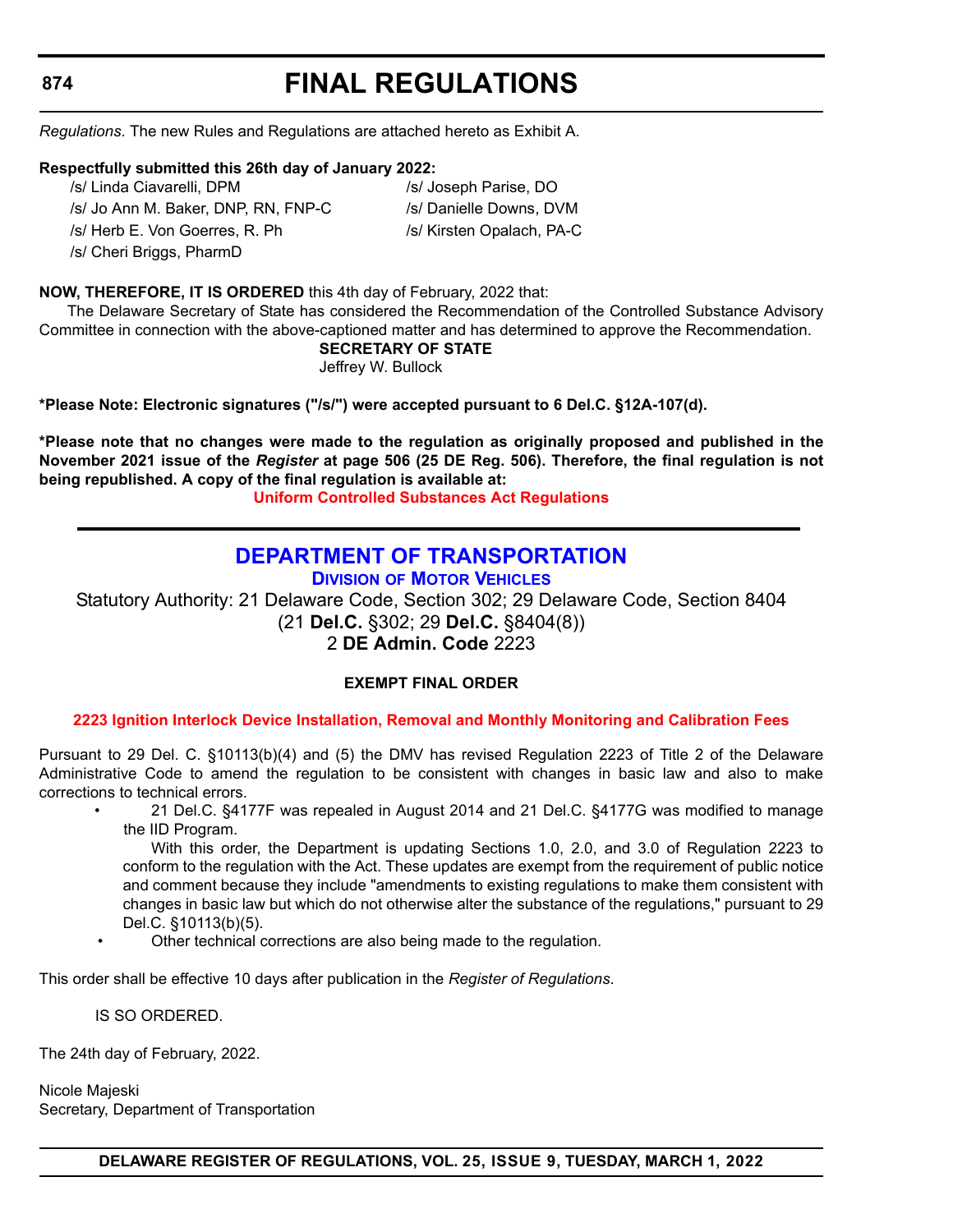# **FINAL REGULATIONS**

### **2223 Ignition Interlock Device Installation, Removal and Monthly Monitoring and Calibration Fees**

#### **1.0 Authority**

The authority to promulgate this regulation is 21 **Del.C.** §4177F(e) §4177G.

#### **2.0 Purpose**

Title 21 **Del.C.** §4177F §4177G established a program utilizing the Ignition Interlock device for those individuals with an alcohol-related violation or offense. After surveying the fees charged by surrounding jurisdictions for similar services, this policy regulation will establish a fee schedule for all expenses related to installation and lease of the device.

### **3.0 Applicability**

This policy regulation concerns Title 21 **Del.C.** §4177F §4177G.

#### **4.0 Substance of Policy**

- 4.1 Installation of Device
	- 4.1.1 All persons who voluntarily or as a result of a court order, install an Ignition Interlock device in a motor vehicle monitored in conjunction with the Division of Motor Vehicles, will be charged a fee by the provider for that service, and this fee will include the cost of removing the device at the termination of the program.
	- 4.1.2 The service providers shall charge a fee not to exceed \$100.00 for installation of the Interlock device, but this amount includes a rebate of \$30.00 which will be returned to the client at the time of removal. This fee shall be the responsibility of the clients.
- 4.2 Monthly Monitoring & Calibration
	- 4.2.1 All persons with an Ignition Interlock device installed in a vehicle monitored in conjunction with the Division of Motor Vehicles, shall be charged a fee for the monthly electronic monitoring and regular calibration of the device.
	- 4.2.2 The service providers shall charge a fee not to exceed \$75.00 for monthly monitoring and calibration. This fee shall be the responsibility of the clients.
- 4.3 Initial down Payment Payment.
	- 4.3.1 The initial payment will include the installation fee and the first month's monitoring and calibration. The initial payment, therefore, shall not exceed \$175.00 and the bi-monthly payment shall not exceed \$150.00 \$150.00.
- 4.4 Other Fees Fees.
	- 4.4.1 The Division of Motor Vehicles recognizes that Service providers may charge fees for other services outside the scope of this policy regulation, including but not limited to fees for missed appointments, device resets, and optional insurance programs relating to damage or loss of the device.
- 4.5 Definition of Alcohol Related Violations and Offenses

For purposes of this policy regulation, alcohol-related violations and offenses shall mean violations of Sections 2740, 2742, 4177, 4177B, 4175 of Title 21, conforming statutes of other states or the District of Columbia, or local ordinances in conformity therewith.

#### **5.0 Severability**

If any part of this Regulation is held to be unconstitutional or otherwise contrary to law by a court of competent jurisdiction, said portion shall be severed and the remaining portions of this Regulation shall remain in full force and effect under Delaware law.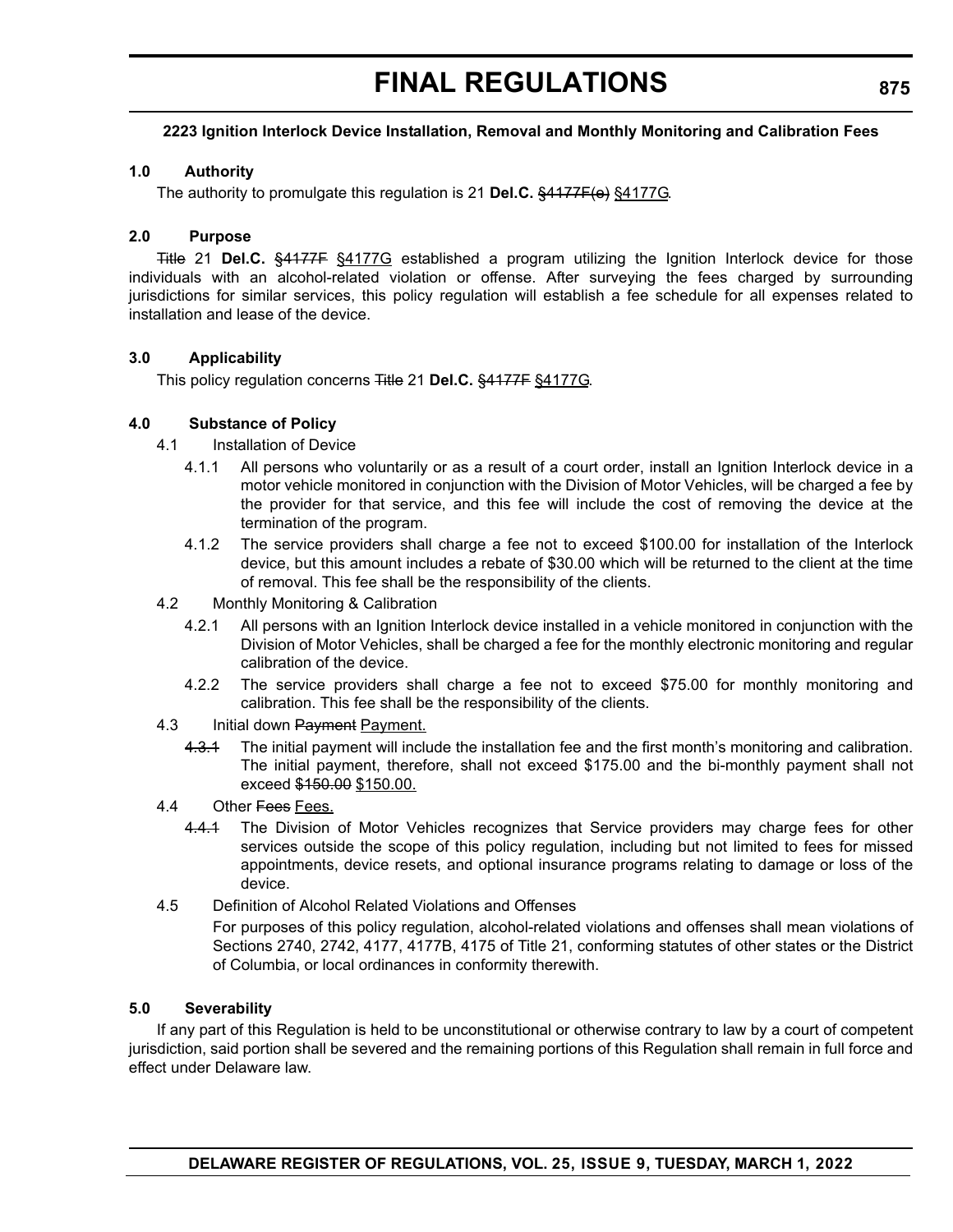# **FINAL REGULATIONS**

### **6.0 Effective Date**

The following regulation shall be effective 10 days from the date the order is signed and it is published in its final form in the *Register of Regulations* in accordance with 29 **Del.C.** §10118(e). The effective date of the revisions is March 11, 2022.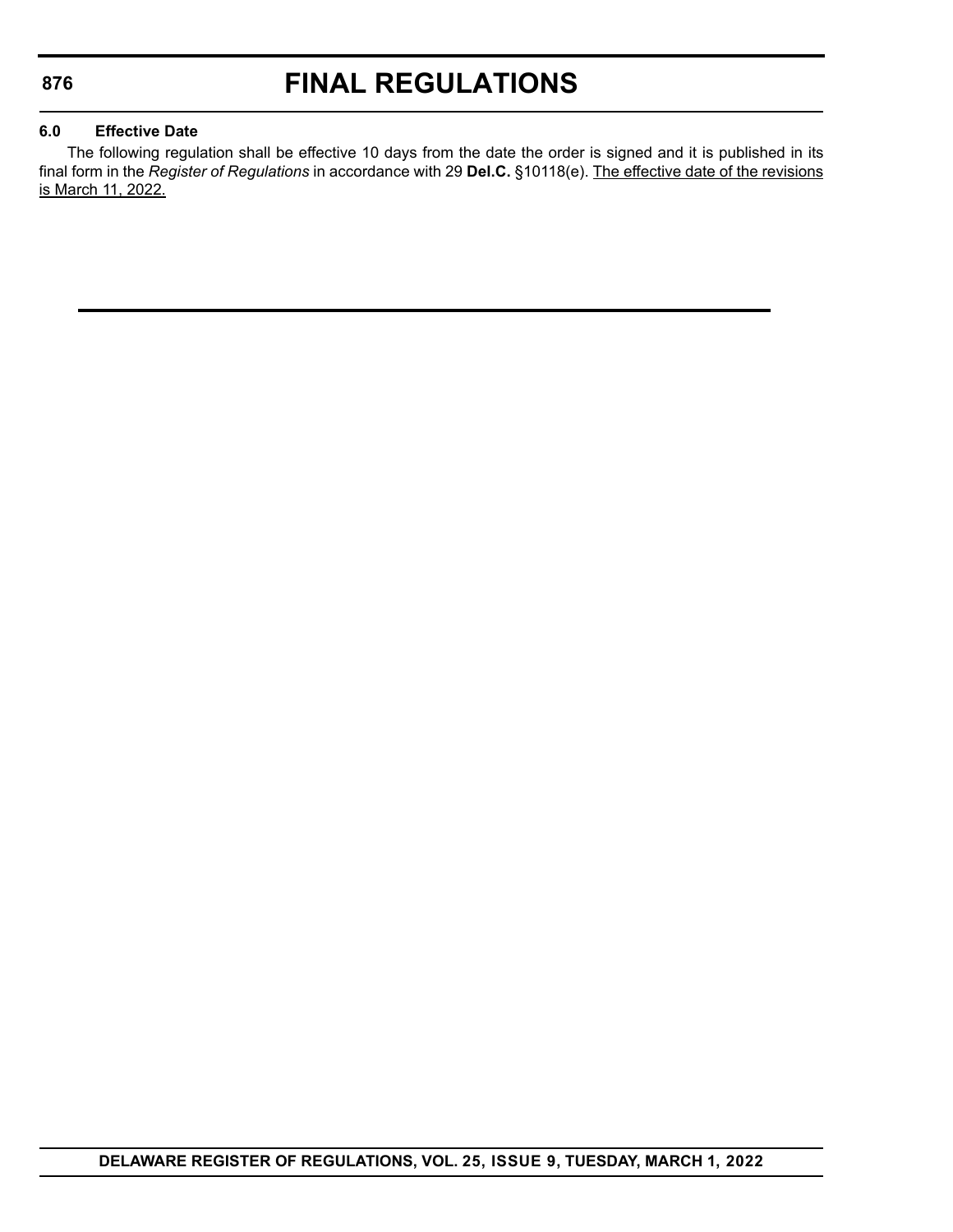# **GENERAL NOTICES**

## **[DEPARTMENT OF TRANSPORTATION](https://www.deldot.gov/index.shtml)**

**TRAFFIC ENGINEERING SECTION**

Statutory Authority: 21 Delaware Code, Section 4505(d)(1) (21 **Del.C.** §4505(d)(1))

#### **NOTICE**

#### **[Senate Bill 89 as amended by Senate Amendment 1](#page-4-0)**

December 21, 2021

Yvette Smallwood Registrar of Regulations 411 Legislative Avenue Dover, DE 19901

Ms. Smallwood,

The Delaware General Assembly introduced Senate Bill 89 as amended by Senate Amendment 1 on March 18, 2021. The legislation which relates to traffic control devices for size and weight of vehicles and loads was subsequently signed by Governor Carney on June 30, 2021.

The legislation, which amends §4505 of Title 21 of the Delaware Code, provides as follows:

§4505. Traffic control devices.

(d)(1) The Secretary of the Department shall submit an order issued under subsection (c) of this section to the Registrar of Regulations for publication in the Register of Regulations. The Secretary shall also publish the order on the Department's website with other similar orders.

In accordance with 21 *Del. C.* §4505(d)(1), Notice is hereby given by Delaware Department of Transportation, Traffic Engineering Section, as approved and ordered by the Secretary of the Department of Transportation pursuant to 21 *Del. C.* §4505(c), for the following permanent traffic control device for the safe movement of traffic in the area:

- "No Trucks Over 2 Axles Except Local Service" for all local streets in the Chaddwyck subdivision.

Please accept this notification by the Delaware Department of Transportation in order to publish the information in the Register of Regulations.

> Thank you, Peter Haag Chief of Traffic Engineering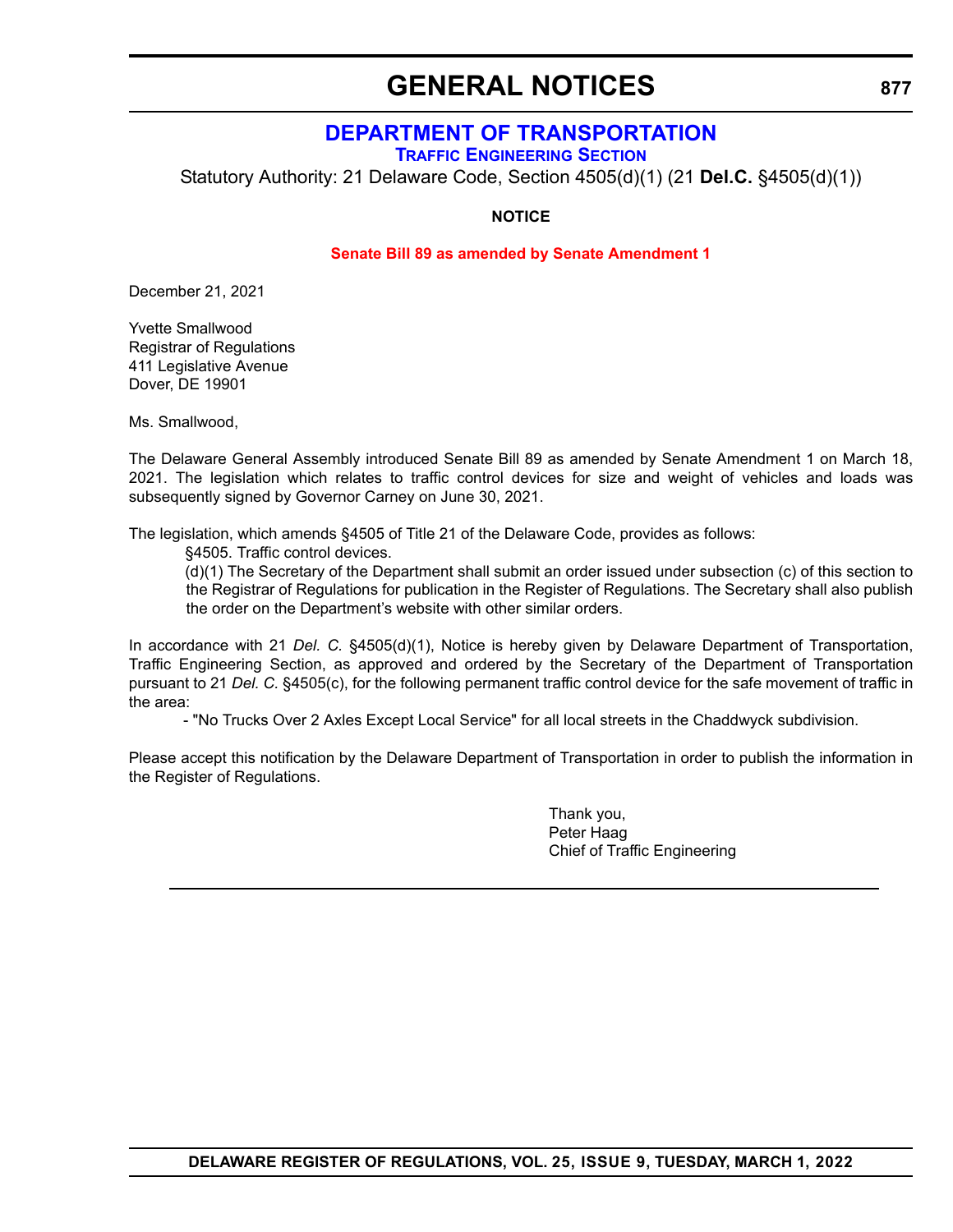# **GENERAL NOTICES**

## **[DEPARTMENT OF TRANSPORTATION](https://www.deldot.gov/index.shtml)**

**TRAFFIC ENGINEERING SECTION**

Statutory Authority: 21 Delaware Code, Section 4505(d)(1) (21 **Del.C.** §4505(d)(1))

**NOTICE**

#### **[Senate Bill 89 as amended by Senate Amendment 1](#page-4-0)**

December 21, 2021

Yvette Smallwood Registrar of Regulations 411 Legislative Avenue Dover, DE 19901

Ms. Smallwood,

The Delaware General Assembly introduced Senate Bill 89 as amended by Senate Amendment 1 on March 18, 2021. The legislation which relates to traffic control devices for size and weight of vehicles and loads was subsequently signed by Governor Carney on June 30, 2021.

The legislation, which amends §4505 of Title 21 of the Delaware Code, provides as follows:

§4505. Traffic control devices.

(d)(1) The Secretary of the Department shall submit an order issued under subsection (c) of this section to the Registrar of Regulations for publication in the Register of Regulations. The Secretary shall also publish the order on the Department's website with other similar orders.

In accordance with 21 *Del. C.* §4505(d)(1), Notice is hereby given by Delaware Department of Transportation, Traffic Engineering Section, as approved and ordered by the Secretary of the Department of Transportation pursuant to 21 *Del. C.* §4505(c), for the following permanent traffic control device for the safe movement of traffic in the area:

- "No Trucks Over 2 Axles Except Local Service" for Federal School Lane (N380) between US 13 (Dupont Highway) and SR 9 (River Road).

Please accept this notification by the Delaware Department of Transportation in order to publish the information in the Register of Regulations.

> Thank you, Peter Haag Chief of Traffic Engineering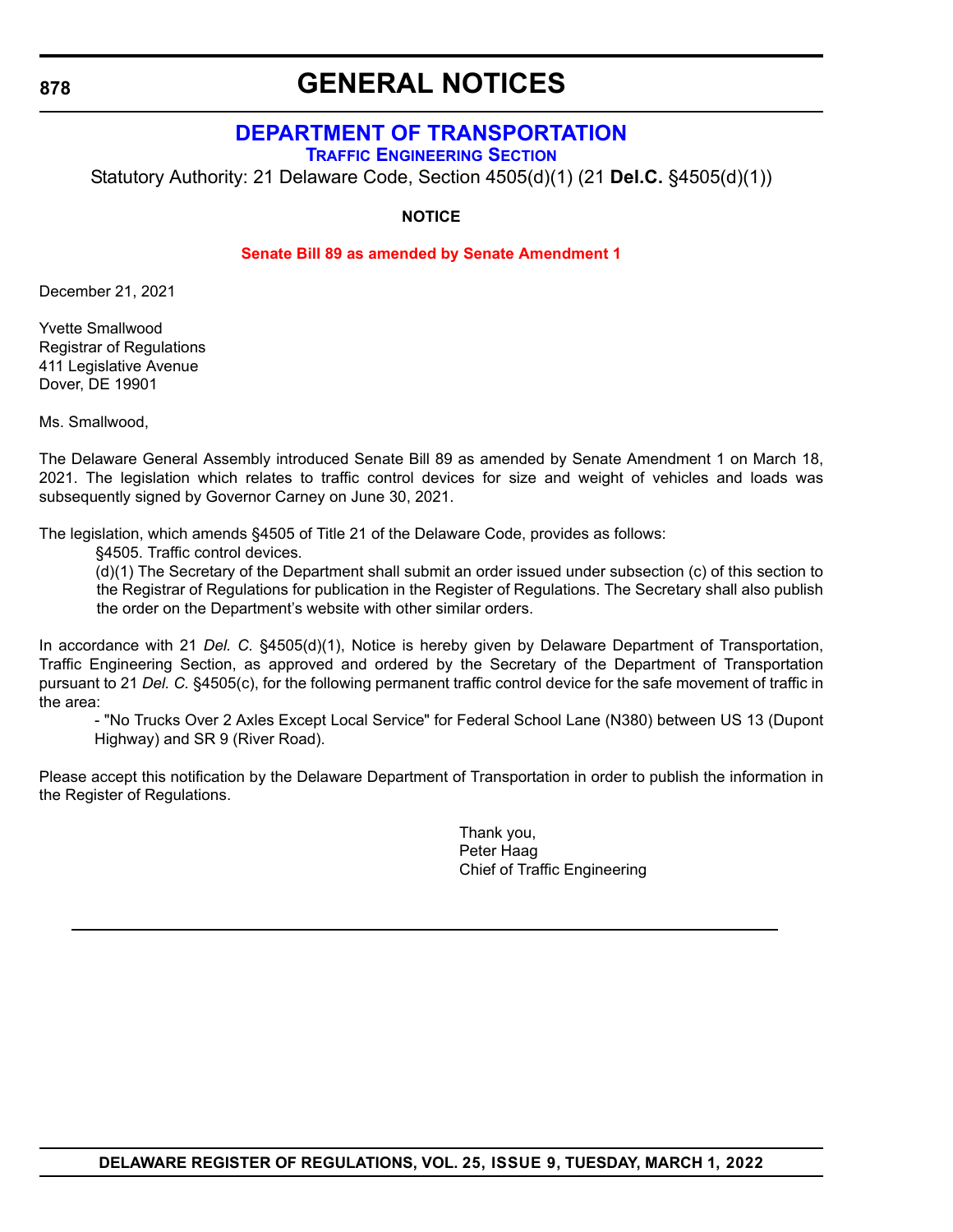# **GENERAL NOTICES**

## **[DEPARTMENT OF TRANSPORTATION](https://www.deldot.gov/index.shtml)**

**TRAFFIC ENGINEERING SECTION**

Statutory Authority: 21 Delaware Code, Section 4505(d)(1) (21 **Del.C.** §4505(d)(1))

#### **NOTICE**

#### **[Senate Bill 89 as amended by Senate Amendment 1](#page-4-0)**

December 21, 2021 Yvette Smallwood Registrar of Regulations 411 Legislative Avenue Dover, DE 19901

Ms. Smallwood,

The Delaware General Assembly introduced Senate Bill 89 as amended by Senate Amendment 1 on March 18, 2021. The legislation which relates to traffic control devices for size and weight of vehicles and loads was subsequently signed by Governor Carney on June 30, 2021.

The legislation, which amends §4505 of Title 21 of the Delaware Code, provides as follows:

§4505. Traffic control devices.

(d)(1) The Secretary of the Department shall submit an order issued under subsection (c) of this section to the Registrar of Regulations for publication in the Register of Regulations. The Secretary shall also publish the order on the Department's website with other similar orders.

In accordance with 21 *Del. C.* §4505(d)(1), Notice is hereby given by Delaware Department of Transportation, Traffic Engineering Section, as approved and ordered by the Secretary of the Department of Transportation pursuant to 21 *Del. C.* §4505(c), for the following permanent traffic control device for the safe movement of traffic in the area:

- "No Trucks Over 2 Axles Except Local Service" for Saienni Boulevard (N139360) between SR 9 (River Road) and US 13 (Dupont Highway).

Please accept this notification by the Delaware Department of Transportation in order to publish the information in the Register of Regulations.

> Thank you, Peter Haag Chief of Traffic Engineering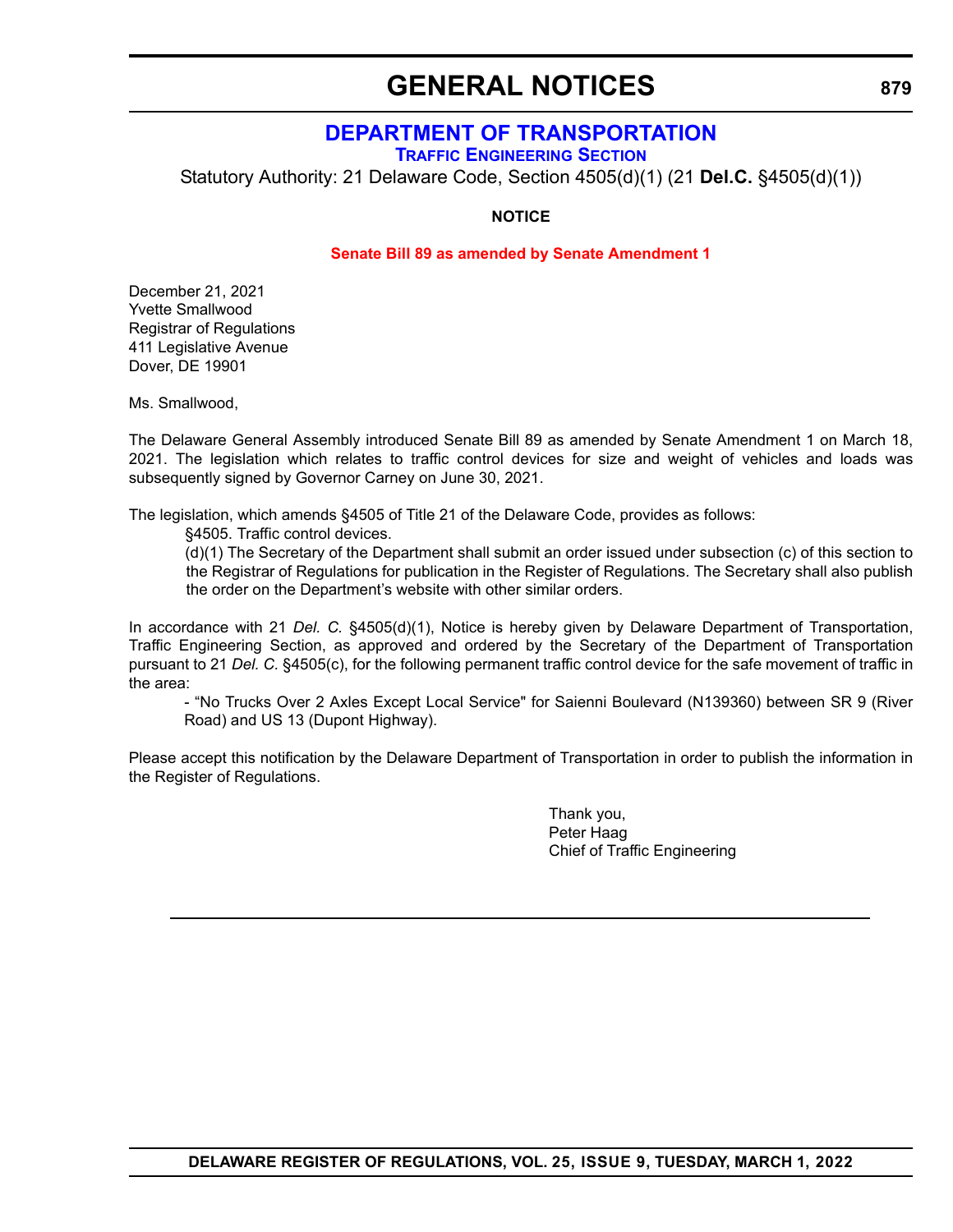# **GENERAL NOTICES**

# **[DEPARTMENT OF TRANSPORTATION](https://www.deldot.gov/index.shtml)**

**TRAFFIC ENGINEERING SECTION**

Statutory Authority: 21 Delaware Code, Section 4505(d)(1) (21 **Del.C.** §4505(d)(1))

**NOTICE**

### **[Senate Bill 89 as amended by Senate Amendment 1](#page-4-0)**

December 21, 2021

Yvette Smallwood Registrar of Regulations 411 Legislative Avenue Dover, DE 19901

Ms. Smallwood,

The Delaware General Assembly introduced Senate Bill 89 as amended by Senate Amendment 1 on March 18, 2021. The legislation which relates to traffic control devices for size and weight of vehicles and loads was subsequently signed by Governor Carney on June 30, 2021.

The legislation, which amends §4505 of Title 21 of the Delaware Code, provides as follows:

§4505. Traffic control devices.

(d)(1) The Secretary of the Department shall submit an order issued under subsection (c) of this section to the Registrar of Regulations for publication in the Register of Regulations. The Secretary shall also publish the order on the Department's website with other similar orders.

In accordance with 21 *Del. C.* §4505(d)(1), Notice is hereby given by Delaware Department of Transportation, Traffic Engineering Section, as approved and ordered by the Secretary of the Department of Transportation pursuant to 21 *Del. C.* §4505(c), for the following permanent traffic control device for the safe movement of traffic in the area:

- "No Trucks Over 2 Axles Except Local Service" for Delaware Route 9 (River Road) between Hamburg Road and the New Castle City Limits.

Please accept this notification by the Delaware Department of Transportation in order to publish the information in the Register of Regulations.

> Thank you, Peter Haag Chief of Traffic Engineering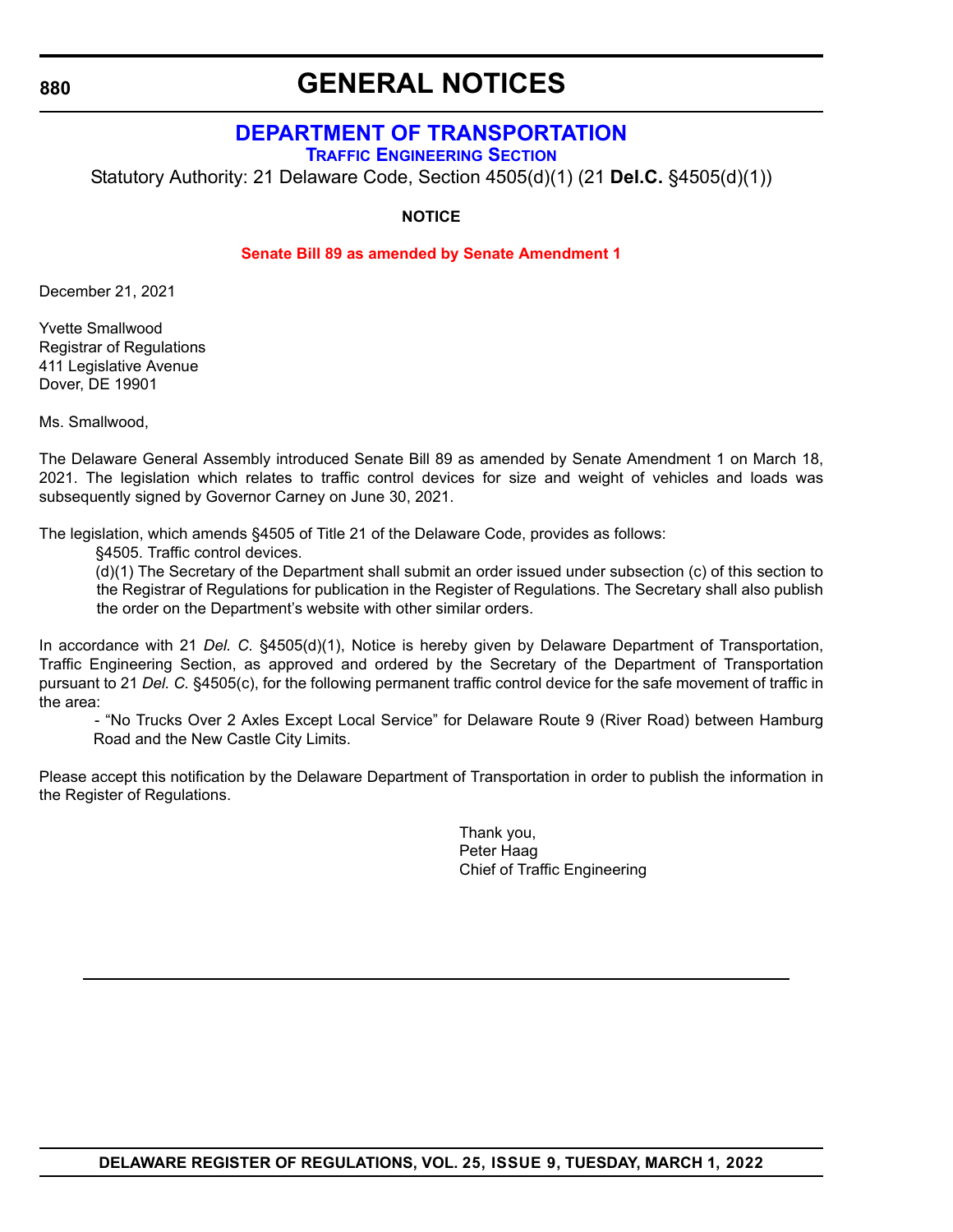# **GENERAL NOTICES**

## **[DEPARTMENT OF TRANSPORTATION](https://www.deldot.gov/index.shtml)**

**TRAFFIC ENGINEERING SECTION**

Statutory Authority: 21 Delaware Code, Section 4505(d)(1) (21 **Del.C.** §4505(d)(1))

#### **NOTICE**

#### **[Senate Bill 89 as amended by Senate Amendment 1](#page-4-0)**

December 21, 2021

Yvette Smallwood Registrar of Regulations 411 Legislative Avenue Dover, DE 19901

Ms. Smallwood,

The Delaware General Assembly introduced Senate Bill 89 as amended by Senate Amendment 1 on March 18, 2021. The legislation which relates to traffic control devices for size and weight of vehicles and loads was subsequently signed by Governor Carney on June 30, 2021.

The legislation, which amends §4505 of Title 21 of the Delaware Code, provides as follows:

§4505. Traffic control devices.

(d)(1) The Secretary of the Department shall submit an order issued under subsection (c) of this section to the Registrar of Regulations for publication in the Register of Regulations. The Secretary shall also publish the order on the Department's website with other similar orders.

In accordance with 21 *Del. C.* §4505(d)(1), Notice is hereby given by Delaware Department of Transportation, Traffic Engineering Section, as approved and ordered by the Secretary of the Department of Transportation pursuant to 21 *Del. C.* §4505(c), for the following permanent traffic control device for the safe movement of traffic in the area:

- "No Trucks Over 2 Axles Except Local Service" for all local streets in the Bayview Manor and Bayview Manor II subdivisions.

Please accept this notification by the Delaware Department of Transportation in order to publish the information in the Register of Regulations.

> Thank you, Peter Haag Chief of Traffic Engineering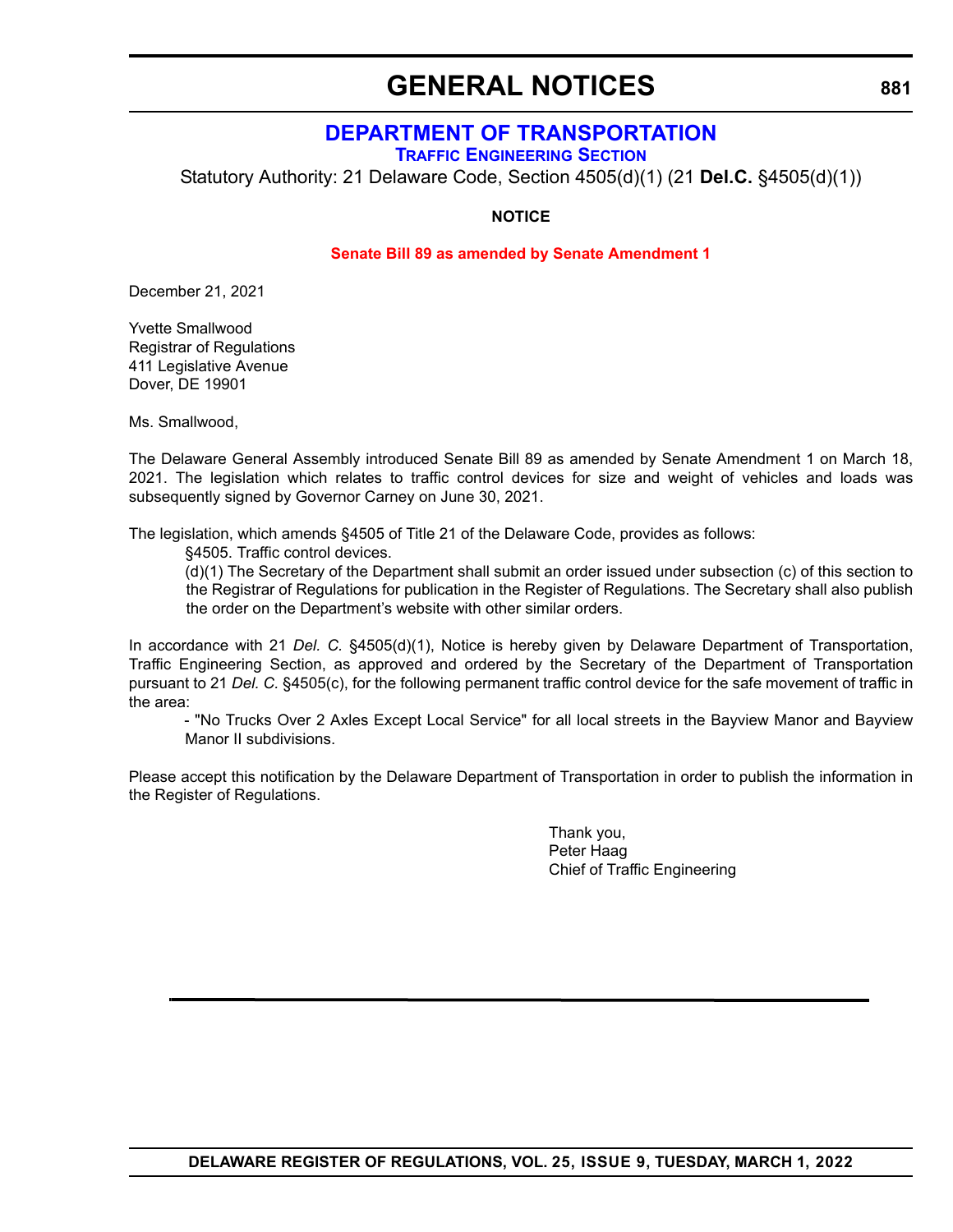# **CALENDAR OF EVENTS/HEARING NOTICES**

## **[DELAWARE RIVER BASIN COMMISSION](https://www.drbc.gov) [PUBLIC NOTICE](#page-4-0)**

The Delaware River Basin Commission held its quarterly public hearing on Wednesday, February 9, 2022. The hearing was held virtually. Please check the Commission's website, [www.drbc.gov,](https://www.nj.gov/drbc/) for details regarding the draft docket decisions that were the subjects of the public hearing. The Commission's quarterly business meeting will be held virtually on **Wednesday, March 9, 2022**, beginning at **10:30 a.m.** Please check the Commission's website, [www.drbc.gov,](https://www.nj.gov/drbc/) for details about the meeting format and how to attend. For additional information, please visit the DRBC website at [www.drbc.gov](https://www.nj.gov/drbc/) or contact Patricia Hausler at [patricia.hausler@drbc.gov.](mailto:patricia.hausler@drbc.gov)

## **[DEPARTMENT OF AGRICULTURE](https://agriculture.delaware.gov/thoroughbred-racing-commission/) THOROUGHBRED RACING COMMISSION [PUBLIC NOTICE](#page-4-0)**

**1001 Thoroughbred Racing Rules and Regulations**

The Thoroughbred Racing Commission proposes to amend its Regulations adopted in accordance with Title 3, Chapter 101. The purpose of the proposed regulations is to amend Rule 13.1.3 to change the existing open claiming rule. Other regulations issued by the Thoroughbred Racing Commission are not affected by this proposal. The Thoroughbred Racing Commission is issuing these proposed regulations in accordance with Title 3 of the Delaware Code. This notice is issued pursuant to the requirements of Chapter 101 of Title 29 of the Delaware Code.

A copy of the proposed regulations is being published in the March 1, 2022 edition of the *Delaware Register of Regulations*. A copy is also on file in the office of the Thoroughbred Racing Commission, 777 Delaware Park Boulevard, Wilmington, Delaware 19804 and is available for inspection during regular office hours. Copies are also published online at the *Register of Regulations* website: [http://regulations.delaware.gov/services/](http://regulations.delaware.gov/services/current_issue.shtml) [current\\_issue.shtml.](http://regulations.delaware.gov/services/current_issue.shtml)

Interested parties may offer written comments on the proposed regulations or submit written suggestions, data, briefs or other materials to the Thoroughbred Racing Commission at the above address as to whether these proposed regulations should be adopted, rejected or modified. Pursuant to 29 **Del.C.** §10118(a), public comments must be received on or before April 1, 2022. Written materials submitted will be available for inspection at the above address.

## **[DEPARTMENT OF EDUCATION](https://www.doe.k12.de.us/) [PUBLIC NOTICE](#page-4-0)**

The State Board of Education meets monthly. These meetings are open to the public. The Board rotates locations of regular meetings among the three counties.

Meeting information can be accessed via the public meeting calendar.

Meeting materials available on the State Board of Education's eBoard site [\(https://simbli.eboardsolutions.com/](https://simbli.eboardsolutions.com/SB_Meetings/SB_MeetingListing.aspx?S=190001) [SB\\_Meetings/SB\\_MeetingListing.aspx?S=190001](https://simbli.eboardsolutions.com/SB_Meetings/SB_MeetingListing.aspx?S=190001)). (If you are having technical difficulties accessing the site, please try a different browser.)

The next meeting is scheduled for March 17, 2022.

Information regarding special meetings or Committee meetings of the State Board will be posted on the public meeting calendar.

Minutes from recent State Board of Education meetings can be found on the public meeting calendar.

Audio recordings are available after every Board meeting [\(https://www.doe.k12.de.us/domain/225\)](https://www.doe.k12.de.us/domain/225).

Public meeting calendar: [https://publicmeetings.delaware.gov/#/](https://publicmeetings.delaware.gov/#/search?anyall=any&agencyid=22&startdateinclusive=2019-01-01) [search?anyall=any&agencyid=22&startdateinclusive=2019-01-01](https://publicmeetings.delaware.gov/#/search?anyall=any&agencyid=22&startdateinclusive=2019-01-01)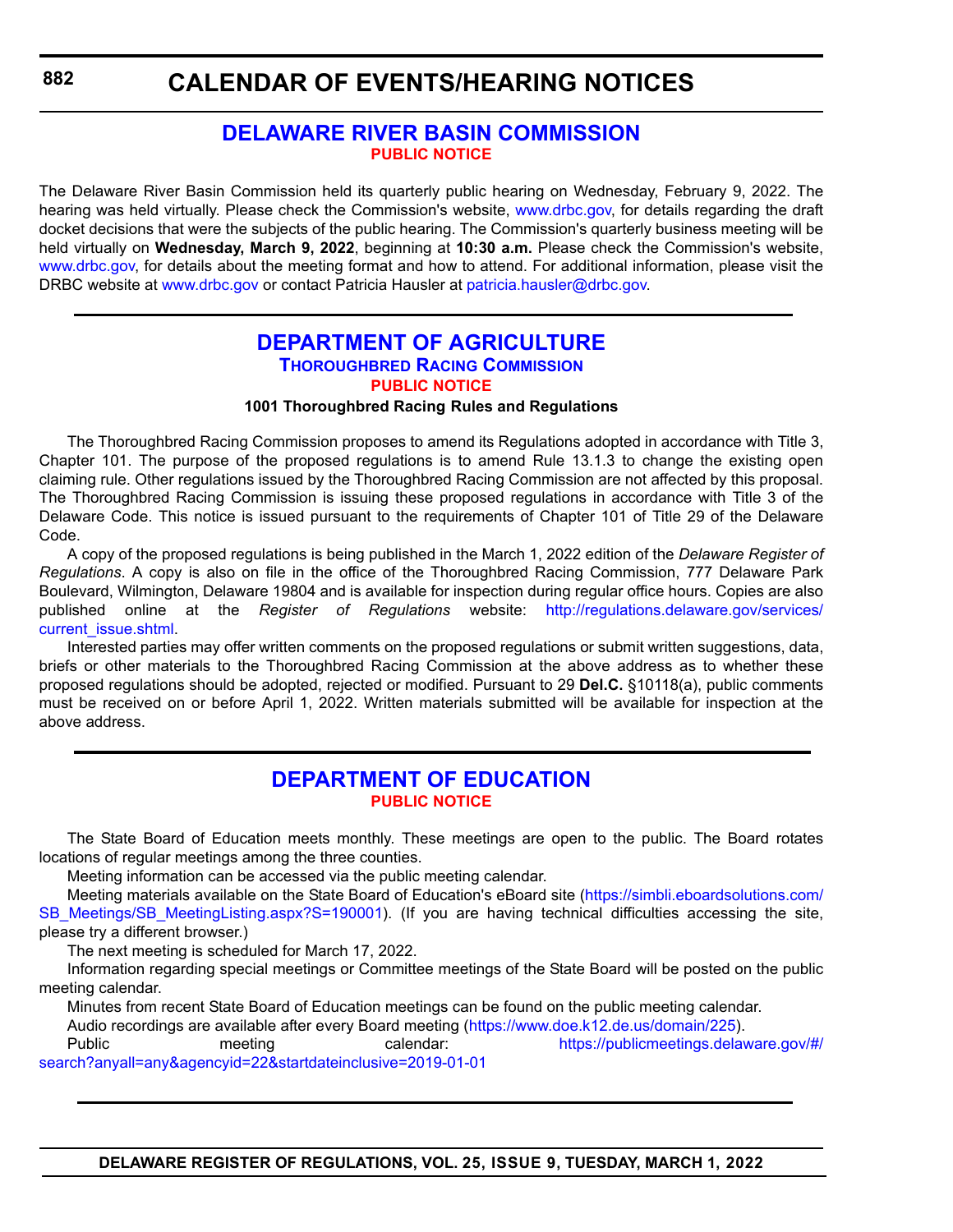# **CALENDAR OF EVENTS/HEARING NOTICES**

## **[DEPARTMENT OF HEALTH AND SOCIAL SERVICES](https://www.dhss.delaware.gov/dhss/dmma/) DIVISION OF MEDICAID AND MEDICAL ASSISTANCE [PUBLIC NOTICE](#page-4-0)**

**Retroactive Coverage**

In compliance with the State's Administrative Procedures Act (APA - Title 29, Chapter 101 of the **Delaware Code**) and under the authority of 31 **Del.C.** §512, Delaware Health and Social Services ("Department") / Division of Medicaid and Medical Assistance (DHSS/DMMA) is proposing to amend Retroactive Coverage, specifically, to revise policy incorporating retroactive eligibility changes.

Any person who wishes to make written suggestions, compilations of data, testimony, briefs or other written materials concerning the proposed new regulations must submit same to, Planning and Policy Unit, Division of Medicaid and Medical Assistance, 1901 North DuPont Highway, P.O. Box 906, New Castle, Delaware 19720-0906, by email to [Nicole.M.Cunningham@delaware.gov,](mailto:Nicole.M.Cunningham@delaware.gov) or by fax to 302-255-4413 by 4:30 p.m. on March 31, 2022. Please identify in the subject line: Retroactive Coverage.

The action concerning the determination of whether to adopt the proposed regulation will be based upon the results of Department and Division staff analysis and the consideration of the comments and written materials filed by other interested persons.

#### **DIVISION [OF SUBSTANCE ABUSE](https://dhss.delaware.gov/dsamh/) AND MENTAL HEALTH [PUBLIC NOTICE](#page-4-0) 6003 DUI Programs**

In compliance with the *Administrative Procedures Act* (29 **Del.C.** Ch. 101) and under the authority of 21 **Del.C.** §4177D, the State of Delaware Department of Health and Social Service's Division of Substance Abuse and Mental Health ("the Division") is proposing to amend 16 **DE Admin. Code** 6003 regulations governing driving under the influence programs ("DUI programs").

A person may make suggestions or provide compilations of data, testimony, briefs, or other materials concerning the Division's proposal by written submission to the Community Behavioral Health Bureau, Division of Substance Abuse and Mental Health. The Division will receive submissions made before 4:30 p.m. on April 1, 2022, by mail to 1901 North DuPont Highway, New Castle, DE 19720-0906, by fax to (302) 255-4427, and by email to [joe.aronson@delaware.gov.](
mailto:joe.aronson@delaware.gov) Please identify in the subject line: 6003 DUI Regulations.

The Division's determination to adopt this proposal will include analysis and consideration of submissions received.

### **[DEPARTMENT OF INSURANCE](https://insurance.delaware.gov/) OFFICE OF THE COMMISSIONER**

#### **[PUBLIC NOTICE](#page-4-0)**

#### **1322 Requirements for Mandatory Minimum Payment Innovations in Health Insurance**

On January 1, 2022, the Delaware Department of Insurance (the Department) published its proposed new Regulation 1322 Requirements for Mandatory Minimum Payment Innovations in Health Insurance (Proposal 1). *See* 25 DE Reg. 684 (01/01/22). The purpose of the proposed new regulation is to implement Senate Substitute 1 for Senate Bill 120 (SS1 for SB 120), which expanded the regulatory authority of Department's Office of Value Based Health Care Delivery (OVBHCD) as described in Proposal 1.

Proposal 2, revised as appropriate in response to the public comments received on Proposal 1, appears below and may also be viewed on the Department's website at <http://insurance.delaware.gov/information/proposedregs/>. The Department will not be holding a public hearing on Proposal 2.

Any person may file written comments, suggestions, briefs, and compilations of data or other materials concerning Proposal 2. Any written submission in response to this notice and relevant to the proposed amendments must be received by the Department of Insurance no later than 4:30 p.m. EDT, the 31st day of March 2022 and should be directed to:

**DELAWARE REGISTER OF REGULATIONS, VOL. 25, ISSUE 9, TUESDAY, MARCH 1, 2022**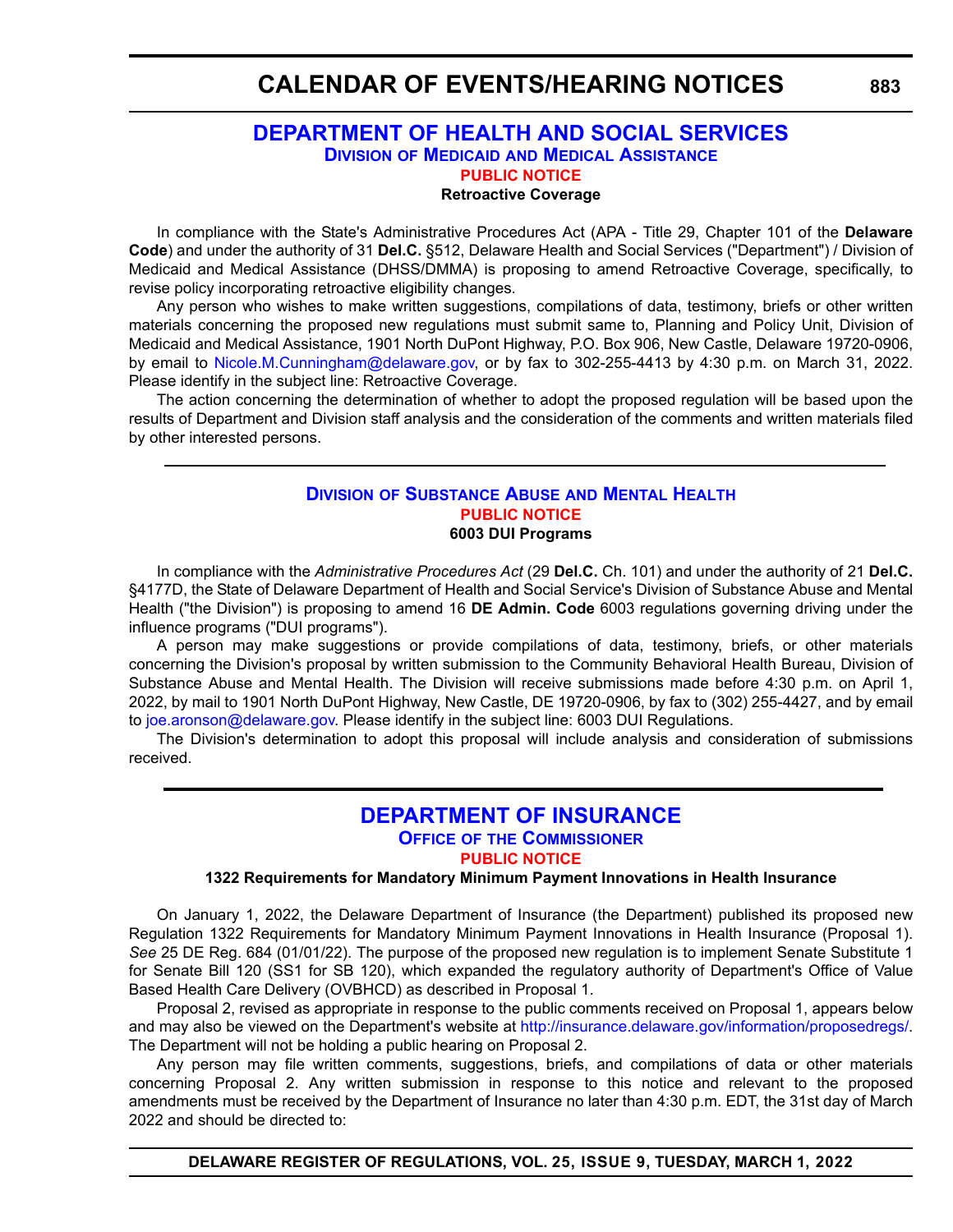Regulatory Specialist Delaware Department of Insurance 1351 West North Street, Suite 101 Dover, DE 19904 (302) 674-7300 Email: [DOI-Legal@delaware.gov](mailto:DOI-Legal@delaware.gov)

### **OFFICE OF [THE COMMISSIONER](https://insurance.delaware.gov/) [PUBLIC NOTICE](#page-4-0)**

#### **1801 Insurance Holding Company System Regulation With Reporting Forms and Instructions**

Requirements for insurance holding company system registration are promulgated in 18 **Del.C.** Ch. 50 (the Act). Regulations to implement the Act are codified at 18 **DE Admin. Code** 1801.

On January 27, 2022, the Delaware General Assembly passed amendments to the Act to designate two additional categories of documents filed under the Act as subject to confidential treatment under the law and to incorporate changes adopted by the National Association of Insurance Commissioners (NAIC) related to affiliated transactions for insurers in receivership. See House Bill No. 272 (151st General Assembly). HB 272 was signed by the Governor on February 7, 2022. The adopted changes to the model law were developed to address the continuation of essential services by affiliates of insurers in receivership, as well as the receiver's access to data and records held by affiliates but belonging to the insurer.

Accordingly, the Department is now proposing to amend Regulation 1801 to comport the regulation with the Act. Specifically, the Department is updating Section 19.0 concerning transactions subject to prior notice and adding new Section 21.0 concerning requirements for Group Capital Calculation.

The text of the proposed amendments appears below and can also be viewed at the Delaware Insurance Commissioner's website at <http://insurance.delaware.gov/information/proposedregs/>. The Department does not plan to hold a public hearing on the proposed regulation.

Any person may file written comments, suggestions, briefs, and compilations of data or other materials concerning the proposed amendment. Any written submission in response to this notice and relevant to the proposed regulation must be received by the Department of Insurance no later than 4:30 p.m. EST, 31st day of March 2022. Any such response should be directed to:

Regulatory Specialist Delaware Department of Insurance 1351 W. North St., Suite 101 Dover, 19904 (302) 674-7300 Email: [Doi-Legal@delaware.gov](mailto:Doi-Legal@delaware.gov)

# **[DEPARTMENT OF NATURAL RESOURCES AND ENVIRONMENTAL](https://dnrec.alpha.delaware.gov/watershed-stewardship/)  CONTROL**

## **DIVISION OF WATERSHED STEWARDSHIP**

**[PUBLIC NOTICE](#page-4-0)**

### **7401 Surface Water Quality Standards**

A virtual public hearing (Docket # 2021-R-WS-0015) will be held on Wednesday, April 20, 2022 beginning at 6 p.m. The web link to the virtual hearing can be accessed through the DNREC Public Hearings site at [https://de.gov/](https://de.gov/dnrechearings) [dnrechearings](https://de.gov/dnrechearings). If prompted for a password, please use RegAmend7401. To access the audio-only portion of the virtual hearing, dial 1-408-418-9388 and enter event code 2332 836 9040. Closed-captioning is available by request if made at least 7 days before the event.

Those wishing to offer verbal comments during DNREC virtual public hearings must pre-register no later than noon on the date of the virtual hearing at<https://de.gov/dnreccomments> or by telephone at 302-739-9295.

### **DELAWARE REGISTER OF REGULATIONS, VOL. 25, ISSUE 9, TUESDAY, MARCH 1, 2022**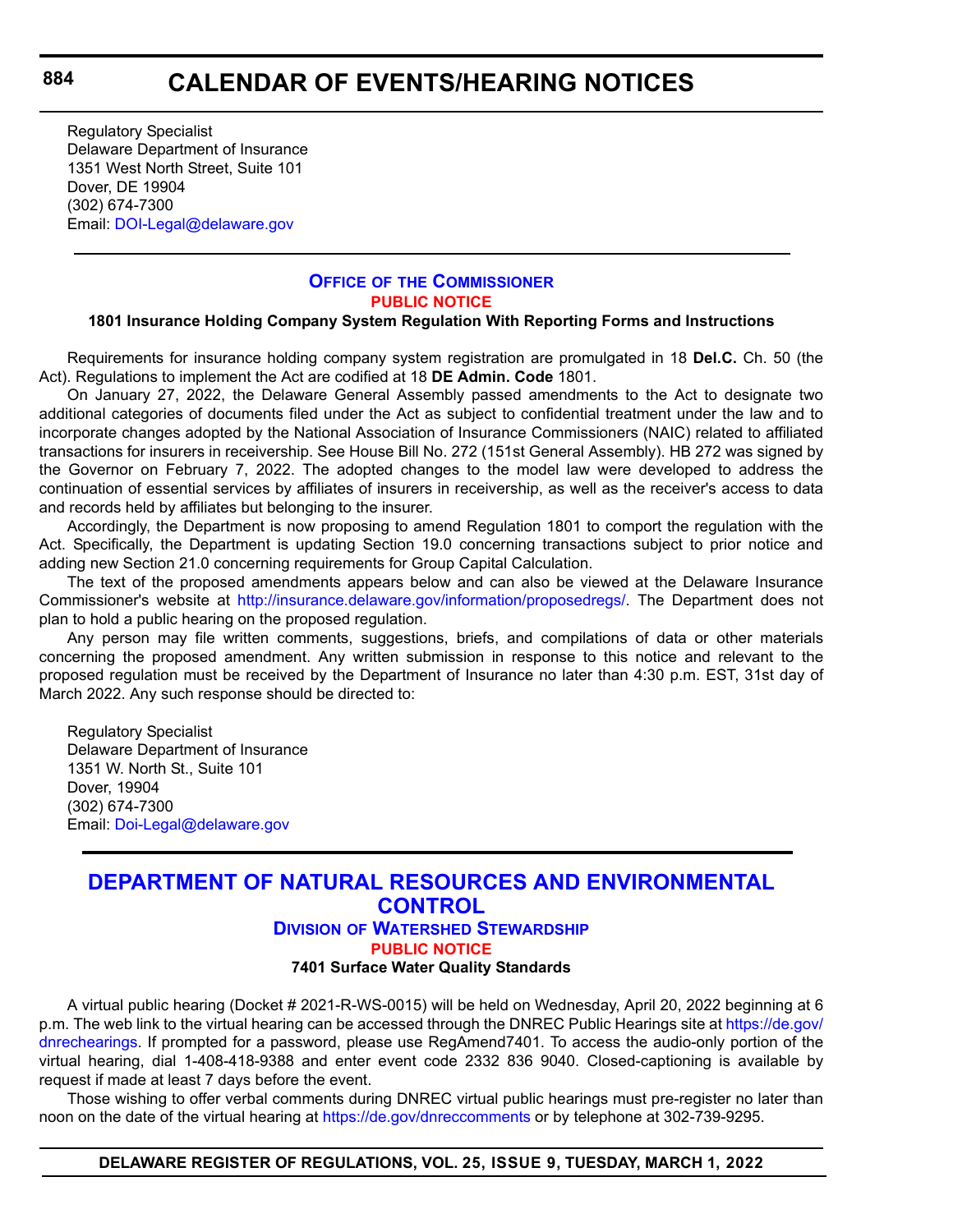# **CALENDAR OF EVENTS/HEARING NOTICES**

The proposed amendments may be inspected online starting March 1, 2022 at [http://regulations.delaware.gov/](http://regulations.delaware.gov/services/current_issue.shtml) services/current issue.shtml or in-person, by appointment only, by contacting David Wolanski by phone at 302-739-9939 or by email at [David.Wolanski@Delaware.Gov.](mailto:David.Wolanski@Delaware.Gov)

The Department will accept public comment through the close of business on Thursday, May 5th, 2022. Comments will be accepted in written form via email to [DNRECHearingComments@delaware.gov,](mailto:DNRECHearingComments@delaware.gov) or by using the online form at [https://de.gov/dnreccomments,](https://de.gov/dnreccomments) or by U.S. mail to the following address:

> Lisa Vest, Hearing Officer DNREC - Office of the Secretary 89 Kings Highway, Dover, DE 19901

## **[DEPARTMENT OF SAFETY AND HOMELAND SECURITY](https://dshs.delaware.gov/) DELAWARE COUNCIL ON POLICE TRAINING [PUBLIC NOTICE](#page-4-0)**

#### **801 Regulations of the Delaware Council on Police Training**

The Council on Police Training (COPT), pursuant to 11 Del. C. §§2014 and 8404(a)(14), proposes to amend its regulations to add mandatory standards relating to electronic recordings of custodial interrogations, as required by 11 Del. C. § 2014. The COPT also proposes to add another section to Regulation 801 pertaining to qualification standards for the use of less lethal weapons and ammunition. The proposed amendments, which were voted on during a public meeting of the COPT, on January 11, 2022, seek to add these two new sections to COPT's existing Regulation 801.

The COPT will allow for the submission of written comments, suggestions, or other materials regarding the proposed regulatory amendments. Submissions should be sent to the COPT Attn: Susan McNatt P.O. Box 430, Dover DE 19903 or by e-mail: [susan.a.mcnatt@delaware.gov.](mailto:susan.a.mcnatt@delaware.gov) Any written submission in response to this notice and the relevant proposed regulations must be received by the COPT no later than 4:30 p.m. (EST) on March 31, 2022. A copy of this regulation may be viewed online at the Registrar of Regulation's website, [http://](http://regulations.delaware.gov/services/current_issue.shtml) [regulations.delaware.gov/services/current\\_issue.shtml.](http://regulations.delaware.gov/services/current_issue.shtml)

### **[DEPARTMENT OF STATE](https://dpr.delaware.gov/) DIVISION OF PROFESSIONAL REGULATION [PUBLIC NOTICE](#page-4-0) 2900 Real Estate Commission**

Pursuant to 24 **Del.C.** §2906(a)(1), the Delaware Real Estate Commission ("Commission") has proposed revisions to its Rules and Regulations pertaining to advertising and posting of permanent office signs.

A public hearing will be held on April 14, 2022 at 9:00 a.m. in the second floor conference room A of the Cannon Building, 861 Silver Lake Boulevard, Dover, Delaware. Anyone wishing to receive a copy of the proposed rules and regulations may obtain a copy from the Delaware Real Estate Commission, 861 Silver Lake Boulevard, Dover, Delaware 19904. Persons wishing to submit written comments may forward these to the Commission at the above address or at [sandra.wagner@delaware.gov.](mailto:sandra.wagner@delaware.gov)

In accordance with 29 **Del.C.** §10118(a), the final date to receive written comments will be April 29, 2022. The Commission will deliberate on all of the public comments at its next regularly scheduled meeting.

#### **DIVISION [OF PROFESSIONAL REGULATION](https://dpr.delaware.gov/) [PUBLIC NOTICE](#page-4-0)**

**3000 Board of Professional Counselors of Mental Health and Chemical Dependency Professionals**

The Delaware Board of Mental Health and Chemical Dependency Professionals, pursuant to 24 *Del. C.* § 3006(a)(1), proposes to revise its regulations. The proposed amendments to the regulations seek to adda

**DELAWARE REGISTER OF REGULATIONS, VOL. 25, ISSUE 9, TUESDAY, MARCH 1, 2022**